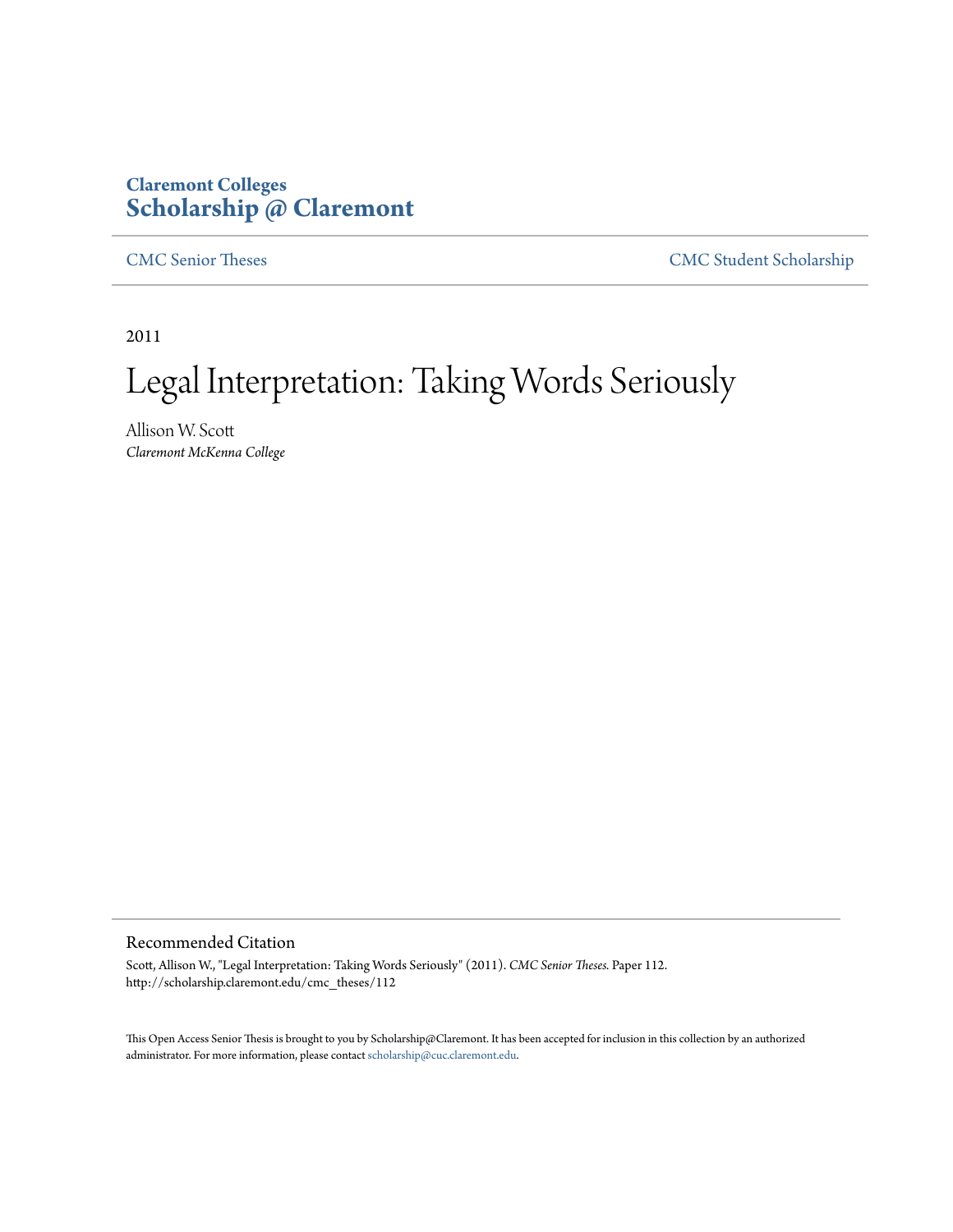### **CLAREMONT McKENNA COLLEGE**

### **LEGAL INTERPRETATION: TAKING WORDS SERIOUSLY**

### SUBMITTED TO

### PROFESSOR PAUL HURLEY AND PROFESSOR DUSTIN T. LOCKE

### AND

### DEAN GREGORY HESS

BY

### ALLISON SCOTT

FOR

### SENIOR THESIS

SPRING 2011 APRIL 25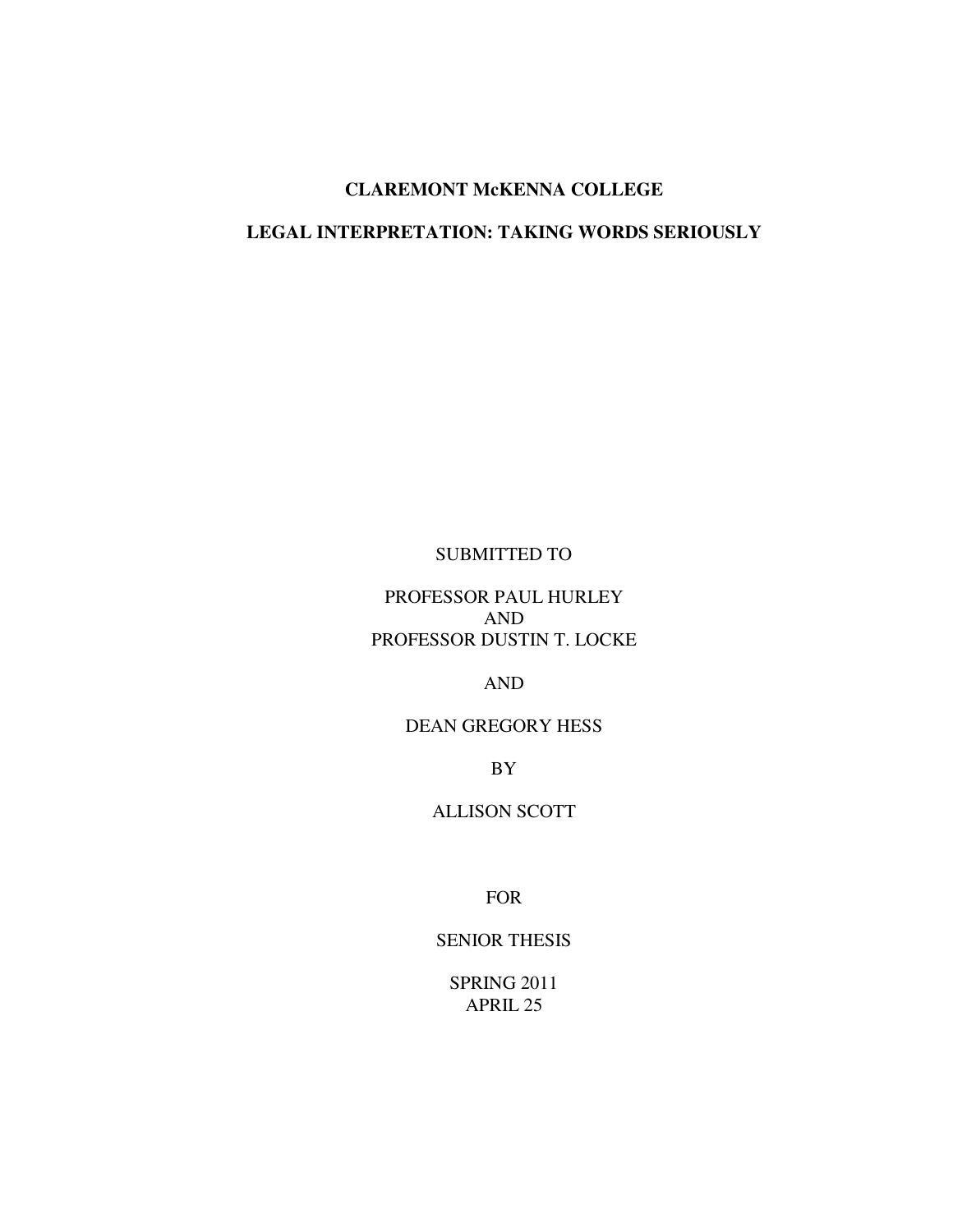# INTRODUCTION .............................................................................................................. 1 CHAPTER 1 – CONVERSATION AS A MODEL FOR LEGAL INTERPRETATION . 7 Understanding Dworkin's *Law's Empire* ....................................................................... 7 *Why positivism fails as an interpretive view* ............................................................... 8 *The rule of courtesy and law as a social practice* .................................................... 12 *Evaluating interpretive models* ................................................................................. 15 *The importance of fit* ................................................................................................. 24 The Complexities of Conversation – What Dworkin Missed ....................................... 28 *Charity in conversation*............................................................................................. 30 *Coherence in conversation* ....................................................................................... 33 Problems for the Conversational Model ....................................................................... 34 *Privileging the intentions of the speaker* .................................................................. 34 *A speaker has a mind, the law does not* .................................................................... 36 Is Conversation Explanation or Interpretation? ............................................................ 40 *Dworkin's distinction between interpretation and explanation*................................ 41 *Bridging the gap between the arts and sciences* ....................................................... 45 CHAPTER 2 – CONVERSATIONAL ORIGINALISM ................................................. 48 Hermes vs. Hercules – Where the Gods Diverge on Originalist Terms ....................... 48 Constitutional Grounds for the Conversational Model ................................................. 51 *Originalism* ............................................................................................................... 51 *The Consitution as a plan* ......................................................................................... 52 Comparing Conversational Originalism to Other Originalists ..................................... 59 When Hermes Takes on Herculean Form ..................................................................... 66 *Irreconcilable differences – issues of coherence* ...................................................... 67 *A trustworthy client – when interpretive discretion is explicit* ................................. 73 Indeterminacy – A Problem for the Conversational Model? ........................................ 79 CONCLUSION ................................................................................................................. 83 WORKS CITED ............................................................................................................... 91 BIBLIOGRAPHY ............................................................................................................. 93

# Table of Contents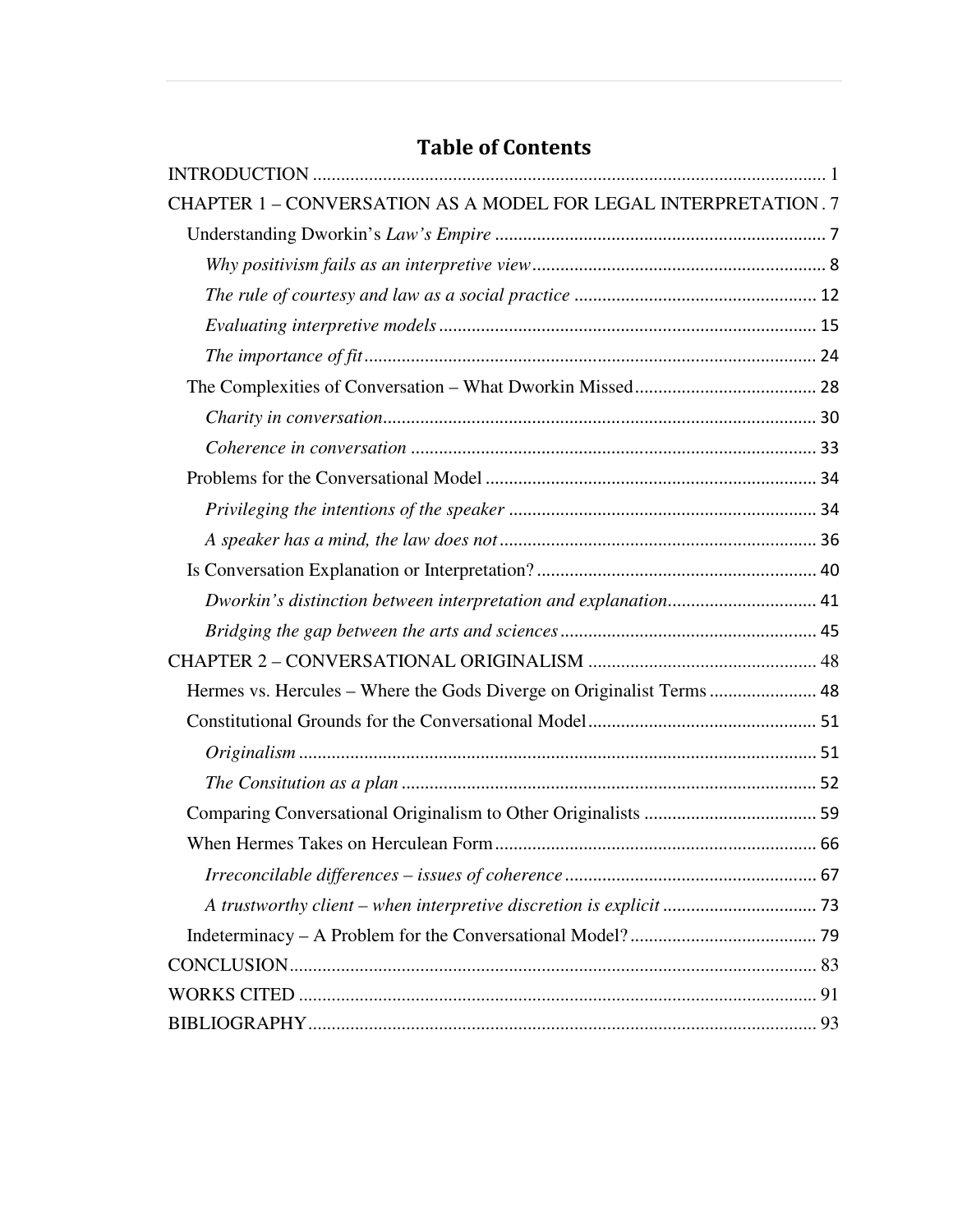# LEGAL INTERPRETATION: TAKING WORDS **SERIOUSLY**

### **INTRODUCTION**

1

Strikingly apparent in the history of American jurisprudence is the lack of uniformity in legal interpretation. The Supreme Court is the most visible forum for this debate, especially considering the volatile make-up of the current Court. And the disagreement amongst these preeminent judges is not simply over slight nuances in the law, but about fundamental principles and concepts. Justice Breyer, a vocal member of the Roberts' Court, has accused a fellow justice, Antonin Scalia, of failing to understand "elementary logic," when it comes to interpreting the rights guaranteed by the Constitution. And Justice Scalia is not without his attacks, expounding on a point in a footnote, in which he argues that Justice Breyer's understanding of a specific piece of precedent is "flatly refuted" by the "plain statement" in the decision of that case.<sup>1</sup>

 This is not to say that other countries are in perfect agreement as to the proper mode of legal interpretation. For instance, people certainly disagree as to the correct understanding of freedom of religion in France as much as they do in America. And yet, many foreign governments at least explicitly set up a hierarchy of values in the text of their constitutions, such that there is a clearer understanding of how the constitution should be understood. For instance, Germany makes the protection of human dignity the

<sup>&</sup>lt;sup>1</sup> Hudson v. Michigan, 547 U. S. 586 (2006). See Scalia's opinion for the Court and Brever's dissent.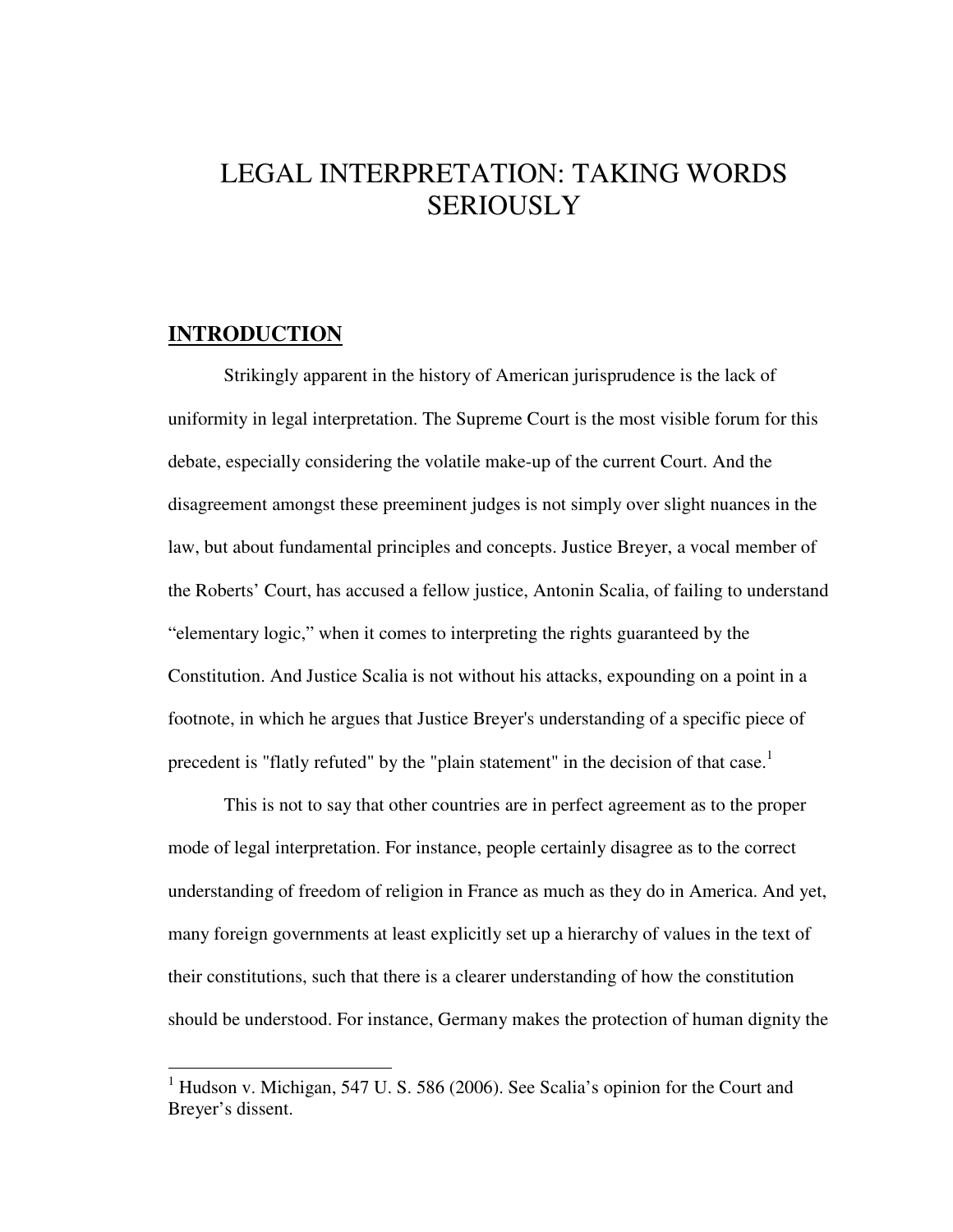keystone of its constitution, which is meant to be upheld above all other provisions. Indian court decisions make it known that the separation of church and state is its highest priority. Although there is some sense of a hierarchy of constitutional principles in America, there is no explicit provision for what that hierarchy is and how interpretation should reflect that ordering.

 Importantly, these disagreements among American lawyers exert themselves in nocuous terms and circumstances. Pivotal moments in American history played out in legal terms. Both sides during the Civil War made their arguments on Constitutional grounds – the South argued that the government had encroached on the fundamental principle of states' rights, whereas Lincoln argued that secession itself was unconstitutional. The abolition of slavery was mandated through a constitutional amendment. And the desegregation of schools in the watershed case of *Brown v. Board*  happened in 1954 – a full *decade* before national law caught up with the Civil Rights Acts. The method we choose for legal interpretation has very real and salient ramifications: what the law is determines, in some sense, what society thinks and believes, and legal interpretation determines what the law is. So although an abstract and mysterious part of legality, legal interpretation plays crucial role in not just the procedural guarantees of the American legal system, but in what the moral standard is.

 A prominent legal thinker, Ronald Dworkin, is a key figure in the legal interpretation debate. His seminal work, *Law's Empire*, represents his most comprehensive and rigorous argument for his understanding of legal interpretation. Dworkin famously argues that "lawyers are always philosophers," in that to understand the law, the interpreter must engage in a deep theoretical project wherein the meaning of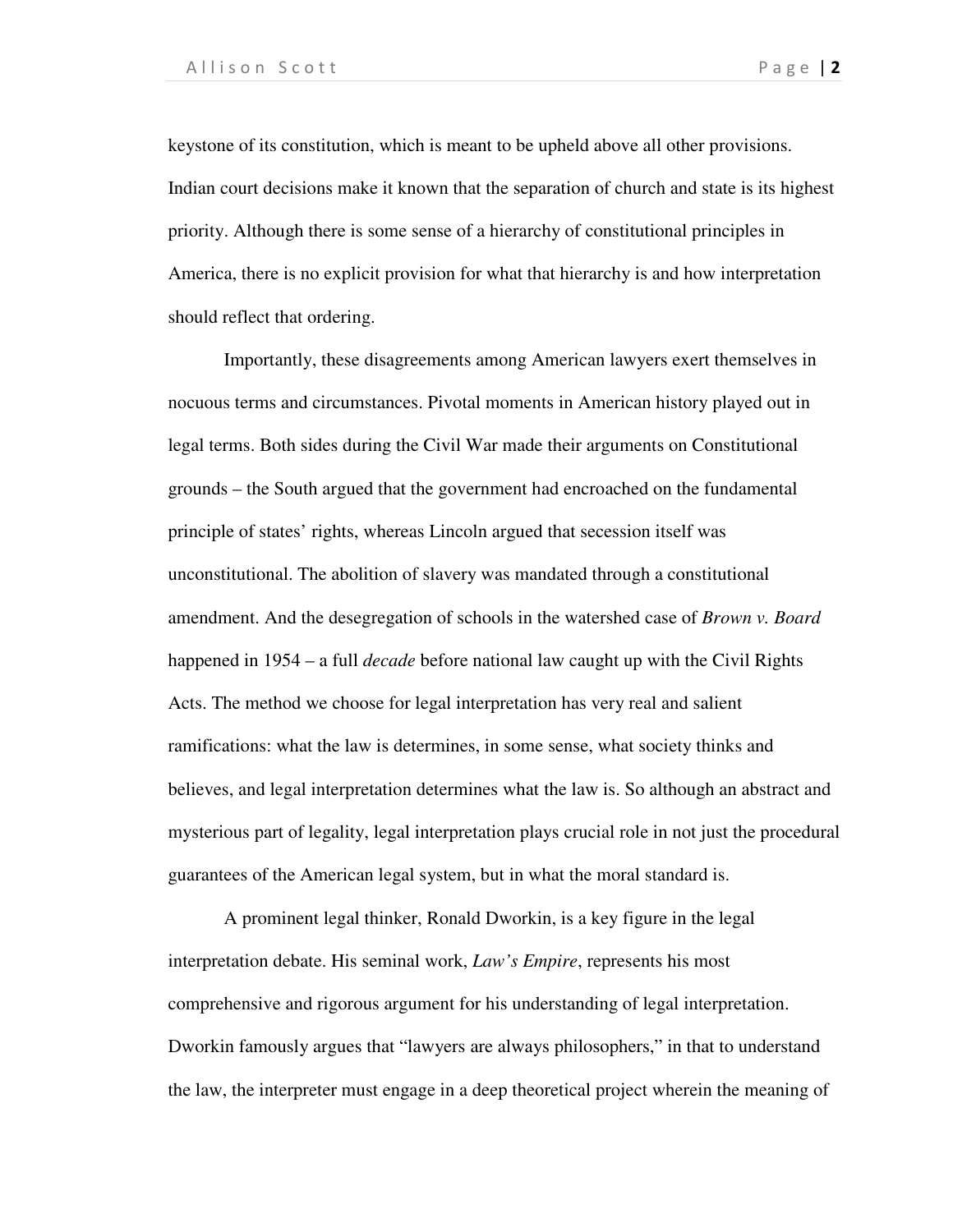1

the law is constructed.<sup>2</sup> Even when interpretation seems effortless, the philosophical underpinnings are there, because for Dworkin, legal interpretation always comes down to the interpretation that puts the law in its best light. For this reason, Dworkin is usually associated with a more liberal and flexible understanding of legal interpretation, since what the puts the law in its best light may have to do with changes in standards or norms.

 The trouble with *Law's Empire* is that it lives up to its title – Dworkin creates a complex empire of arguments. When these arguments are pieced together, they are meant to lead to his interpretive view. But as is historically the case with empires, they are overly ambitious. Included in the intricate web of arguments is Dworkin's decision to use artistic interpretation as the proper model for legal interpretation. This analogy is troubling on its face, considering the relative ambiguity that is associated with artistic interpretation generally. If the goal is to assuage our confusion about legal interpretation, selecting an interpretive model that is possibly even more contentious and debated only seems to detract from that overall goal. This trouble comes from his misunderstanding the true nature of conversational interpretation, a model he considers for legal interpretation but then later rejects. Dworkin fails to understand the complexities of conversation, and portrays it as a relatively uninteresting instance of interpretation. But upon closer analysis, conversational interpretation proves to have all of the necessary ingredients that Dworkin wants for legal interpretation, without the worries that are attached to artistic interpretation.

<sup>2</sup> Dworkin, Ronald. *Law's Empire*. Cambridge, Massachusetts: The Belknap Press of Harvard University Press, 1986. 380.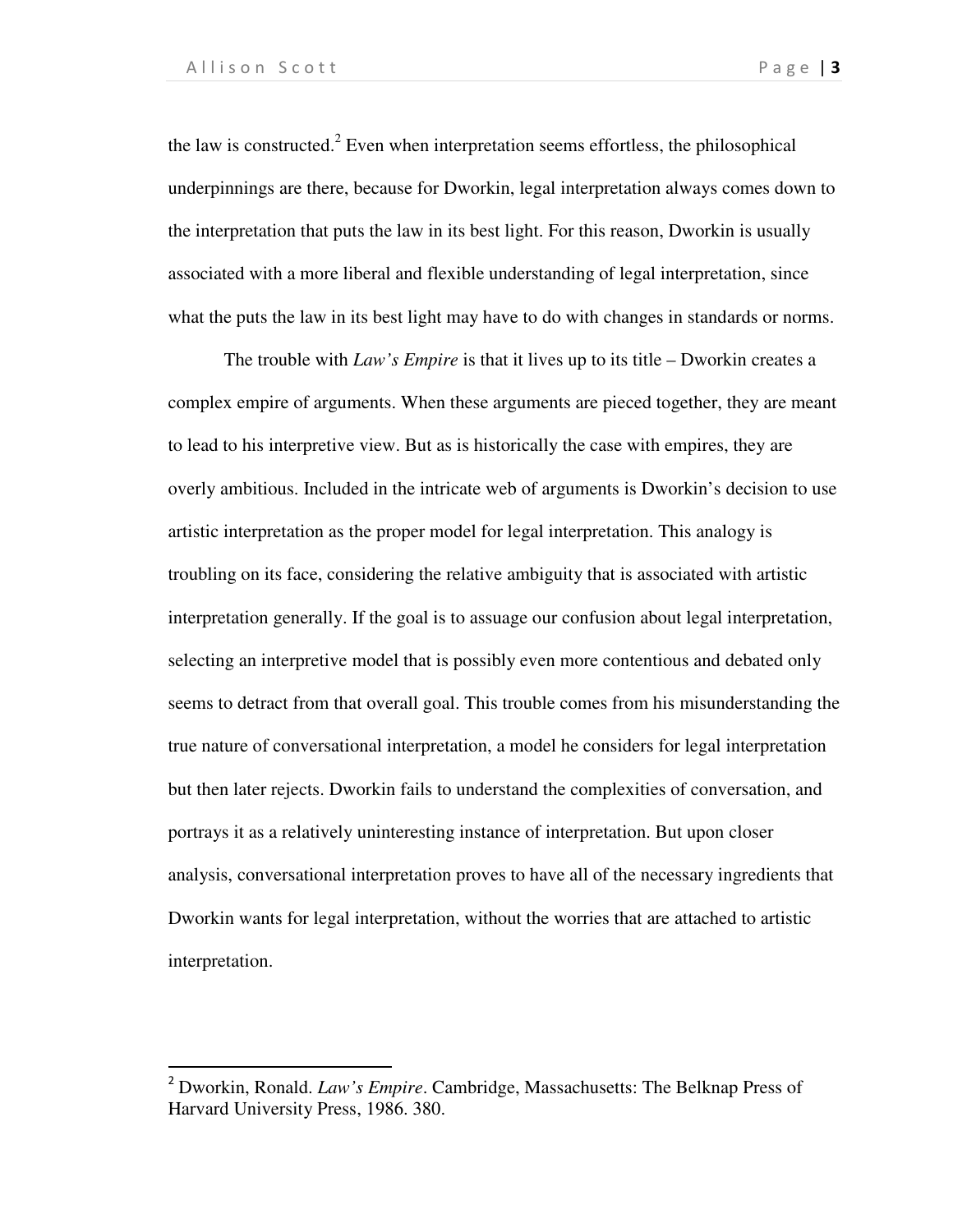This misstep is compounded by Dworkin's conflation of two key concepts: the point of legal interpretation and the point of the law. The point of the law, as Dworkin argues, is to justify the state's use of power. The government should have good reason for limiting the activities of its citizens. This complies with the traditional American understanding that the people have rights *prima facie* – the government must have good reason if it is to act intrusively. We understand the Constitution as *guaranteeing* rights and not *granting* rights – as the latter would imply that the people retain rights only in so far as the government acknowledges that we have them. But the point of legal interpretation comes apart from the point of the law. If the point of the law is to justify the state's coercive power, then the point of interpreting the law is to enforce what the system was decided upon during legislation. Legal interpretation is a much more modest endeavor, leaving the law with the burden of determining what the proper use of governmental authority is.

I will begin by demonstrating the actual interpretive methodologies that are involved in conversation. Importantly, conversation will prove to involve much more than simply getting at the intention of the speaker, such that the interpreter plays a larger role than Dworkin suggests. Conversational interpretation requires the listener to draw on a deep reservoir of presumed shared beliefs between the speaker and her, and the principle of charity plays an important role in the beliefs she presumes the speaker to hold. Once we have this richer account of conversation, then the transition from conversation to legal interpretation is less dramatic. In fact, I will argue, that on the conversational model, Dworkin can more easily avoid certain criticisms, specifically that he misunderstands the point of legal interpretation. On my account, Dworkin can argue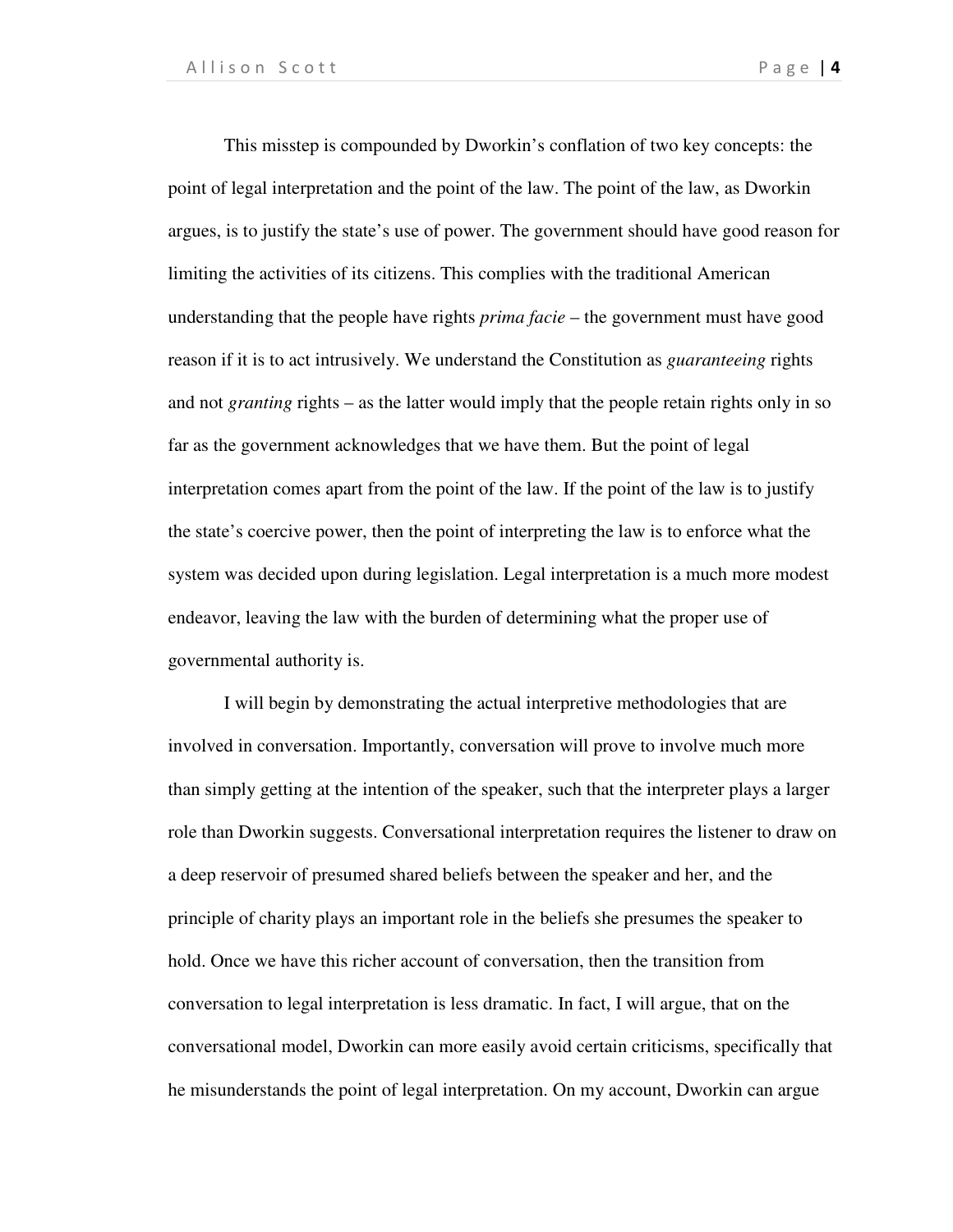that legal interpretation not be the grand moral interpretive project that he thinks it has to be – the conversational model allows us enough room to account for certain changes, but still rigid enough to demonstrate meaningful fidelity to the text. It is important to note that this is an internal criticism of Dworkin – I agree with the foundations of his view, but just contend that he gets his own premises wrong. More precisely, he fails to understand what his premises actually entail. If we care about the point of the law, and from there the point of legal interpretation, then conversation not art will be the best model for legal interpretation.

This type of legal interpretation I will call "conversational originalism," because it will prove to have the flavor of what is traditionally understood as originalist interpretation. In this sense, it will demonstrate more restraint than Dworkin's theory, since the artistic model allows for more creativity on behalf of the interpreter, and these will be the points where my theory and Dworkin's diverge. Still, conversational originalism will be much more flexible than originalism is traditionally understood to be. I will specifically compare my brand of originalism to the modern originalist theory, which is most commonly associated with Justice Scalia's interpretive view.

The trouble with legal interpretation generally, especially in the American case, is that there is no clear way to do it – there are good and bad interpretive views, I will argue, and some views can be ruled out, but the law doesn't mandate a specific one. As such, all readers will not share certain assumptions. For instance, we normally understand fidelity to the farmers' intentions as a good way to understand the Bill of Rights, but one could just plainly disagree with that assertion. Moreover, although most Americans revere the founding and thus defer to the founders' authority, one could not feel bound to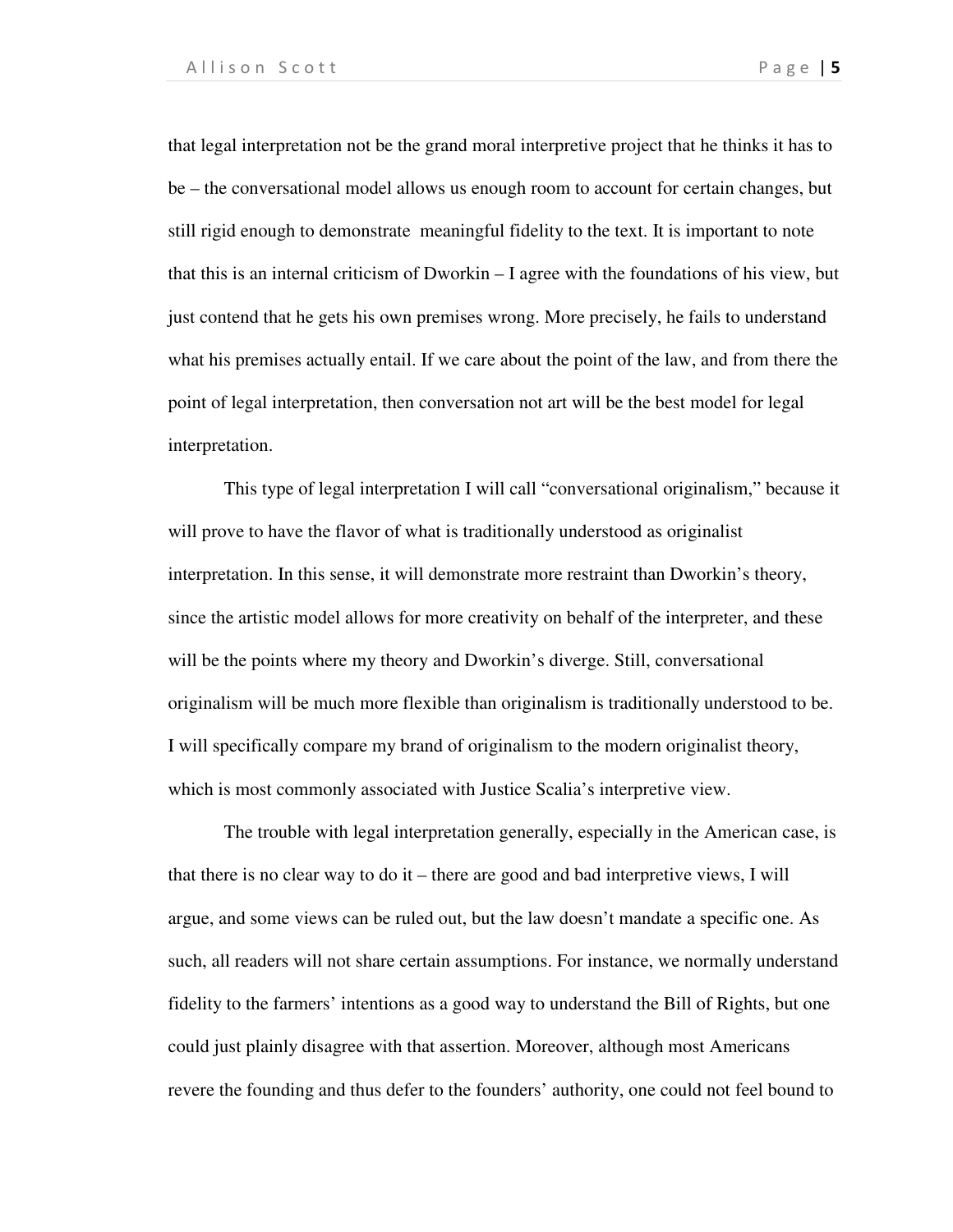their intentions just because this is historically the case. My arguments are not meant to convince a skeptic that these things matter; but I am presenting a rational for why these things can play into interpretation under a certain interpretive view.

The project of my thesis is to give a coherent account for a legal interpretive view, and attempt to encapsulate certain intuitions that I see as predominating American jurisprudence history. I will demonstrate how my interpretive theory will play out in terms of certain constitutional questions. By narrowing the scope of *Law's Empire*, and tailoring a meta-interpretive view that is specific to the characteristics of the American Constitution, then we will have a more rigorous and intuitive account for legal interpretation.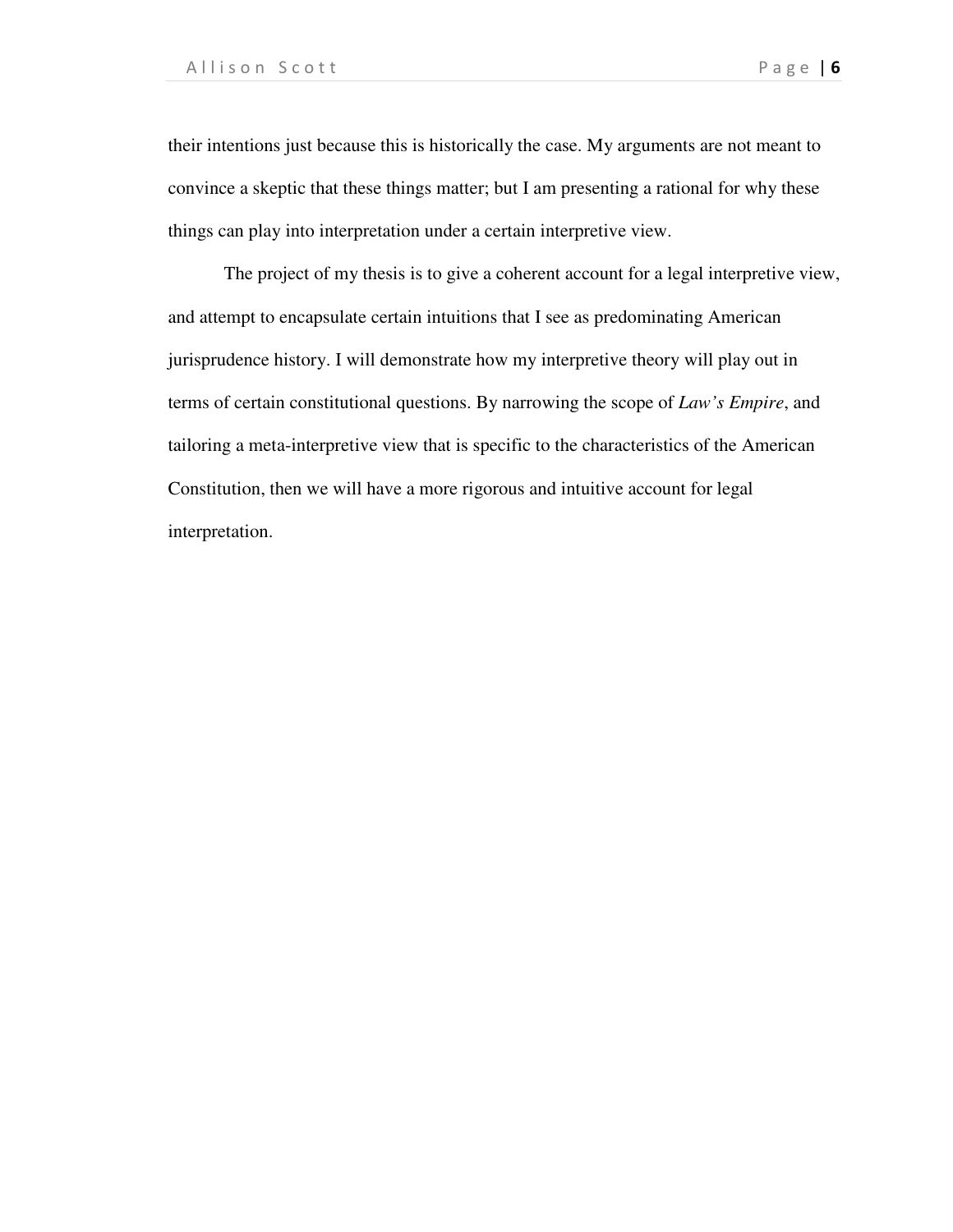### **CHAPTER 1 – CONVERSATION AS A MODEL FOR LEGAL INTERPRETATION**

### **Understanding Dworkin's** *Law's Empire*

A constant theme of *Laws Empire* is how complex and nuanced the interpretation of law really is. As such, *Laws Empire* often veers off from matters of jurisprudence into a discussion of ethics or metaphysical concepts, the point being that law isn't just about the law, narrowly understood– it requires a full analysis of an array of interweaving and interconnected concepts. An important challenge for Dworkin is to demonstrate why all of these more complex subjects need to be invoked by legal interpreters in the first place. Why can't we simply interpret the words on the page as they stand alone?

In order to justify recourse to extra-legal matter, Dworkin looks to the nature of legal disagreements. He argues that scholars and lawyers, especially in the field of philosophy, have fundamentally mischaracterized what type of disagreement is going on. Are legal debates a matter of what facts appropriately apply to the issue at hand? Or are we agreeing about the facts of the matter but disagreeing over whether the facts fully exhaust the meaning of the law? In the case of the latter, judges would be having theoretical disagreements about what the law is rather than an empirical disagreement. With this understanding of the nature of legal disagreements, legal interpreters leading up to *Brown vs. Board* are in agreement about precedent, the words that make up the 14<sup>th</sup> Amendment, and the conditions of the Topeka public schools, but disagree on what the law is – the type or amount of empirical data doesn't bring them closer to an agreement. Dworkin argues that it is crucial to our understanding of law that we frame legal disputes as theoretical ones.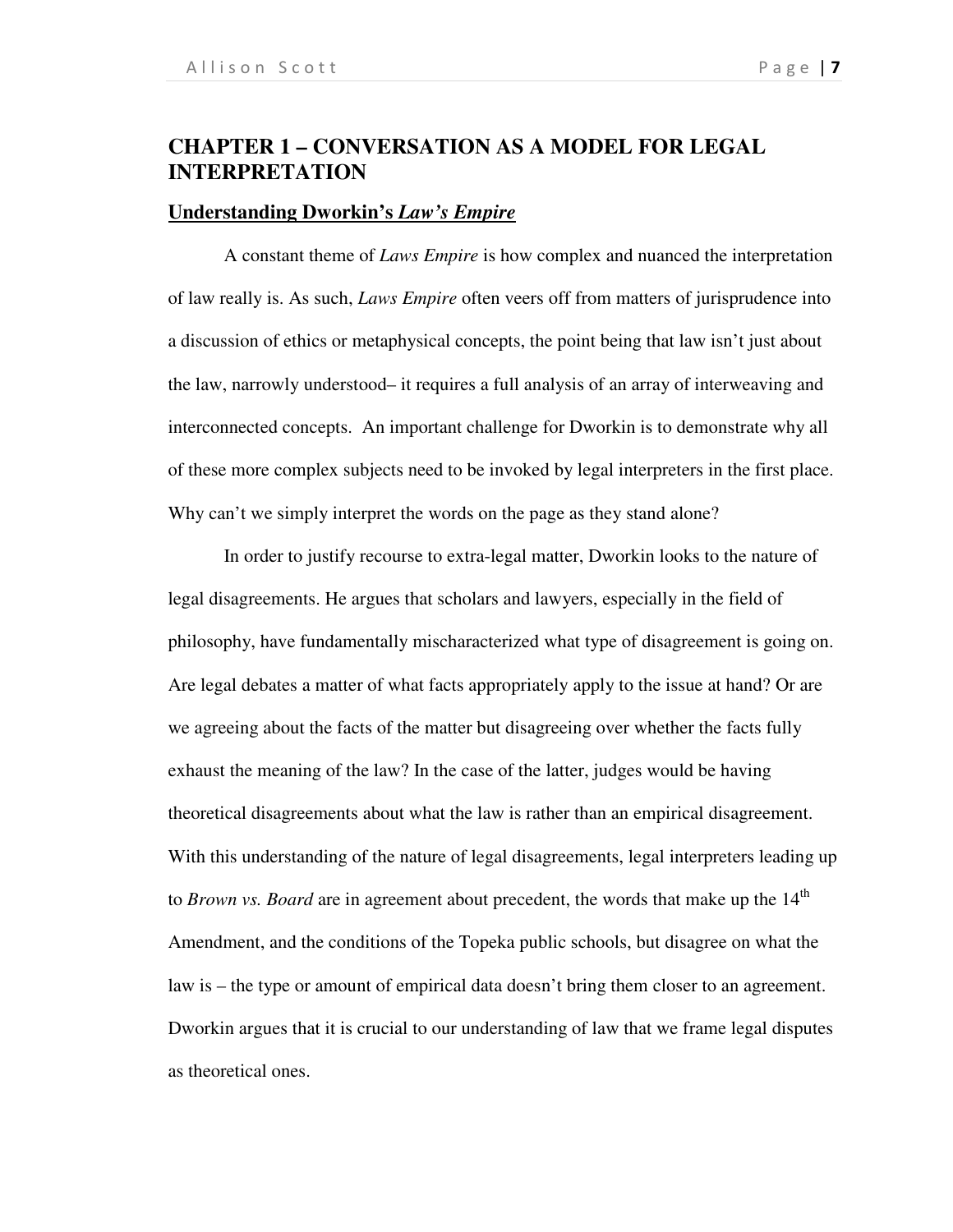j

### *Why positivism fails as an interpretive view*

But why should we frame legal debates as theoretical rather than empirical? Under a basic understanding it seems that we hold legal propositions to be true or false based on whether or not they are grounded in the legal institutions, such as legislative processes or past court rulings. Dworkin deems this the "plain-fact view" in which any question of law can be verified through recourse to legislative documents, case law, state codes, etc.<sup>3</sup> This understanding captures our general sentiment regarding the role of judges in that they should be faithful to what the law is rather than forcing their personal opinions upon it. The popular theory of legal positivism, specifically the Hartian strain, builds off of the plain-fact view. It holds that the truth of legal propositions relies on the legal history, but that legal history depends on whether or not society has accepted it as a law, or as Hart calls it, endorsed it as such through the rule of recognition.<sup>4</sup>

An important consequence of semantic theories like legal positivism is that they eliminate the possibility for theoretical disagreement, or more precisely, that the only possible kind of disagreement is an empirical one. Either we're disagreeing about what the facts are that pertain to the case (i.e. whether there exists a specific statute or code) or we're doing something other than disagreeing.

Take for instance borderline cases and how the positivist would distinguish them from simple, straightforward ones. According to the positivists, we are in agreement about what the appropriate criterion is that applies to the law, and the question lies in

<sup>3</sup> Dworkin, Ronald. *Law's Empire*. Cambridge, Massachusetts: The Belknap Press of Harvard University Press, 1986. 7.

<sup>4</sup> For more on legal positivism, see Hart, H.L.A (1983). *Essays on Jurisprudence and Philosophy*. Oxford: Clarendon Press.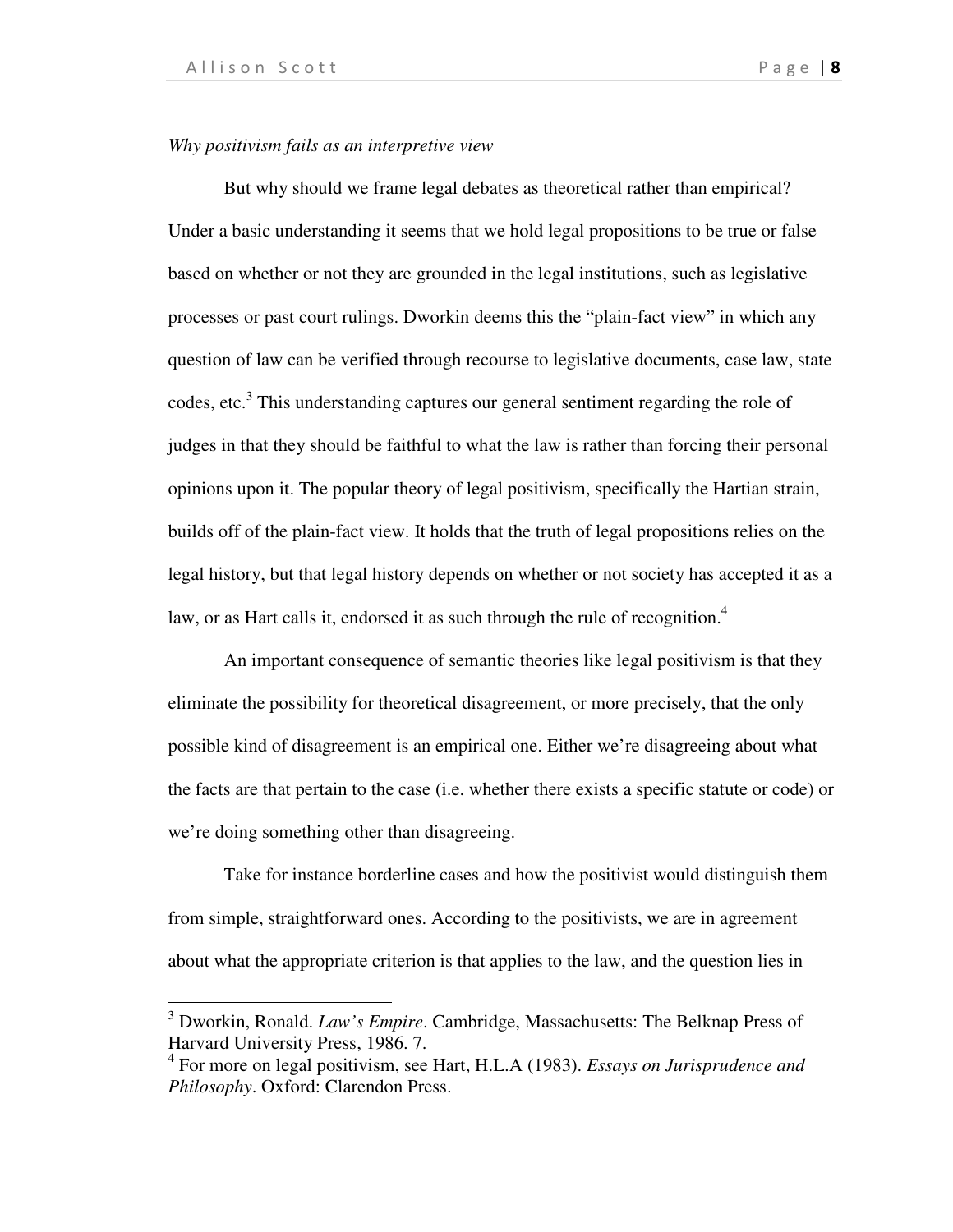whether this particular case applies to that criterion. Consider a statute that reads, "No vehicles allowed in the park." There are going to be certain examples that our shared criterion cannot explain. Certainly, the positivist judge will find that the statute forbids trucks, RV's and Lamborghinis, as they clearly fall within our shared core of what a "vehicle" is. Yet that criterion will be unhelpful when it comes to cases that are outside the core, such as whether a motorized wheelchair count as a vehicle, and thus, as unlawful.

The positivist will argue that such a borderline case is not actually a disagreement about what the law is but merely indeterminacy about what's considered a "vehicle." As Dworkin puts the point, this is similar to a disagreement about whether Buckingham palace qualifies as a house. In these cases, the judge is not determining what the law is, but is left to decide what the law *should* be. When the meaning is unclear the positivist judge is left with making up a meaning. Borderline cases then are cases of repair, in that the positivist judge is permitted to make up whatever meaning she deems fit in order to fill the space created by the indeterminacy of the law.

This account is problematic for two reasons. One, there is the technical legal issue with the positivist's ruling in the case of the wheelchair. There is no law because there is no empirical account that can establish whether the law applies to the wheelchair or not. Suppose she found that the motorized wheelchair did in fact violate the statute. When the positivist makes her ruling, she is ex post facto making the wheel chair illegal. She must grant that before she made her ruling, the wheelchair wasn't violating the law because the law, as it applied to wheelchairs, was indeterminate.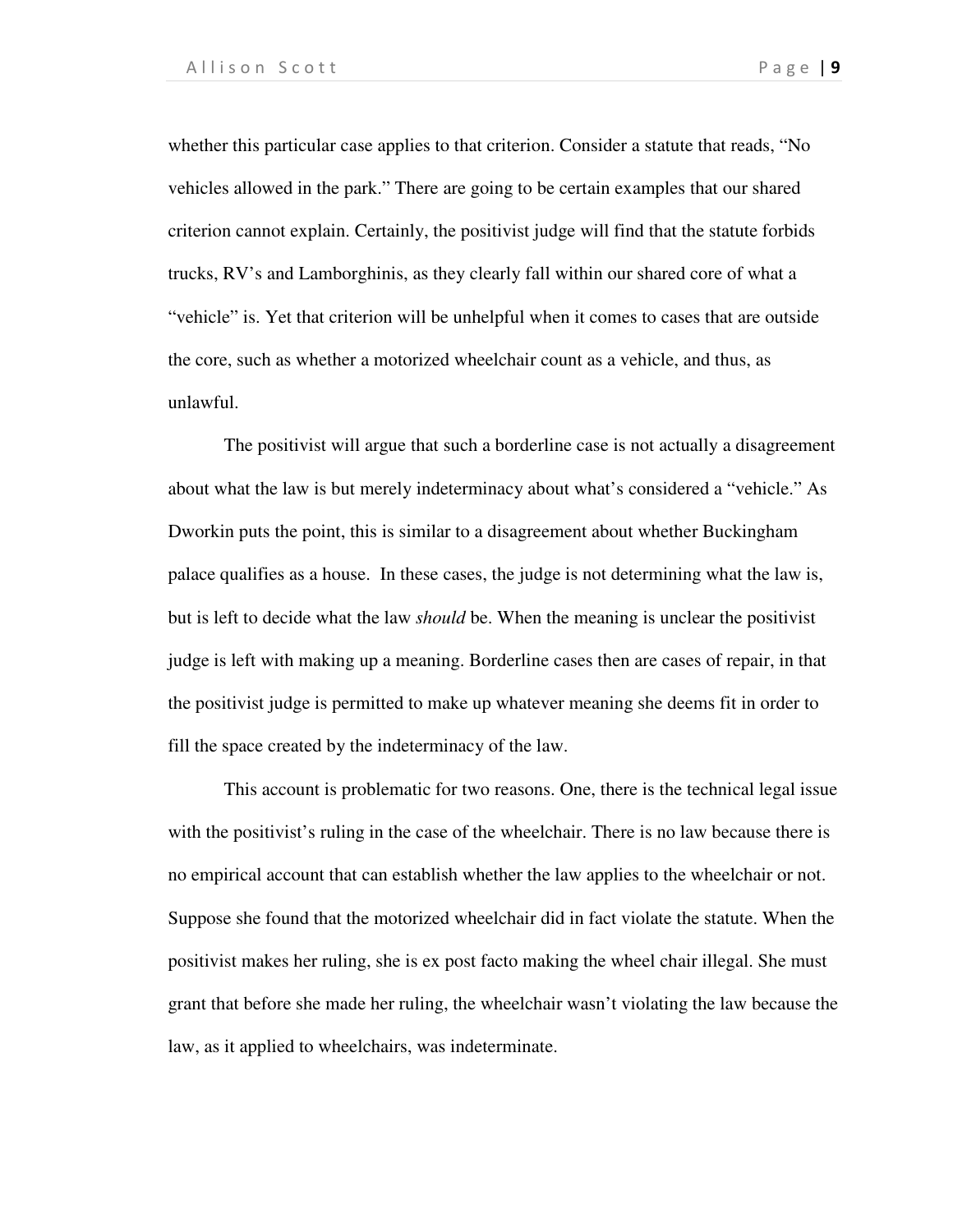Other than a legitimacy concern, the empirical account of the law fails in another respect. Although the positivist thinks she can account for borderline cases, she needs another explanation for the appearance of disagreement in pivotal ones, such as *Brown vs. Board*.

The positivist's most plausible explanation for the conflict over pivotal cases is that judges are talking past one another. When it comes to "equality," the positivist sees judges as following different rules when applying the term. As Dworkin argues, it is as if justices are arguing about "banks," all the while one is talking about riverbanks and the other savings banks. So even when they "agree," they're merely settling on a proposition that happens to fall where the two different criteria overlap, such as the agreement that there exist banks in North America. Applied to the case of *Brown*, the argument over whether or not the segregation of public schools violated the equal protection clause of the 14<sup>th</sup> Amendment was not really an argument at all but a clash between two entirely different understandings of "equality." The argument was rigged from its inception – judges never could agree, or even disagree for that matter, because they were operating under different criteria. It wasn't that segregation of schools was on the periphery of the core understanding of equality but was *central* to it. Instead of quibbling over whether a pamphlet does or does not count as a book, cases like *Brown* are analogous to disputes over whether *Moby Dick* can be properly categorized as a book. Such a dispute seems to be a dispute over the central meaning of a term.

Dworkin finds this explanation to be implausible, considering the rich history of our legal institutions. It distorts the categorization of legal debates into two possible categories: either we are agreeing on a majority of criteria for lawhood or we are failing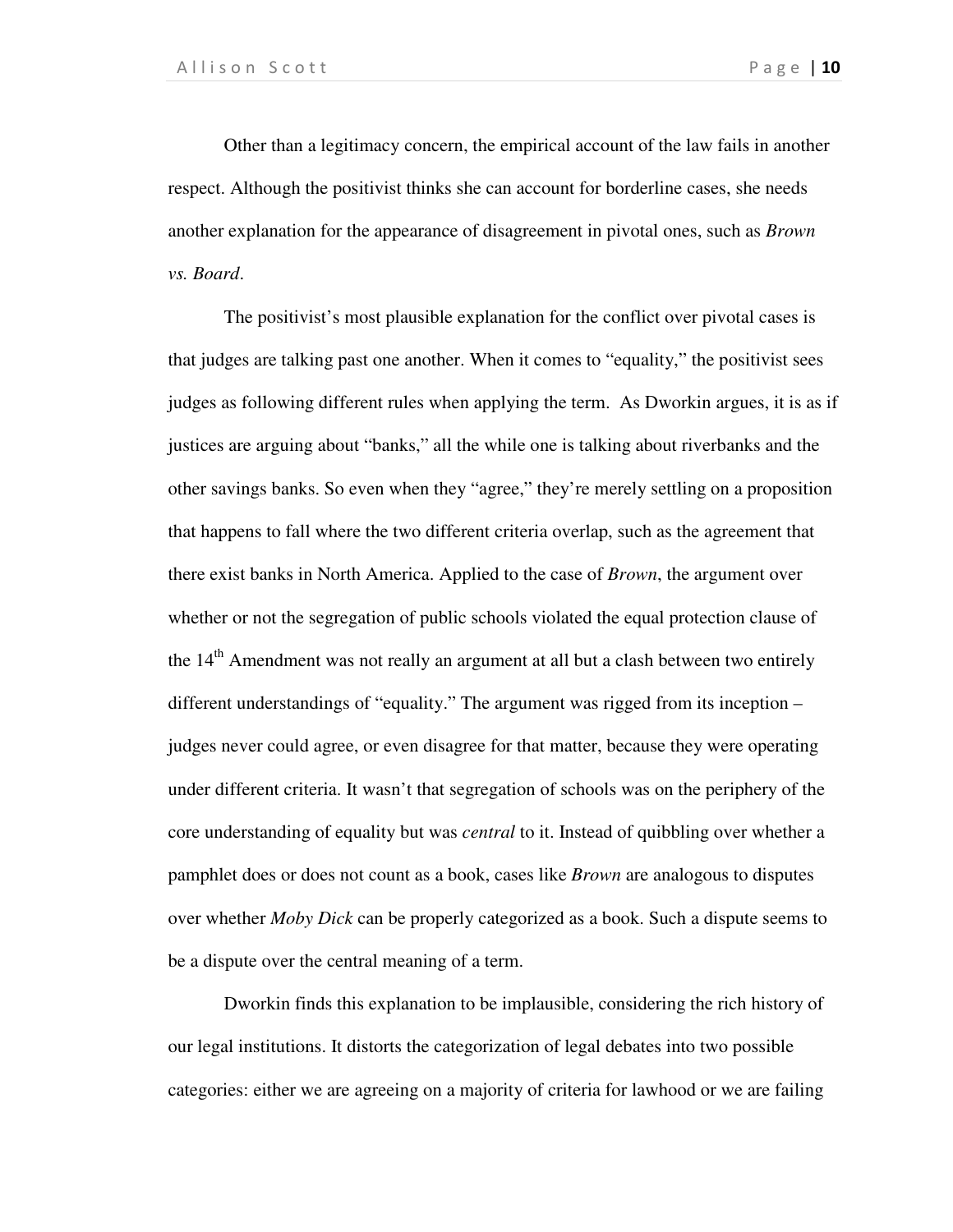to agree or disagree in the first place. But neither of these options is satisfying. It is absurd to see justices as talking past each other, while it would be a mischaracterization of the legal debates to suggest that there is are vast shared criteria. In *Brown v. Board* justices were disagreeing over a *fundamental* understanding of equality. If judges can't agree on what "equality" means in a legal context, then surely they can't be considered to have an overwhelmingly similar set of commitments.

Dworkin deems this consequence of positivism as the "semantic sting" in that we are left with an impoverished and inaccurate picture of legal disputes.<sup>5</sup> Judges often are debating over deep concepts of what justice and fairness require. It is only after seeing through the positivists' folly that we can begin to acknowledge that justices engage in deep theoretical debates. We must first extract the sting in order to properly characterize the nature of the law and of legal decisions.

Apart from the legal perspective, I read Dworkin as making a deeper, more technical point. Not only does legal positivism fail as a legal theory but it fails because it understands the meaning of propositions to lie in empirically verifiable data. For the positivist, a law is a law as long it goes through the proper and *verifiable* channels of lawmaking, such as the rule of recognition. As Dworkin argues, such an understanding only scratches the surface when it comes to what lawhood properly understood is. The inclination of the positivist is the same inclination that motivated the verificationists, such as A. J. Ayer, who argued that meaning can only be derived through empirically

.

<sup>5</sup> *Law's Empire*, 45.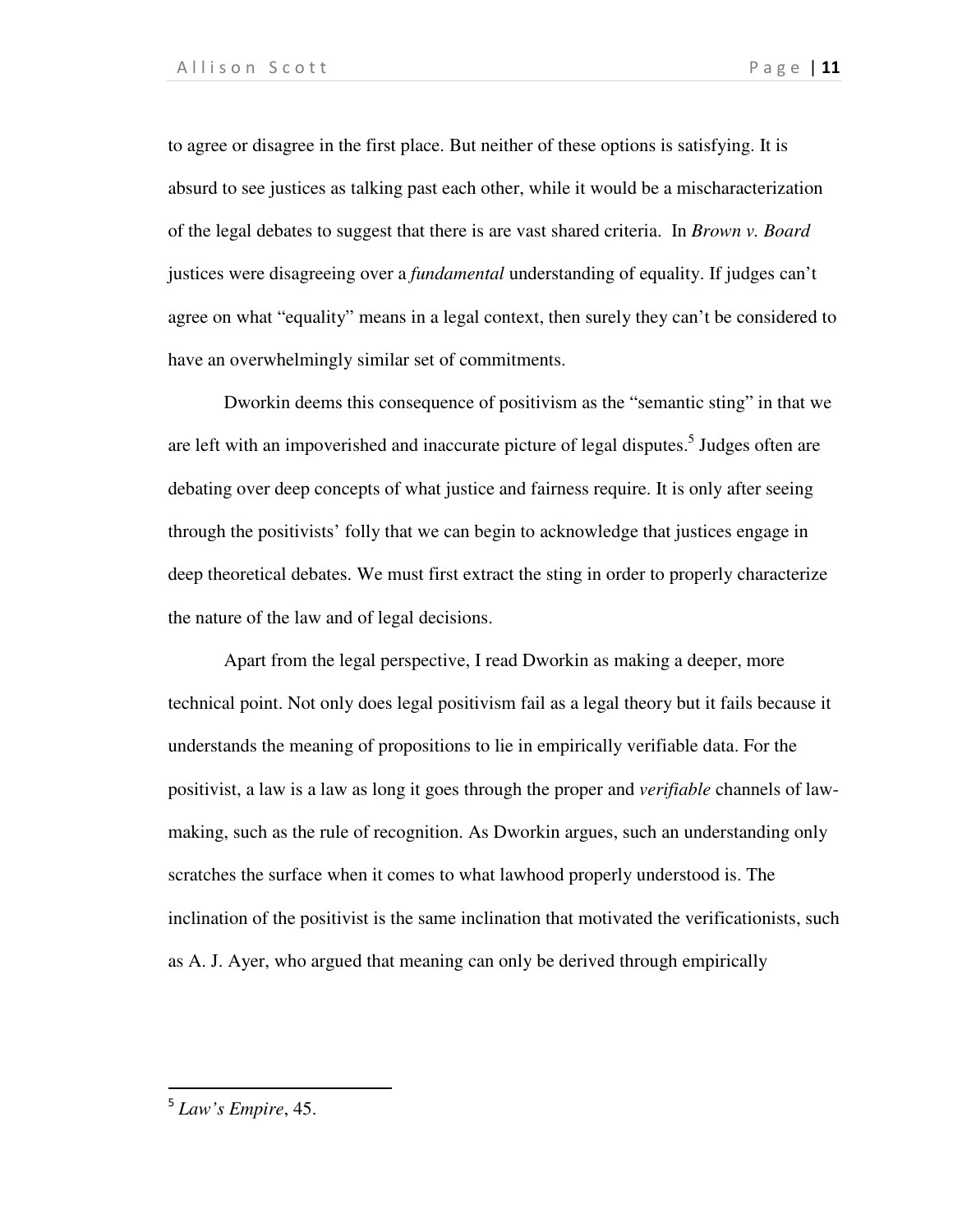.

verifiable observation.<sup>6</sup> Propositions are meaningful or meaningless solely based on their ostension to the physical world.

### *The rule of courtesy and law as a social practice*

Although we've identified the sting, it still is not clear what implications this has for our theory of law. We see that legal disputes are theoretical and not trivial disagreements over semantics, but this revelation cannot get us to the bottom of adjudication. We need to know more about how these theoretical disputes function in a legal community and how their resolutions become law.

To fully explore this issue, Dworkin creates the example of a community that follows a rule of courtesy. Initially, courtesy is understood as requiring people to show respect to their social superiors, such as bowing to those of a higher class. Inevitably, the rule begins to evolve, where opening the door for one's social superior is now understood as courteous. In this way, the rule of courtesy is interpreted to require actions that were never required before, and eventually it is reinterpreted so that the *point* of courtesy itself changes. At this stage, courtesy might demand showing respect to superiors in a different sense, such as respecting one's elders or people of a different gender. The members of the community interpret the point of courtesy as un-tethered to rules about the social hierarchy specifically but as aimed at demonstrating deference to those worthy of it.

Once this interpretive attitude takes hold, members of the community no longer see the rule of courtesy as merely an unwritten rule that's blindly followed, but as an

<sup>6</sup> A. J. Ayer's most famous argument for verificationism is given in *Language, Truth, and Logic*, London: Gollancz, 2nd Edition, 1946.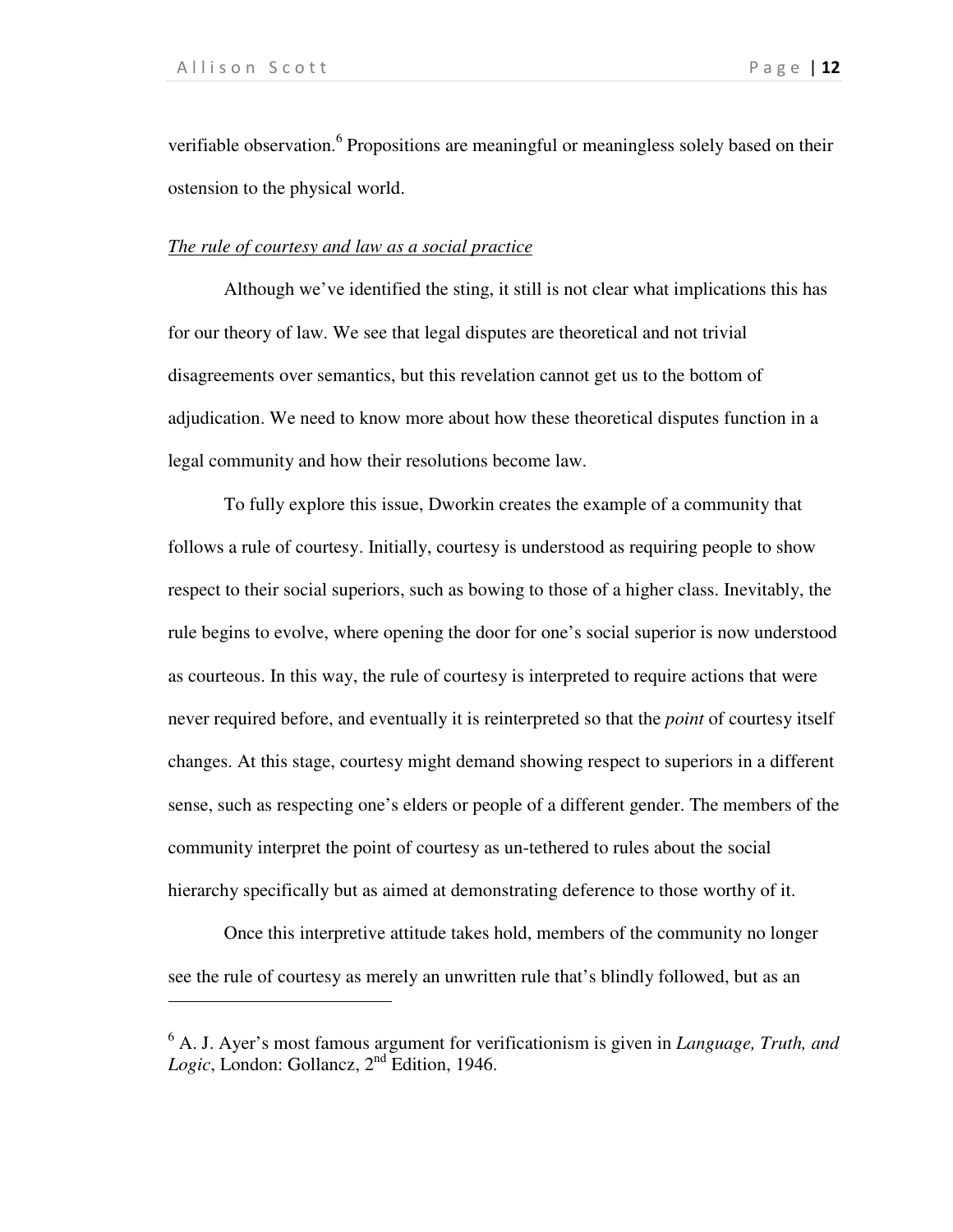integral part of the society. It is interpreted such that people understand it to have a purpose that serves a certain value, which "can be stated independently of just describing the rules that make up the practice."<sup>7</sup> In light of what the community interprets to be the proper point of courtesy, the rules of courtesy may change. No longer will people mechanically follow a set of rules, but will instead "try to impose meaning on the institution...and then restructure it in the light of that meaning."<sup>8</sup>

Although a much larger and complex scheme of rules and practices, the law functions in a similar way to the rule of courtesy. The law requires certain things of the society of which it governs and there a specific rules to be followed. Yet the practices of law can change when there is a change in what we take the *meaning* of the law to be. We take the law as not only existing but as having some point. Interpretations of what the law is are sensitive to its point, and when we disagree about the point of law, we're having the type of theoretical disagreements that Dworkin has in mind. If we take the social practice of courtesy to be a model for the interpretation of law, we can understand law as a social practice, where the interpretation of that practice is dependent on what we take its point to be.

These theoretical disagreements about what the point of the law is manifest themselves in terms of what the law requires. For example, in the case of *Hudson* v. *Michigan*, justices Antonin Scalia and Steven Breyer clearly disagree when it comes to what they understand the rule of knock-and-announce to require. Scalia finds that evidence seized during a criminal investigation is permissible even if police did not

7 *Law's Empire*, 47. 8 Ibid., 47.

1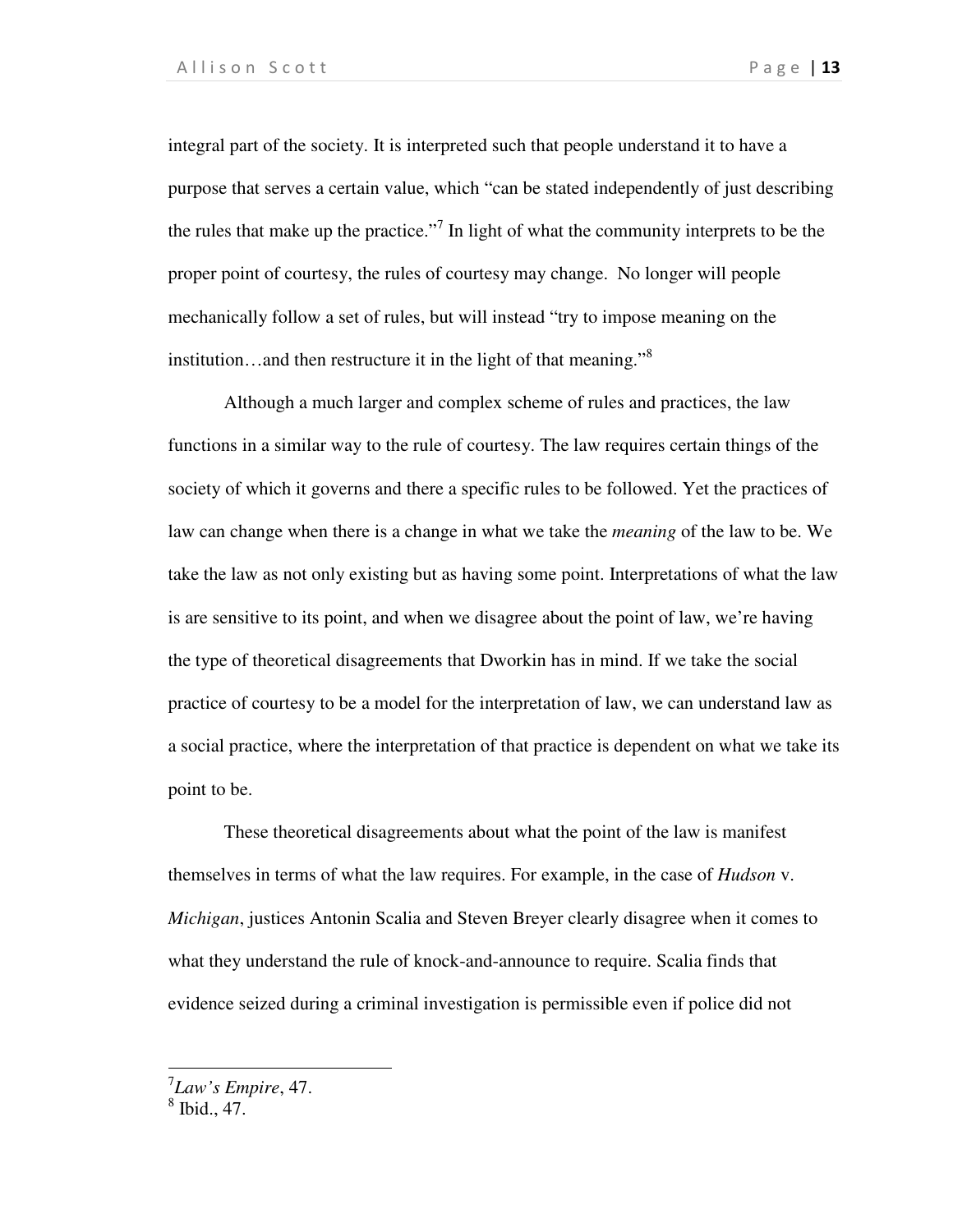follow the knock-and-announce rule, whereas Breyer argues that the failure to execute knock-and-announce is sufficient grounds for rendering any subsequent evidence seized as inadmissible. But this cursory synopsis does not fully explain the nature of the justices' disagreement. Scalia's argument relies on his understanding of knock-andannounce as distinct from other, more fundamental rights that are attached to the  $4<sup>th</sup>$ Amendment, such as the right against unwarranted search and seizure. In opposition, Breyer understands knock-and-announce to be on equal footing with the right against warrant-less searches and should be treated with the same degree of severity. In this way, Breyer and Scalia disagree about what the point of the  $4<sup>th</sup>$  Amendment is, and more specifically, what "privacy" means. Is it to treat every protection of privacy as a sacred aspect of our Constitution or is there room for gradations in what the protection of privacy requires?

So when Scalia and Breyer disagree, they aren't disagreeing over what the facts of the case are, they're disagreeing about what the law is in the sense that they disagree about the *point* of law. This explains why the two justices in their opinions use completely different examples of precedent to justify their decisions. They aren't even in agreement about what precedent applies due to their diverging views about what the point of the law is. Even the role of *stare decisis* is sensitive to what we take the point of law to be. Importantly, Scalia and Breyer can have these deep theoretical disagreements without putting it in theoretical terms of what they take the point of the law to be. Their opposing interpretations of the point of law show through even when they are disagreeing about a procedural matter.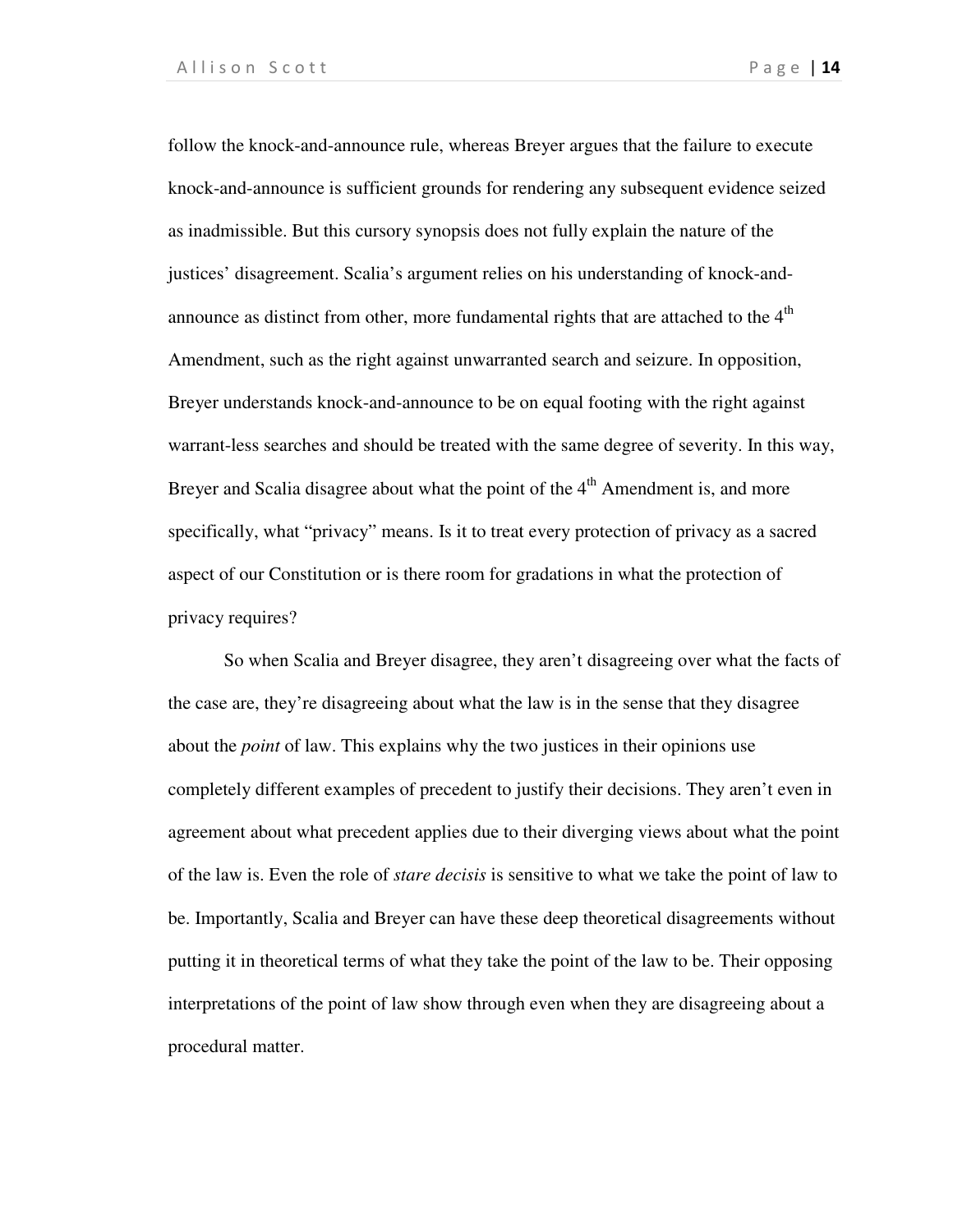We can see that interpretation plays a crucial role when it comes to our appreciation for what the law is. We interpret what the practices of law are in light of its point, and beyond that, we have different interpretations about what the point of law is that fold back into what we interpret the law to require.

### *Evaluating interpretive models*

By now Dworkin hopes to have convinced us that law requires interpretation – it's more than reading words on a page or cataloguing a list of facts. The next step is to determine what *kind* of interpretation is appropriate. Dworkin lists three models for interpretation: scientific, conversational and artistic. The first kind, scientific, is easily thrown out. A scientist collects data and then interprets it – metaphorically the data speaks to the scientist, with the scientist "straining to understand what the data try to tell him."<sup>9</sup> As we already established, law requires more than interpreting a set of facts, or as in the scientist's case, a set of data. As such, the purpose of the scientific model is not applicable to legal interpretation, in the sense that its aim is to uncover what message the data is attempting to convey. Dworkin wants to argue that the law goes past that, where meaning stems from something beyond facts of the matter.

In the same way, conversational interpretation is also ruled out as a viable model. As Dworkin remarks, conversation is the most "familiar occasion of interpretation – so familiar that we hardly recognize it as such."<sup>10</sup> And Dworkin's treatment of conversational interpretation doesn't do more than to treat it as just that – some basic skill we possess that is fundamentally uninteresting. The picture of conversation, according to

<sup>9</sup> *Law's Empire*, 51.

<sup>10</sup> *Law's Empire*, 50.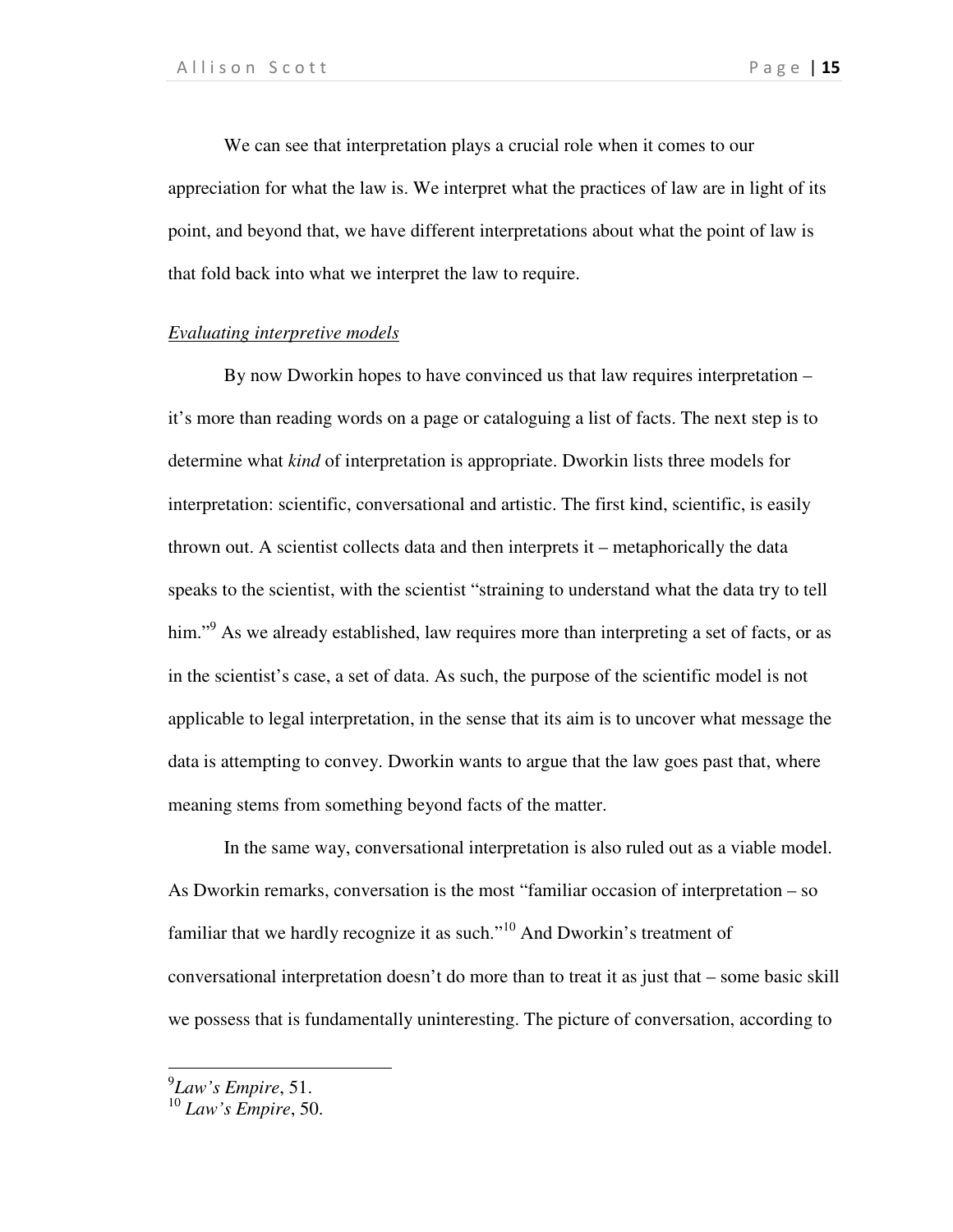Dworkin, is one-sided – it's only about getting at what's in the speakers head. We interpret the words the speaker says in light of what we know about him and use this to try to get at his intentions. The only interpreting going on then for Dworkin during conversation is trying to best understand what was meant by the speaker. There's a verifiable element to conversation in that the interpretation rests on getting at the speaker's existing intention.

Similar to scientific interpretation, so does conversation fail because of what Dworkin takes its purpose to be. There's no space for any interaction between speaker and listener – it is purely just a function of relaying what the speaker said in the most plausible way. The listener can't revise the speaker's intentions or paint them in a different light. Instead, they're confined to interpreting only what can be verified through the context of the conversation.

Under this account, conversational interpretation collapses into the descriptive account of the legal positivists. If legal interpretation is modeled on conversation, then the interpreter's sole objective is to get at the speaker's intention. Legal propositions then are merely descriptive accounts of the motives or intentions of past law-makers. Conversation lacks that extra space required for a complete account of the complexities of legal propositions that the positivists lacked in the first place. Instead, conversation devolves into the positivist's game, which is simply recounting history, only adding that it be focused on the intentions of the law.

Dworkin dedicates all of two paragraphs to conversational interpretation in *Law's Empire*. The lack of seriousness attached to conversation comes as surprise, being that Dworkin's initial chapter was dedicated to arguing for an elevated understanding of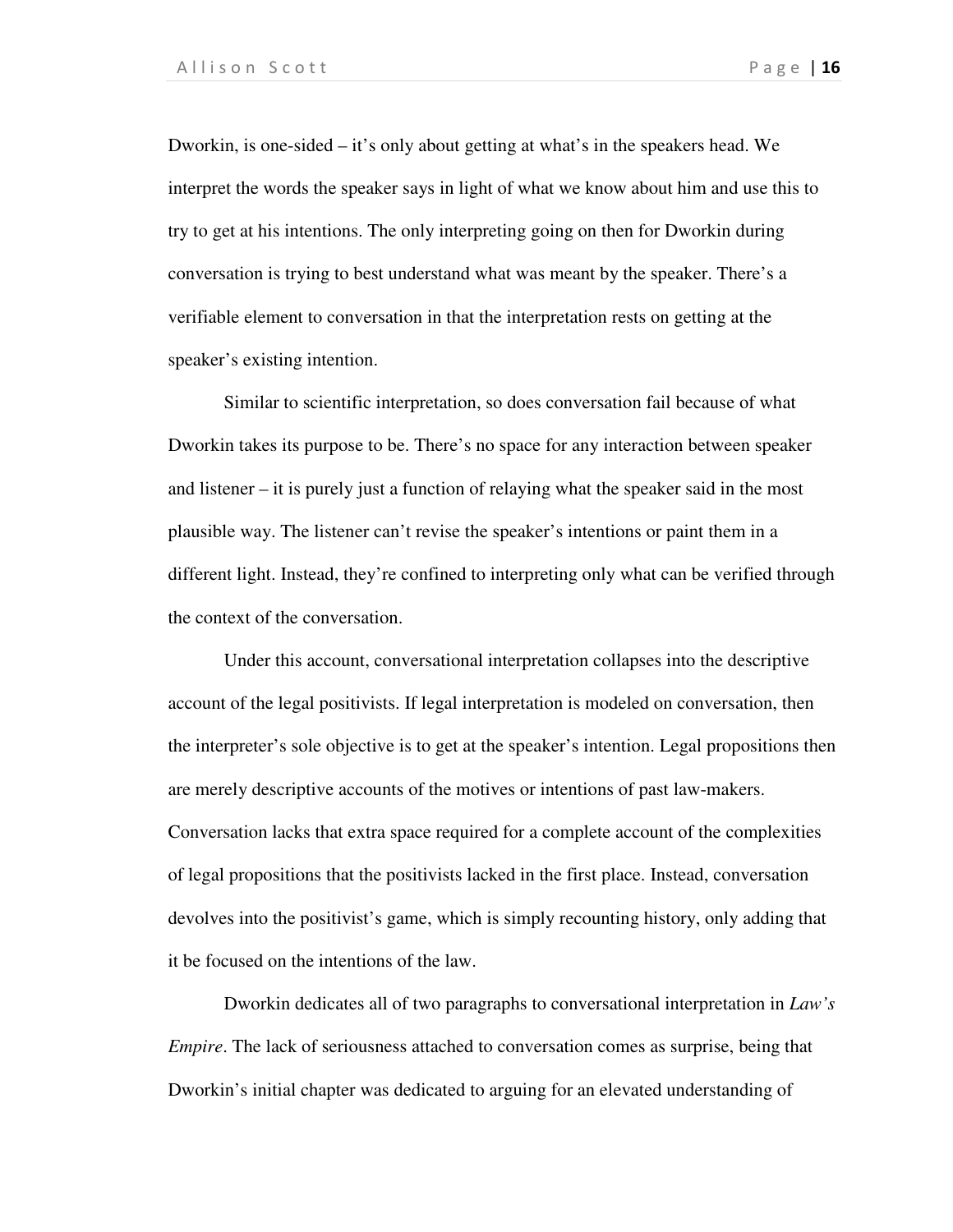language, specifically when it comes to legal debates. So on the one hand Dworkin argues for the importance of taking language seriously, and yet he fails to take seriously the idea that the words in conversation have room for any interesting type of interpretation.

Yet Dworkin is not the only legal theorist to hold such an impoverished view of the conversational model. For example, Stanley Fish, a long time critic and counterpart of Dworkin's, depicts the same picture of conversation, the difference being that Fish endorses the model whereas Dworkin rejects it. The features of conversation that Dworkin cites as its weaknesses are what Fish finds to be its strengths. Fish argues that the "only candidate for [interpretation] is the author's intention," as anything else is not interpretation but activism or creation.<sup>11</sup> The value in this understanding is that there is a "predictability" when it comes to what the law is rather than subjecting the law to the whim of judge. $^{12}$ 

More on why Dworkin resists the conversation model surfaces much later in *Law's Empire*, specifically when he begins laying out the consequences of his theory for statutory interpretation. He explains that speaker's meaning theory is rooted in the assumption that legal interpretation is of the same kind as conversational interpretation. This has everything to do with Dworkin's understanding of conversational interpretation as only seeking to uncover the intention of the speaker. In the same way, the speaker's meaning theorist attempts to discover the intention of the legislator (or as it proves legislature, political actors and influencers, etc.). The difficulty in categorizing who and

<sup>11</sup> Fish, Stanley. "Intentional Neglect." *New York Times* 19 July 2005.

 $12$  Ibid.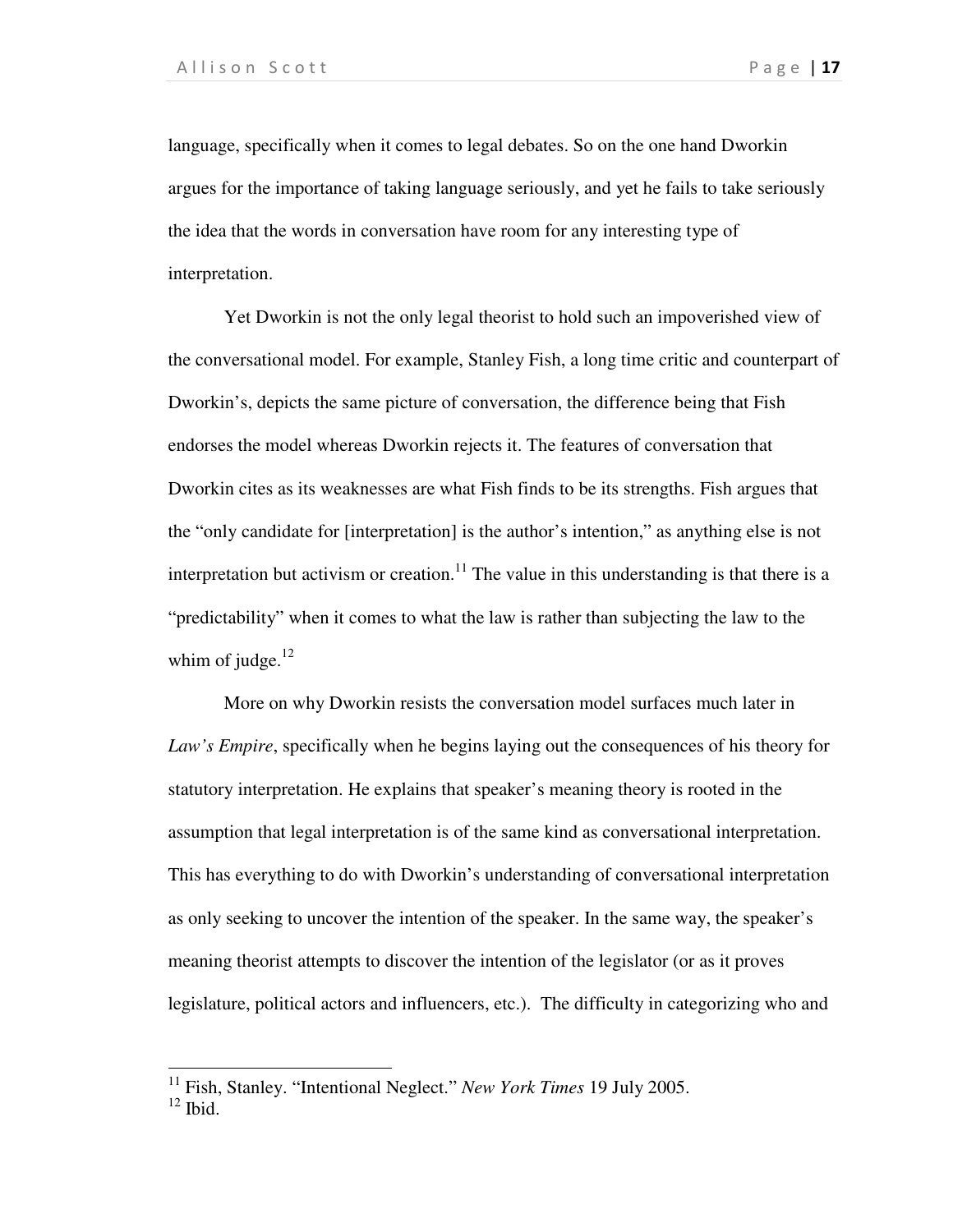what qualifies as evidence for the law's intention is cited as good reason to jettison the speaker's meaning theory.

Another issue Dworkin has with speaker's meaning, and therefore conversational interpretation, is that it fails to appreciate revelations and advancements that are made since the law's enactment. He wants to reject the pervasive opinion among intention as meaning theorists that there exists a "canonical moment" in which the meaning of the law is made indelible.<sup>13</sup> Dworkin's Hercules wants to incorporate events that occur after the law's formal adoption into its interpretation when those events help to put the law in its best light. For the speaker's meaning theorist, any "appeal to changed opinion must be an anachronism, a *logically absurd* excuse for judicial amendment.<sup>"14</sup> Conversation timedates utterances – they are forever interpreted as they were the exact moment that they were said. Again, there is no place for the interpreter to take outside events or future revelations into account when interpreting the speaker – there's just no room for it. According to Dworkin, the speaker's meaning binds the judge from putting the law in its best light, which is a key aspect to his interpretive theory.

I will argue that Dworkin's crude treatment of conversational interpretation gets him to both of these wrong conclusions. With a richer understanding of the actual intricacies and layered qualities of conversational interpretation, an interpreter can avoid relying solely on intention and the constraints that things not be interpreted in light of what has gone on since the utterance was made. First though, it will be important to

<sup>13</sup> *Law's Empire,* 348.

<sup>14</sup>*Law's Empire,* 349, (emphasis mine).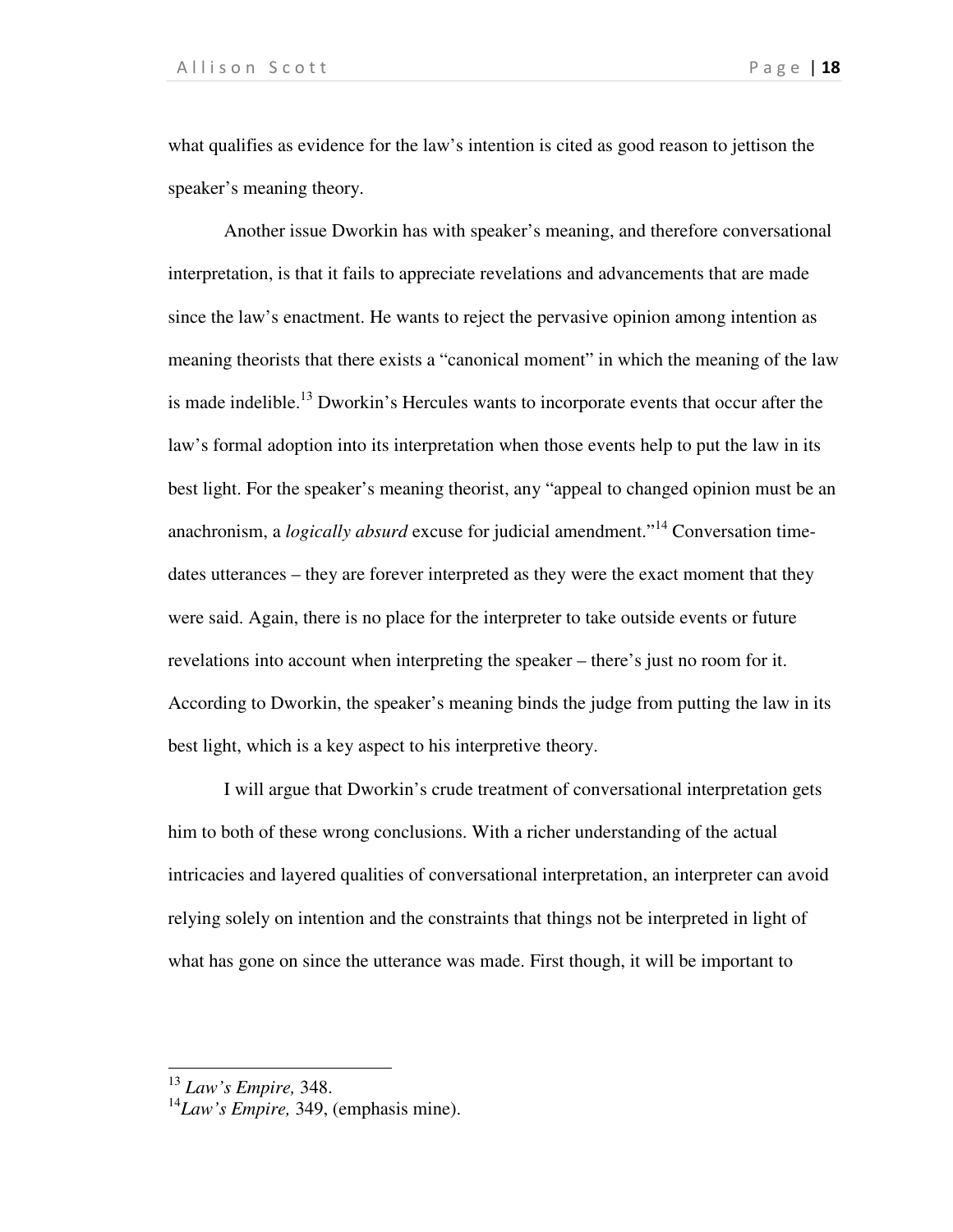examine what model of interpretation Dworkin chooses and the reasons he has for choosing it.

The final model of interpretation that Dworkin discusses is creative interpretation – the type of interpretation that goes on when trying to glean meaning from painting or an abstract poem. Perhaps, as Dworkin mentions, creative interpretation is similar to scientific interpretation in that the piece of art metaphorically speaks to us in the same way that data speaks to the scientist. However, whereas the scientist is trying to uncover the causal mechanism behind the data, the artistic interpreter asks a different question – what is the purpose of this piece of art? And this relates to the picture of courtesy as a social practice. Members of the community will not always be concerned with the causal determinants that led them to the rule of courtesy, like what psychological phenomenon or historical events are behind the rule. Instead, their interpretation will be focused on what they understand to be the purpose of courtesy.

 The question remains as to what is the purpose of artistic interpretation. As Dworkin suggests, interpreting a work of art could be compared to the same type of interpretation that goes on in a conversation, where the interpreter is trying to get at the author or painter's intention. But Dworkin wants to get away from the conversational model to a form of interpretation that isn't constrained by intentions. To do this, Dworkin makes the distinction between interpretation that is constructive and not conversational. With this understanding, the artistic interpreter *constructs* meaning in the sense that the interpretation depends on the interpreter. Successful artistic interpretation requires that the interpreter force himself into the equation and construct meaning that in some sense is grounded in what he understands the best interpretation to be.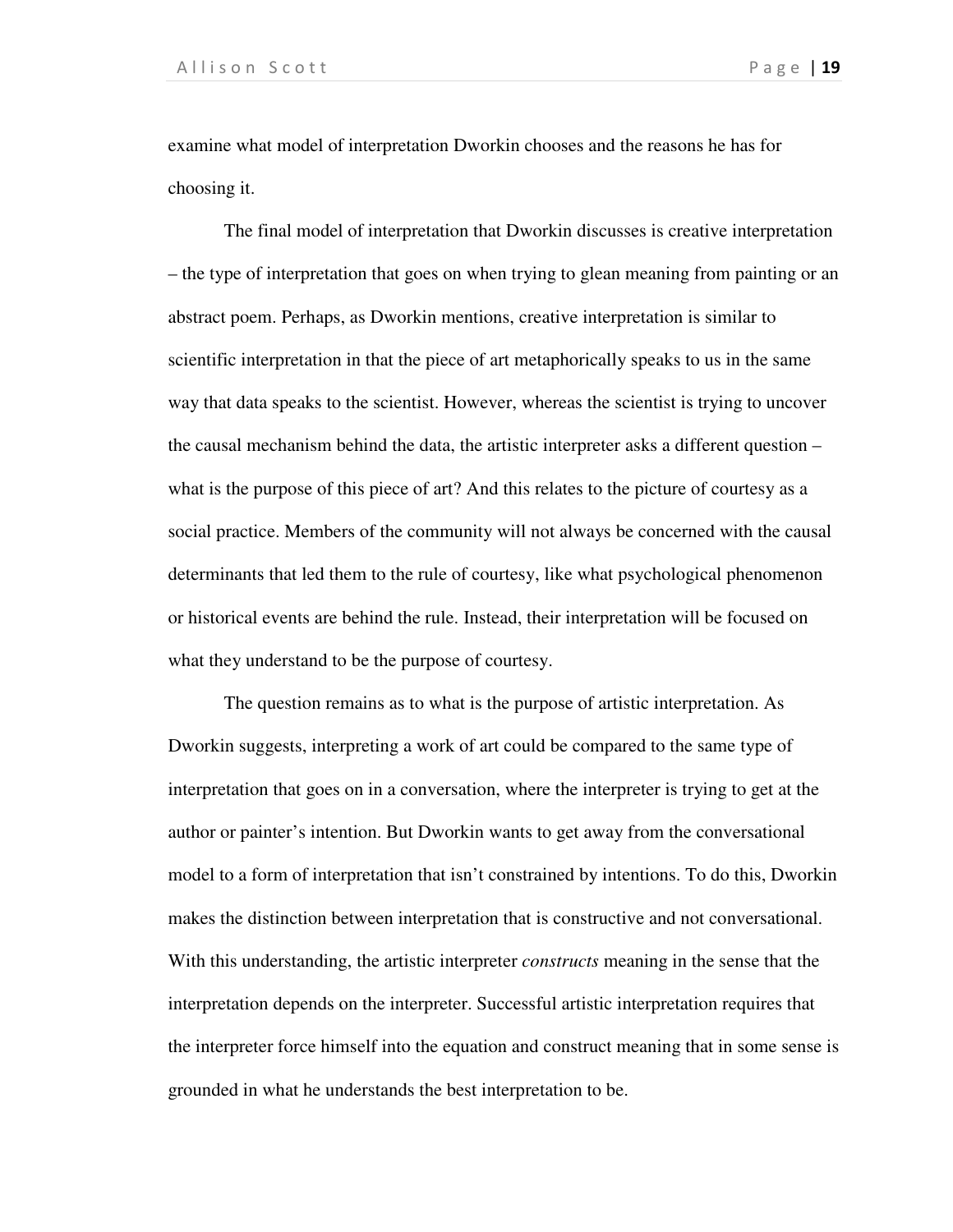A vital piece to constructive interpretation is that the interpreter be guided by the principle of charity. As Dworkin puts it, constructive interpretation requires that we "make of it the best possible example of the form or genre to which it is taken to belong."<sup>15</sup> This suggests that our default opinion for what we think a piece of art means should be in grounded in what puts that piece of art in its best light. Is Picasso's *Guernica*  appropriately interpreted as a commentary on the Spanish Civil War specifically or of the horrors of war generally? Is it a call for peace over violence, or a depiction of the inevitability of suffering in war? According to the principle of charity, the appropriate interpretation is the one that makes *Guernica* the best form of a painting that it can be.

 The principle of charity isn't' meant to be understood as an optional feature of artistic interpretation. It is more than that we should use the principle of charity when interpreting art, but that we must do so if we are to get at the correct interpretation. According to the view, it is not that an interpretation that uses the principle of charity is better than a competing view; it is that the interpretation that puts the work of art in its best light is the *right* view.

 Although there is pressure on the interpreter to construct the appropriate artistic interpretation, it does not follow that the interpreter can be understood as engaging in an entirely creative process. It is important that the interpreter be constrained in some important respects.

So artistic interpretation is a delicate balance between giving appropriate weight to both purpose and the object of the interpretation. For example with *Guernica,* its purpose might be more open to different interpretations in the sense that there will be

<sup>15</sup> *Law's Empire,* 52.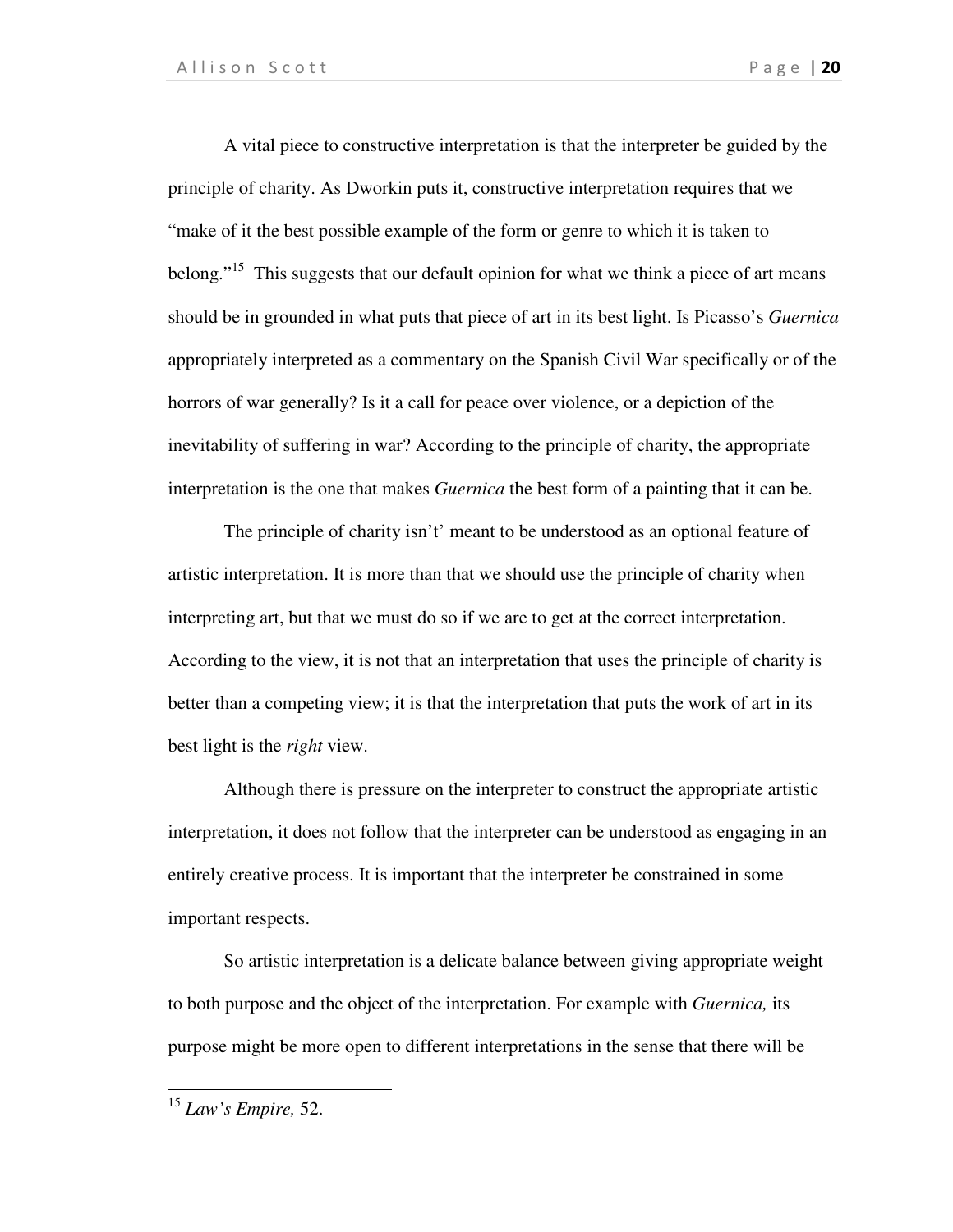competing arguments as to what makes it the best piece of art that it can be. Still, the fact that the painting is black-and-white, was painted at a certain time and in a certain style, all constrain the interpretation to take into consideration those facts. Any interpretation that neglects the object would be too freely exercising the constructive aspect of artistic interpretation.

This point makes sense when we consider what goes on when it comes to interpreting the social practice of courtesy. A staunch advocate of women's rights cannot completely impose her views on courtesy to the point where she advocates mandatory equal representation of women in the workplace. To do so would be to reach beyond the scope of the principle of charity. The object of courtesy does not warrant such a liberal interpretation. So although the principle of charity can allow the interpreter to update and revise the point of courtesy, there is some sense in which she is constrained.

This constraint on the interpreter is not distinct from the principle of charity but part of the principle itself. To interpret the meaning of *Guernica,* the best meaning is also the meaning that is constrained in a way so that it maintains relevance to the object of interpretation. So it's not just that the interpreter is constrained by the circumstances or historical background of a painting, it is that to do the painting justice is to interpret a meaning that can relate in a substantial way to the actual painting. If one tried to interpret *Guernica* as a piece about the nobility of war, this wouldn't be a charitable interpretation because it isn't grounded in the object itself. Even though that interpretation puts *Guernica* in a good light, in the sense that it gives the painting a sense of purpose and importance, it does not put it in its *best* light. To do so requires the interpreter incorporate some features of the actual object in the interpretation.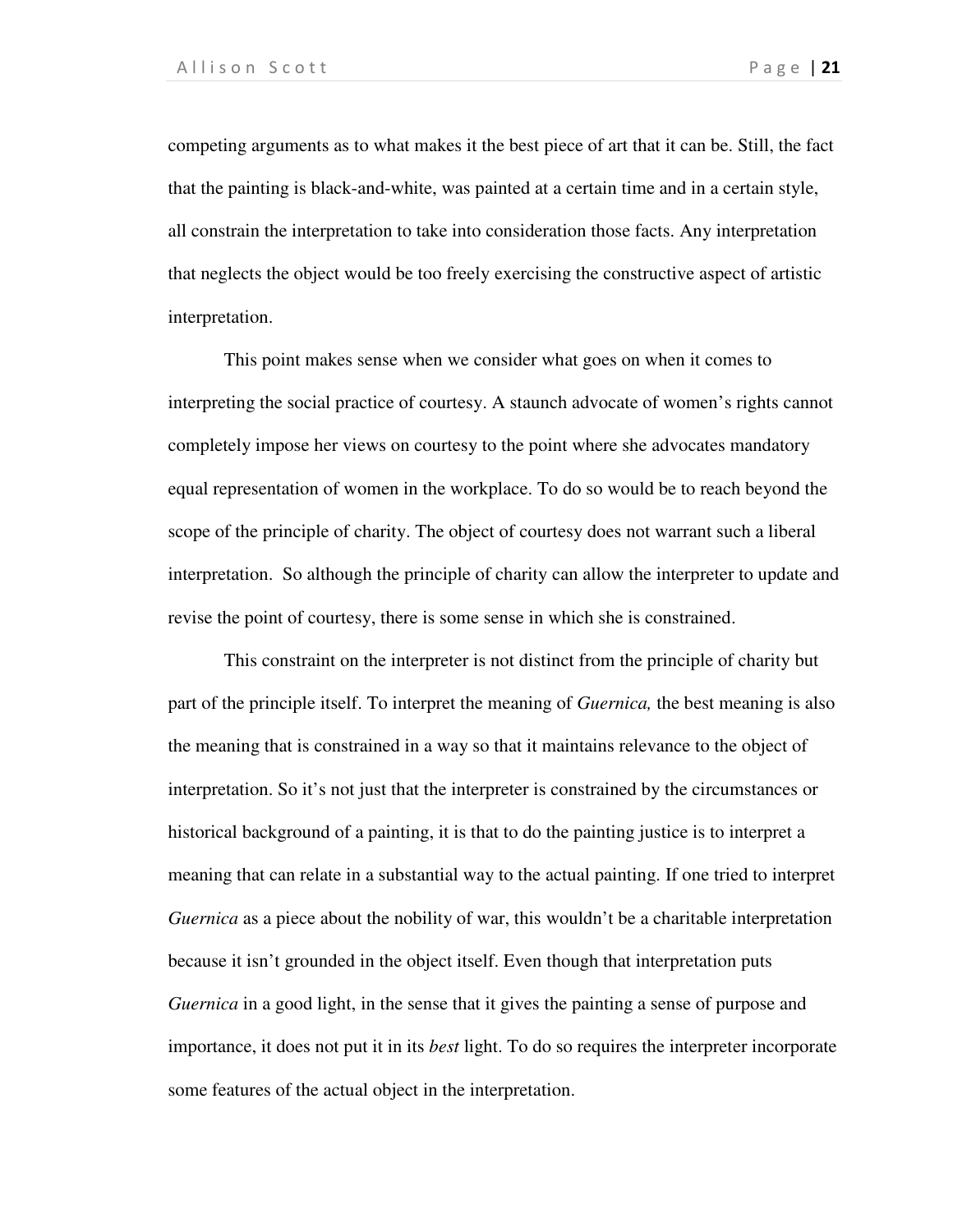An interesting piece of Dworkin's analysis is that he thinks that all forms of interpretation use the principle of charity in some respect. Specifically, Dworkin sees the principle of charity being used in conversational circumstances in that interpreters try to make the conversation "the best performance of communication it can be."<sup>16</sup> There is a deep way in which all forms of interpretation are similar. Whatever the circumstances, the role of the interpreter is to frame the meaning of the object in its best light. So why does Dworkin choose artistic interpretation instead of one of the other models? There must be some significant difference between the three, otherwise there wouldn't be good reason to go with one over the others. If there really is this "deep connection" between all forms of interpretation then it seems that we wouldn't need a specific model of interpretation, but just the acknowledgement that adjudication requires interpretation generally.<sup>17</sup>

So Dworkin must have in mind important ways in which the models of interpretation come apart. Although the three have this similar quality, it is not clear the sense in which this quality is understood to function in the three cases. For example, Dworkin is not clear what it means for an interpreter to make of the conversation the best form of communication that it can be. Does this mean assuming that your speaker means what he says? Or that an utterance is assumed to be correct unless challenged? Whatever the case may be, Dworkin chooses artistic interpretation for the model because of the standard by which we apply the principle of charity when it comes to interpreting art. Success in art is judged differently than is success in conversation and science, and it is

<sup>16</sup> *Law's Empire,* 53.

<sup>17</sup>*Law's Empire,* 53.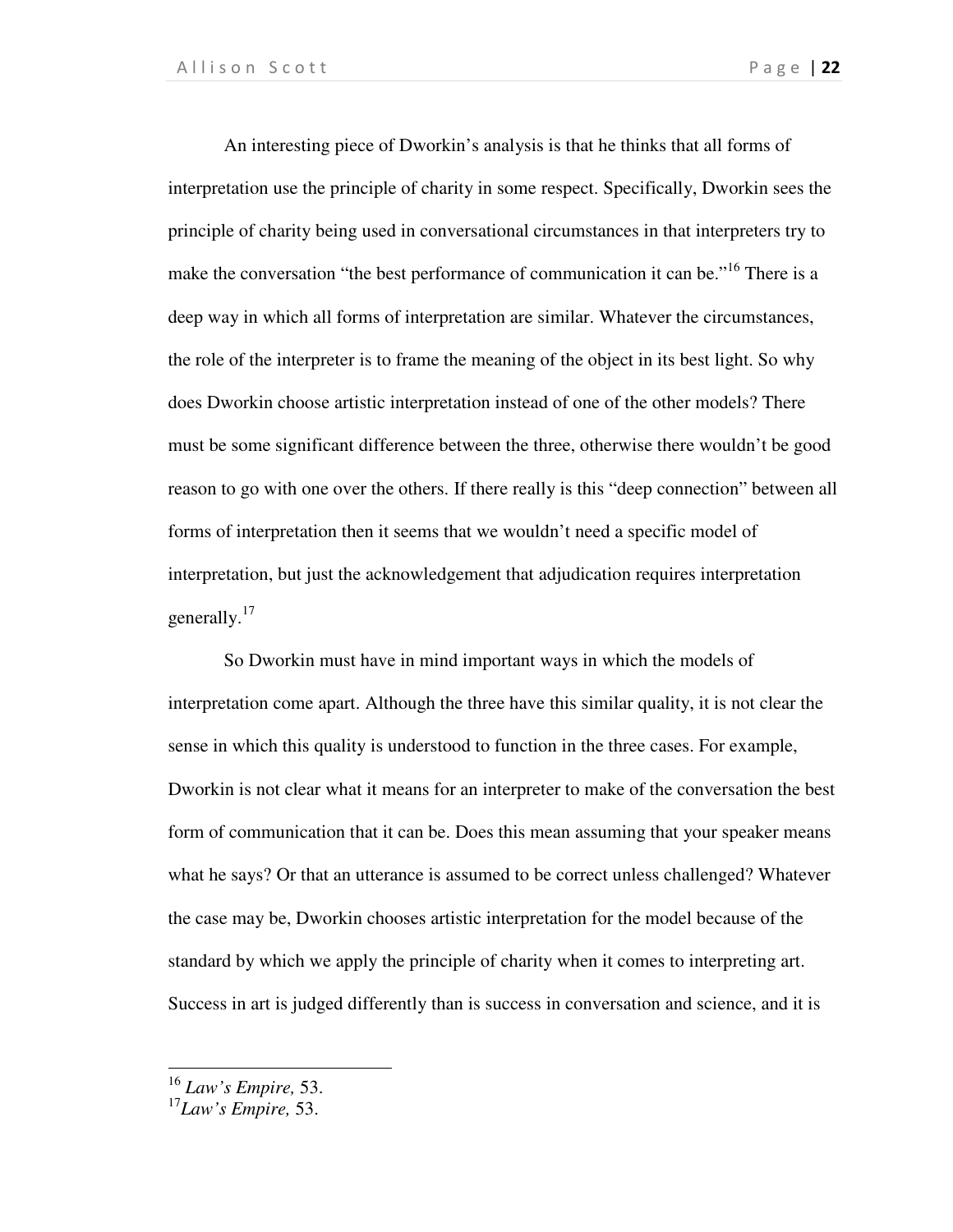that evaluation of success that makes Dworkin attracted to the artistic model of interpretation.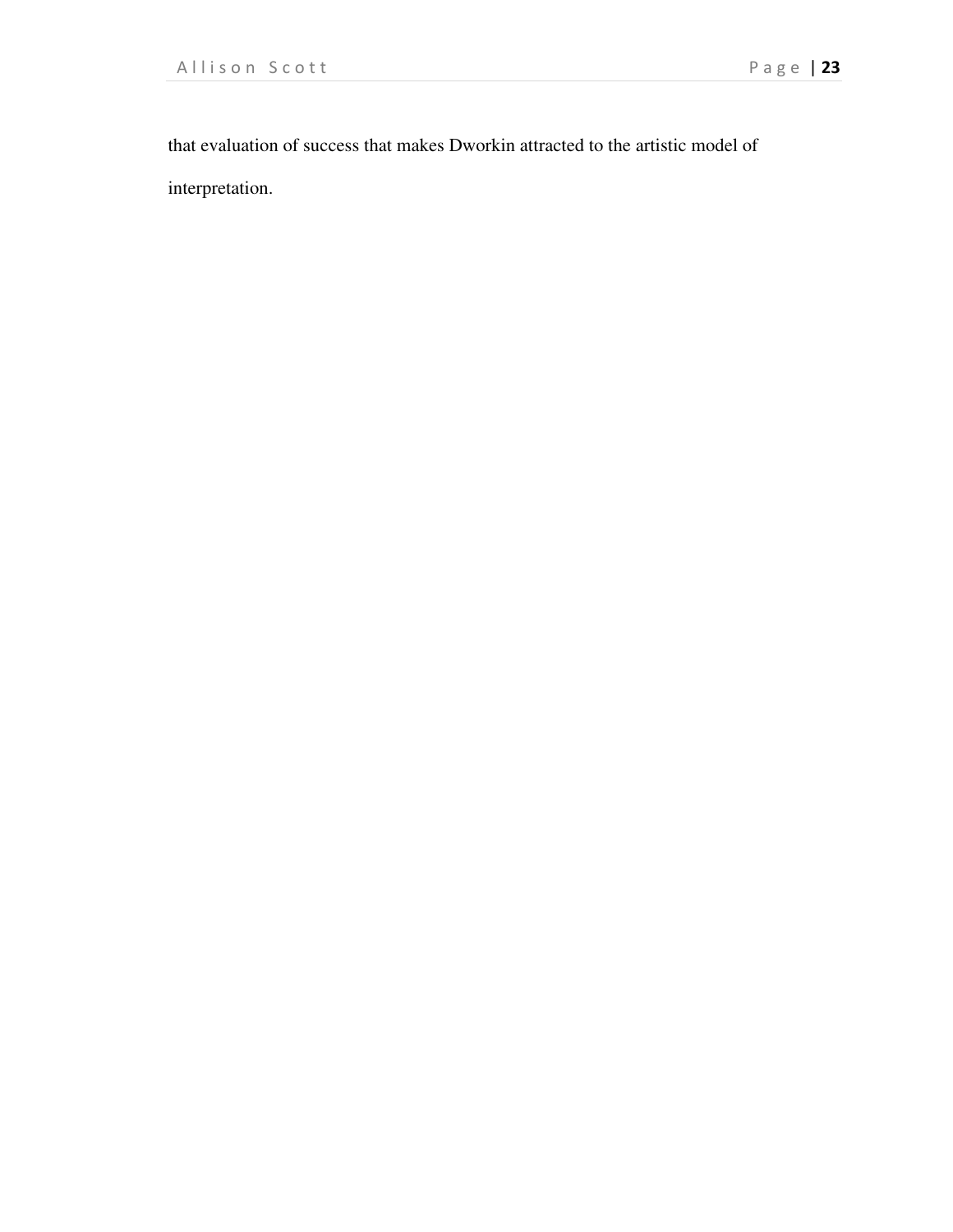### *The importance of fit*

In addition to the principle of charity, the other important feature of success in legal interpretation is the idea that the law be coherent as possible. We should strive to have the law tell a coherent story – there must be some foundational rule or principles that tie the individual laws together. We should avoid as much as possible contradictory statements of law, for at stake is the very foundation and legitimacy of our legal system.

This seems to be an obvious concept of the law in that it should be as coherent as possible, yet our foundation for this belief cannot simply rely on the political virtues of justice and fairness. There might be cases in which we strive for consistency for *consistency's* sake, and not because we find that to be the most just or most fair thing to do. Dworkin uses the example of abortion, in which the political community is completely divided on the issue. Half of the citizens find abortion to be wicked, the other half find it morally permissible. Instead of deciding one way or another, couldn't we make an arbitrary enforcement of the rule? We could criminalize abortion for women only born in certain years. Both sides of the issue would not be entirely satisfied with the decision but would be more content with such enforcement than with universal criminalization or decriminalization.

Yet there is something about this form of remedy for political disputes that "our instincts condemn."<sup>18</sup> There is a part of us that recoils at the thought of certain laws being forced in arbitrary cases rather than universally. What causes us to condemn such forms of legislation? We might be inclined to explain the instinct in terms of justice or fairness, two virtues Dworkin assumes the political community to hold, but both standards fail to

<sup>18</sup> *Law's Empire,* 182.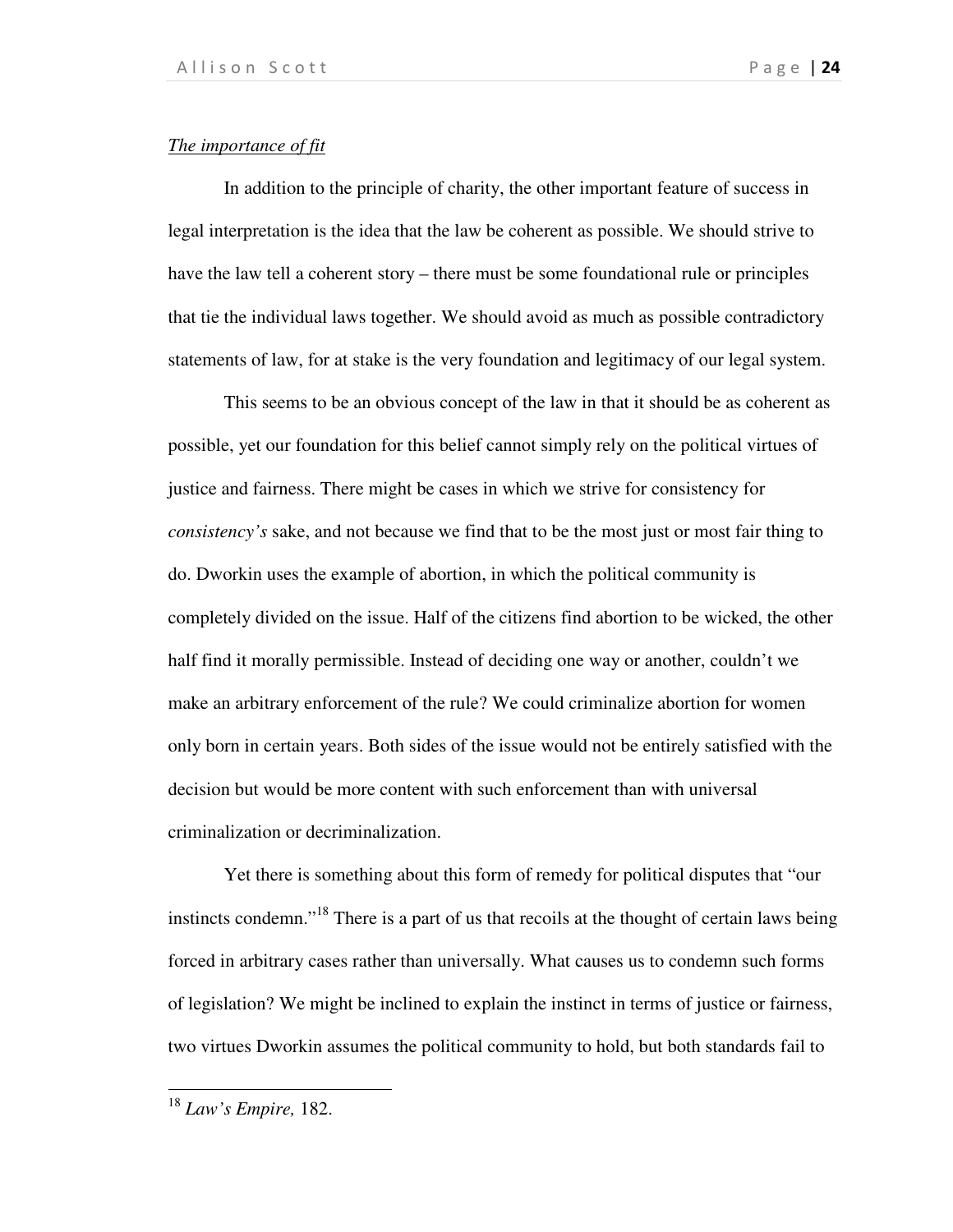explain our intuition regarding checkerboard legislation. It seems fairer that both get a piece of the law, rather than just one over the other. And from the perspective of justice, a pro-life advocate might see it as more just to have fewer abortions than would be the case if abortion were to be legally permissible. There must be something else behind our intuition then, especially considering the strength of this intuition

In addition to the ideal of justice and fairness, Dworkin sees a third concept as a background commitment we hold when it comes to the law: integrity. When the law makes internal compromises, as is the case with the checkerboard legislation in the abortion example, we see the law as acting without integrity. Even though we admit that the law is not acting unjustly or unfairly, we still find that it is "acting in an unprincipled way," in the sense that it's proclamation that abortion is legal for some but not for others demonstrates a confusion of principles.<sup>19</sup>

Since we agree that that the law is interpreted to have some point or purpose, and that interpretation of purpose guides our understanding of the practices of law, checkerboard legislation highlights a lack of solidarity over what we take the point of the law to be. The state cannot point to one coherent principle when it comes to justifying its enactment of checkerboard legislation "because it must endorse principles to justify part of what it has done that it must reject to justify the rest.<sup> $20$ </sup> So on the one hand, the state is committed to protecting a woman's right to choose while on the other it claims that it is justified in protecting the rights of the unborn. In this sense, what can we interpret the

1

<sup>19</sup>*Law's Empire*.*,* 183.

 $20$  Ibid., 184.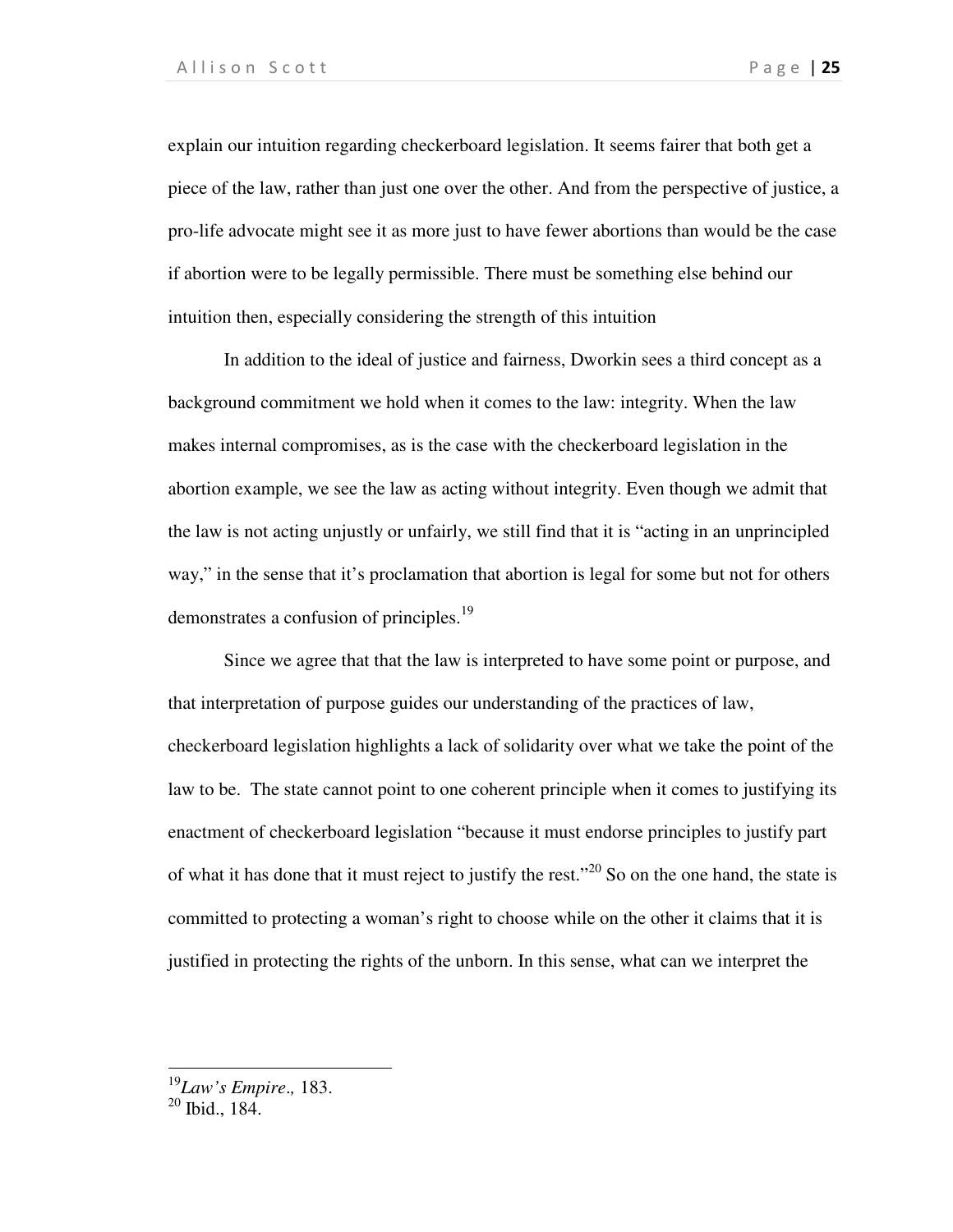purpose of the law to be? We're left with endorsing legislation that holds to be true two mutually exclusive principles.

This principle of integrity is not to be understood as simply a rationale for the illegitimacy of checkerboard legislation but as a legal principle more generally. We require that the government "act in a principled and coherent manner toward all its citizens," in the sense that its laws should *in total* be able to be understood as demonstrating a coherent view. $^{21}$  We aren't just worried about checkerboard legislation that makes internal compromises in its principles, but in incoherency across legislation. For example, the idea pre-*Brown v. Board* that there can be justified segregation in schools on the basis of race while the government endorsed the legitimacy of the  $14<sup>th</sup>$ Amendment's equal protection clause clearly smacks of a lack of integrity because of its contradiction in principles.

The importance of integrity demonstrates the role of precedent when it comes to adjudication. Justices need to be concerned with the entire body of law when it comes to making decisions and not just the particular matter at hand. There needs to be a sense in which their opinions rely and are grounded in what has previously been enacted and endorsed.

In a cursory sense, there is no formal reason why judges should obey and consider precedent when making their decisions. For example, Supreme Court justices are not elected officials, and the only Constitutional recourse available to depose them of their position is in the case where a justice has committed an egregious offense. So why worry about *stare decisis*?

1

<sup>21</sup> *Law's Empire*, 165.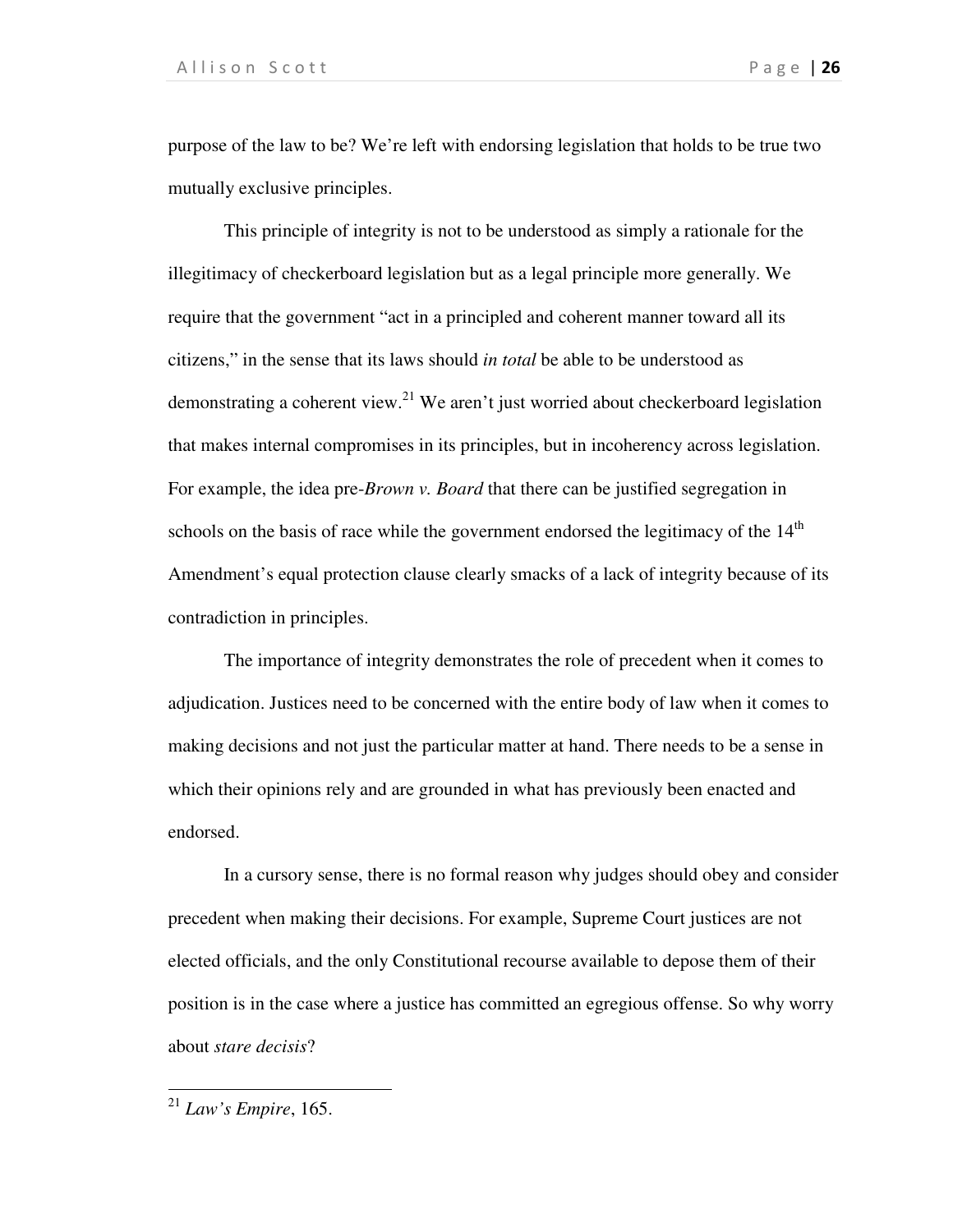This question is made relevant in cases where judges do in fact override past decisions, such as when the court overturned *Plessy v. Ferguson* with the proclamation that separate was inherently unequal in *Brown v. Board.* What makes *stare decisis* a generally accepted principle is that it is grounded in the idea that the law acts with integrity. Properly understood, *Brown v. Board* wasn't a decision that challenged the legal norm of integrity by overturning precedent, but was made in part so that the law would have *more* integrity. Not having the schools be segregated on the basis of race was a more coherent ruling in light of what the  $14<sup>th</sup>$  Amendment requires than it would have been to uphold the precedent of *Plessy*. So even when precedent is overturned, law as integrity invokes the importance of examining the law in its entirety. There is a sense in which justices must demonstrate a fidelity to the whole of the law so that the law can be understood as founded in a coherent set of principles.

So Dworkin's theory of legal interpretation is two-pronged: we must take into consideration precedent and the total body of law in order to maintain integrity *and* we must also look to paint our interpretation of the law in the best light possible. The legal interpreter must have one eye on the past so that the integrity of the law is not compromised, while simultaneously looking forward so that the law can be interpreted in its best light. Put in a different way, there is a concern for fit that we must take into consideration while also looking to justify the practice through the best interpretation.

As was explained earlier, fit and the principle of charity are not at odds with each other but complementary concepts. To use the principle of charity in an appropriate manner is to interpret the law in light of relevant precedent so that it is coherent. No matter how "charitable" an interpretation is, it cannot be entirely free from the boundaries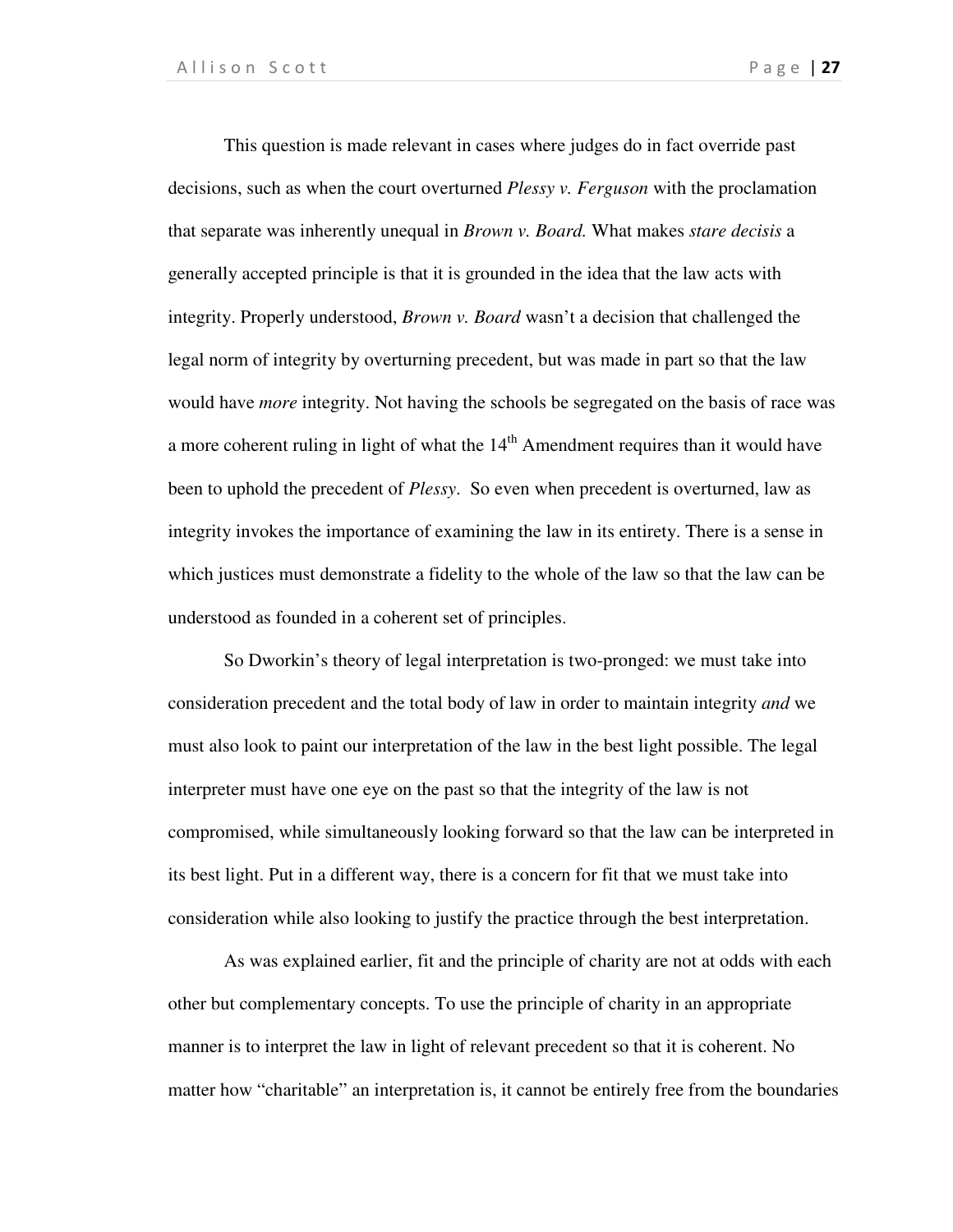of the legal history. The best interpretation is guided by and folds into what fits in with the totality of the law. Thus in Dworkin's view, legal interpretation is a balancing act – finding the appropriate equilibrium between integrity and making the law the best that it can be.

Dworkin makes a fatal mistake in overlooking conversational interpretation as a model for legal interpretation. Importantly, many of the presumptions that Dworkin holds for law as integrity, such as justice, fairness, and cohesion, are analogous to presumptions that are involved in conversation. I will argue the complexity in interpretation that integrity entails, making the law coherent as much as possible, is a rigorous and creative process in itself. And this type of interpretation is perfectly analogous to interpretation in conversation. Admittedly, charity in conversation will be used in a different sense than is charity in artistic interpretation, but I find this to be a strength, not a weakness, of the conversational model. Dworkin's understanding of the principle of charity is uncomfortably free in the sense that the interpreter has incredible involvement and reign over the interpretation. I will argue that the conversational model sits better with an interpretive view that is more constrained, which I will suggest is especially appropriate to an American legal audience.

### **The Complexities of Conversation – What Dworkin Missed**

At the bottom of conversation, the interpreter must assume that the person she is interpreting believes what they are saying to be true. This does not mean what they are saying *is* true, just that they *believe* it to be so. This is an obligatory presumption to make when interpreting someone in conversation, because otherwise conversation cannot even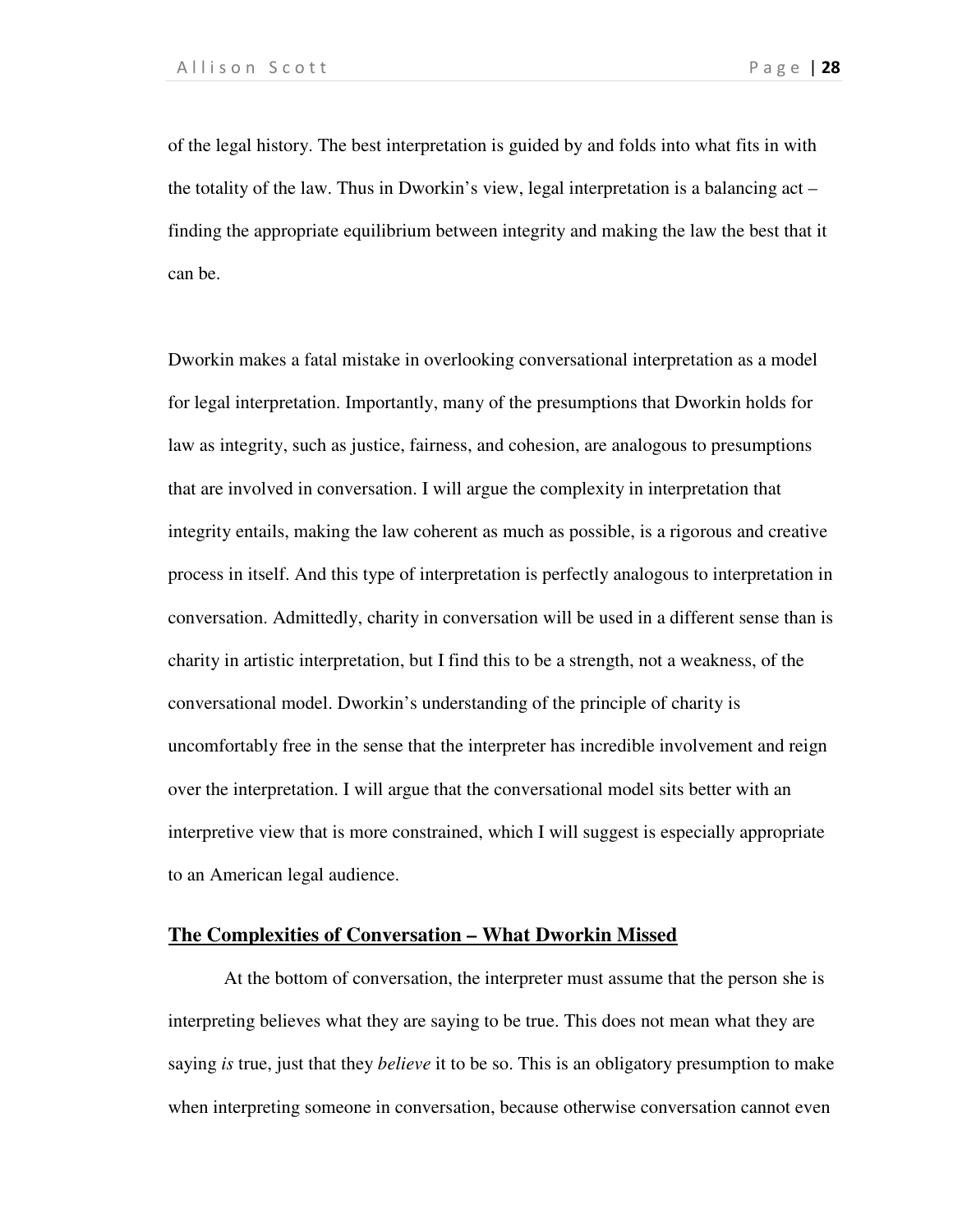.

get off the ground. There's no place for the conversation to go if you have reason to suspect that the person you are talking to doesn't even mean what they say. Of course, someone could not explicitly mean what they say, for instance, if they are speaking ironically or making a joke. But even in those cases they still *mean* something*.* 

Although a key assumption to hold, this doesn't get the interpreter much closer to knowing what the person means by what they say or what "belief his holding it true represents."<sup>22</sup> There are more presumptions we need to make in order to interpret what is meant.

The other background presumptions that underlie conversation are drawn out in cases where we interpret a person as misspeaking or making a mistake. For example, you see a beautiful bougainvillea plant and your friend says, "Look at the lovely jacaranda."<sup>23</sup> At first, you might assume that your friend is too far away from the bougainvillea, and has mistaken it for a jacaranda. It is a failure of his eyesight and not a misunderstanding of botany. But if your friend is close enough to the bougainvillea, and it is clear that the flowers are a vibrant pink and not lavender, then your interpretation of his remarks cannot pertain to his line of vision. Instead, there must be some misunderstanding on your friend's part of what "jacaranda" means, or at the very least, he doesn't use "jacaranda" in the same way you do.

What part of what was said pinpoints the disagreement at "jacaranda" rather than another word in the sentence? It is so natural that we interpret our friend as making a

<sup>22</sup>Davidson, Donald. "On the Very Idea of a Conceptual Scheme." *Proceedings and Addresses of the American Philosophical Association* 47. 28 Dec. 1973: 5-20. 18.

 $23$  This is a variation of an example that Davidson gives on p. 18, where a person mistakenly uses the word "yawl" to refer to a ketch.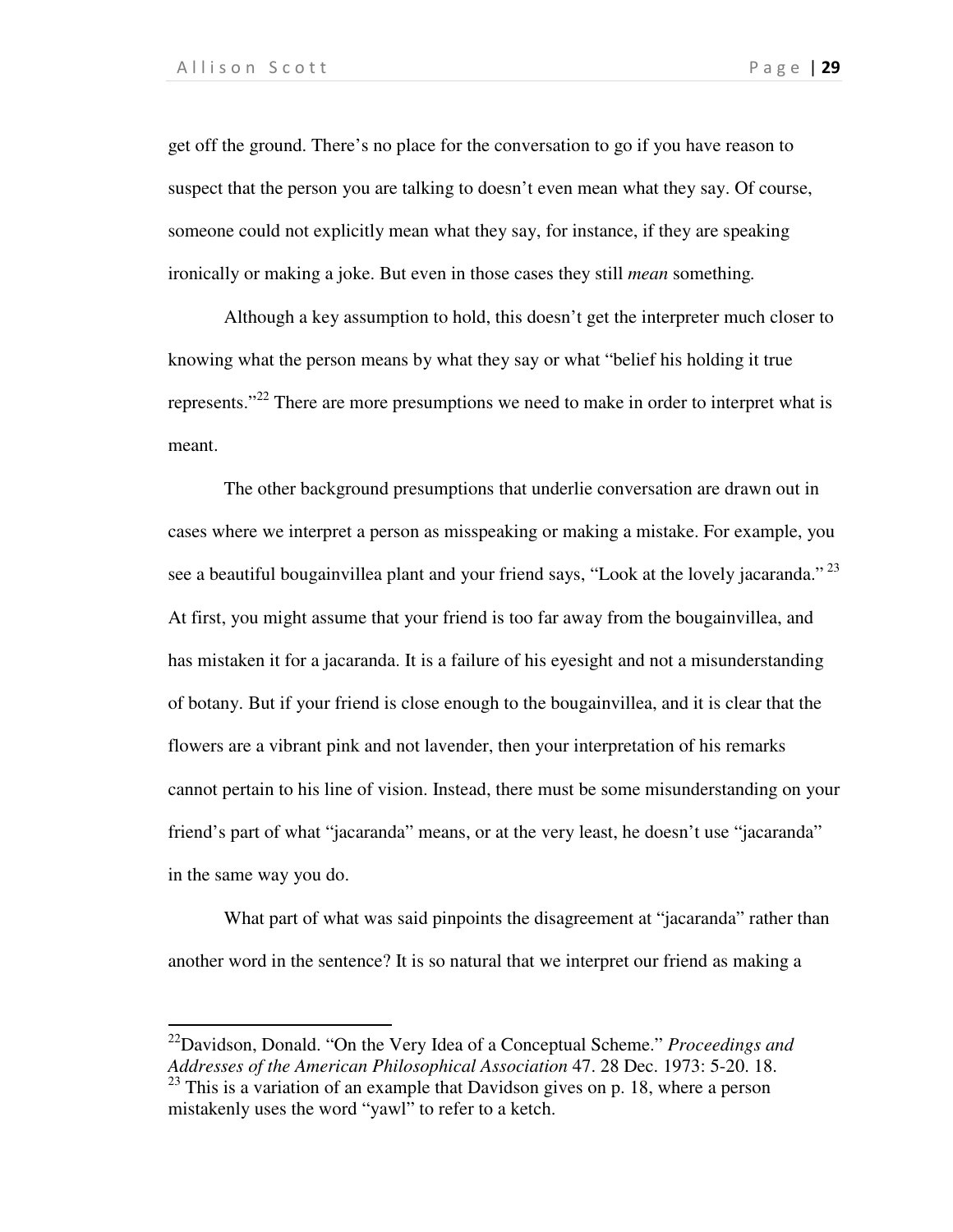mistake about what it means for something to be a "jacaranda" that we don't even recognize the many assumptions that are at play in the background. For instance, we could interpret your friend as using "look" in a different way than you do, and that is what causes the confusion. We could understand his use of the word "look" as meaning "I'm thinking about." So when he says, "Look at the jacaranda," he means, "I'm thinking about the jacaranda." Both explanations equally account for the evidence, so why is it so obvious that one explanation is better than the other? What reason do we have for localizing the disagreement at "jacaranda" and not some other term?

In order to localize the disagreement at "jacaranda," one must assume that they are in agreement with the speaker about what the other words in the sentence mean. We must assume "a great deal about the speaker's beliefs," such that we assume the speaker to generally hold the same beliefs about the world as we do.<sup>24</sup> Without this foundational presumption "we cannot even take a *first step* towards interpretation."<sup>25</sup> This assumption is on the same level as the assumption that the speaker believes what he is saying – neither one is more basic or fundamental than the other. *Both* are necessary for conversation to take place. So we assume that the speaker shares our beliefs about what it means to "look" at something, about the times that it is appropriate to use this terminology, etc. Still, it is not yet clear why the disagreement is interpreted to be at the word "jacaranda." There must be some reason why we choose "jacaranda" as a point of disagreement and assume that we share the same beliefs about "look."

### *Charity in conversation*

 $24$ "On the Very Idea of a Conceptual Scheme," 18.

 $25$  Ibid.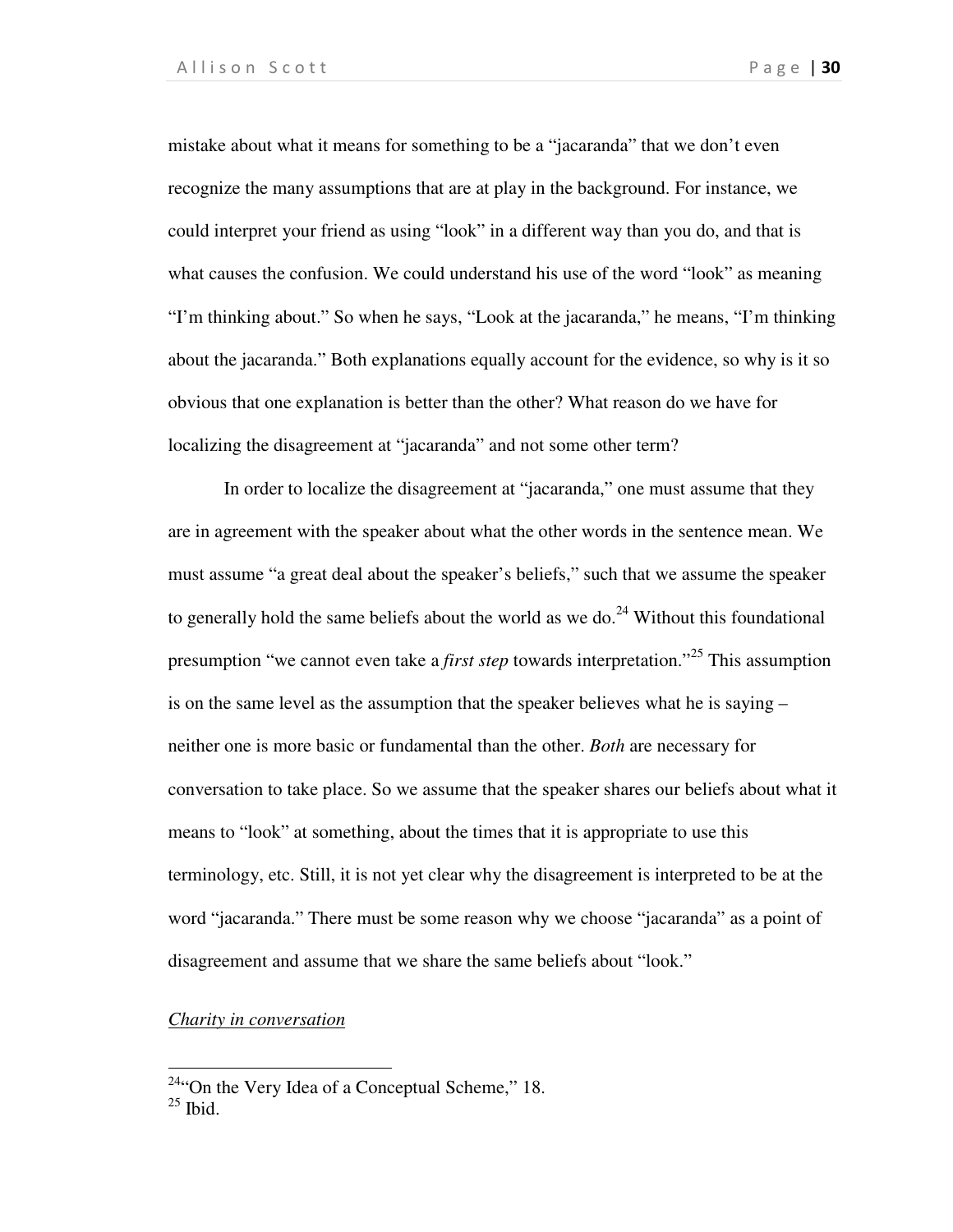In this case, it is more charitable to assume that our friend is mistaken about "jacaranda" rather than about "look." It seems more plausible that they would be confused about what it means for something to qualify as a jacaranda tree, for instance, if they didn't grow up in Southern California or if the use of the word "jacaranda" never came up in conversation before. Confusion about the word "look" would surface more easily, as it is more a common term. To say that a person is confused about what a jacaranda is is a more charitable interpretation than if they are mistaken about what "look" refers to. In the former case, we can interpret our friend as still being an intelligent person, who just made a relatively innocuous error. This is not true if we take the latter interpretation – if a friend does not even know what the word "look" refers to, then this seems to call into question their beliefs beyond "look", since "look" is such a basic and straightforward term.

The role of the principle of charity is most obvious in cases where certain interpretations would undermine many beliefs we attribute to the speaker. For example, your friend directs you to "put your umbrella in the bathtub and bring it in when it dries." Most naturally, we interpret the "it" in question to refer to the umbrella, but why? Mainly, if by "it" our friend meant the bathtub, then this would require us to question many other beliefs the speaker holds. For example, this would mean they were mistaken about how much a bathtub weighs, how much weight a 5'4" woman can reasonably carry, and thus, why that would be such a ludicrous request. We consider people to have relatively accurate assumptions about these types of things, (e.g. that bathtubs are heavy and umbrellas are not) and interpret them in light of what those assumptions are. There is a pre-established framework of thought that immediately rules out certain interpretations.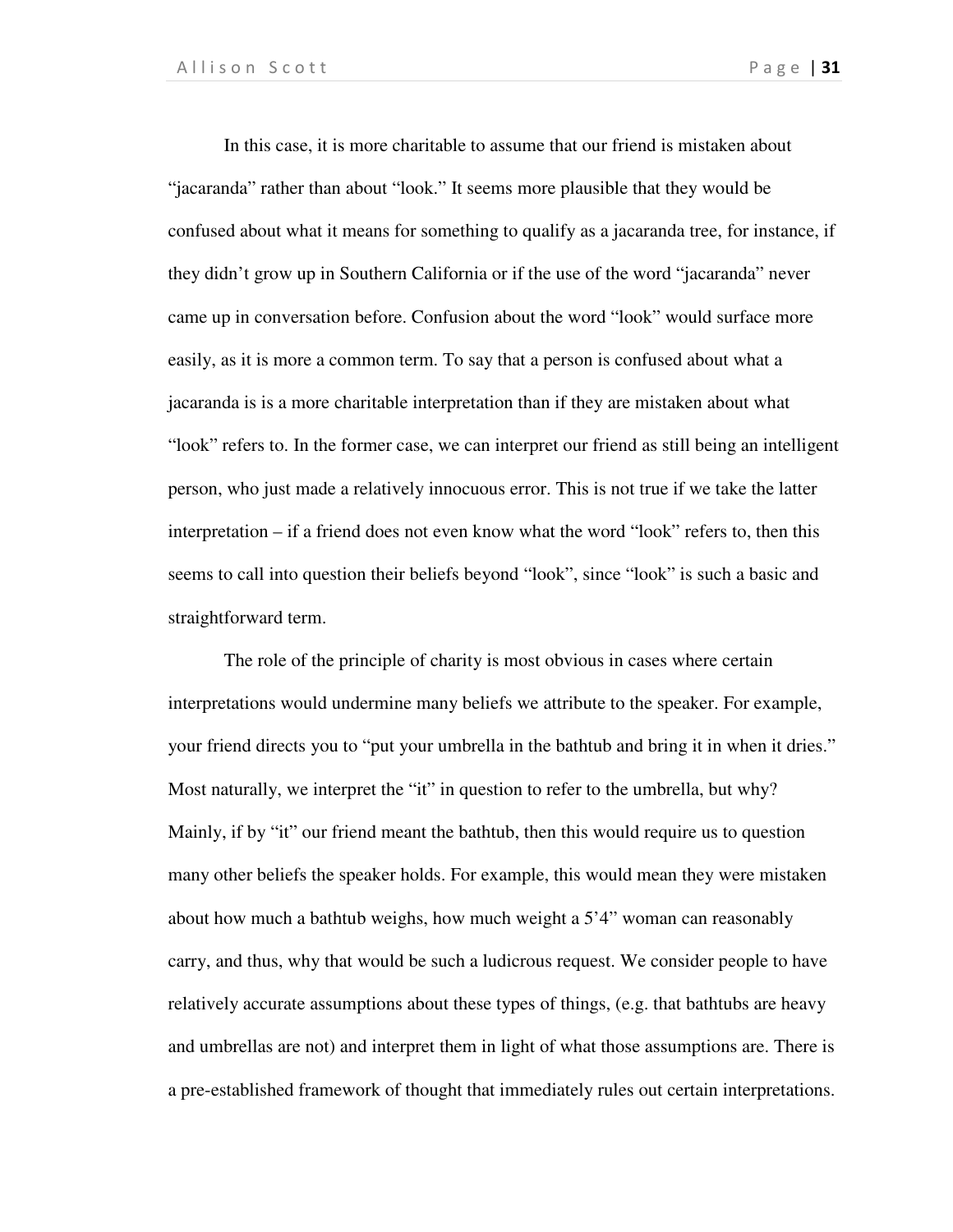So although it seems automatic to interpret "it" as referring to the umbrella, that interpretation comes to bear in light of many foundational assumptions.

It is important to point out that the principle of charity is not an optional feature of conversational interpretation but a necessary one. Without it, conversation would be impeded by places of confusion or vagueness, such as with the bathtub-umbrella example. The other assumptions that underlie conversation are no more basic or fundamental than the principle of charity – all are essential components for communication to be possible. Even without formally endorsing the principle, "charity is *forced* on us; whether we like it or not, if we want to understand others, we *must* count them right in most matters." $^{26}$ 

In conversation, we try to maintain the most charitable account of the speaker, and we do this as much as the situation will allow. This begs the question as to how far we can push the principle of charity. Charity in its truest sense would mean going past assuming that people are right most of the time, to assuming that they are right *all* of the time. For example, we could interpret our friend as not making a mistake whatsoever when he says, "Look at the lovely jacaranda." Perhaps we could interpret him as attempting to make a joke about people who don't know the difference between jacarandas and bougainvilleas. That interpretation is certainly more charitable than one in which we interpret him to be making a mistake.

But the point of charity isn't to "eliminate disagreement, nor can it: its purpose is to make meaningful disagreement possible."<sup>27</sup> I know that my friend and I disagree about

 $26$  "On the Very Idea of a Conceptual Scheme," 19, (emphasis mine).

 $27$ "On the Very Idea of a Conceptual Scheme," 19.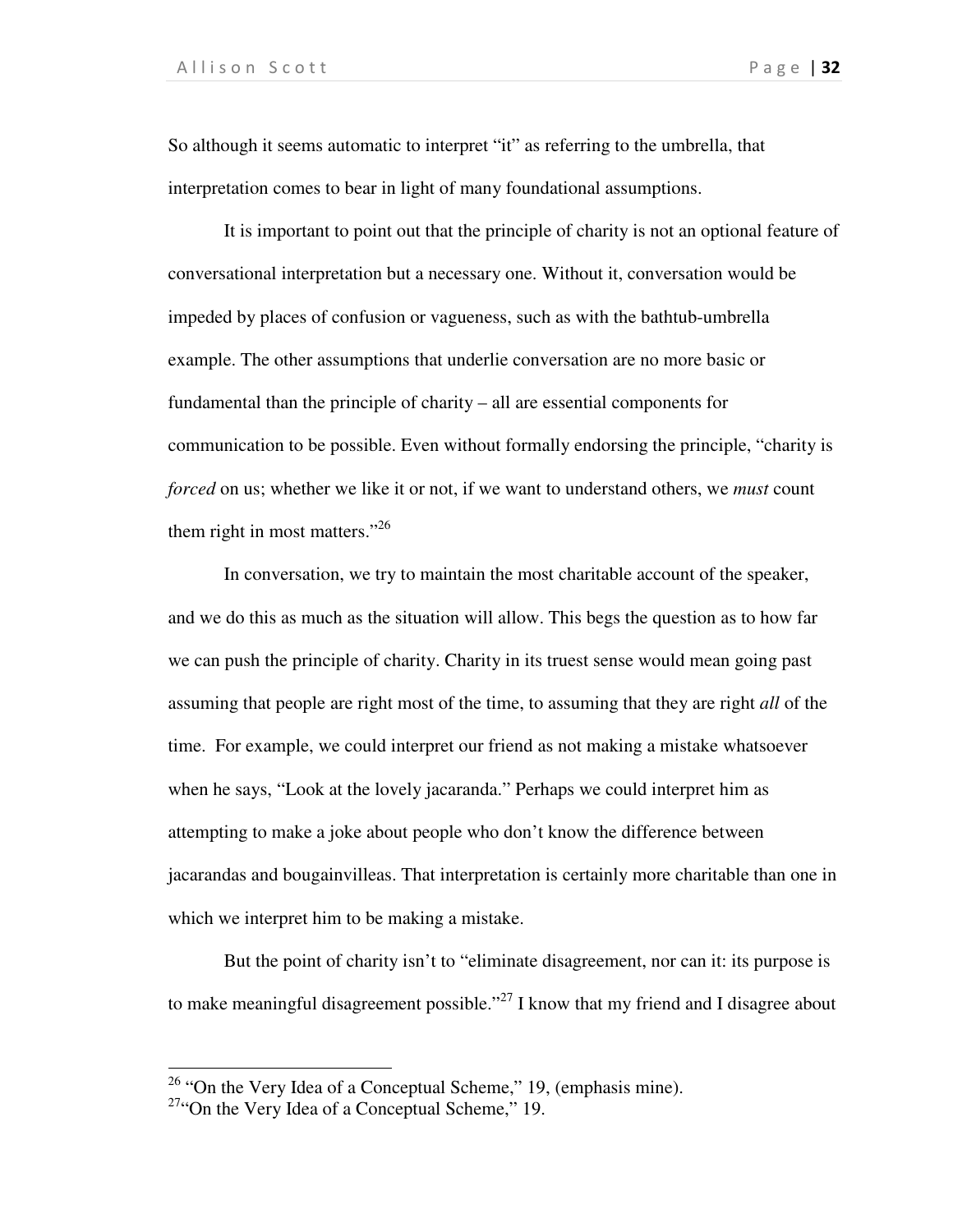what "jacaranda" refers to precisely because the principle of charity guides me to that interpretation. Interpreting the slippage to be at "jacaranda" localizes the disagreement. To do otherwise may call into question a wider range of his beliefs (e.g., that jokes about types of plants can ever be funny). So we do ourselves a disservice by overaccommodating for mistakes. Although the principle of charity holds that the right interpretation is the one that "optimizes agreement," it doesn't follow that we can avoid disagreement altogether.<sup>28</sup>

### *Coherence in conversation*

Notably, the right interpretation is the one that best fits with the other assumptions we have about the speaker. This seems to be a direct consequence of the assumption that the speaker means what he says. It would be problematic to understand the speaker as believing what he says to be true if we interpret him as making contradictory statements. For example, if we know that the speaker believes P, and we can interpret him as meaning either ~P or R, then the interpretation that fits best with what we know about the speaker is R. This is simply because it would be difficult to interpret someone as believing both P and  $\sim$ P at the same time. So the necessary assumption we make in conversation, that a person believes what they say to be true, also entails that we interpret their remarks such that they cohere with the other things we believe about them.

Of course, the more interaction one has with a person, the more beliefs they'll have about that person. This means that there are more assumptions at play when it comes to interpreting someone you know relatively well versus interpreting a stranger. Also, the more information the interpreter has about the speaker will help to triangulate

 $28$  Ibid.

1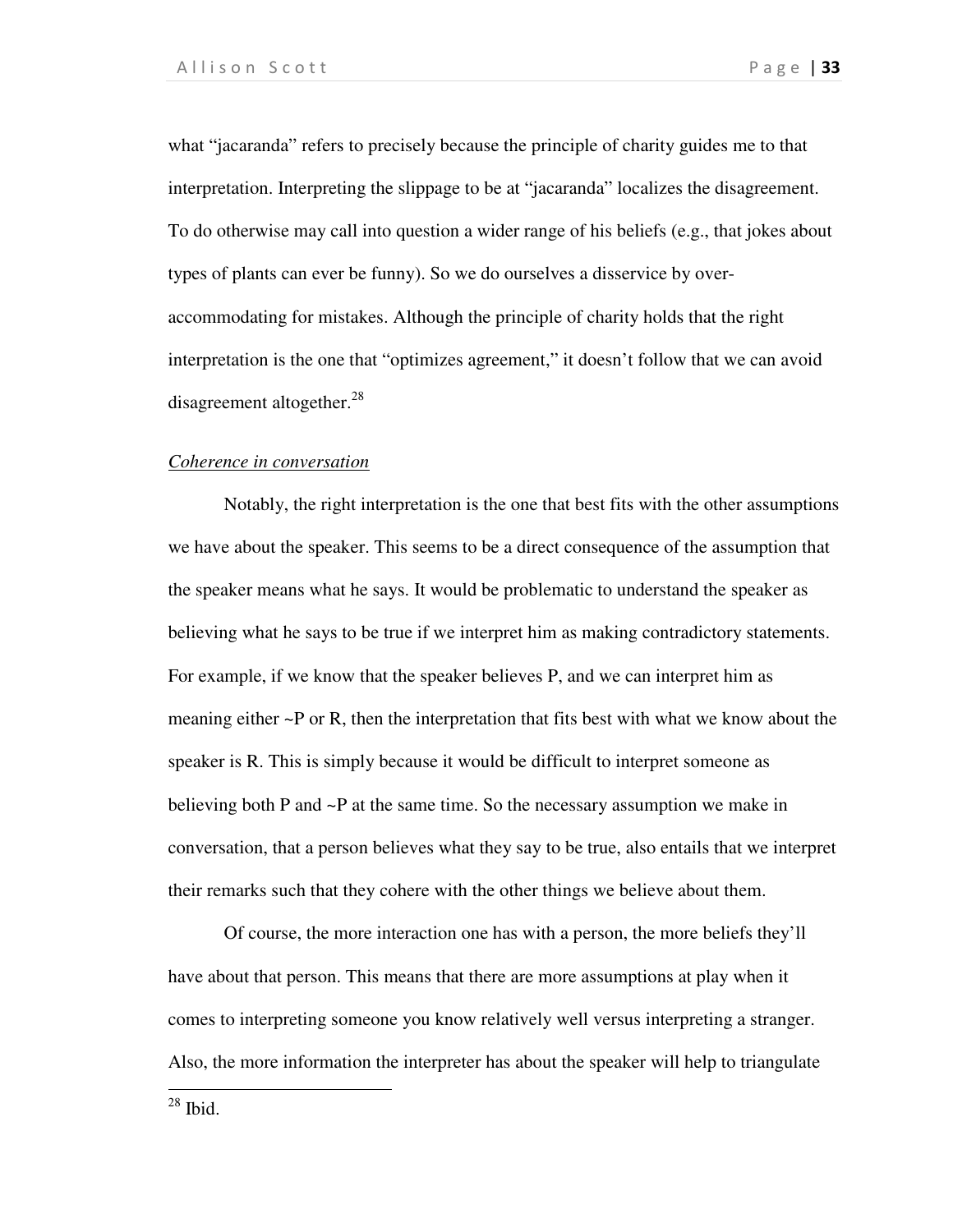what the meaning is. It will be clearer in certain cases what a close friend means compared to interpreting a new acquaintance.

Take for instance the statement, "That car is tight." Without any context, it might be indeterminate what attitude the speaker holds towards the car. More specifically, it is not clear from the sentence exactly what the speaker means by "tight." Are they the type of person that would use the word "tight" in a negative or a positive sense? If a close friend were to make this statement, it would be easier to interpret the meaning. You might know your friend to be the type to use slang whenever appropriate, and that he also is a car fanatic. From those beliefs, it seems natural to interpret him as having a favorable impression towards the car. It would be more difficult to make that interpretive leap if a random stranger was to say the same thing to you.

From this analysis of conversation, it is important to pull out two key aspects, fit and charity, since those will prove to play pivotal roles when applied to interpretation.

### **Problems for the Conversational Model**

Despite the virtues of the conversational model, there are ways in which conversation and legal interpretation seem to come apart. I will argue that the apparent disconnection between conversation and the law is misunderstood. Not only can conversational interpretation accommodate for these worries, but these seemingly problematic points help to enrich the way the conversational model functions in a legal context.

#### *Privileging the intentions of the speaker*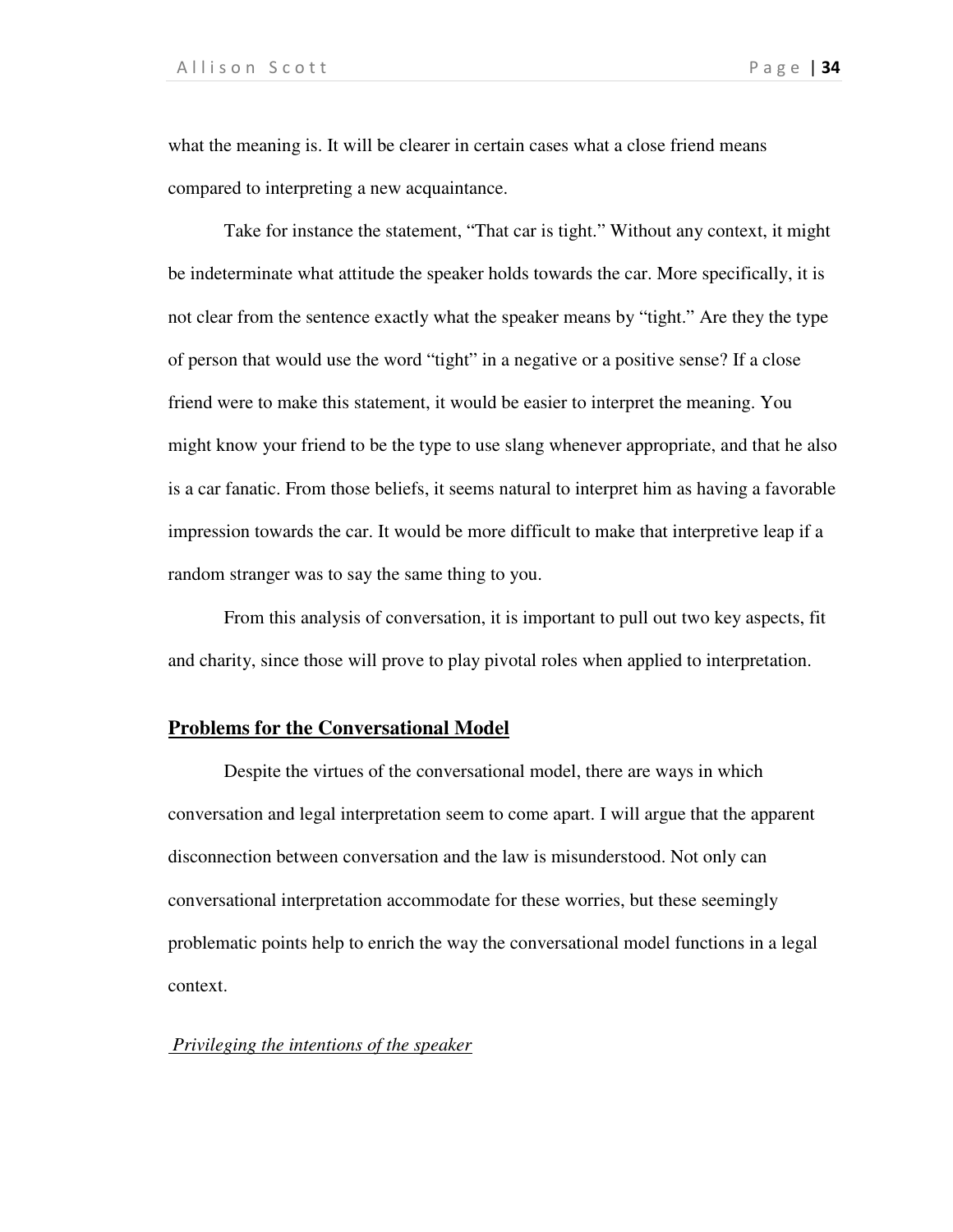The first alleged problem is that in conversation, the speaker holds a privileged position. The listener's role is to simply get at the intention the speaker is attempting to express. Any appropriate interpretation must defer to what the *speaker* means. But with the law, there's no privileged position from which the interpreter bases her interpretation. One could argue that the founders' intentions and beliefs are privileged in American Constitutional interpretation, in the sense that they hold the same preeminent position as the speaker's intentions in conversation. Even still, the founders' beliefs are not infallible. In fact we override (or in terms of the Constitution, *amend*) the founders' intentions all the time. For example, the Fourteenth Amendment sets up a new way to understand the hierarchy of powers, where states' rights are restricted in many of the same ways that national powers are, and this is drastically different from the robust understanding of states' rights that characterized the Bill of Rights during its adoption. Even the founders' can be revised, and we have the procedural guarantees to do so.

 Conversation also leaves the intentions of the speaker vulnerable to revision, or in some case, downright rejection by the interpreter. Although the speaker may hold a *privileged* position in conversation, this privilege can be defeated. There are cases when the beliefs or even the intentions of the speaker are dismissed. What a person intends to say is not necessarily what they mean. For example, a person that has a chronic addiction to gambling might say, "This is my last hand." For him, his intention might be just that – he's had enough of the destruction that gambling has caused in his life, and fully intends to stop. With every part of him, he believes that this is going to be his last hand. But as the interpreter of what he means, you know better – this isn't the first time he's said this, and it likely won't be the last. When the gambler says, "This is my last hand" you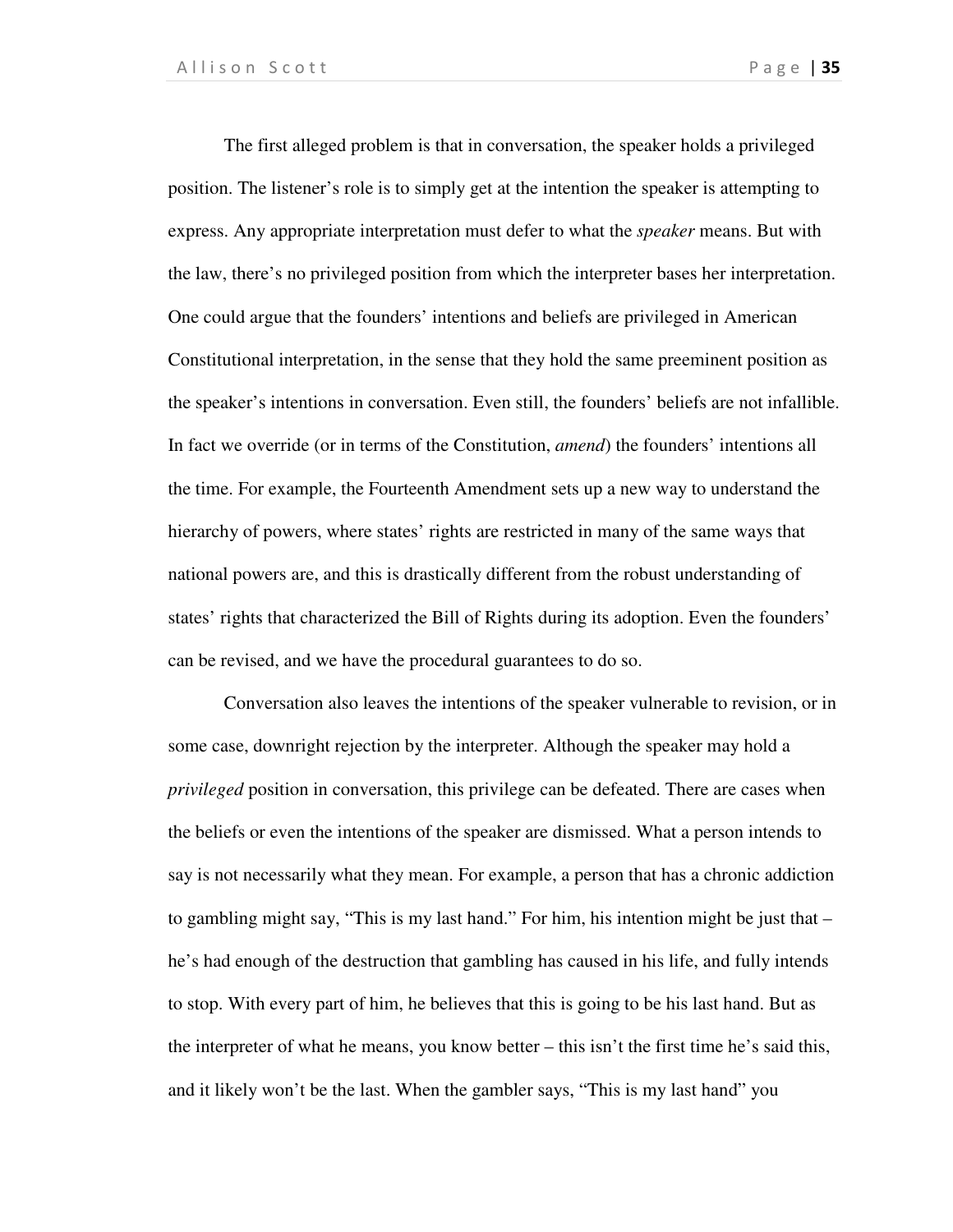interpret him as meaning, "I want to stop gambling," or "I am going to unsuccessfully attempt to stop gambling." So what he means comes apart from what he intends or believes. It is important to note that the speaker doesn't have a privileged position when it comes to our interpretation of what he means. Of course, there will be times when the speaker's beliefs and intentions will be a prominent consideration when it comes to interpreting what they mean, but not always. The speaker's own view is *only one factor* in attributing meaning and purposes to him. The speaker can be just as mistaken about what he means as the interpreter can.

 So if intention and belief can come apart from meaning, then how does this apply to the law? There are times in conversation that our interpretation is not dependent on what the speaker is thinking or intending. For example, the framers' may have *believed* or *intended* that the "cruel and unusual" clause of the Eighth Amendment not be applied to the death penalty, but it may turn out to be the case that what "no cruel and unusual punishment" actually *means* is no capital punishment. So the fact that there's no privileged position in the law from which to interpret isn't troubling after all, so long as we're comfortable interpreting someone in conversation independent of what the person believes or intends.

### *A speaker has a mind, the law does not*

Another possible mistake between analogizing legal interpretation with conversation is that the law doesn't have a mind, a key aspect of conversation. Mainly, in conversation, there is a *person* that the interpreter is aimed at understanding. There is a being that has thoughts, beliefs, intentions – all components that make up what we interpret them to mean.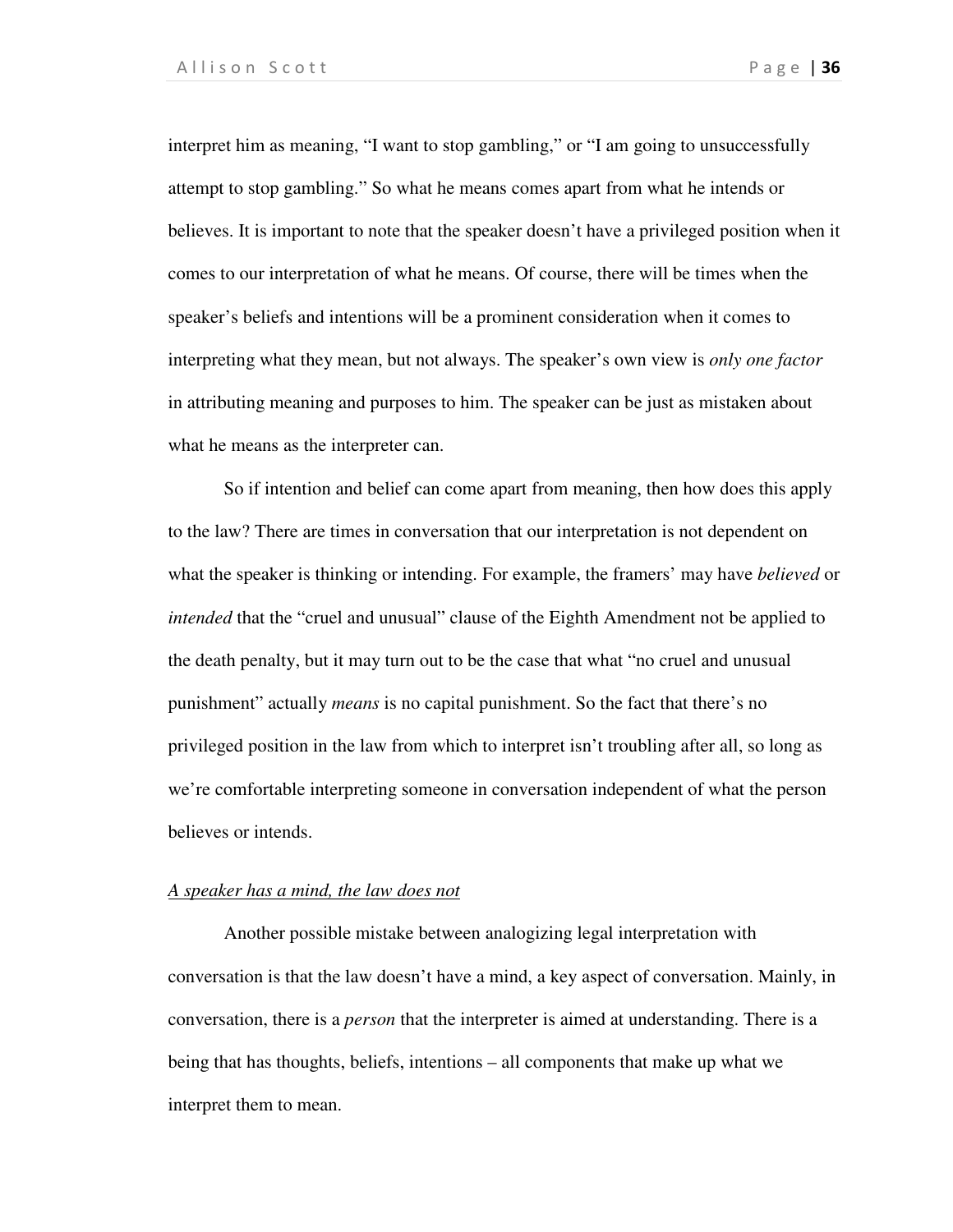The law, on the other hand, is not a person. There is no mind behind it, so it would be "linguistically inappropriate" to attribute to it beliefs or intentions.<sup>29</sup> Although it seems natural to characterize the law in terms of speech, (e.g. the law *says* that citizens have a right to bear arms), we don't actually mean that the law says anything. It might be helpful to metaphorically talk about the law in anthropomorphic terms, but that doesn't mean that the law can actually speak.

 Yet I think there is a strong intuitive sense in which we do attribute beliefs and purposes to groups, i.e. entities that don't have minds, and that we're just not speaking metaphorically. We talk all the time as if these groups actually do have intentions, beliefs, and thoughts in the same way we ascribe those characteristics to individuals. For example, it is not metaphysically uncomfortable to talk as if Exxon Mobile has a *desire* to increase its profits, or that the Republicans *believe* that they can take over the House, and "there is no rule of language that forbids our doing so."<sup>30</sup> We make these kind of judgments all the time, and they don't seem to be cases of linguistic sluggishness, but assertions that these groups can and do possess these qualities.

 Although there may be nothing semantically incorrect with attributing beliefs and intentions to the law, it still is unclear how we go about doing so. Specifically, what do we take as constituting the intentions of the law? An obvious answer would be to sum up the intentions of those who participate in the legal system, but this solution just creates more problems for the legal interpreter.

l

<sup>29</sup>Breyer, Stephen. *Making Our Democracy Work: A Judge's View*. New York: Alfred A. Knopf, 2010. 98.

<sup>30</sup>*Making Our Democracy Work: A Judge's View*, 99.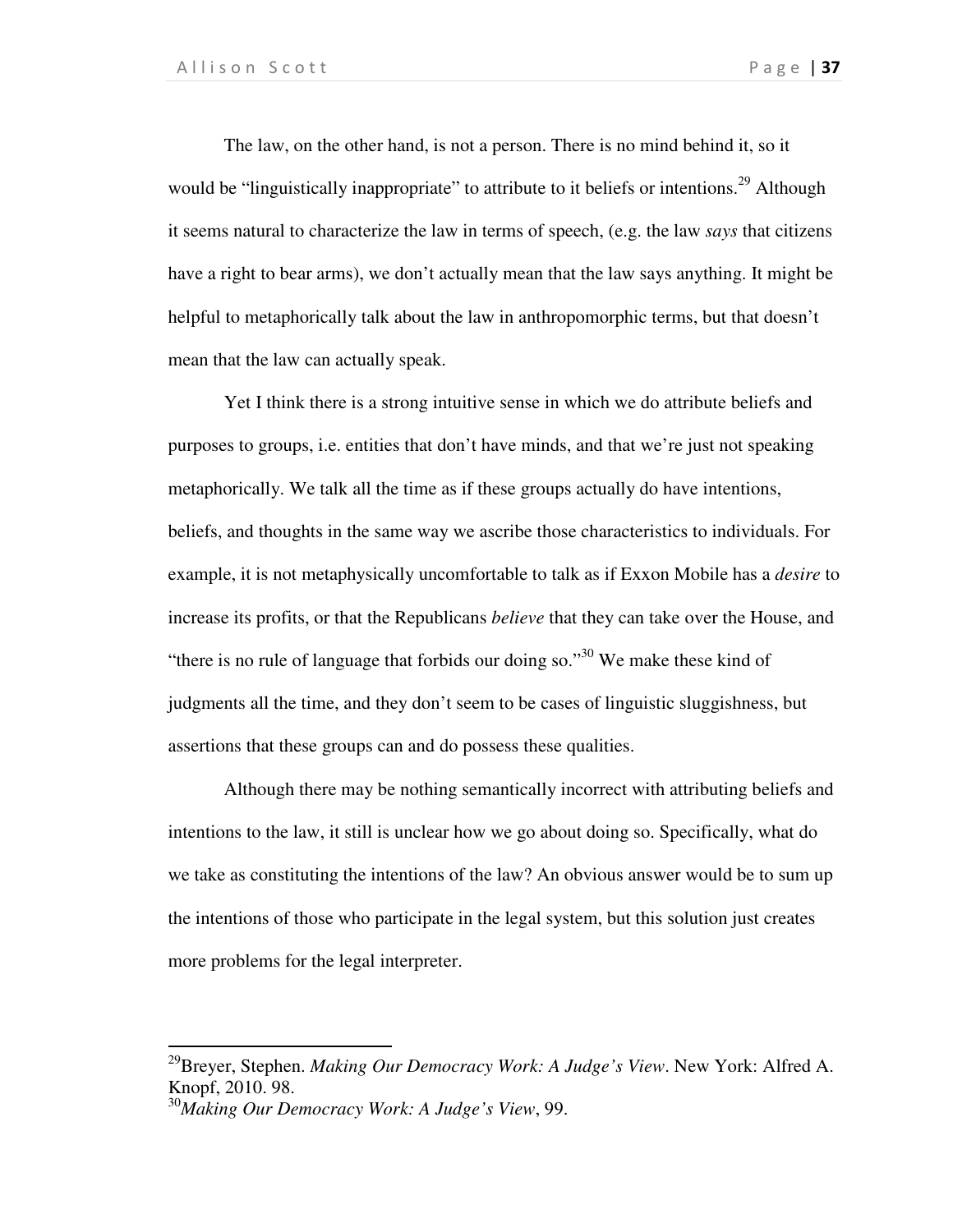This proves to be Hermes's folly when it comes to interpreting the law from a speaker's meaning perspective. Hermes "thinks legislation is communication" and his interpretation is aimed at "discovering the communicative will of the legislators."<sup>31</sup> But this method quickly proves problematic. The difficulty lies in deciding, "whose mental states count in fixing the intention."<sup>32</sup> The legislators? Their staffers? The lobbyists? How do we account for the hopes, expectations, or motivations of those individuals? A legislator might vote for a bill, with the expectation that it won't pass, or, "suppose no member of Congress read the bill, or even thought about the particular matter before the Court."<sup>33</sup> There is no coherent or even relevant set of intentions for Hermes to draw from. So discovering the communicative will of the law proves to be not only difficult, but an impossible task.

 What Dworkin's Hermes fails to consider is that the intentions of the group can be ascertained without recourse to the individual intentions of the people that comprise that group. In this case, the whole is not simply understood as the sum of its parts. It is a misunderstanding of what it means to say, "Congress intends to pass the law," to look to the intentions of the particular Congressional members. Instead of characterizing the intentions of a group as *summing* intentions, it is more appropriate to explain it in terms of *collective* intention.

 There is a strong sense in which any member of that group's intentions cannot characterize the intention of the group. A group of people can work toward a common goal for a certain purpose, where that goal or purpose is not wholly constituted by any

.

<sup>31</sup> *Law's Empire*, 317.

<sup>32</sup> Ibid., 318.

<sup>33</sup>*Making Our Democracy Work: A Judge's View,* 99.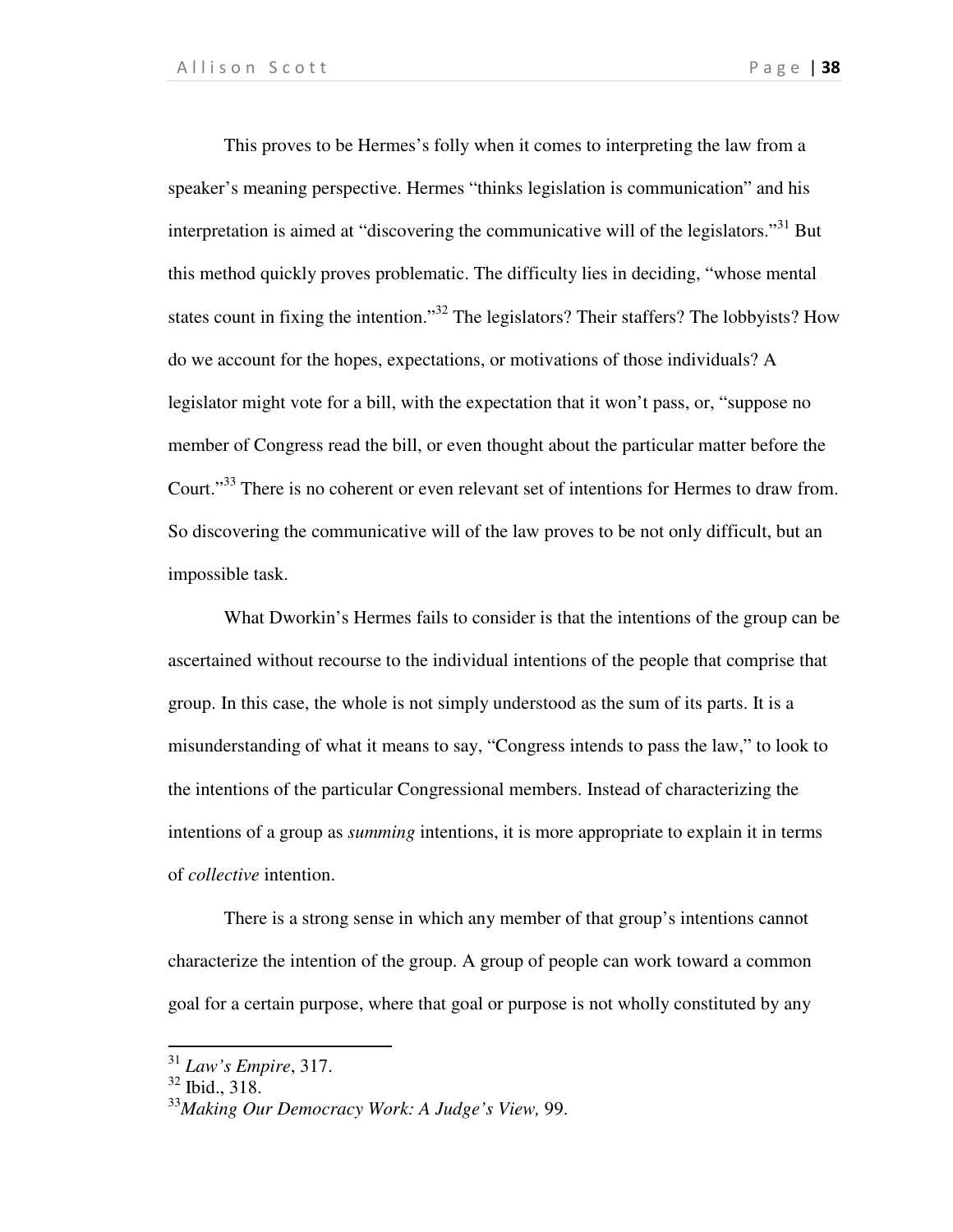individual intention. For example, take a football team's offense, and its intention to run a pass play.<sup>34</sup> If we looked to the individual players for this intention, we wouldn't find it, since "no individual member of the team has this as the entire content of his intention, for no one can execute a pass play by himself."<sup>35</sup> The offensive lineman intends to block, the quarterback intends to throw the ball, and the receiver intends to complete the play. And their individual intentions may drift even further from the play at hand. The quarterback intends to impress a girl in the stands; the receiver intends to catch the eye of an NFL scout. To define the intentions of the group in terms of a conjunction of the intentions of the individuals would be to deeply misunderstand what is going on. Once we move away from relying on the intentions of the players, it is natural to interpret the offense as intending to run a pass play.

Dworkin mistakenly understands the intent of the law as a conjunction of the intentions of the relevant law-makers. But if we move from summing intentions to giving a collective intention, then Hermes is surely capable of discovering the intentions of the law in so far as we are justified in attributing the intention of running the pass play to the offense. Of course, interpreting the collective intention of the law will be more difficult and complex than interpreting the intention of the offense. It very well may be the case that more information is required to understand the law's intention. Inevitably, there will be disagreement as to what resources, historical accounts, or statements are necessary for this. This is an empirical question, *or maybe even a theoretical one*, but it doesn't follow

l

<sup>34</sup> Searle, John R. "Collective Intentions and Actions." *Intentions in Communication*. Ed. Philip R. Cohen. Cambridge, Massachusetts: MIT Press, 2001. 401-416. John Searle gives this example on p. 407 in order to demonstrate the thesis that collective intentions are not the same as a summation of intentions.

<sup>35</sup>*Intentions in Communication*, 407.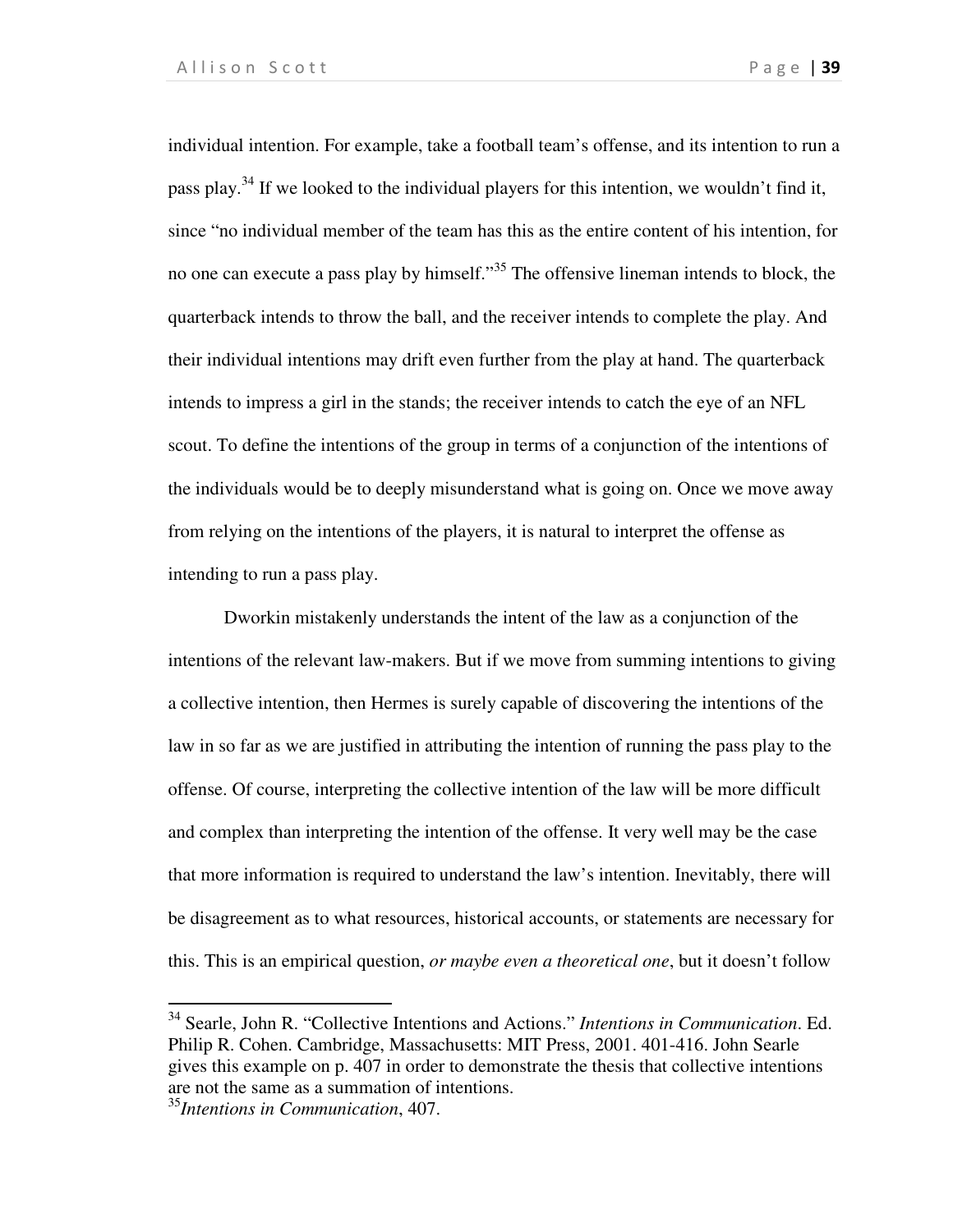that these difficulties make collective intentions an incoherent concept altogether. It's not that there is something fundamentally absurd or contradictory about collective intentions, it's that we may disagree about what best characterizes or explains what the collective intention of the law is. This increase in difficulty doesn't signal a difference in kind between conversational and legal interpretation, but simply a difference in degree.

## **Is Conversation Explanation or Interpretation?**

The conversational model escapes the problem that Dworkin's foresees it running into. Namely, Hermes isn't necessarily trapped into summing the intentions of the law. There is a clear and intuitive sense in which we can take the collective intention of the law, or, more properly understood, the original *meaning,* and use that as our guide to the appropriate interpretation.

 What's more, the conversational model embodies the two key components of Dworkin's theory of law as integrity: the principle of charity and coherence. When interpreting another person, we try to make their statements cohere as much as possible with what they've said in the past. This assumption, that a person's speech will generally demonstrate a coherent train of thought, is an exercise of the principle of charity in the sense that we put the person's words in their best light when we take that person to be speaking coherently. We take the speaker to mean what they say, which means that their utterances should not directly contradict with what we take to be their background beliefs. So the principle of charity is at the bottom of conversation, and not merely a tool we use to decide between several equally good interpretations.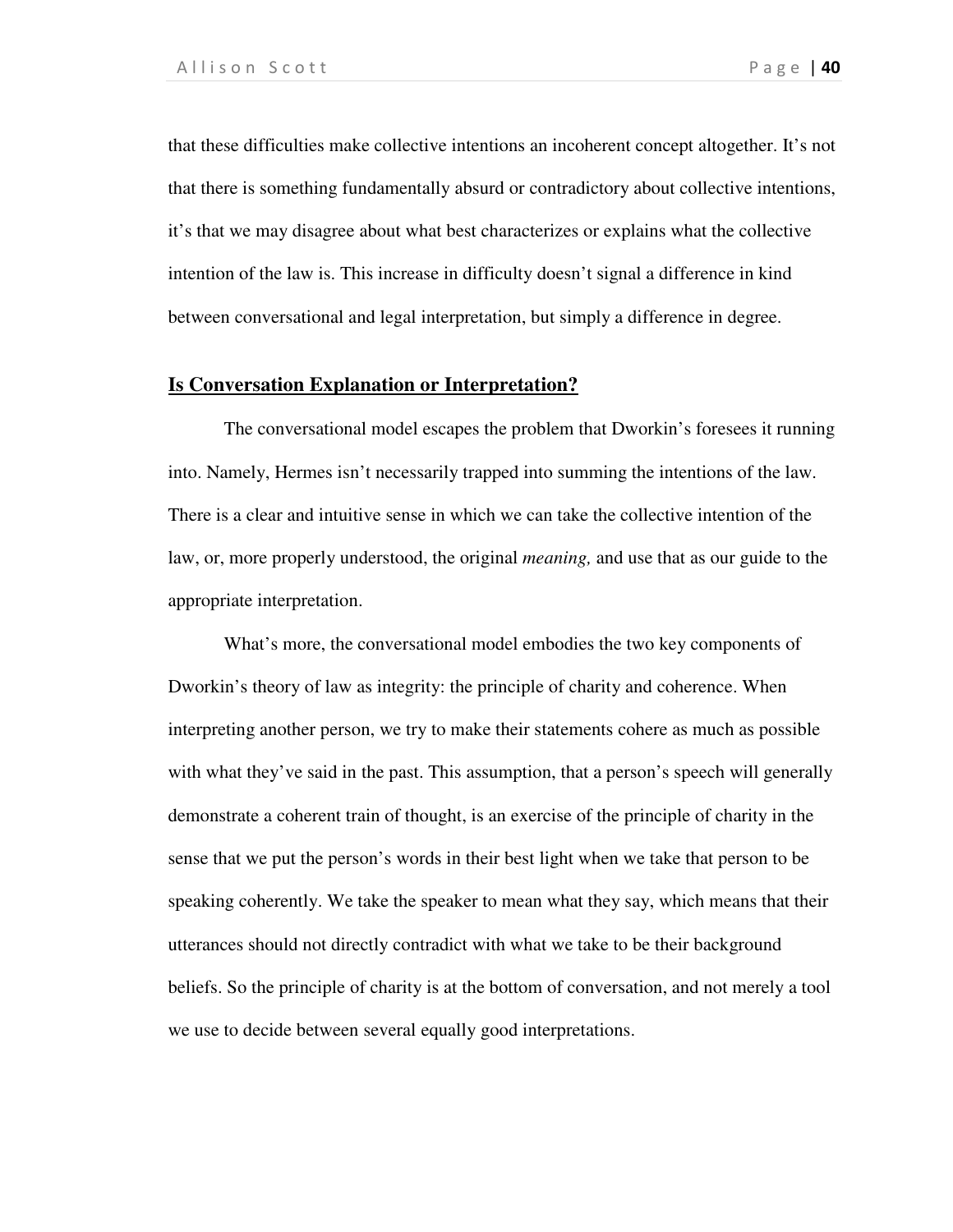The strength of the conversational model is not only that it possesses these qualities, but also that we exercise them in a relatively straightforward and noncontroversial way. We use these principles in conversation *even if* we don't realize it. To even play the language game, we must use the principle of charity.

 When put in terms of artistic interpretation, the concepts of the principle of charity and coherence are at best mysterious and at worst incomprehensible. How can a modern interpretation of Shakespeare's *Hamlet* be "better" than a traditional one? Of course, some interpretations will clearly be better than others. For example, an interpretation that understands *Hamlet* to be a call for marriage equality is surely worse than the interpretation that frames it as about the futility of revenge. But unless the interpretation borders on the absurd, it is difficult to see how we can make a judgment as to which interpretation is superior to another. In many cases, the verdict seems to rely on a matter of taste – whatever personal likes and dislikes the interpreter holds will be the determinant of the correct interpretation.

#### *Dworkin's distinction between interpretation and explanation*

The role of personal beliefs is what separates artistic interpretation, and thus legal interpretation, from science. According to Dworkin, science is capable of truth in the correspondence theory of truth sense – they are true in virtue of corresponding to a fact about the world. Scientific truths can be "barely true" in that they don't rely on a complex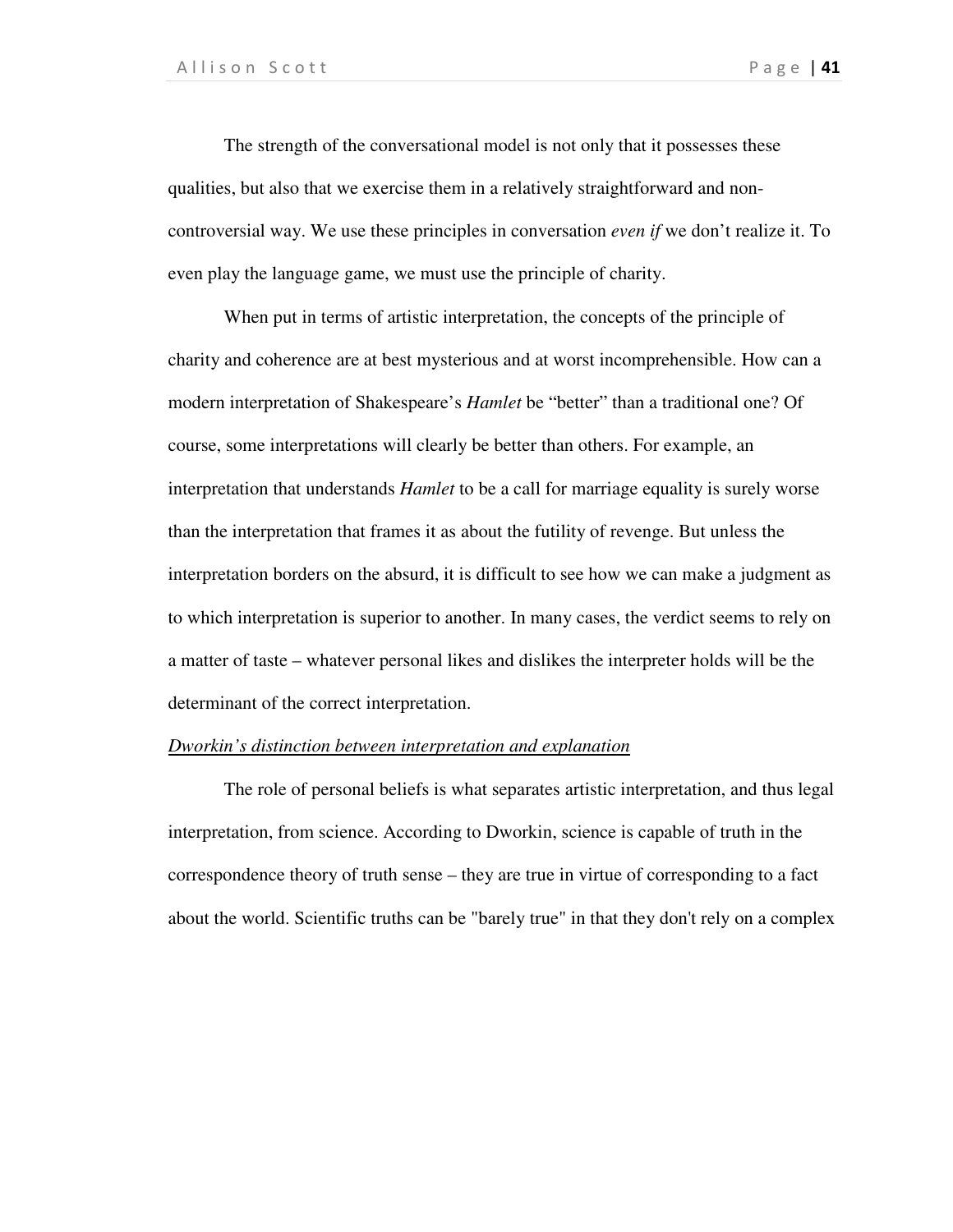scheme of other values and assumptions.<sup>36</sup> Instead, scientific propositions are "built on what seems undeniably firm ground."<sup>37</sup>

In contrast, "interpretation is pervasively holistic," and "unlike scientific claims, interpretive propositions cannot be barely true: they can be true only in virtue of an interpretive justification that draws on a complex of values, none of which can be barely true either."<sup>38</sup> He goes on to say that "what interpretation lacks is exactly what gives science a sense of solidity," and that "the permissibility of bare truth gives us an enormous boost in metaphysical confidence."<sup>39</sup> Whereas scientific propositions are capable of correspondence to reality, moral propositions lack this capacity, since they can only be true in the sense that they cohere. Both artistic and legal interpretation rely on what the interpreter thinks is best, meaning that both are ultimately instances of moral interpretation – they are about value all the way down.

For Dworkin, science isn't interpretation but explanation. Science may be influenced by our morals in the sense that we think it right to investigate the effects of climate change, or we think it good to study tsunamis so that we can better prevent and prepare for the disaster they bring to human communities. Yet our findings in science do not rely on what we see as "the good" or "right." The scientist's conclusions will not

.

<sup>36</sup>Dworkin, Ronald. *Justice for Hedgehogs*. Cambride, Massachusetts: The Belknap Press of Harvard University Press, 2011. 153.

<sup>37</sup> Ibid., 155.

<sup>38</sup>*Justice for Hedgehogs*, 153-54.

<sup>39</sup> Ibid.*,* 155.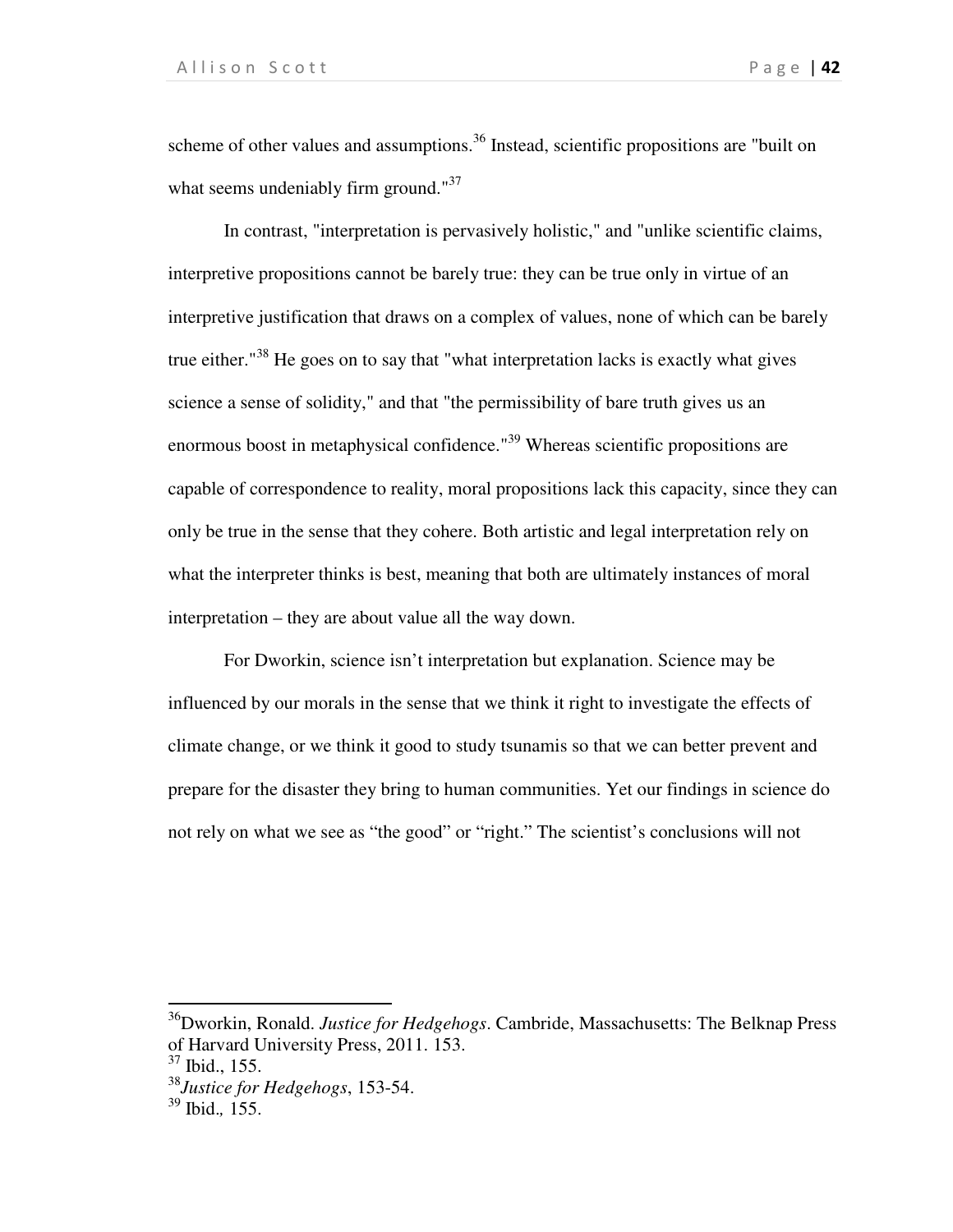have anything to do with what he's "delighted by."<sup>40</sup> A scientific fact may be inconvenient or not what we wanted to find, but it is still fact.

 This doesn't mean that there isn't any objective truth when it comes to moral interpretation. Dworkin admits that both science and moral interpretation are "truthseeking" endeavors.<sup>41</sup> But he does hold that the objectivity of our moral claims is of a different kind than the objectivity of scientific facts.<sup>42</sup> Dworkin seems "attracted to the view that scientific discourse gets an easy pass for truth and objectivity discourse but interpretation and morality cannot fit the same model."<sup>43</sup> The standards for truth in the domains are different.

 On the continua of interpretation and explanation, conversation, for Dworkin, has much in common with science, moving it away from art and the law. In the same way the scientist's findings have nothing to do with what he is delighted by, my interpretation of someone's words do not rely on my moral convictions. What I interpret Colonel Qaddafi as saying has nothing to do with what delights me (in fact, I would be delighted if Qaddafi didn't say most of the things he says). In this sense, conversational interpretation is more of an explanation of the speaker's meaning – a report of the facts of the matter.

Although conversation does have an explanatory feel to it, and a level of objectivity different from artistic interpretation, this does not mean it is entirely free from

l

<sup>40</sup>Dworkin, Ronald. "Einstein's God: Must Religion Be Supernatural?." Merlan Lecture, Scripps College. 24 Feb. 2011.

<sup>41</sup> *Justice for Hedgehogs*, 99.

 $42$  For Dworkin's complete analysis of the objectivity of moral claims see, Dworkin, Ronald. "Objectivity and Truth: You'd Better Believe It." *Philosophy and Public Affairs* 25.2 1996: 87-139.

<sup>&</sup>lt;sup>43</sup>Zipursky, Benjamin. "Interpretation: Two Takes on Truth in Normative Discourse." *Boston University Law Review* 90.525 Apr. 2010: 525-533. 529.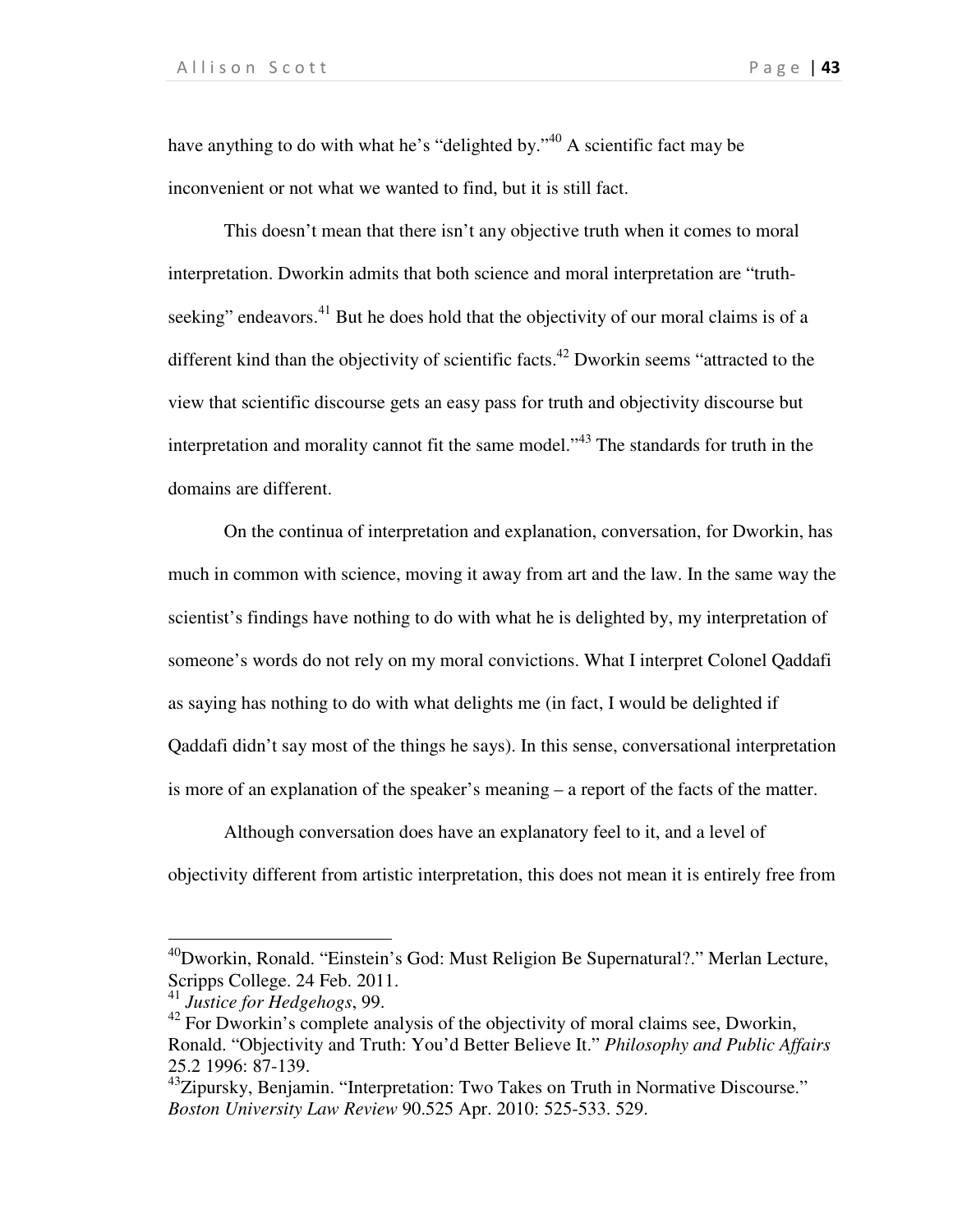the domain of interpretation. Conversation relies on personal beliefs, such as the presumption that the speaker holds relatively the same beliefs about the world that I do. What's more, the principle of charity invites a whole host of values to take part in conversational interpretation. What I value will, in part, determine what I take to be the most charitable interpretation of the speaker. How I interpret a speaker who claims, "I value liberty and freedom," *must* depend on what I believe "liberty" and "freedom" mean.

But the way these beliefs factor into conversation happens so effortlessly, and that it seems almost mechanical for me to do so, is perhaps why Dworkin overlooks conversation as a brand of interpretation similar to artistic or legal interpretation. When interpreting my friend's statement, "I admire Abraham Lincoln," I *must* assume that her use of the words "Abraham Lincoln" refer to the same historical figure that I use those words to refer to. Even though this assumption is necessary for conversation to get off the ground, it is closer to an assumption made in an aesthetic argument than an articulation of a "bare truth". The nature of conversation invites interpretation that is similar in kind to artistic interpretation.

Dworkin fails to appreciate the rich and layered nature of conversation, in turn giving a false sense of disparity between conversational and artistic interpretation. In order for conversation to take place, the listener must draw on a deep reservoir of assumptions to make sense of the speaker. As much as a book relies on the reader, or a play depends on its audience, so does conversation require the listener to insert himself into the equation. Dworkin gets wrong the continua – with a more nuanced and accurate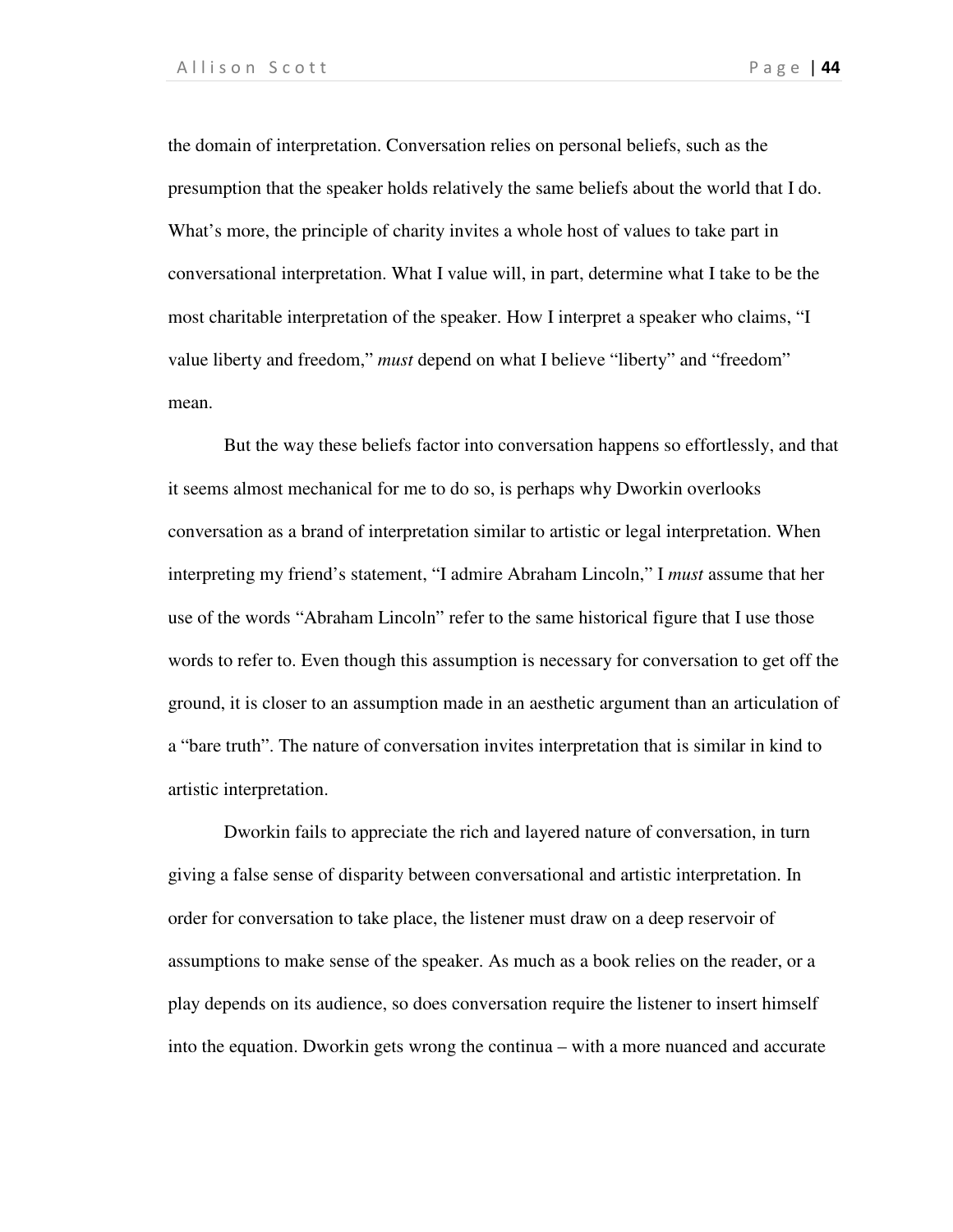l

analysis of conversation, conversational interpretation is more properly understood as a close cousin of artistic and moral interpretation rather than a distant relative.

### *Bridging the gap between the arts and sciences*

There may be a larger mistake altogether by separating science and morality into two different domains. Mainly, it's not clear how science can fully escape relying on value assumptions. As much as Dworkin wants to characterize the law and artistic interpretation as social practices, scientific inquiry seems to be at home with this categorization as well.

Places of scientific disagreement best highlight this point.<sup>44</sup> If scientists were to only rely on bare facts, then we would expect their disagreements to always be empirical rather than theoretical. But this is not what we find. When transitioning from one scientific scheme to another, or when two schemes are in conflict, the arguments given are frequently theoretical. Moreover, arguments are not necessarily about what the best way to interpret the data is. And this is because the scientist cannot strictly rely on the data, since what the *data is* is not fixed. For example, Lavoisier "saw oxygen where Priestley had seen dephlogisticated air and where others had seen nothing at all…Lavoisier *saw nature differently*."<sup>45</sup> So a scientific scheme not only determines how you interpret the data; it determines the way you *see* the world. How can Dworkin

<sup>44</sup> Kuhn, Thomas. *The Structure of Scientific Revolution*. Chicago, Illinois: The Chicago University Press, 1962. Kuhn argues that scientific advancements are fundamentally the same as political revolutions. He concludes that a shift in scientific paradigms is not necessarily a sign that we are any closer to scientific truth, just that one paradigm's arguments won out, for whatever reason, over the other's. I do not take my argument this far – I do not mean to say that there is no truth in conversation, or for that matter, in science. But Kuhn is helpful in demonstrating the powerful ways in which science requires interpretation in a similar sense to interpretation in art and morality.  $^{45}$ Ibid., 117, (emphasis mine).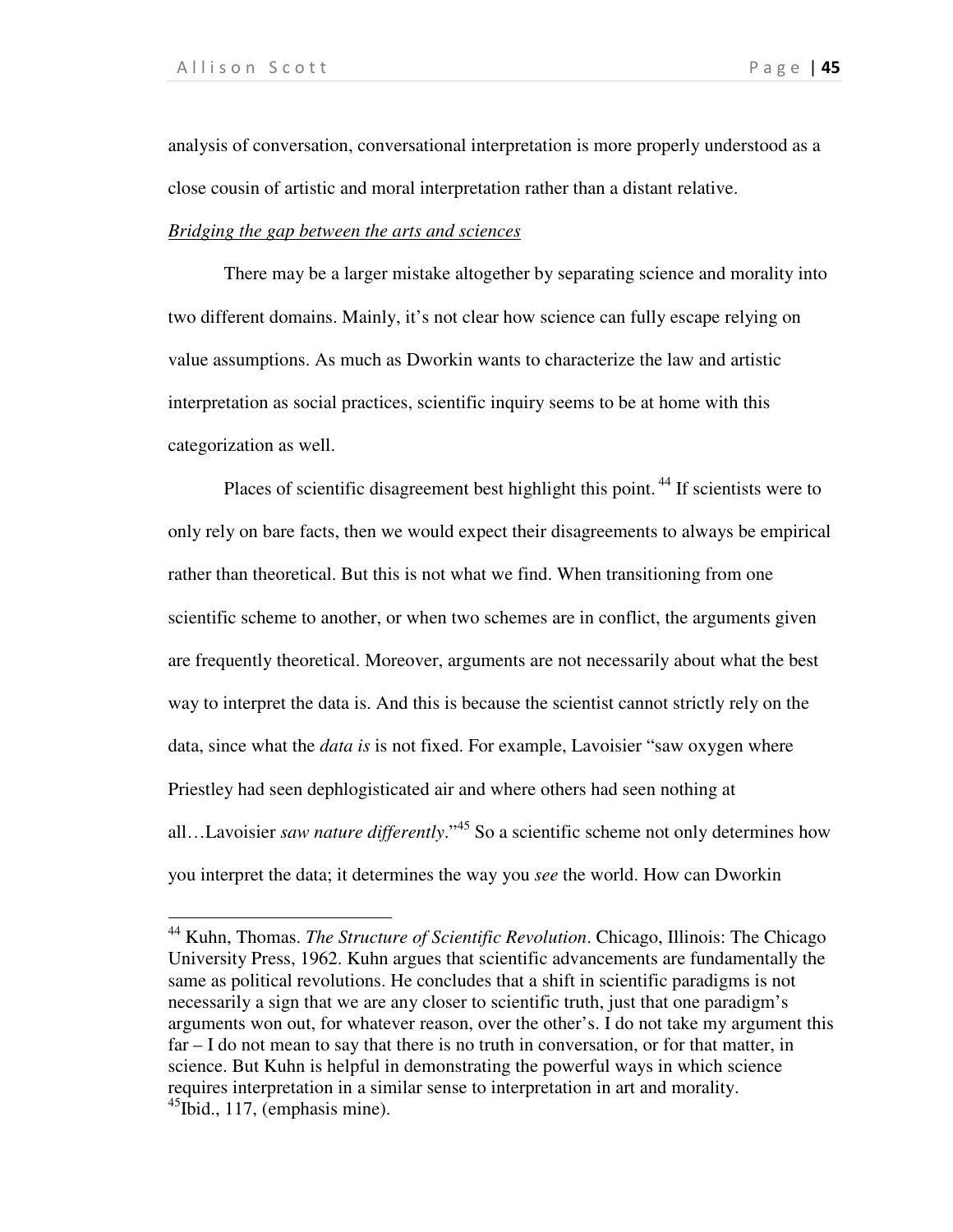maintain that science only relies on bare facts, when there is disagreement at the level of basic observation?

These theoretical disagreements in science exist at the same level of theoretical disagreements in the law. For example, Einstein maintained that the fundamental goal of science is simplicity, whereas Bohr held predictive and explanatory power as the aims of scientific inquiry. These differences in epistemic values had profound consequences, such that the two scientists had different conceptions of the very *nature* of electrons. They disagreed as to what was scientific fact. There is not a consensus as to what the appropriate standards for excellence are in science – no fact about the world can tell us what it means to do science well. At its core, Einstein and Bohr's disagreement is about what the *point* of science is, and there doesn't seem to be any "bare fact" that can settle that debate. Just as Scalia and Breyer disagree as to the point of the law, and this creates a disagreement as to what the law is, so do Einstein and Bohr disagree about the point of science, in turn causing a disagreement about what a *scientific fact* is. So the metaphysical confidence that Dworkin has in science is unearned, since science also falls prey to the same problems of objectivity that moral and artistic interpretation are subject too.

This revelation, that both science and conversation are as much interpretation as they are explanation, should not be taken as a reason to doubt scientific knowledge or question whether we can confidently interpret a speaker in conversation. If anything, we can have roughly the same confidence in artistic and moral interpretation that we do in science, and not take the fact that interpretation relies of values as reason to doubts its conclusions. The assumptions made in conversation, science, or moral interpretation, do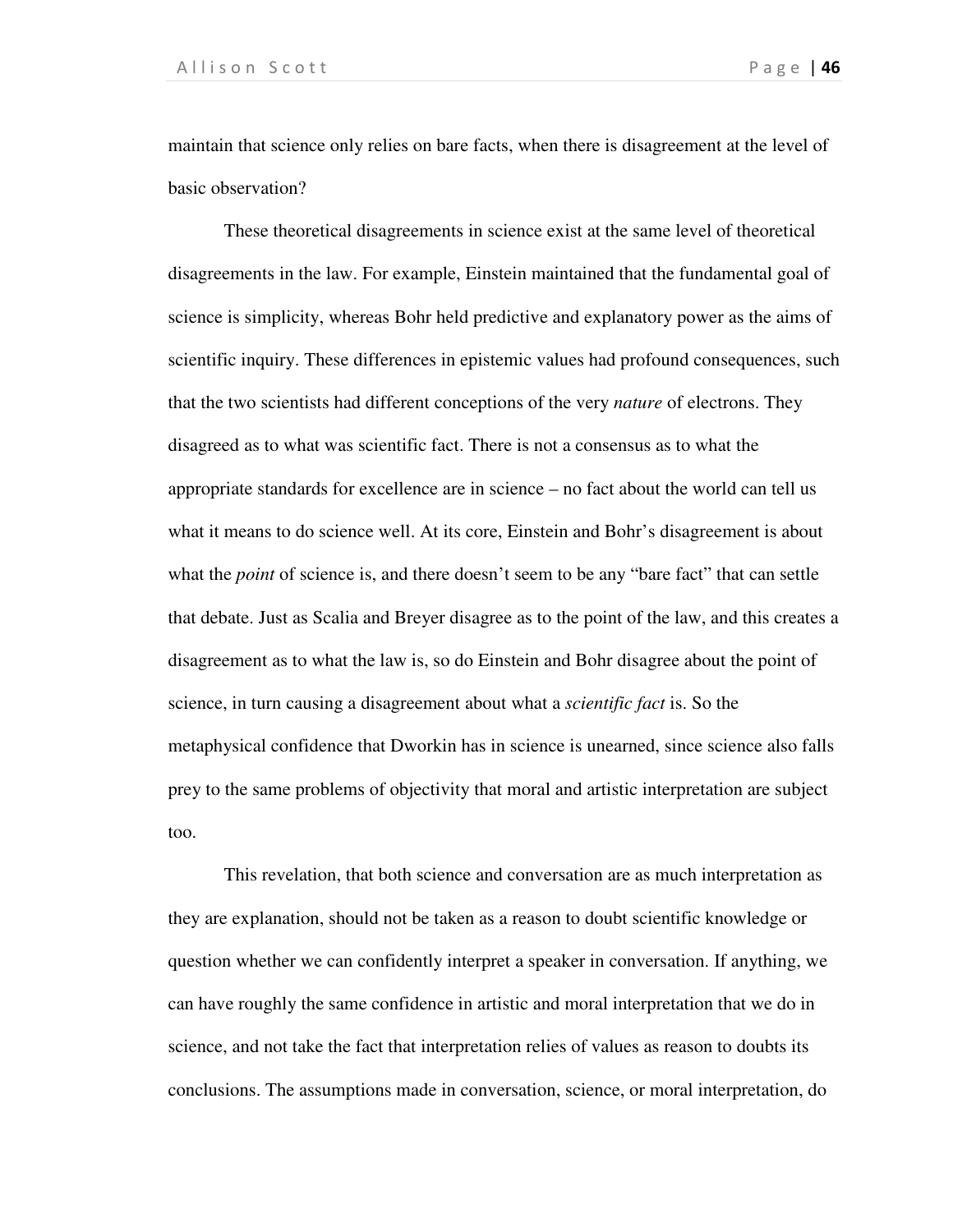not in themselves give us reason to doubt their objectivity. If science has firm ground to stand on, then so do the other forms of interpretation. There may be differences in the *degree* to which assumptions of value are invoked in interpretation, and in that sense how much metaphysical confidence we give to our interpretations, since artistic interpretation may require much more of the interpreter than conversation does. But it is important to note that this does not mean they are of a different *kind*.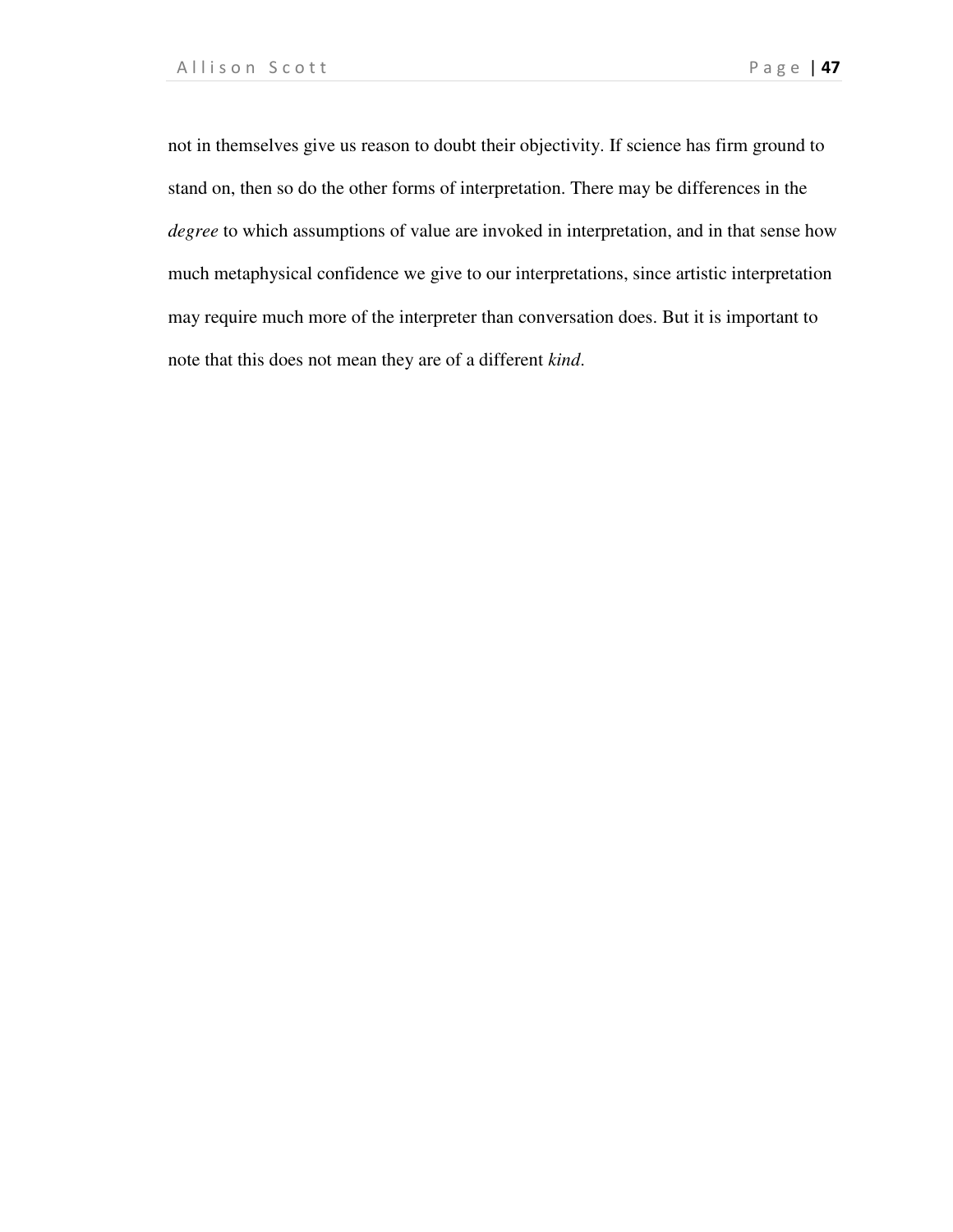# **CHAPTER 2 – CONVERSATIONAL ORIGINALISM**

For all the similarities between conversation and artistic interpretation, the fact that conversation is less mysterious is not its only difference. The point in demonstrating the similarities between artistic interpretation and conversational interpretation was not to suggest that the methods are synonymous and would *never* yield different results for the legal interpreter. When applied to legal interpretation, the conversational model will have some important consequences. These consequences, I will argue, only help to strengthen Dworkin's argument, in that conversation includes all of the important pieces of law as integrity, and yet it solidifies the ground the legal interpreter has to stand on.

#### **Hermes vs. Hercules – Where the Gods Diverge on Originalist Terms**

Hermes and Hercules use the principle of charity in a different sense. For Hercules, the best interpretation is the one that puts the law in its best light – the reading that provides the most justification for the state's use of power. Hermes agrees with this, but the conversational model comes with the caveat that the best interpretation cannot be entirely free from the original meaning of the law. In conversation, interpretation isn't meant to improve what the speaker said; we just want the best way to understand what the speaker *meant*. This fidelity to original meaning is what makes conversation closer to scientific explanation, in the sense that our interpretation may have nothing to do with what we're delighted by. When it comes to the law, the appropriate interpretation for Hermes won't be a function of what puts the law in its best light, but a matter of what's the best way to interpret what the law says*.*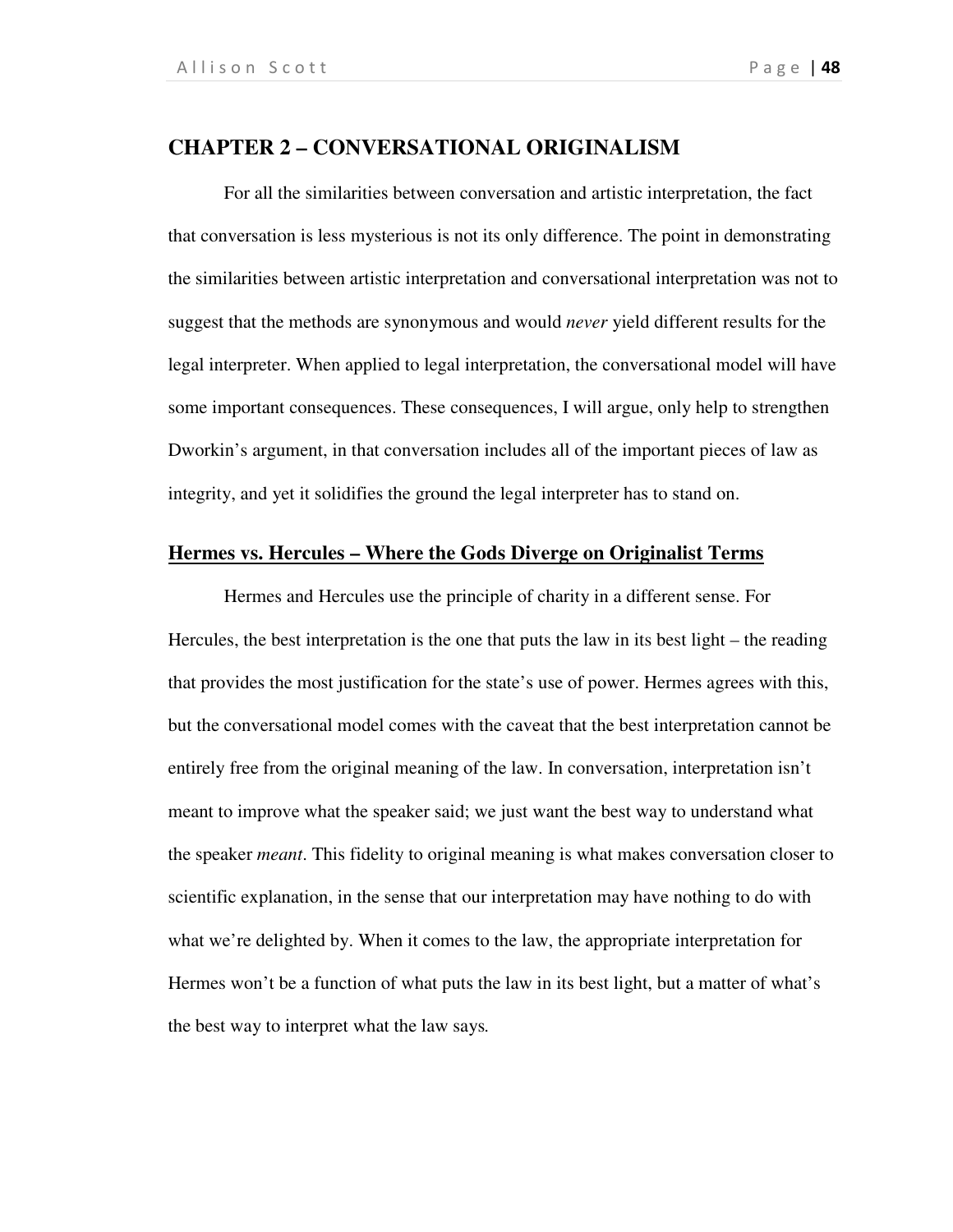Take a piece of protectionist legislation, where the original meaning is to protect domestic industries to the detriment of workers in the developing world. The law was passed during a period of heightened xenophobia, and the point of the law was to hurt foreign workers. And let's assume that both Hermes and Hercules find this to be inconsistent with explicit principles of justice and fairness that exist within the preexisting laws. On its face, the protectionist legislation is incoherent with the general body of law, so both justices will strike it down.

But what if the protectionist legislation has unforeseen consequences? The effect the law has on foreign industries is negligible, meaning that the original purpose of the law is never realized. What's more, the popular understanding of the law is that there is a national obligation to bolster domestic companies, which has caused the government to mandate a certain amount of funds to the educational system, vastly improving the state of public education. The most charitable interpretation, for Hercules, is to read the law in light of these positive consequences. The law *is* what these positive consequences say it is. According to Hercules, the protectionist legislation can now be read as an obligation for the government to provide an effective and well-funded educational system.

Hermes on the other hand, isn't free to read these consequences into the interpretation of the law. It doesn't make sense, with conversational interpretation as the model, to completely revise the law's original meaning. For example, a person makes a racist comment, and your interpretation of that person's statement is that he isn't intending to be funny or ironic – he is genuinely being a racist. Yet the effect of the comment has for, whatever reason, inspired people to care more about racial equality. Can you now revise your interpretation to reflect this unintended consequence? As long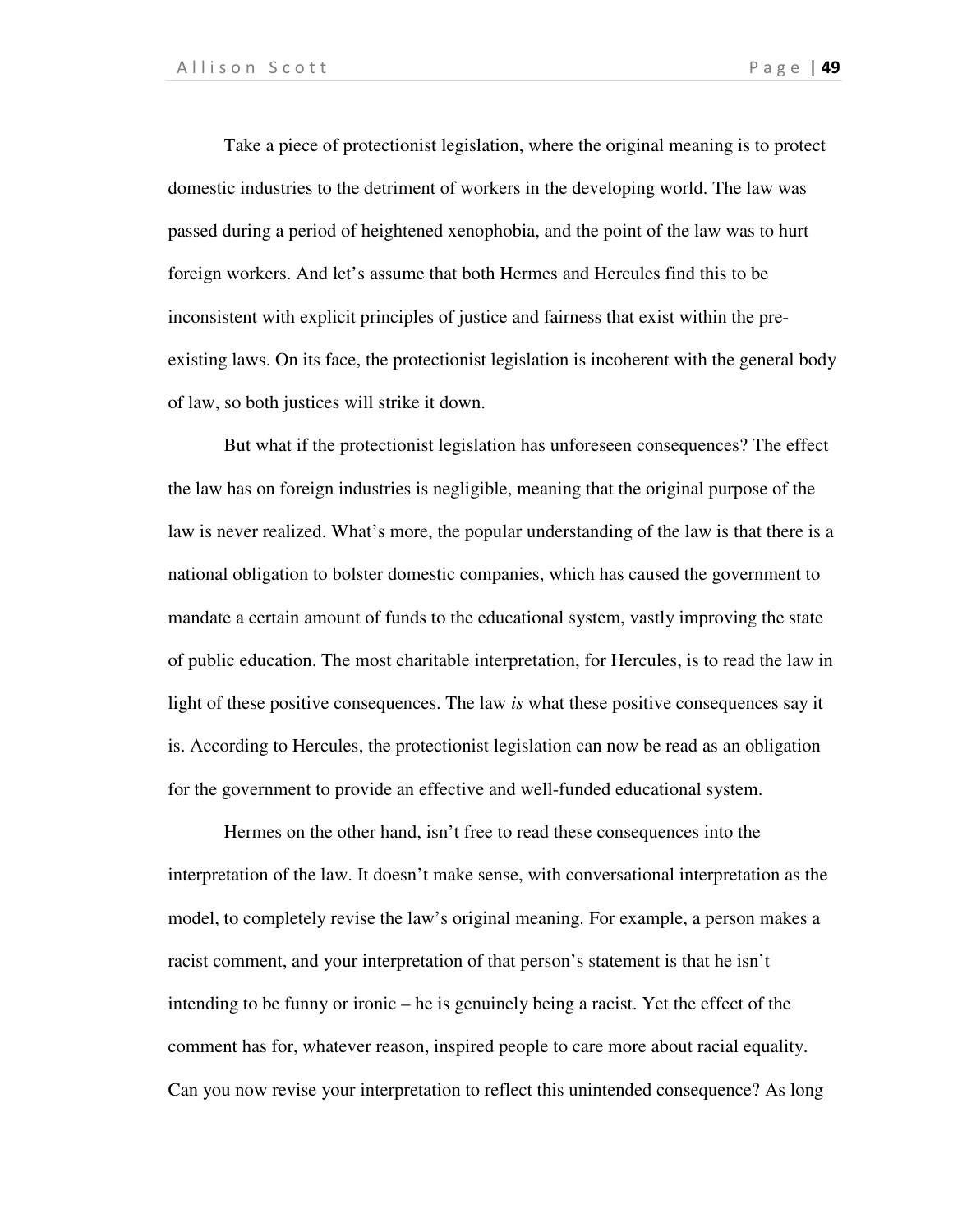as what you know about the person, the context in which he said the racist remark, etc., all point to him as meaning to be racist, then the interpretation of the statement can't be revised in light of its consequences. Whatever creativity I may bring to conversational interpretation will be to figure out what someone else *means*. Hermes is bound to interpret the law as xenophobic legislation because that was the law's original meaning, regardless of the consequences since the law's inception.

Dworkin's mistake is in his insistence that legal interpretation necessarily be a justificatory process. For him, the law *is* what puts the legal system in its best moral light. So the adjudicator will always *force* his particular understanding of morality on the law, in the sense that he will need to come up with what that best light is. This mistake follows from the assertion that legal interpretation is like artistic interpretation. In the case of the latter, it makes sense that a great deal of the interpreter's beliefs will be involved. How one interprets a Picasso will be in large part based on her particular beliefs about beauty. Artists create art in the hopes that interpreters will bring these specific beliefs to the piece, and interpret it in light of those particular commitments. Often, art is meant to engage us to interact with it, push on our intuitions, and force us to justify our beliefs.

In the case of the legal interpretation, the analogy between artistic creation and the adoption of a legal system, especially with the formal ratification of a written constitution, breaks down. Legal systems aren't formed so that judges can engage in moral debate. Quite the opposite, the founders of a political order create certain legal structures precisely to settle moral questions for legal interpreters. Law is meant to obviate the legal interpreter of moral confusion, deciding for them what the moral standard will be (at least, what the moral standard for the law is). We will not have cruel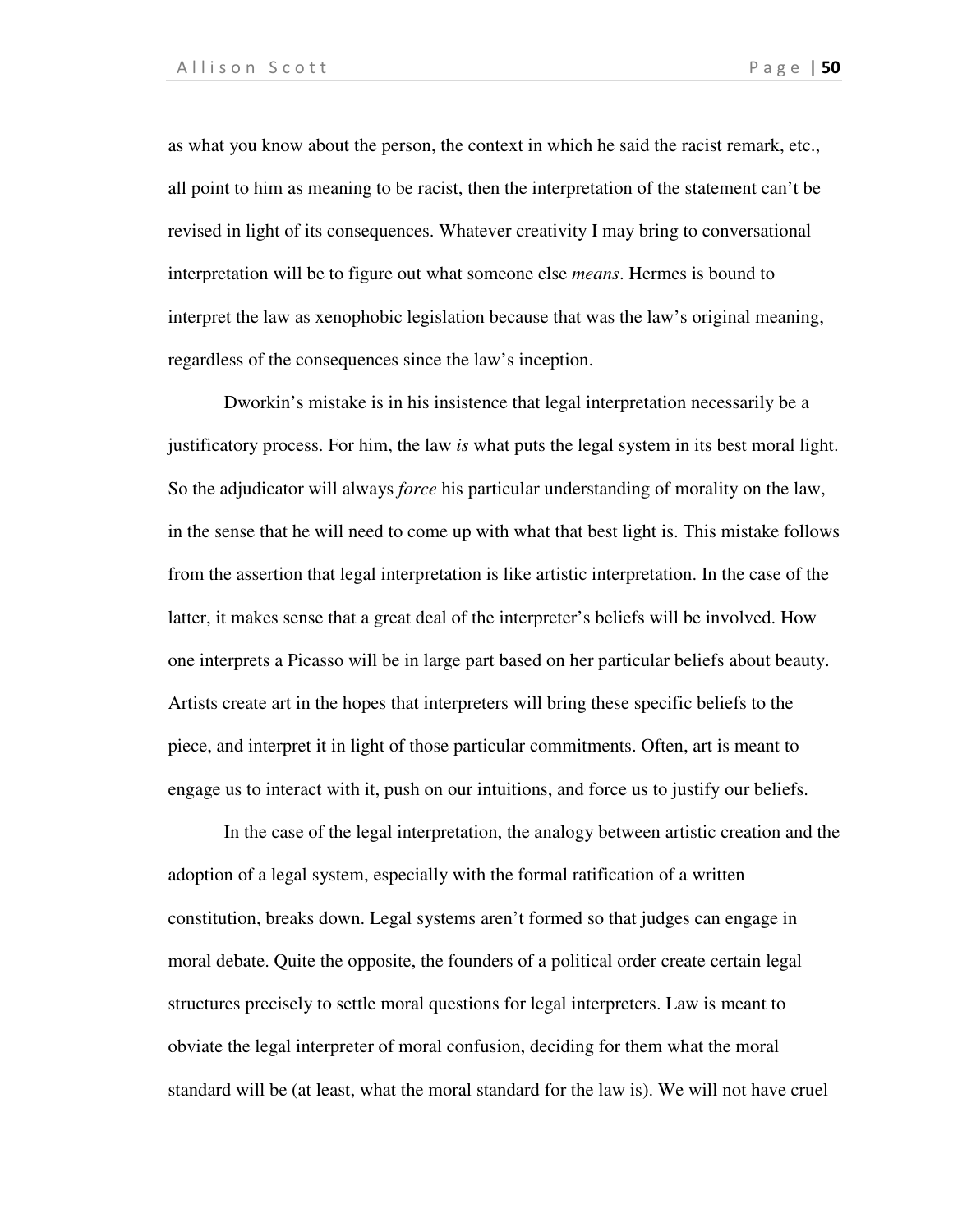and unusual punishment; the people will not be subject to unreasonable search and seizure. These are moral commitments, whose purpose of being formally adopted was to take moral theorizing out of the equation for legal interpretation.

## **Constitutional Grounds for the Conversational Model**

In cases where Hermes and Hercules do disagree, it is important to note why they disagree and not just that disagreement occurs. Hermes is bound to his interpretation because there is a stronger sense in which he must defer to the original meaning of the law. Sure, Hercules may also be concerned with the original meaning, but *only if* the original meaning is explicit in the text of the law or the previous laws, or if Hercules finds the most charitable interpretation to be the one that uses original meaning. If the latter motivates him, then he will be interpreting the original meaning of the text for a different reason than Hermes.

### *Originalism*

 $\overline{a}$ 

I use the term "original meaning" loosely, without having fully explained what I mean by it. And although originalism signals a departure from Dworkin's constructive process of legal interpretation, it is not a clear indication on its own of what the proper mode of legal interpretation is. Originalism is an umbrella under which fundamentally differing modes of legal interpretation lie. Pre-new deal, originalism captured the method of "original intent," as practiced most famously by Justice Sutherland.<sup>46</sup> The more modern approach post-New Deal is to move away from original *intent*, as the particular hopes and expectations of the legislators are not to be relied upon, but original meaning is

 $46$  Justice Sutherland's brand of originalism is demonstrated in West Coast Hotel Co. v. Parrish, 290 U.S. 398, 403, 402 (1937) (Sutherland dissenting).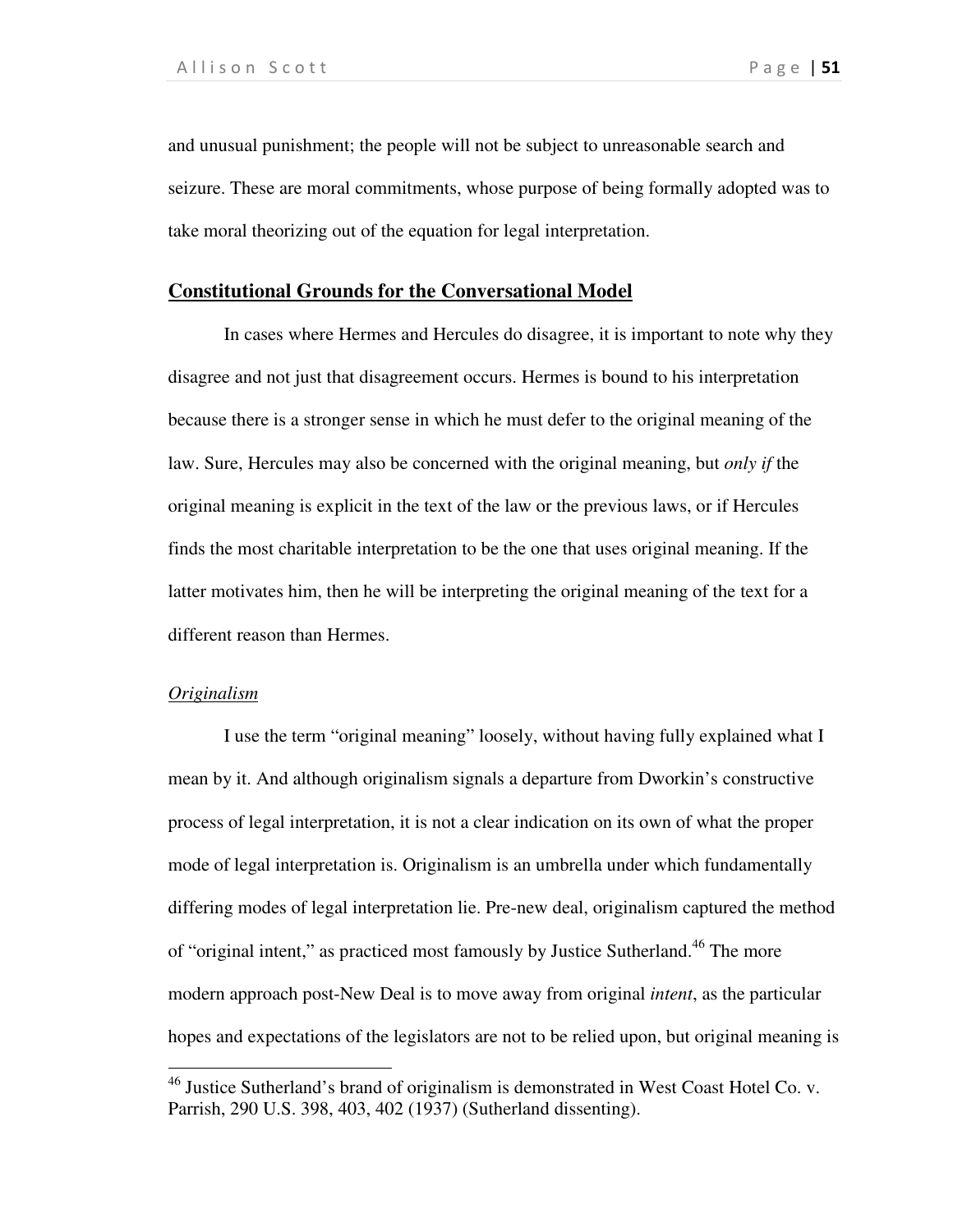the aim. $47$  Here, adjudicators seek to get at the general understanding of the law upon its adoption. Justice Scalia is perhaps the most prominent advocate of original meaning, but his method is not exhaustive of contemporary original meaning views. Whereas Scalia's originalism is grounded in skepticism of judicial power, and thus meant to constrain judicial activism, Akhil Amar, among others, argues that the original understanding of the text gives a great deal of discretion to judges and other constitutional interpreters.<sup>48</sup> Whatever the brand of originalism, the primary motivation to be an originalist is this: if we want to follow the Constitution, and do what that the Constitution *says*, then originalism is the only way to do it.

I will argue that originalism is best explained and justified through recourse to the conversational model of interpretation. Many of the assumptions made are analogous to assumptions made during conversation. And although, as aforementioned, this marks a departure from Dworkin's method, I will argue that certain parts of Dworkin are more at home with this stricter, original meaning based theory rather than law as integrity. Ultimately, conversational originalism will yield a stricter form of legal interpretation than Dworkin's theory. Still, this brand of originalism will be more flexible compared to the austere originalism associated with modern originalists like Scalia.

## *The Consitution as a plan*

 $\overline{a}$ 

If the pull of originalism lies in its insistence upon constitutional fidelity, then why is originalism the proper method? To follow this question to its end, why are other

<sup>47</sup> This position, what Scalia coins "objectified intent," is most famously argued for in *A Matter of Interpretation*. Scalia, Antonin. A Matter of Interpretation. Princeton, New Jersey: Princeton University Press, 1997.

<sup>48</sup> For Amar's take on the aspirational intentions of the founders, see *The Bill of Rights as a Constitution*, 100 Yale L.J. 1131 (1991).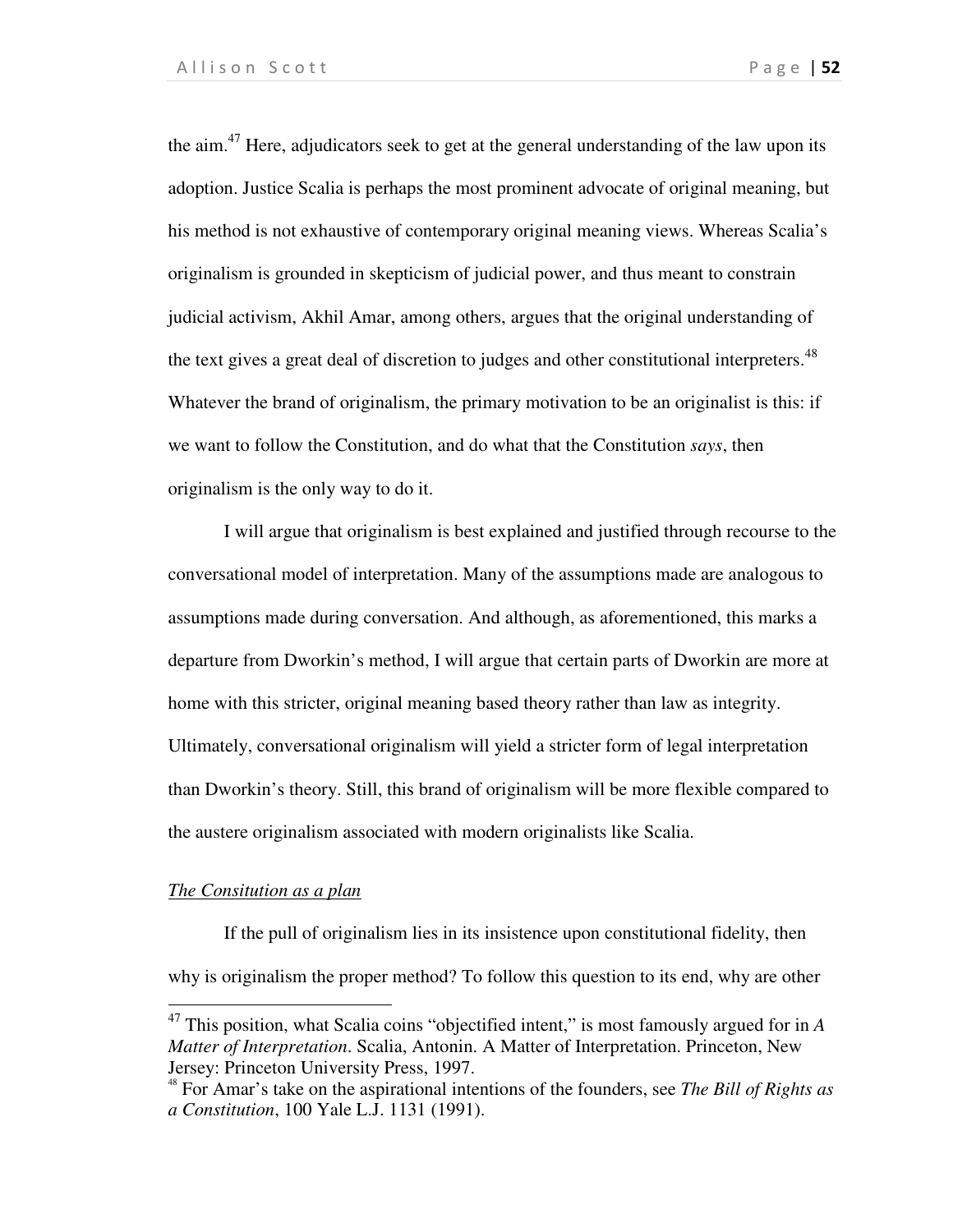1

forms of legal interpretation un-constitutional? What makes Dworkin's law as integrity any freer from the constraints of the Constitution than Scalia's theory? To argue this point, I will routinely draw from the Scott Shapiro's *Legality*, in which he argues for a specific meta-interpretive position. Although not explicitly related to conversation, there is much overlap between Shapiro's view and mine. By taking on the conversational model, Dworkin can accommodate for Shapiro's criticisms.

At its core, Shapiro understands the drafting of laws to be understood as a plan, and not a jumping off point for moral debate. The act of drafting a plan implies that the planner is distrustful of his client; the client wouldn't need a plan if he already knew what needed to be done and how to do it. So "a plan, after all, presupposes a lack of faith in the client's competence – this is why it exists and takes its specific form."<sup>49</sup> This seems particularly applicable to the American Constitution, as the drafters' doubt in the competency of the political participants echoes throughout the text. The separation of powers signals distrust in political officials' ability to wield power without using it for selfish ends. Representative democracy itself implies that the people cannot be relied upon to make difficult decisions, making representatives necessary to represent, and in a sense, refine, the people's interests.

So to necessarily bring in moral questions to legal interpretation is to miss the point of the law – the Dworkinian is doing precisely what the law's adoption was meant to avoid. Hercules will instigate moral debate that the law was meant to dissolve; he

<sup>49</sup> Shapiro, Scott J. *Legality*. Cambridge, Massachusetts: The Belknap Press of Harvard University Press, 2011. 336.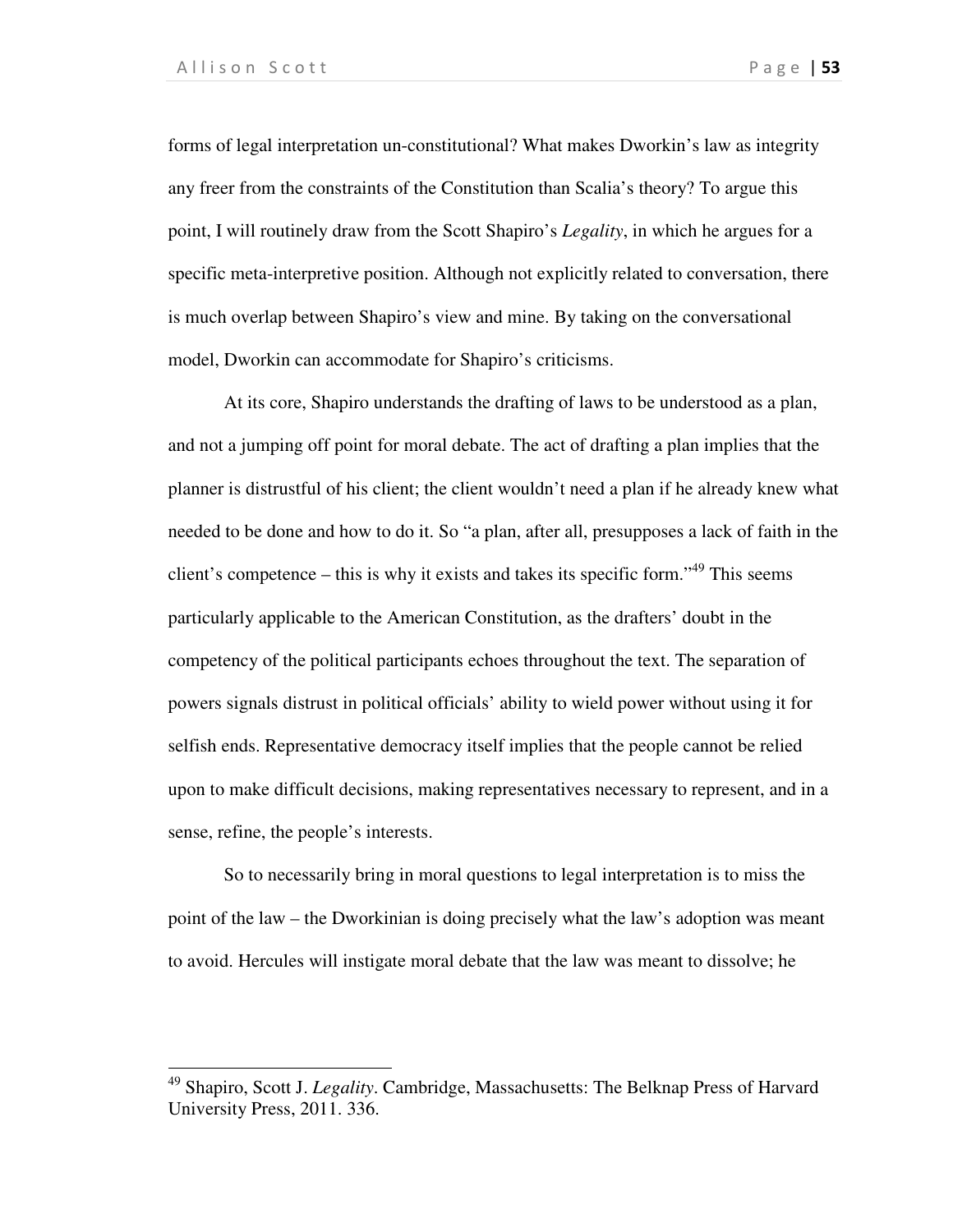actually "unsettles those question that have been settled."<sup>50</sup> Dworkin's mistake is more fundamental than just that his type of interpretation could invite forms of judicial activism that an originalist, like Scalia, is so fearful of. It's not the possible effects that are the problem. Scalia's worry is validated only if law as integrity does turn out to inspire dangerous judicial activism. So this criticism is different than Scalia's in that Hercules has failed the *moment* he begins. Dworkin "puts issues back on the table that had previously been taken off," so the method is *in itself* flawed. The method of "having to answer a series of moral questions is precisely the *disease* that the law aims to cure."<sup>51</sup>

For this reason, conversation certainly seems like the appropriate model for legal interpretation. The interpreter doesn't force her beliefs on the interpretation, compared to artistic interpretation. It's not about what I think is beautiful, or what I think is just – it's what I think the law says. Of course, there is some extent to which the speaker has in mind beliefs he assumes the listener to hold, and that he expects the listener to draw on those beliefs in the interpretation. Yet, when we make assertions in conversation, our purpose is similar to that of drafting a constitution. We speak to answer questions; to settle an issue. When I assert that, "The car is black," that's not the interpreter's cue to question what color the car is. Clearly, it would be wrong for the interpreter to raise questions where they needn't be raised. Instead, when we want the listener's opinion, we ask for it. Dworkin is forcing the legal interpreter's opinion into places where no one has asked for it.

*Legal interpretation as country-sensitive* 

 $\overline{a}$ 

<sup>50</sup>*Legality*, 311.

 $<sup>51</sup>$  Ibid., 310, (emphasis his).</sup>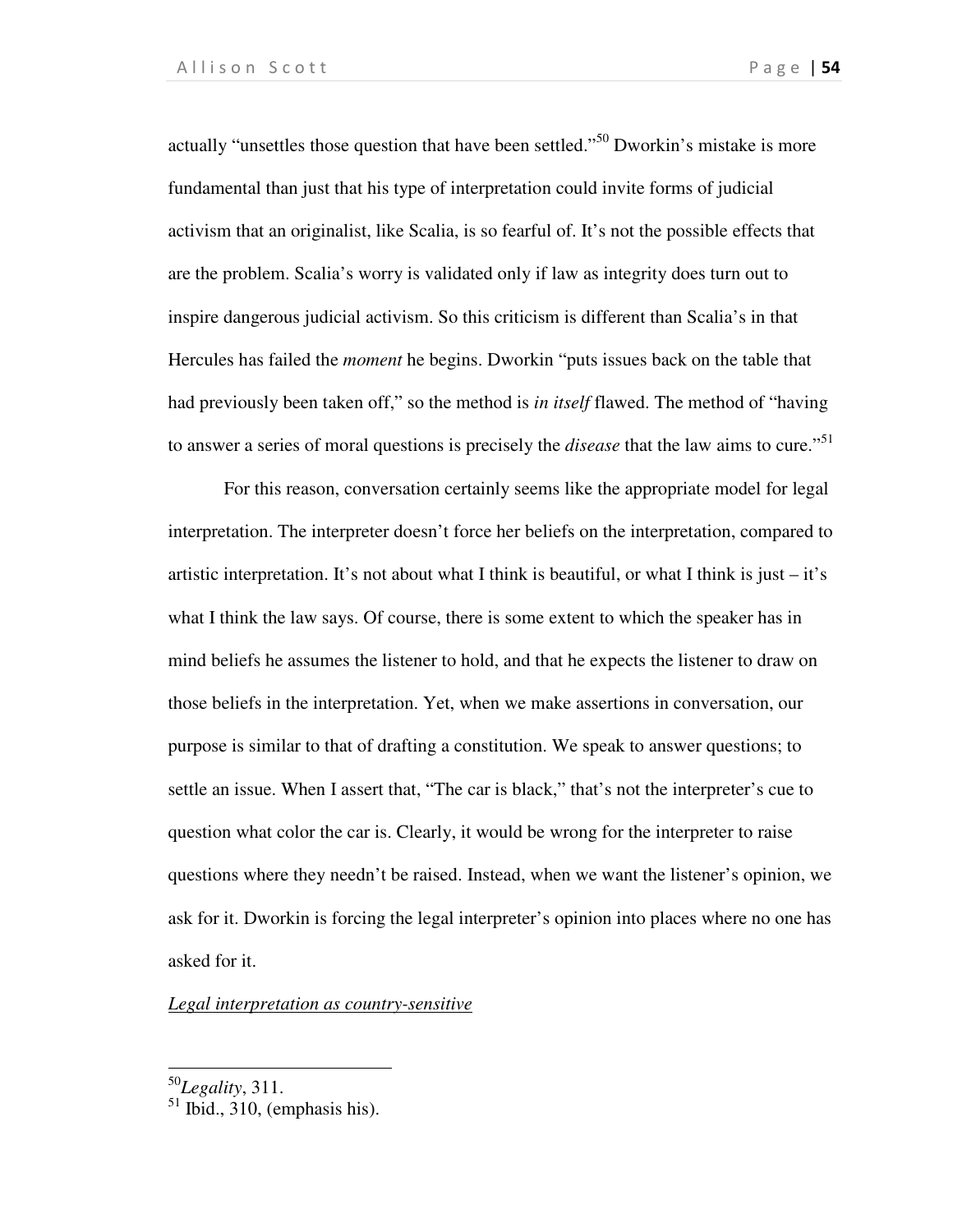Notably, this understanding of interpretation, that a constitution be read as deterring rather than engaging morally theorizing, is not universally appropriate. It may be the case that a legal system's purpose was not to settle certain moral questions for legal interpreters, but to invite them. In this case, the legal system would be more amenable to changes in moral discourse and it would thus be preferable, if not required, for interpreters to engage in moral theorizing. A follower of Dworkin would be at home in this environment.

But this is not the case for political regimes founded on written constitutions, as is the circumstance in America. The American Constitution is clearly meant to be understood as a framework for the way governments should run. The Bill of Rights does not invite moral confusion – it was meant to affirm and safeguard certain rights for the people. Moreover, the political structures that the Constitution sets up seem to require adherence to originalism. Why would legislators toil and deliberate over the precise language of the text if they didn't expect it to be followed? For this reason, interpretation of the original meaning seems to be *presupposed* by the text, in that it makes no sense to have a legislature if the plans set in place by that legislative body are not followed. So at least when it comes to the American Constitution, a conversationalist/originalist mode of interpretation is not only the best form of interpretation, it's the only form that makes any sense.

In a crucial way, Dworkin's theory misunderstands the place of moral theorizing in legal interpretation because there is no deference to the particular nature of the *American* Constitution. At least, a Dworkinian defers to the American founders only in so far as he finds that to be the *best* way to justify the Constitution. For Dworkin, we should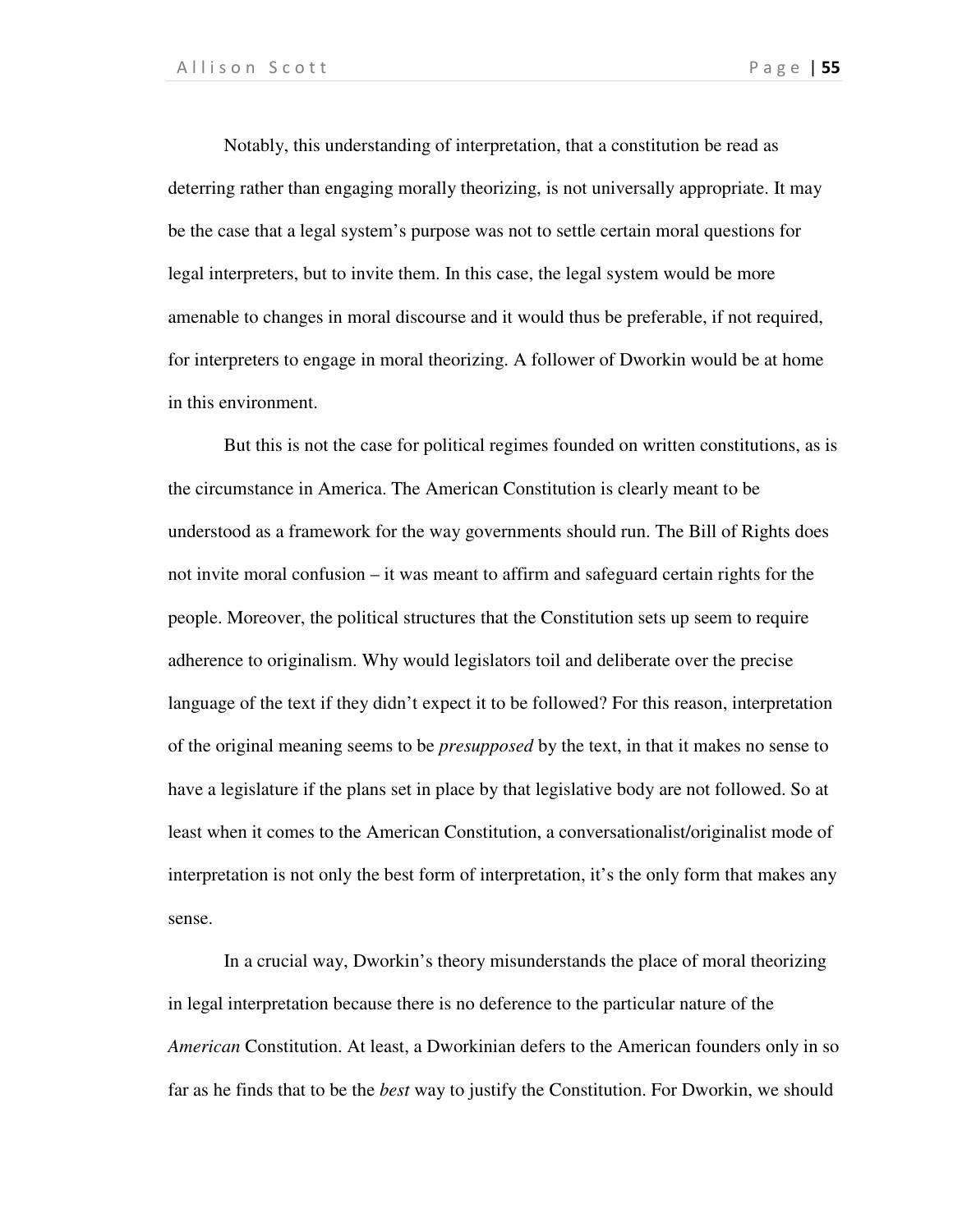look at what James Madison thought about the Bill of Rights *only if* we think Madison was right about how it should be interpreted. It is noteworthy in this respect that Dworkin could interpret the Constitution adequately *without* recourse to its historical foundations. This tendency is demonstrated throughout Law's Empire, as the "the *only* provision of American constitutional law that Dworkin mentions to bolster his claim that law as integrity fits the American system is the Equal Protection Clause of the Fourteenth Amendment."<sup>52</sup> There is no mention of the Federalist papers, the letters from Brutus, or the Declaration of Independence, because Dworkin has no need to.

This signals a disconnect between Dworkin and the way Americans, generally, view the role of the founding in Constitutional interpretation. Referring to and relying on the American founders doesn't seem to be an optional aspect of Constitutional interpretation – it's a *necessary* condition. This tendency is due to the fact that Americans traditionally do not believe that their Constitution was laid on unjust and unreasoned ground. In a system different than America, people might believe that they happened to stumble into a political system that luckily works. In such a regime, the people don't revere the founders because they don't attribute to them any moral wisdom, and thus the founders' opinions are overlooked during legal interpretation.<sup>53</sup> Or in a system that has evolved over the course of centuries, it would be difficult to even localize a foundational moment, as is the case with the British system. Although a debatable issue, I think

1

<sup>52</sup>*Legality*, 329, (emphasis mine).

<sup>&</sup>lt;sup>53</sup> Shapiro calls this kind of scheme an "opportunistic system" in that people "accept, or purport to accept, the rules because they judge them to be morally good, not because they have a morally legitimate or expert source," 351. This is contrasted with an "authority system" in which "the reason why the bulk of the legal officials accept, or purport to accept, the rules of the system is that these rules were created by those having superior moral authority and judgment," 352.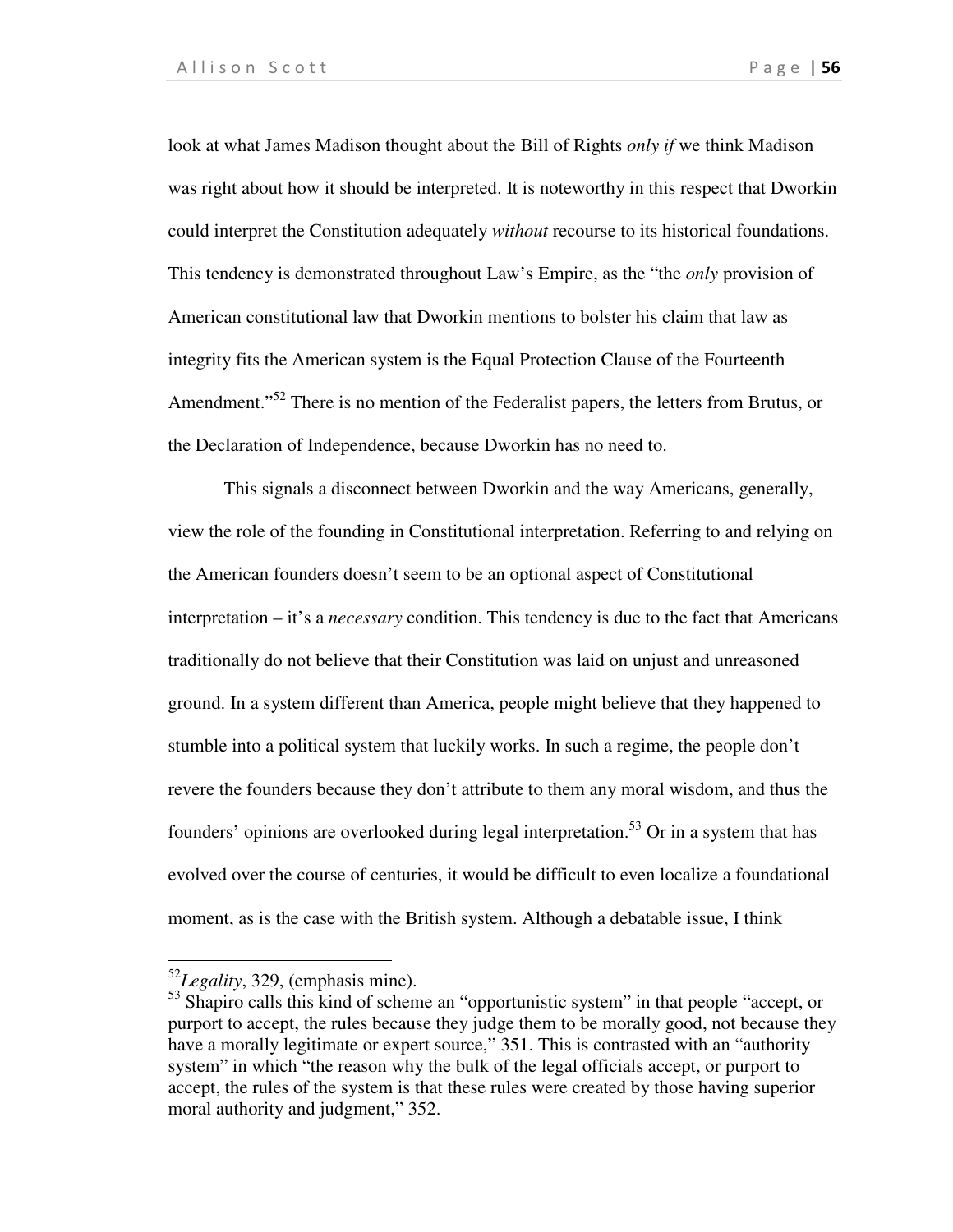Americans overall do acknowledge the moral legitimacy of their foundation. They believe the founders had reasons, *good* reasons, to set up the regime that they did, and therefore defer to their authority.

There is a connection between this "authority system" of legal understanding and conversational interpretation.<sup>54</sup> Clearly in conversation, the interpreter doesn't necessarily revere the listener and respect their moral authority. Yet there is a sense in which who we understand the listener to be greatly enhances and informs our interpretation of what they say. In the same way that the American quality of the Constitution should guide its interpretation, so do the specific qualities of the person being interpreted in a conversation play a role. Even if Fred and Ted say the same thing, my interpretation of them could be significantly different, and not only in light of things they've said in the past, but because of things I know about them, e.g., where they group up, were educated, etc.

Similarly, the American Constitution as compared to the Italian Constitution could "say" the same thing and yet *mean* something different. Among other things, the Italian and American constitutions both include provisions for the separation of church and state, but what those provisions entail is fundamentally different. For instance, the Italian Court upheld the constitutionality of a law that required all public schools to teach the Catholic religion. The content of the course was not merely the historical role of Catholicism in Italy, but actual religious teachings, like the doctrine of transubstantiation. The Court found the question of constitutionality to be "groundless," in spite of "the supreme principle of the secularity of the State, which is an essential institutional

 $\overline{a}$ 

<sup>54</sup> *Legality*, 352.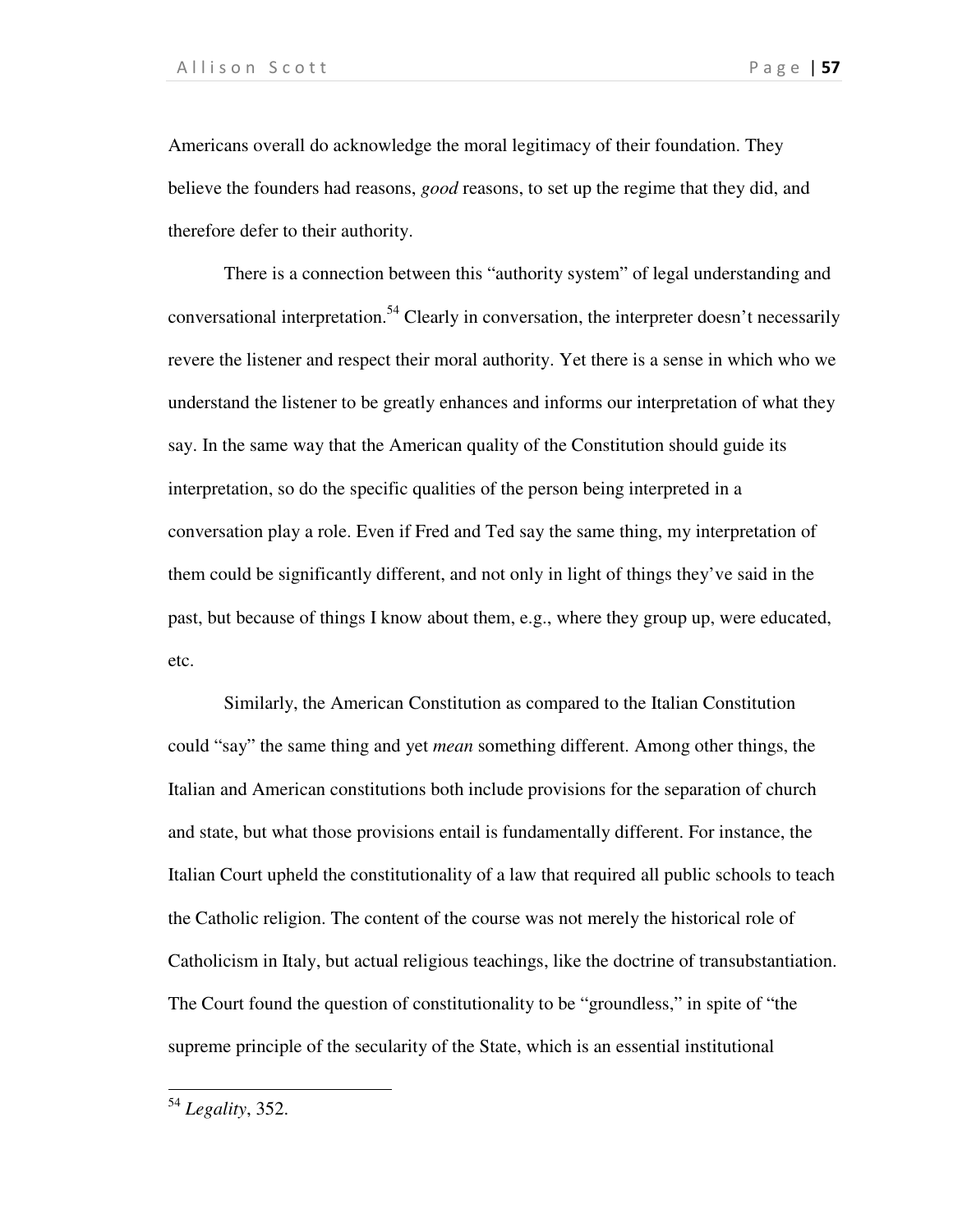feature."<sup>55</sup> How could this be? Especially from an American Constitutional perspective, the idea of American public schools teaching a specific type of Christianity seems to clearly conflict with the separation of church and state as set up by the First Amendment, and moreover, violate the fundamental principles of liberty that are presupposed by a constitutional democracy.

I think we can understand the Italian Court's decision from a conversational perspective; under Dworkin' view, the Italian Court's interpretation seems unintelligible. For Hercules, if he finds the teaching of the Catholic religion to be an unjustified use of the state's coercive power, and in conflict with the goals of a liberal democracy, then he will to strike down the law as unconstitutional. Dworkin will take into account the different natures of the two constitutions only if that nature is explicit in the body of law, or if Dworkin finds it to be the morally best way to interpret the law. Under Dworkin's account, the Italian Court is simply wrong about what the separation of church and state requires.

But the conversational model gives us a more insight into the Italian Court's decision. For example, Fred and Ted can both say, "I'm for the separation of church and state" but mean it in different senses. For instance, I know Fred attends church regularly, lives amongst a majority of people who share his religion, and that particular religion plays a strong role in the social values of their society. Ted on the other hand, lives in a diverse religious community, and is agnostic about his belief in God. So when Fred says, "I'm for the separation of church and state," I can interpret him to mean that he doesn't want the state to oppress its citizens on the basis of religion, he doesn't want religious

1

<sup>55</sup> Judgment n. 203/1989, Constitutional Court (Italy).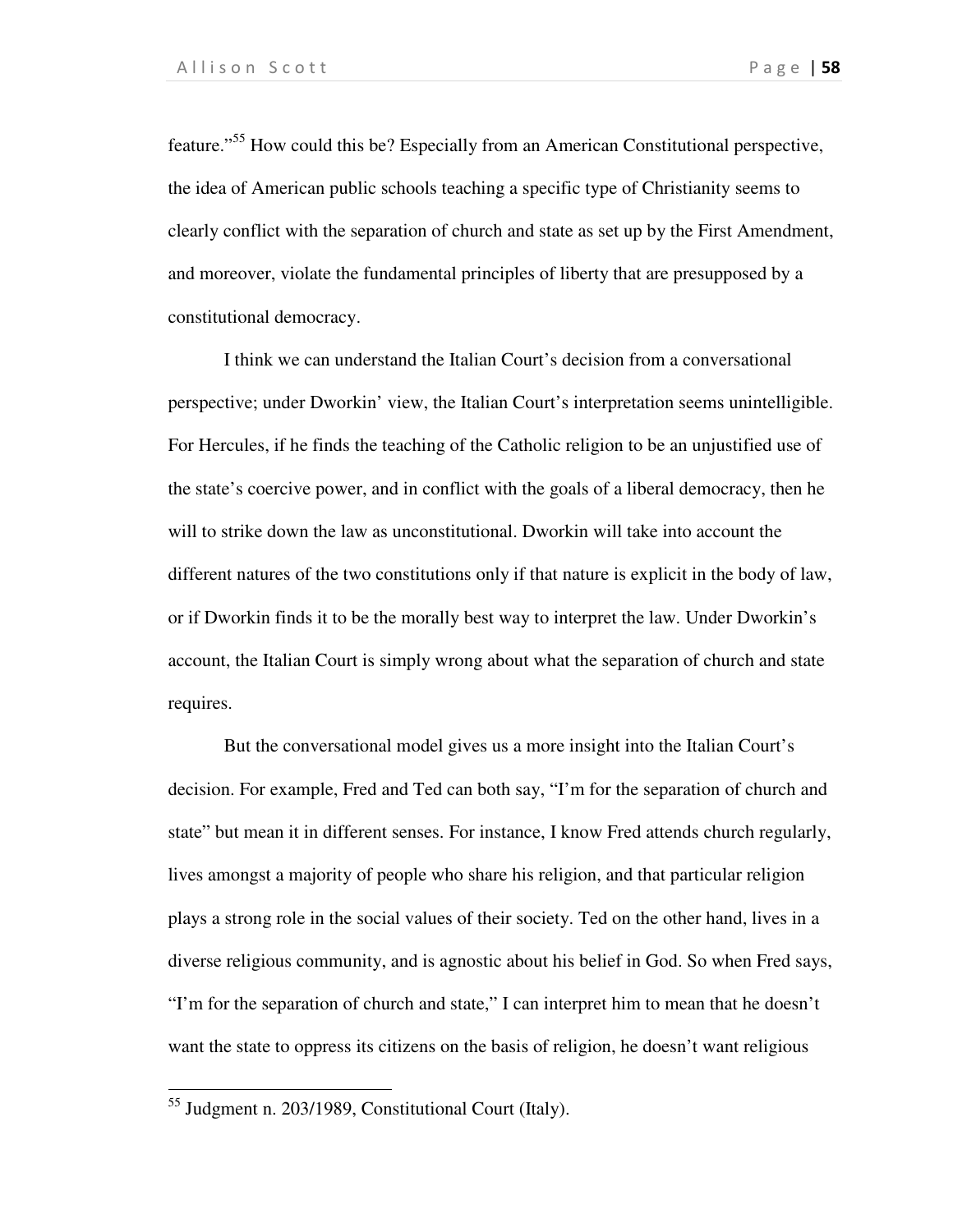people to be discriminated against. But that interpretation does not preclude that Fred also means that the separation of church and state should still allow for religion should play a role in shaping the cultural mores of the society. But when Ted endorses the separation of church and state, he means it in a more robust, strict sense.

Similarly, what we know about the circumstances of Italy will play a large role in our interpretation of its Constitution, even if its history is not explicit in the text. Italy means "the separation of church and state" in the same sense that Fred means it. The development and political basis for the Italian government is inescapably connected to Catholicism. Moreover, being that Italy is a smaller, more homogenous state than America, part of what it means to be Italian is, in some part, to *be* Catholic. America, on the other hand, is more like Ted. With its Puritanical roots, America was founded by a large percentage of people who emigrated from Great Britain precisely to escape religious persecution. And even if America is considered to be culturally Christian, there exist competing sects of Christianity, and this diversifies the particular religious attitudes of American citizens. If anything, what it means to be an American is to be for the strict separation of church and state. So it makes sense to hold the separation of church and state to a much more rigid standard in America than in Italy in the same way that we interpret Fred and Ted differently. This may not be the *best* interpretation from a liberal democracy perspective, as the law seems to allow for the state's endorsement of a particular religion, but it is appropriate considering the circumstances of the Italian state.

# **Comparing Conversational Originalism to Other Originalists**

Traditionally, original meaning is understood as implying a very rigid form of legal interpretation that limits judicial discretion as much as possible. But under my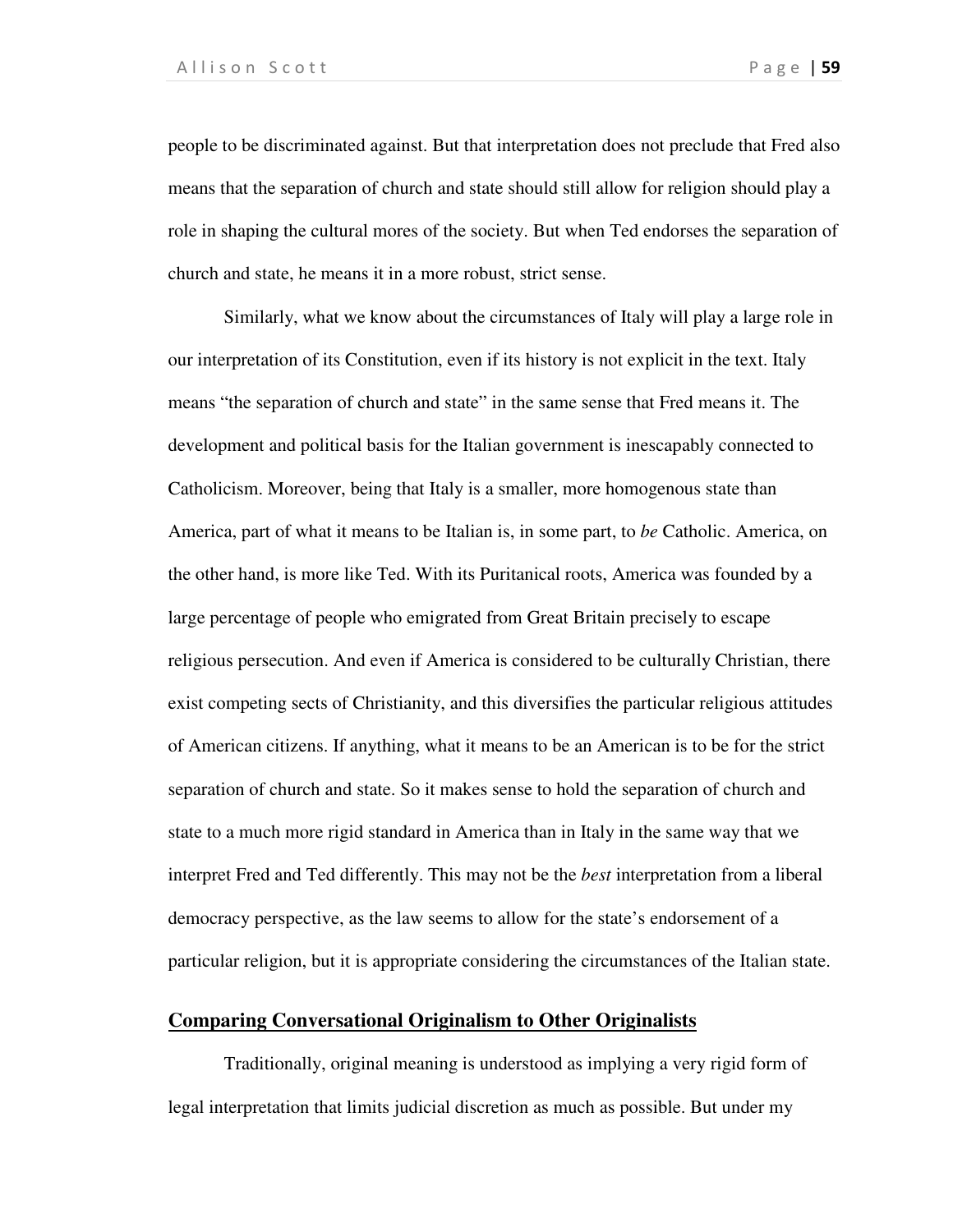account, conversational originalism is less creative than Dworkin's theory, but still gives room in certain cases for judicial discretion than a more (allegedly) strict approach, like Scalia's.

 The perceived rigidity of originalism comes from its historical element. Originalists aim at the historical understanding of the law rather than its normative basis, such that legal interpretation is "a task sometimes better suited to the historian than the lawyer."<sup>56</sup> Disagreements can happen between originalists, but they will be empirical disputes rather than theoretical ones. As Scalia argues, original meaning's flaw is that it might be too confining, in that judges are bound to the history, no matter what that history is, rather than being permitted to revise the law in light of moral or political advancements. He understands the founders to be highly skeptical, and their purpose in drafting the Constitution was to safeguard against a less enlightened future. It may be too bad that the founders held false beliefs about what qualified as cruel and unusual punishment, but the fact that we hold different opinions than them has no bearing on the law. The historical evidence makes it clear that the death penalty was not a form of cruel and unusual punishment.<sup>57</sup> If anything, originalism is "the librarian who talks too softly"; judicial review might be overly constrained, but at least it has constraints.<sup>58</sup>

 $\overline{a}$ 

<sup>56</sup>Scalia, Antonin. "Originalism: The Lesser Evil." *University of Cincinnati Law Review* 57.849 16 Sept. 1989: 849-866. 857.

 $57$  That the Fifth Amendment explicitly states that no person shall "be deprived of life, liberty, or property, without due process of law" implies that one *can* be deprived of his life, contingent on the appropriate procedure is carried out.

<sup>58</sup> "Originalism: The Lesser Evil," 864.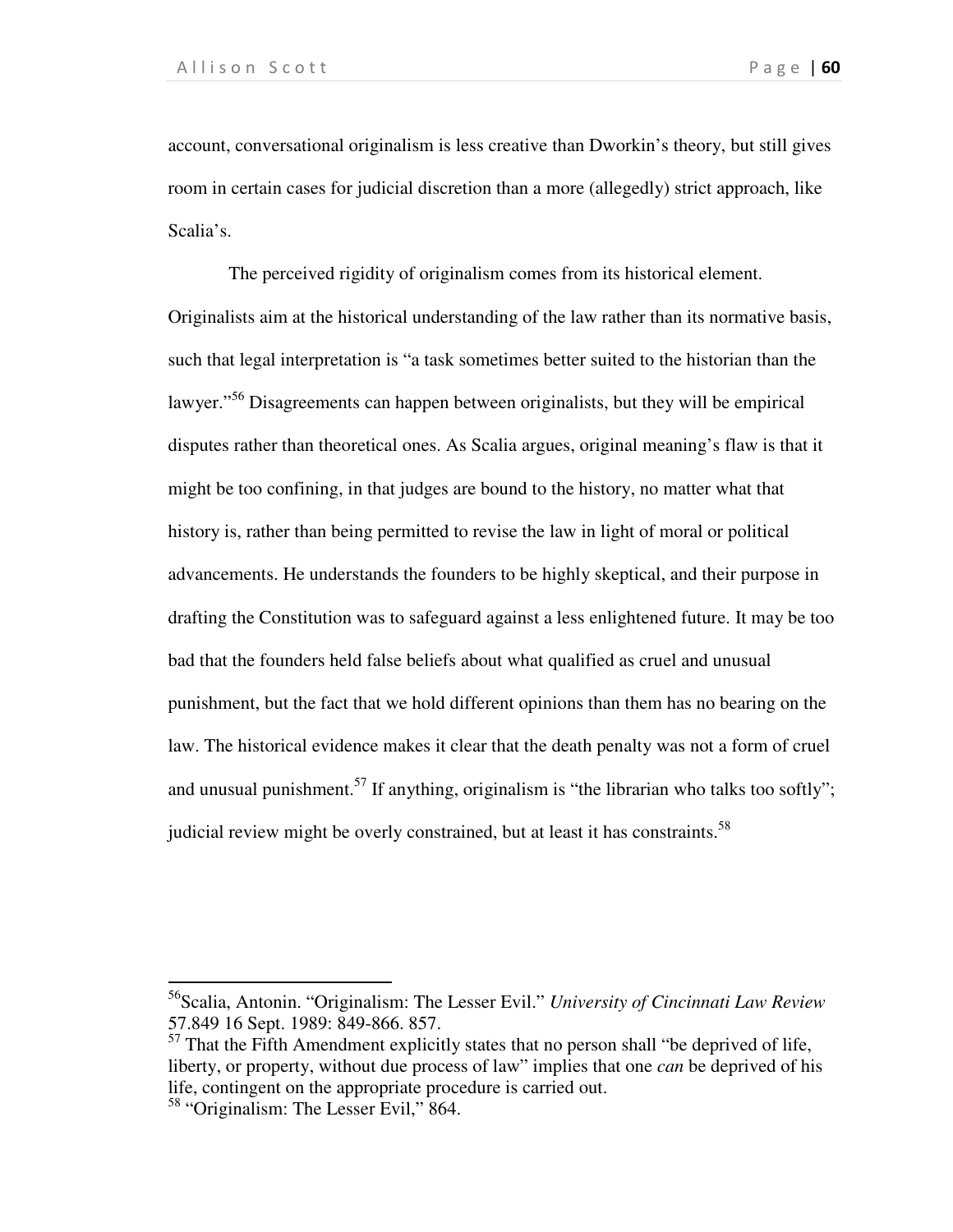His assertion, that originalism may be too modest, is interesting when it comes to laws that seem to engage justices' opinions. If it turns out that a constitution invites judicial activism, then Scalia's whole motivation for being originalist will be moot.

At least when it comes to the American Constitution, Scalia thinks he is free from this worry. He shares Shapiro's understanding of the Constitution as a plan set up by the founders to guide and restrain an incompetent clientele – the difference between the two is that Scalia understands the plan to be designed for a *very* incompetent client. The Constitution gives some leeway for future generations to infuse their opinions into the system, such as with elections or the amendment process, but overall, "the purpose of constitutional guarantees…is precisely to prevent the law from reflecting certain *changes*  in original values that the society adopting the Constitution thinks fundamentally undesirable."<sup>59</sup> The founders were distrustful that future Americans would be able to improve upon their foundation, and constitutional guarantees were meant to ensure that the foundations were not tampered with.

 Though this may in part be true, and much of the Constitution does signal a deep distrust in man's ability to govern himself, this account is not exhaustive. Mainly, pieces of the Constitution do encourage constitutional interpreters to use their discretion. Even if we understand the Constitution to be analogous to a set of plans, a plan is not by definition distrustful of everyone. Some plans are meant to capitalize and exploit places where the client *can* be trusted. The more discretion allotted to those who are trustworthy, the more successful the plan will be. So "while it is true that the American constitutional order is built on a distrustful view of human nature, it does not follow that everyone is

 $\overline{a}$ 

<sup>&</sup>lt;sup>59</sup>"Originalism: The Lesser Evil," 862.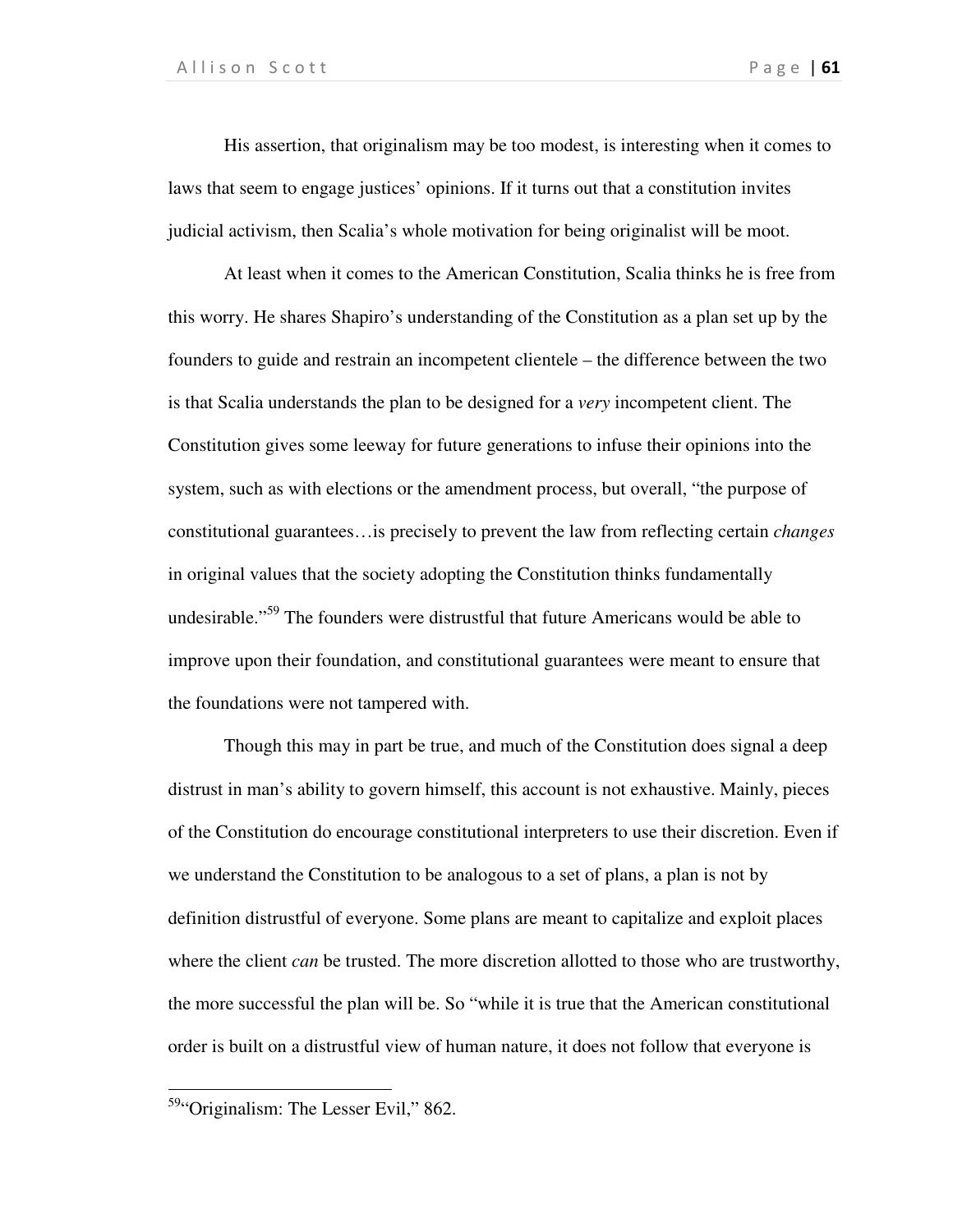distrusted to the same extent."<sup>60</sup> There may be openings in the Constitution for legal interpreters to take on more responsibility, as was intended by the planners, i.e. the founders. And this leeway was intentional, such that future interpreters would have room to *improve* the foundation.

For instance, the "cruel and unusual" clause of the Eight Amendment seems to be such a constitutional opening since it lays down a principle, rather than a clear command. What the founders *said* was that the government was bound not to use cruel and unusual punishments, and then held subsequent *beliefs* and *expectations* about what that intention included. For instance, they *intended* to protect citizens against cruel and unusual punishments, but might have held specific *expectations* about what that principle does or does not include. Dworkin analogizes this to a boss instructing his assistant to "hire the most qualified person," where the boss mistakenly believes his nephew to be the most qualified candidate for the position.<sup>61</sup> What should the assistant do – hire the actual most qualified candidate, or hire the nephew?

Scalia is presupposing a form of "expectation-originalism," where the interpretation of the meaning relies on the speaker's expectations.<sup>62</sup> This is contrasted with "semantic-originalism," which does not privilege the beliefs or desires of the speaker, but seeks to interpret the plain-meaning of what was said. $63$  It seems that Scalia's expectation-originalism gets the boss case wrong; the assistant should follow the principle and not the expectation, and hire the most qualified candidate. We don't jettison

l

<sup>60</sup> *Legality*, 372.

<sup>61</sup> Dworkin, Ronald. Comment. *A Matter of Interpretation*. by Antonin Scalia. Princeton, New Jersey: Princeton University Press, 1997. 115-128. 120.  $^{62}$ Ibid., 121.

 $^{63}$ Ibid.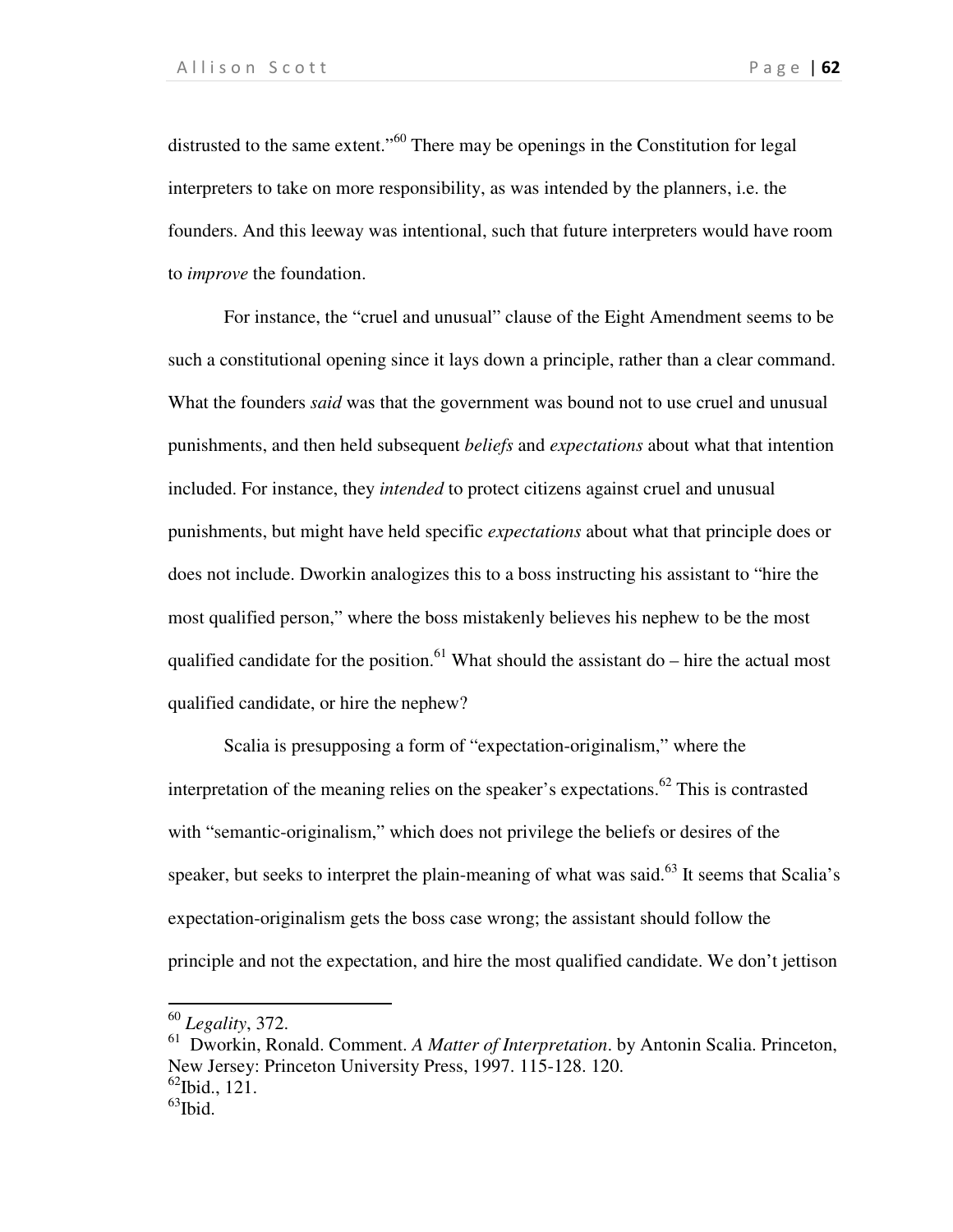the primary intention just to save the expectation. So how the founders expected the Eighth Amendment to be used cannot be our guide, in which case we are not bound to their particular understanding of what they thought was cruel and unusual. From the distinction between semantic and expectation originalism, interpreting the Eighth Amendment is not as straightforward as Scalia would like.

And the Eight Amendment isn't the only piece of the Constitution of this kind – the "privileges and immunities" of the Fourteenth Amendment, or what exactly qualifies as unreasonable in the "unreasonable search and seizure" clause of the Fourth Amendment, or the Ninth Amendment's invocation of unenumerated rights, to name a few, all seem to allow for the discretion of legal interpreters.

Even if these open-ended provisions didn't exist, and the Constitution was more rigid than these amendments imply, legal interpreters would still be engaged in the type of "judicial personalization" that Scalia is fearful of.<sup>64</sup> Scalia seems to have in mind that originalism maintains the same strict standard for limited interpretive discretion that Dworkin misunderstands to be characteristic of science, and in some sense, conversation as well. But as a nuanced analysis of conversation demonstrates, interpreting something as innocuous as another person in conversation requires the interpreter to draw from a whole host of assumptions. Necessarily, the *interpreter's* beliefs are a part of the interpretation. Scalia mischaracterizes the continuum on which originalism and nonoriginalism are situated, in that he places the latter as overly moderate whereas the former as more extreme and unpredictable. Properly understood by way of the conversational model, originalism may be less extreme than its counterpart, but still requires the

1

<sup>&</sup>lt;sup>64</sup> "Originalism: The Lesser Evil," 863.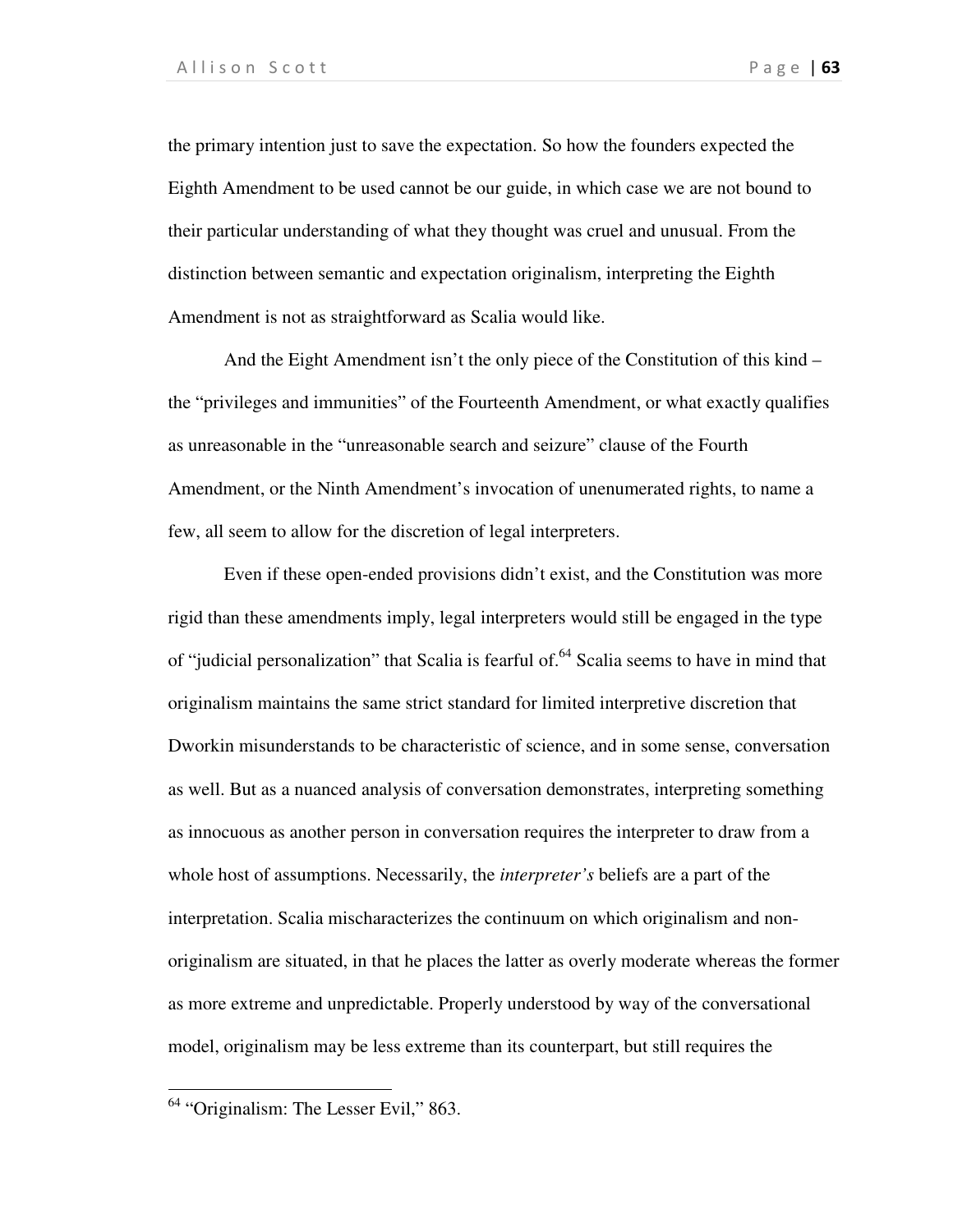interpreter to draw from her personal beliefs – moderate, yes, but not moderate in the sense that Scalia has in mind. What the complexity of conversation demonstrates is that, if anything, originalism is the librarian who speaks not as loudly as her peer, but in no sense is she as meek as Scalia wants to make her out to be. The point is not to suggest that conversation, and by extension, originalism, is a deeply subjective and therefore dubious type of interpretation. Instead, the fact that a form of interpretation requires the interpreter to rely on her personal judgments is not a reason in itself to doubt the reliability of the method.

Even Scalia is unable to escape this unfortunate aspect of legal interpretation. In places where the proper interpretation does seem to allow for heightened judicial discretion, Scalia chooses the interpretation that *goes against* original meaning for the sake of maintaining judicial restraint. Scalia's interpretation of the "privileges and immunities" clause in the Fourteenth Amendment exemplifies his tendency to shake off the original meaning if it opens the door for what he deems to be too much judicial discretion. A puzzling part of American jurisprudence is that the "privileges and immunities" clause was essentially read out of the Fourteenth Amendment in the *Slaughterhouse Cases*. Instead, all of the liberty protections have been grounded in the "substantive due process" clause. This is peculiar, since many agree that the original meaning of the Fourteenth Amendment clearly was meant for privileges and immunities to be a powerful protection for individuals, especially newly freed blacks, against the states. For this reason, the view that privileges and immunities should be reincorporated into the interpretation of the Fourteenth Amendment is the "darling of the professoriate,"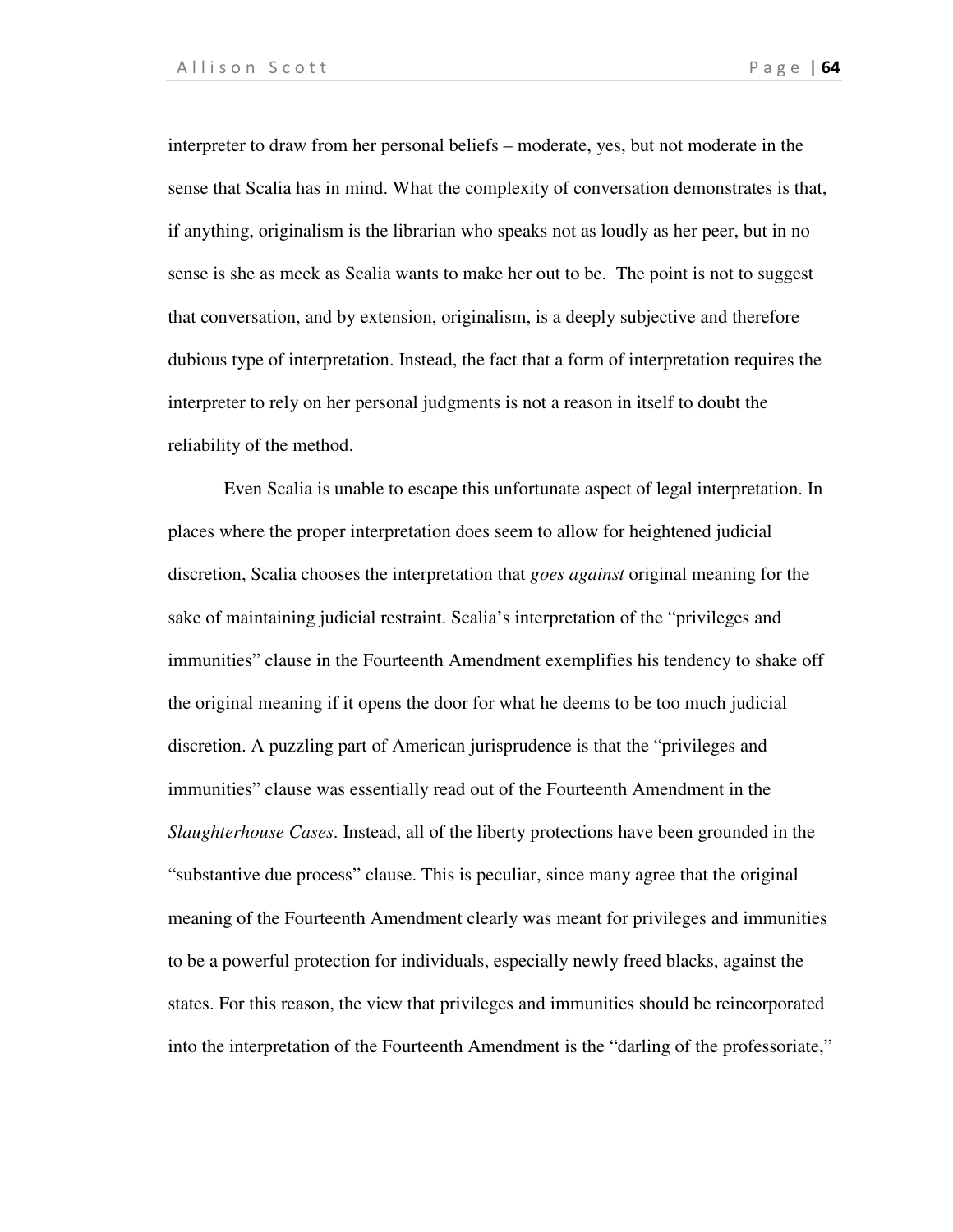$\overline{a}$ 

but the argument has only gained traction among those in academia.<sup>65</sup>

 But Scalia refuses to allow the "privileges and immunities" clause back into the American jurisprudential vernacular even though it seems to be in keeping with the Fourteenth Amendment's original meaning. But this fact, that overruling the *Slaughterhouse Cases* might be what the original meaning requires, is "contrary to 140 years of our jurisprudence."<sup>66</sup> Scalia's reasoning is that substantive due process can achieve the same ends as privileges and immunities, so why break from a convention that works? Although the academics may be right, their arguments are dismissed by Scalia on purely conventional grounds.

 Properly understood, Scalia isn't really an originalist, but a skeptic as to the amount of power and discretion that is appropriate for the judiciary. He is for whatever method limits judicial discretion as much as possible, even if that means overriding the original meaning of the law.

Although it may be true that we can get all the protections we want from substantive due process without recourse to privileges and immunities, Scalia is making a personal judgment as to what he sees as the *best* way to interpret the law. He ends up perpetuating the very kind of judgments he so strongly wants to guard against. It is just as much a "personalization" of the Constitution to decide when judges are given too much discretion and when that discretion should be honed in, especially when that judgment goes against the specific plan the founders had in mind. Even if Scalia can cast "such a move as a form of judicial modesty, it is difficult to see how this is not a stunning form of

 $^{65}$ McDonald v. Chicago, 561 U.S. 130 S. (2010), Oral argument, petitioner. 7.

 $^{66}$  McDonald v. Chicago, 561 U.S. 130 S. (2010), Oral argument, petitioner. 7.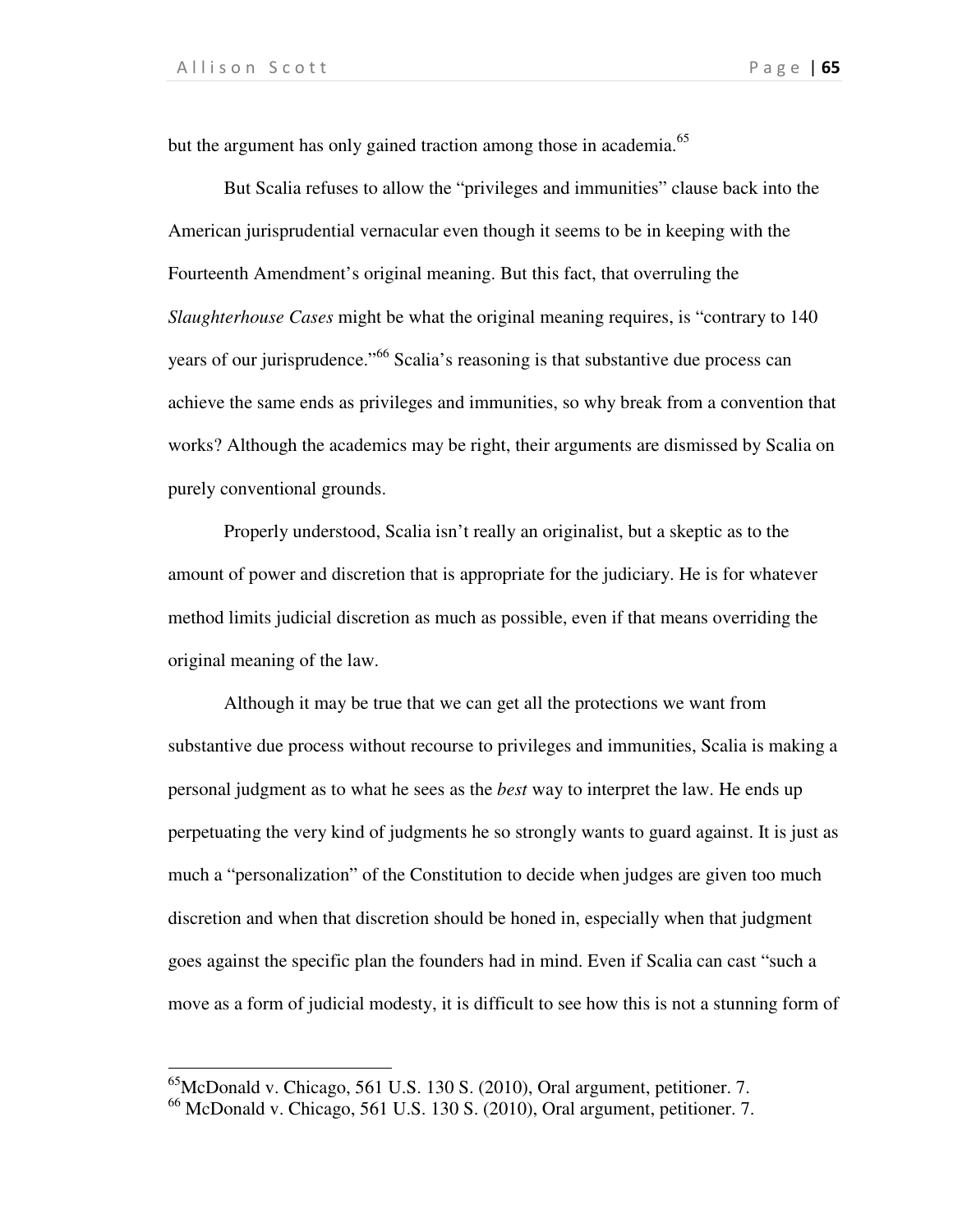l

judicial activism."<sup>67</sup> In the end, Scalia is no more restrained than the frivolous academic who wants to overturn a century of jurisprudence in the name of original meaning. But at least with the free-wheeling academic, her interpretation is based on fidelity to the Constitution.

## **When Hermes Takes on Herculean Form**

The Dworkinian needn't be concerned that the conversational model takes out all the theoretical aspects of legal interpretation. When it comes to the American Constitution, adhering to the original meaning is sufficient to engage in the type of moral theorizing that Dworkin has in mind. But in contrast to Dworkin's view, that "jurisprudence is part of any lawyer's account of what the law is, even when the jurisprudence is undistinguished and mechanical," this won't be a necessary piece of interpretation for every law.<sup>68</sup> At times, legal interpretation will be undistinguished and mechanical – the same way that conversational interpretation can feel as such. Theoretical arguments will only be necessary when the original meaning calls for it.

 This assertion, that moral theorizing will play a part in legal interpretation, seems to be in direct conflict with my previous argument, that moral arguments are precisely what a drafter of a legal system wants to avoid. Although that is in general true, points in the Constitution signal a greater trust in legal interpreters, and therefore, a duty for interpreters to use that discretionary power. I see two main categories where this type of discretion will be necessary. The first is in cases where a newly adopted law is in conflict

<sup>67</sup>Thomas, George. "Who's Afraid of Original Meaning?" *Hoover Institution* Policy Review.164 1 Dec. 2010: N. pag.

<sup>68</sup>Dworkin, Ronald. *Law's Empire*. Cambridge, Massachusetts: The Belknap Press of Harvard University Press, 1986. 380.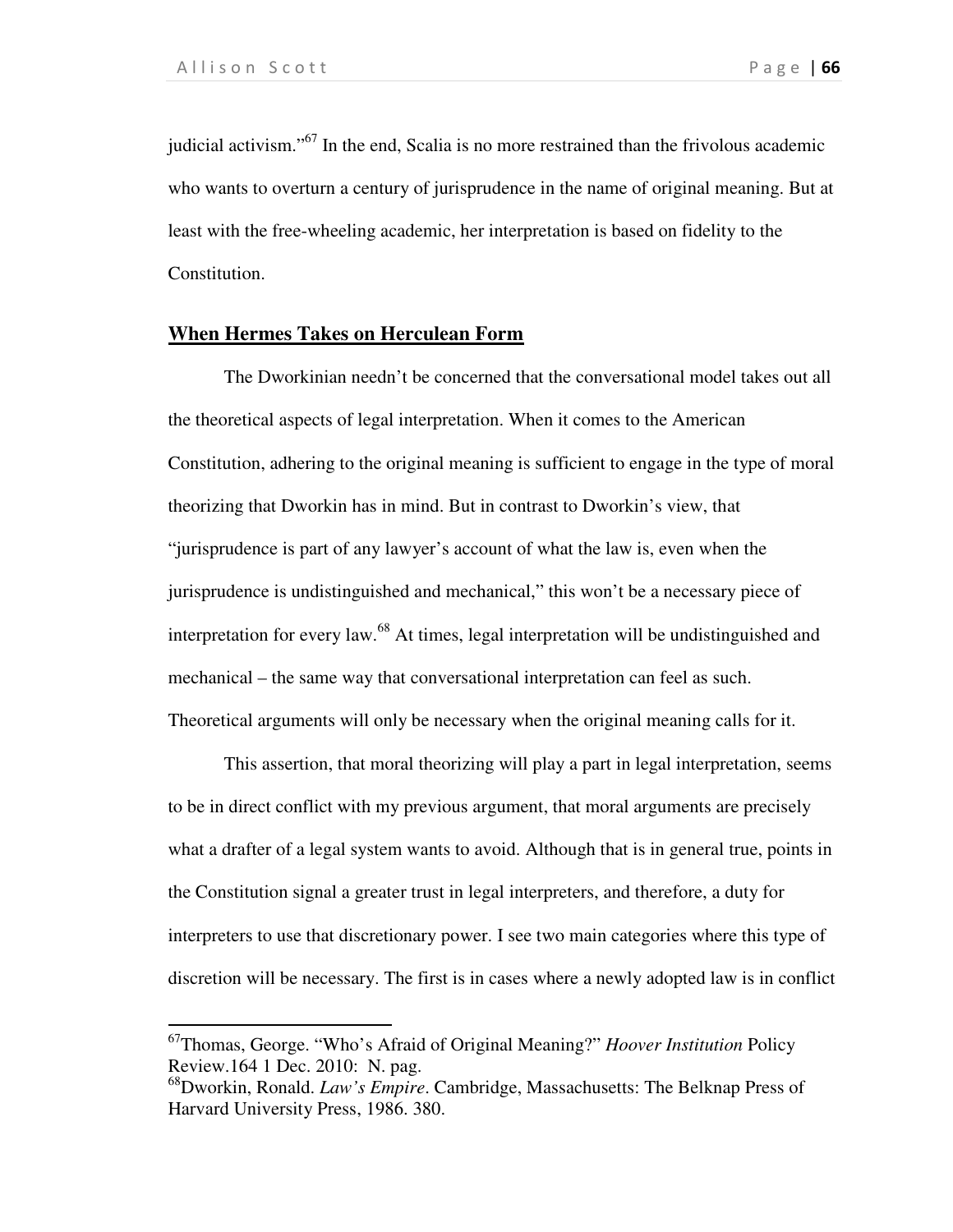with previous law. The second is when the law explicitly invites the interpreter to engage in moral theorizing. I don't mean for these categories to be exhaustive of the instances when theoretical arguments will be necessary; only that I see these as reoccurring points in American jurisprudence, where deep, theoretical arguments seem to necessarily play a role in the law's interpretation.

 Also, the fact that these instances require theoretical arguments does not mean that the artistic model is a better way to understand them – conversational interpretation can accommodate them. And what's more, the conversational model frames the theoretical arguments as grounded *in* the Constitution, rather than as extra-legal arguments the interpreter brings to the interpretation.

#### *Irreconcilable differences – issues of coherence*

The amendments process leaves open the option for future generations to revise and update the pre-existing text. But law-makers may not want to simply amend things previous generations did, but actually *change* the way the system functions, or even how the Constitution as a whole is understood. How do legal interpreters reconcile these changes in attitudes? Should we understand new amendments as overriding previous law? Can an amendment be so fundamentally different that its adoption signals the creation of a new Constitution? Could an amendment ever be unconstitutional?

A particular instance of this is the Fourteenth Amendment, whose ratification restricted the states from denying citizens "life, liberty or property without due process of law." This amendment, although passed for the protection of individual rights, is substantively different than standard created by the Bill of Rights, the difference being that the Bill of Rights applied to the protection of citizens against the *national*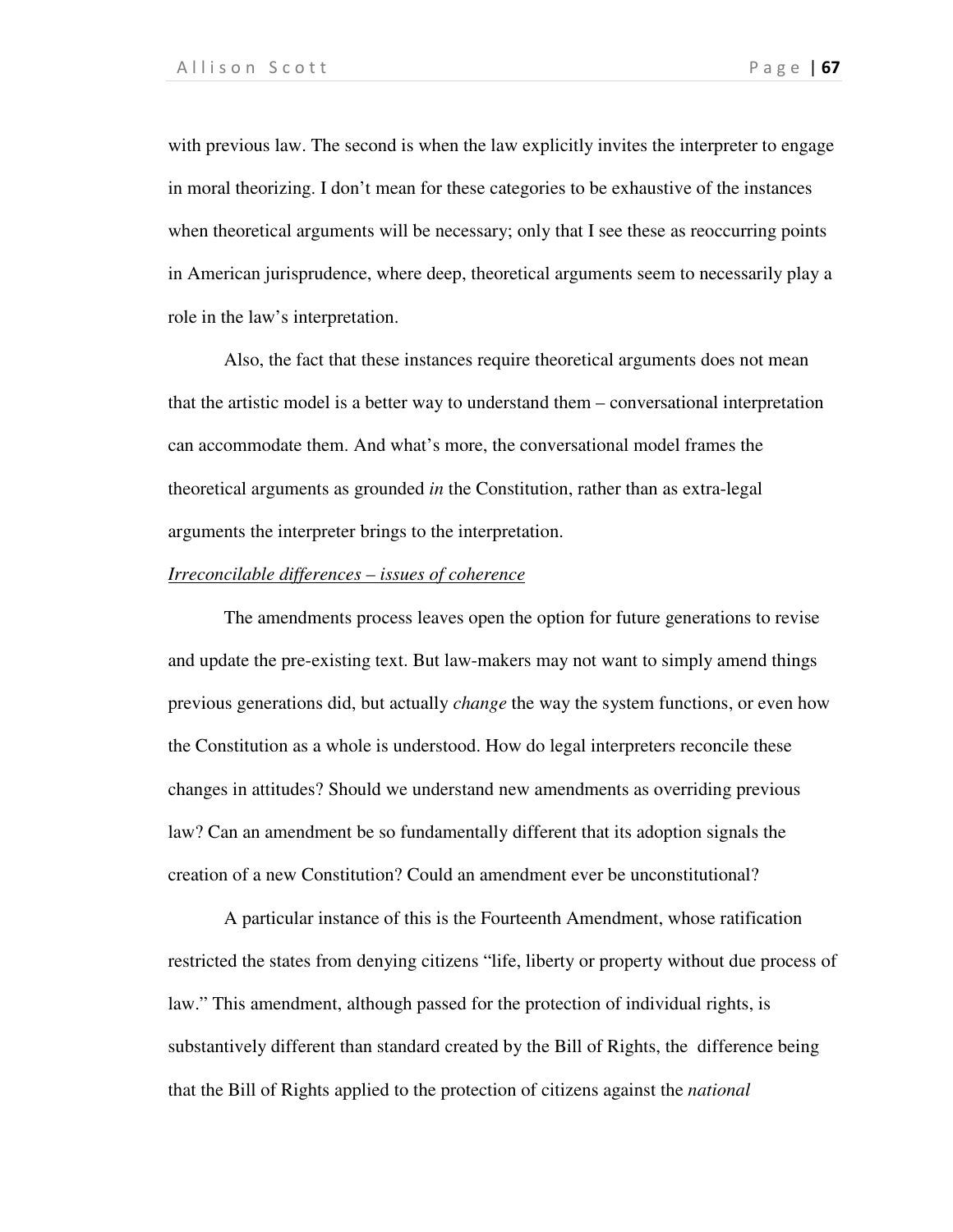1

government (e.g. *Congress* shall make no law…), where what the states could and could not do was left open. Such an admission is understood as deference to the importance of states' rights. Although the creation of the Constitution of 1787 was meant to strengthen national power, as the ardently decentralized scheme set up by the Articles of Confederation proved unsustainable, states' rights were still a key piece of Constitutional thought. The inclusion of the Bill of Rights was a contingent part of the Constitution's successful ratification, and was understood to include provisions for the protection of states' rights. What "Antifederalists sought was a Bill to limit the *federal* government – not just for the sake of individual liberty, but also to serve the cause of states' rights."<sup>69</sup> Madison followed through on this commitment, as the protection of states' rights is made explicit in the Tenth Amendment, in which those powers not expressly granted by the Constitution to the national government are "reserved to the States respectively, or to the people."

So the adoption of the Fourteenth Amendment sets up a new scheme, in which the States are restricted from passing certain laws. No longer are the states free to regulate inter-state travel or oversee the property rights of certain individuals. Clearly, the Fourteenth Amendment is a deflation of states' rights, which seemed to be a fundamental component to the Constitution of 1787. So how do we read the Fourteenth Amendment in light of the presumptions of the Bill of Rights? Clearly, there needs to be some reconciliatory analysis, to allow the Fourteenth Amendment to be in flux with prior law.

<sup>&</sup>lt;sup>69</sup> Amar, Akhil. "The Bill of Rights and the Fourteenth Amendment," 1202, (emphasis his).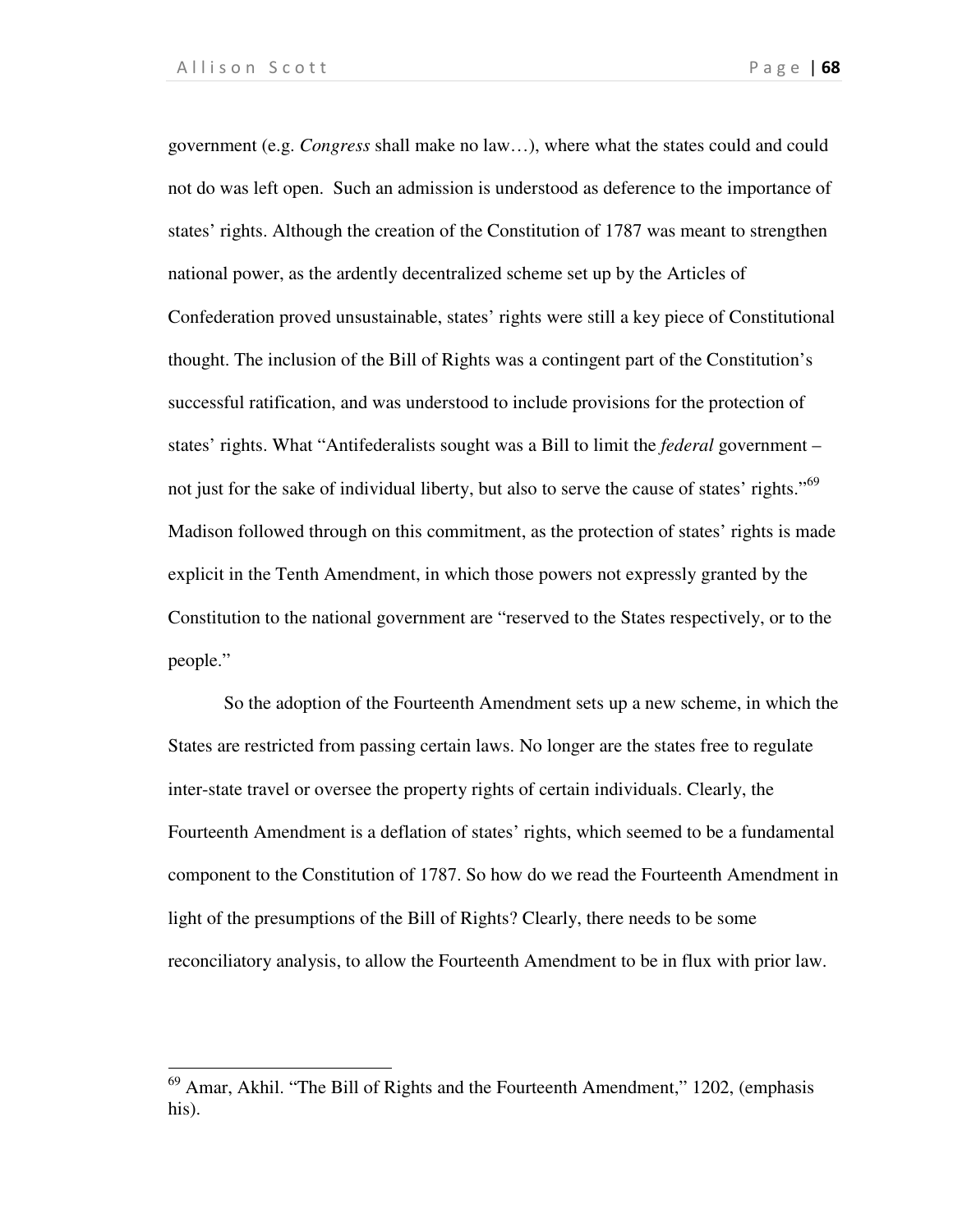From a conversational perspective, the addition of a new law that conflicts with previous laws mirrors what can transpire in an on-going conversation. Take a person you have known for years, who suddenly has a change of heart. For instance, your friend has always been a staunch supporter of Second Amendment rights, but suddenly, becomes a proponent of strict gun regulations. How do you interpret her change in attitude? It seems natural to accommodate for her new belief by altering your interpretation of her previous statements. For instance, you might assume that what she *really* meant by supporting the NRA was that people have a right to feel safe and protect themselves. Upon learning of the dangerous consequences of loose gun regulation, she revised her commitment to guns, because her commitment to safety was more fundamental. You change her past statements as conservatively as the conversation allows, such that her current statement stays intact, with the only change resulting in how we interpret the previous ones. This presumed hierarchy, where the past statements must be revised in light of current ones, seems rooted in the idea that a person's current statements are their most reliable. Upon learning new information, seeing different arguments, etc., we are prone to change our minds. To privilege the most recent judgments is to take that idea seriously – if we change our minds, we usually have good reason for doing so.

A similar methodology seems appropriate for legal interpretation. We make changes to our understanding of the previous thirteen amendments such that they no longer conflict with the meaning of the Fourteenth. The legal interpreter can reconcile the apparent conflict by "holding the most recent judgments fixed and revising the earlier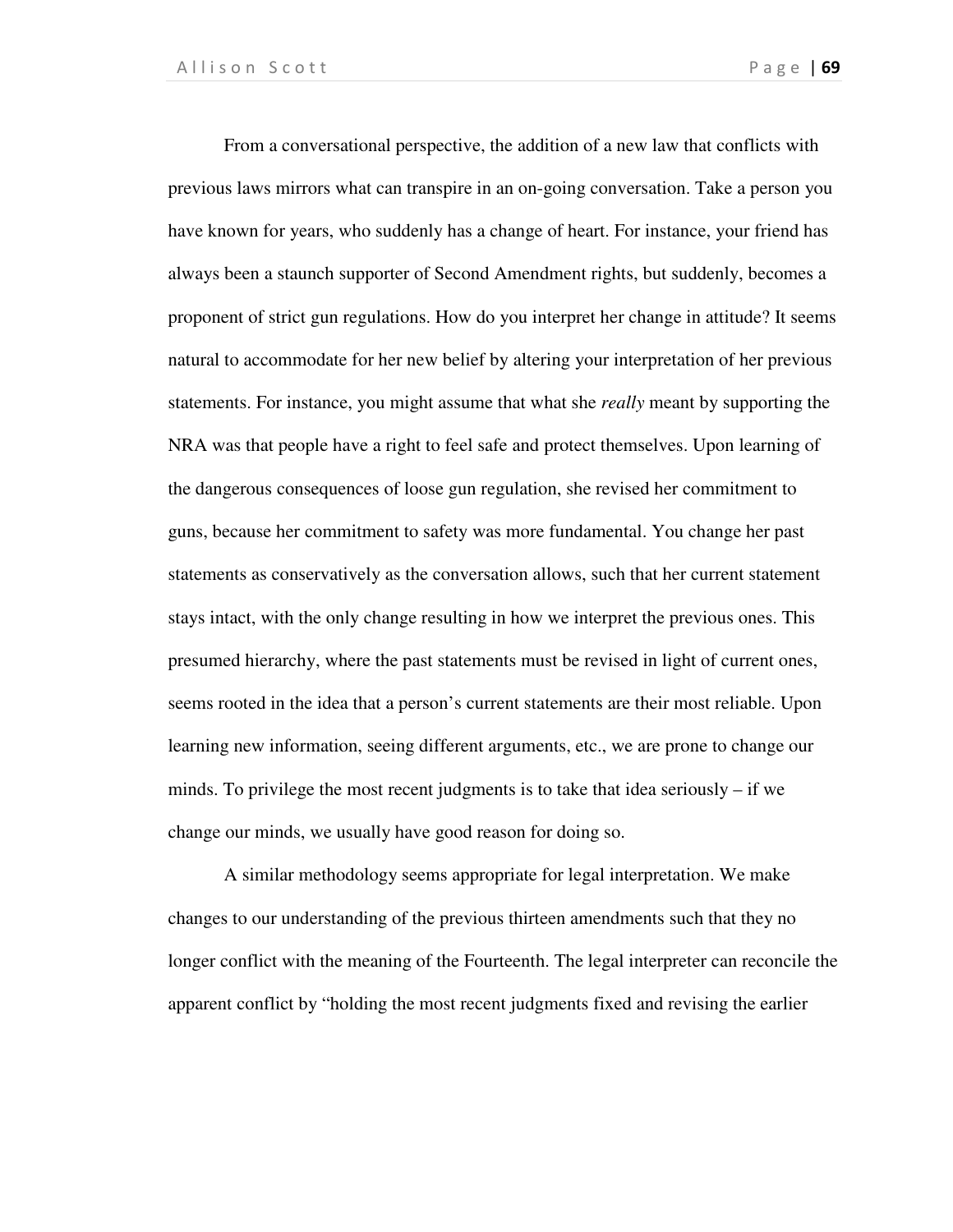l

judgments as *little as possible* so as to render them consistent."<sup>70</sup> This raises the question as to what qualifies as "as little as possible"? The interpreter's answer seems to come down to the types of theoretical arguments that Dworkin's Hercules is determined to engage in. Should we understand the Bill of Rights as only weakly committed to states' rights? Or is there a presumed hierarchy of values in the Constitution, where individual liberty is protected above all else? In the case of the former, the Fourteenth Amendment isn't in conflict at all with the Bill of Rights; it merely seeks to clarify the pre-existing hierarchy of value. It explicitly protects rights that, had the Bill of Rights been properly understood as first and foremost a commitment to individual liberty, would already be inside the scope of Constitutional protections. This seems to be a "best justification" question that Hercules, and in this case Hermes, seems poised to solve.

What this recommendation doesn't account for is times when an amendment is impossible to reconcile with earlier law. The interpreter can't simply revise earlier judgments as little as possible – to accept the new amendment would be to *reject* prior ones. As Scalia argues, as long as an amendment goes through the proper procedural channels, no matter what its content, it is necessarily the law. But if coherence is presumed by the legal interpreter, as is the case with Hercules *and* Hermes, then procedure cannot be the only criterion for lawhood. A law that is incoherent with prior law cannot be properly considered as such.

In conversation, a friend may say something that is irreconcilable with things he's said in the past. For example, a devout and committed vegetarian orders a leg of lamb

<sup>70</sup> *Legality*, 367, (emphasis mine). Shapiro analogizes this strategy to the scientific method, where scientists will revise old findings and assumptions to accommodate for new data.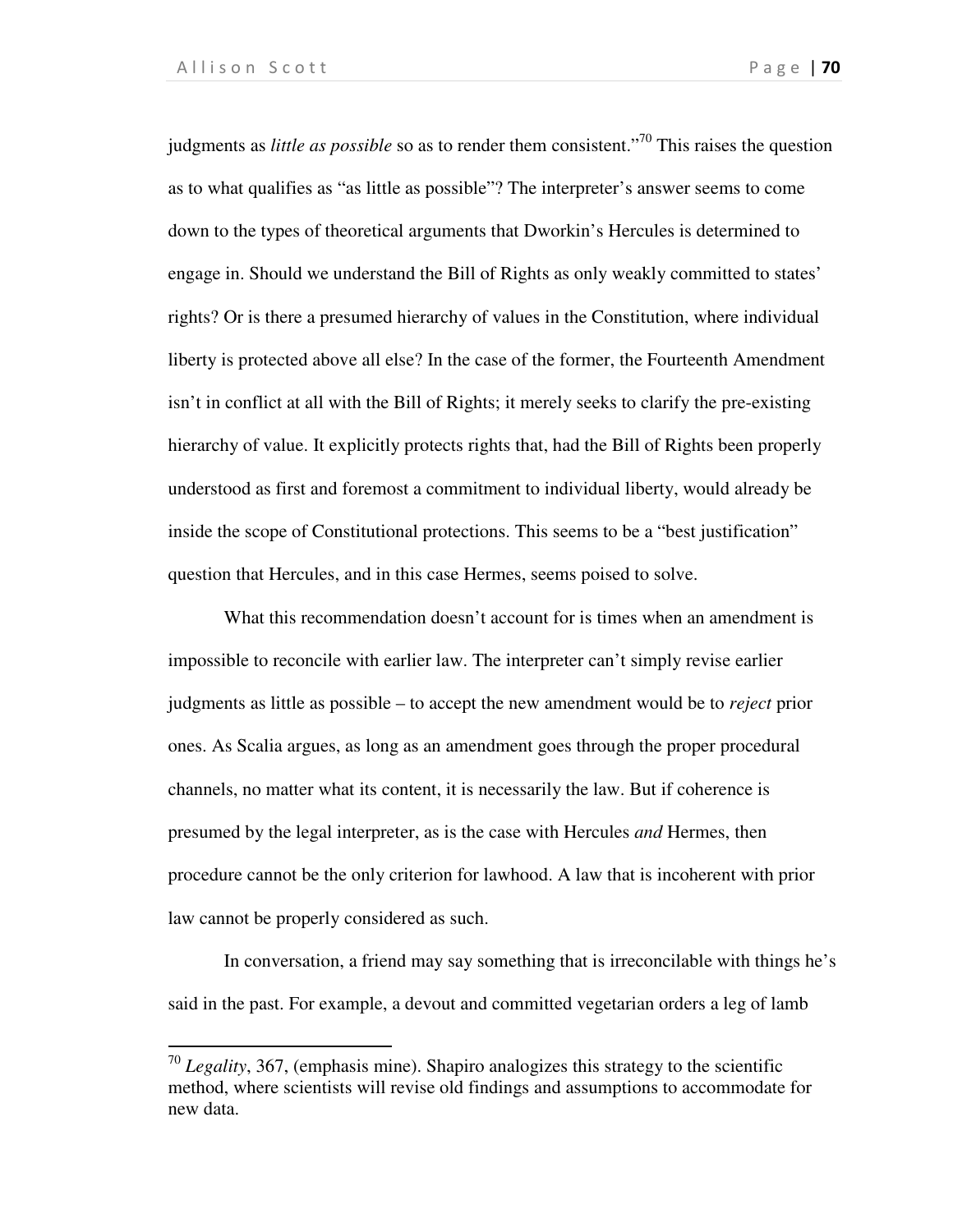whilst the two of you are out to dinner. No matter how you try to interpret it, his most recent statement, "I'll have the lamb, please," is incoherent when taken into account with what you know about him. According to the prior method, we would need to revise *all* of his past statements to cohere with his current request for lamb. But the other, more intuitive way to interpret the friend's order is that he is *currently* making a mistake. You expect that he'll wake up in the morning, and feel incredibly guilty for his lapse in self control. The background evidence is simply too overwhelming (decades of strict vegetarianism, hours spent volunteering at animal shelters, constant references to Peter Singer's *Animal Liberation*, etc.) to interpret this one isolated incident as worth privileging.

When understood in terms of legal interpretation, the amendment process could produce a law that is so fundamentally at odds with the rest of the Constitution, that there is no reasonable interpretation that can reconcile it with the whole. An amendment that set up a Nazi-state would be such an amendment. Suppose the "Nazi Amendment" dictates that citizens may be convicted of criminal charges without access to a jury trial, that people be jailed for any speech that is critical of the government (which includes any profession of non-Christian faith), and that the press shall now be controlled by the national government. There's no plausible account of the Bill of Rights that could be reconciled with the "Nazi-Amendment". In such a case, the courts would be compelled to find the Nazi Amendment unconstitutional.

But this decision is appropriate only when an amendment is contrary to a fundamental/inalienable piece of the Constitution. Again, what qualifies as fundamental or inalienable relies on a theoretical argument; something that can't simply be solved on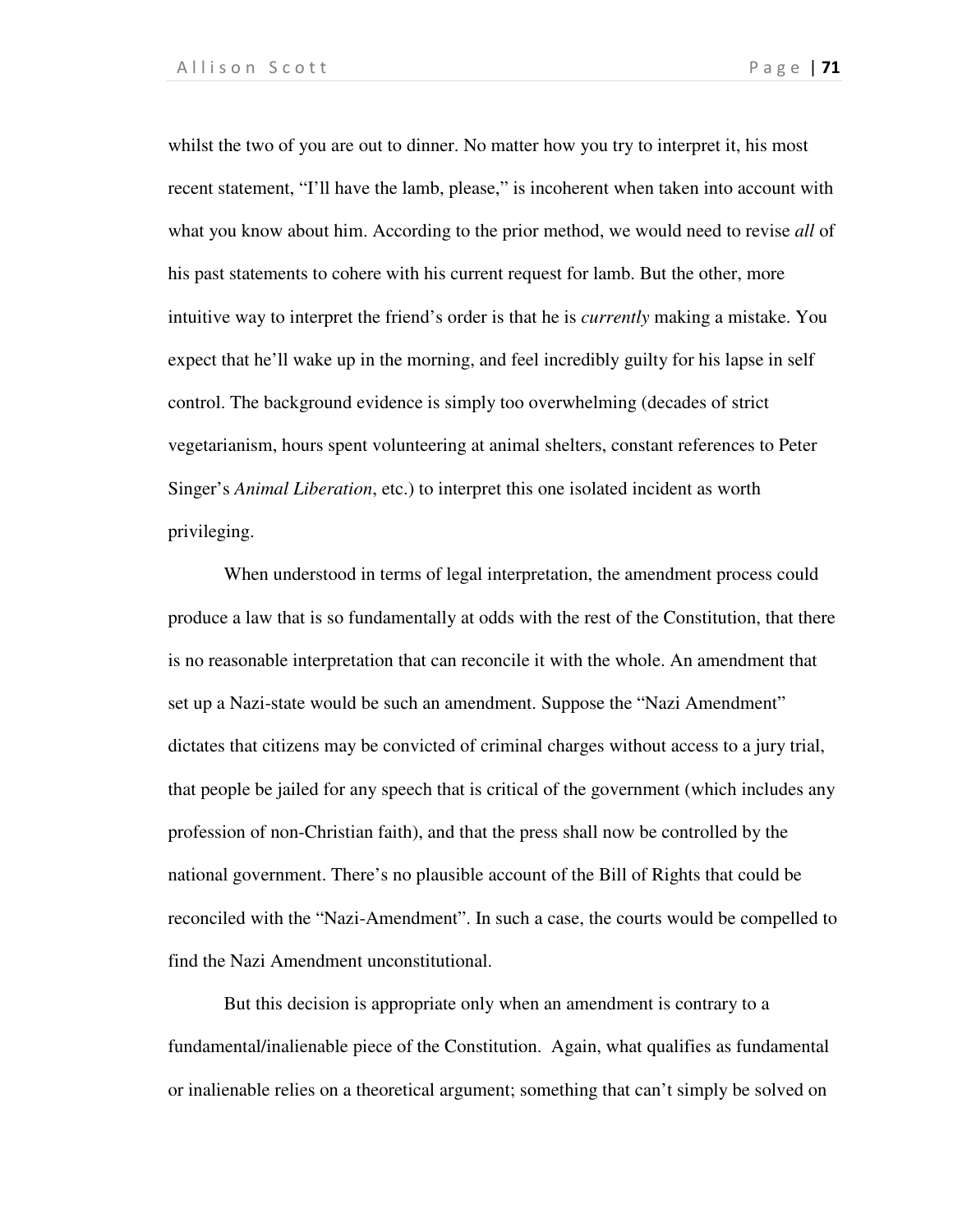$\overline{a}$ 

empirical grounds. For instance, is the adoption of the Seventeenth Amendment, which makes the election of senators determined by popular vote rather than state legislatures, coherent with the body of law? Is the direct election of senators in direct conflict with the scheme of representative government the founders had in mind? An argument could be made that the election of senators through representatives is a *fundamental* aspect of the government as set up by Article  $1<sup>71</sup>$  Such a theoretical argument, that certain procedures set up the Constitution of 1787 are necessary components of *that* Constitution, is one that a coherentist would be inclined to make.

One last issue for the legal coherentist is what to do about a conflicting amendment that, instead of sticking out as an unconstitutional amendment, takes roots in the legal system and becomes *the law.* What should we make of it at that point? Constitutional attitudes since the ratification of the amendment have changed so drastically, that an entirely new constitutional attitude takes hold. This problem makes more sense when put into conversational terms. Our lamb-eating vegetarian is back, and *again* orders meat, this time, his entrée of choice is the prime rib. How do we interpret him now? We might be inclined to interpret him as no longer being a vegetarian. Even though vegetarianism was fundamental to who we interpreted him to be, the evidence seems to overwhelmingly point to a different interpretation. We might even be inclined to say that he is a *different person*, now that he eats meat.

<sup>71</sup> Ralph Rossum, in *Federalism, the Supreme Court, and the Seventeenth Amendment: The Irony of Constitutional Democracy*, argues that the passage of the Seventeenth Amendment destroyed federalism. Although he doesn't put it in terms of an unconstitutional amendment, (for Rossum, any amendment that is ratified procedurally is constitutional) he does hold that the Seventeenth Amendment irreparably changed the Constitution's conception of federalism, as was originally envisioned by the founders.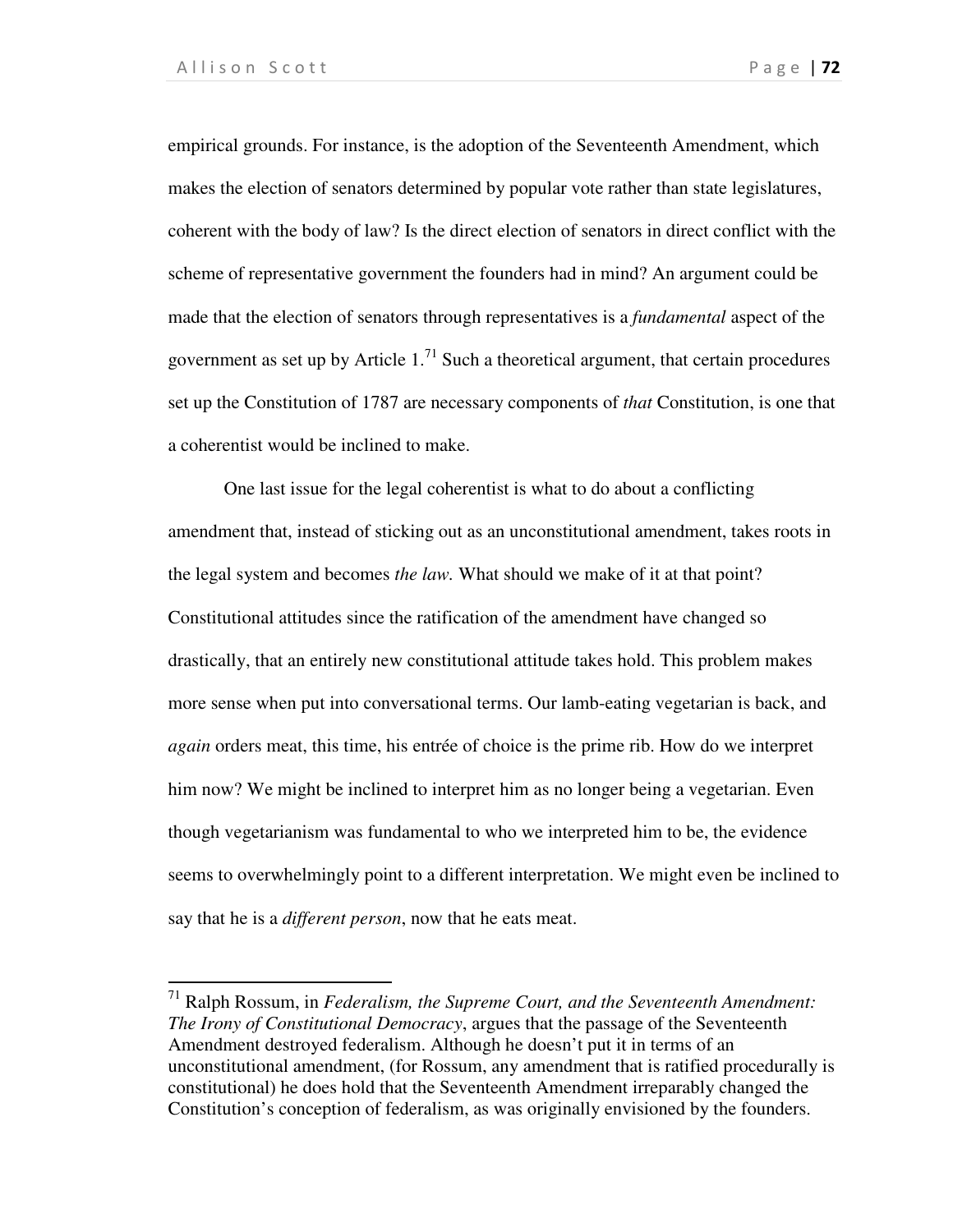l

Amendments that conflict with past law, and are subsequently incorporated into American legal understanding, function in a similar way. An amendment could possibly bring about a constitutional revolution, such that it fundamentally alters the way the Constitution is understood and interpreted. An example of this might be the Civil War Amendments or the amendments passed during the New Deal.<sup>72</sup> This mentality is Lincoln's motivation for adamantly arguing the Constitution is fundamentally antislavery.<sup>73</sup> If Lincoln was incorrect about this point, the passage of the Thirteenth Amendment would entail the ratification of a *new* Constitution. Lincoln wants to put the Thirteenth Amendment in more modest terms, such that it can be understood as reaffirming principles that were already *in* the Constitution, rather than creating rights that are foreign to the Constitution of 1787.

### *A trustworthy client – when interpretive discretion is explicit*

I have previously argued that the Constitution invites discretionary interpretations at certain points.<sup>74</sup> But the Eighth Amendment is to not to be understood as the only place that calls for this type of interpretive attitude; I would also like to argue that the Ninth Amendment begs for a similar approach. I have always found it peculiar that the Ninth Amendment is not used more prevalently by American lawyers, especially those who

<sup>72</sup> Ackerman, Bruce. *We the People*. Cambridge, Massachusetts: The Belknap Press of Harvard University Press, 1991. Ackerman argues that America has survived under three constitutions: the Constitution of 1787, the Reconstruction Constitution, and the New Deal Constitution. All constitutions are justified through recourse to popular sovereignty, but are nonetheless distinct and thus should be understood and interpreted differently. <sup>73</sup> Lincoln, Abraham. "Message to Congress." Washington D.C.. 4 July 1861. Lincoln makes this argument in address to Congress. Lincoln, Abraham. "Message to Congress." Washington D.C.. 4 July 1861.

 $74$  See my discussion of the proper interpretation of the "cruel and unusual" clause, p. 54-55.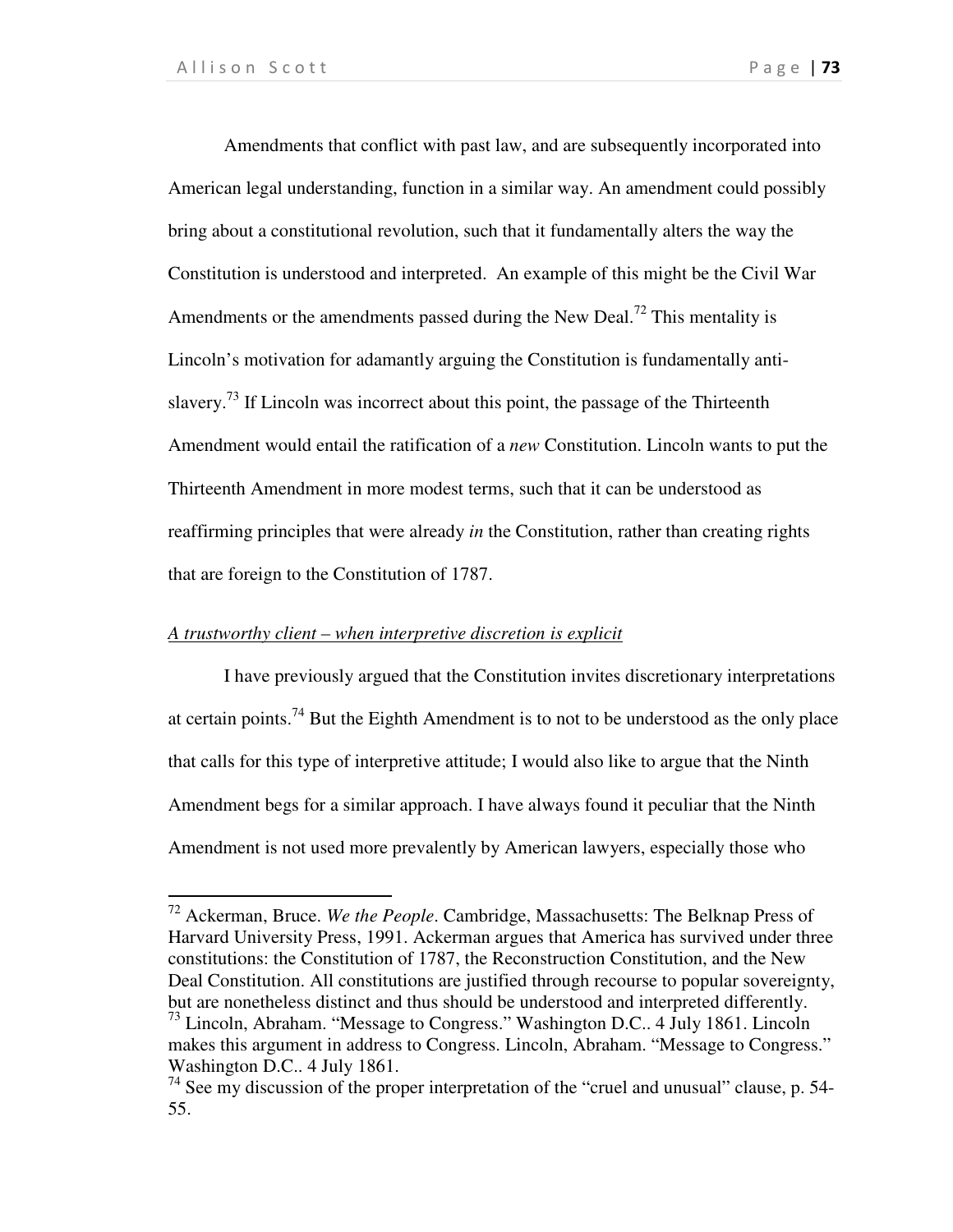$\overline{a}$ 

argue for an expansive understanding of individual liberty. Let's look at the work a proper interpretation of the Ninth Amendment can do, and note that such an interpretation does not solely rely on the moral predilections of the interpreter, but on the original meaning that our revered founders had in mind.

Since the Bill of Rights is such a foundational piece for American legal thought, it is difficult to understand the drafters' reluctance to include such a bill. Why fear the protection of liberty when it comes to issues as fundamental as the right to a speedy trial or the right not to have the government search your home without good cause? The federalists' arguments were mainly that: 1) The Constitution à la carte was adequately equipped to protect individual liberties, and 2) the inclusion of a Bill of Rights would do more harm than good. I'll take the arguments in that order.

In *Federalist 10*, Madison argues that the main threat to liberty is the development of factions, which "are sown in the nature of man."<sup>75</sup> Since the urge to create factions is inevitable, a government would be wise to control its effects rather than its causes. As Madison suggests, a republican government is the best way to ameliorate the effects of factions, and a large republic all the better. The more people there are, the more difficult it will be for a hard majority to form, since there will be so much competition. And even if a majority does consolidate, the size of the republic will make it very difficult for that majority to gain any substantial traction. There are just too many diverse opinions in a large republic for a dangerous faction to form.

<sup>75</sup> Madison, James. "Federalist 10." *Federalist Papers*. Ed. Clinton Rossiter. New York, New York: Penguin Books, 2003. 71-78.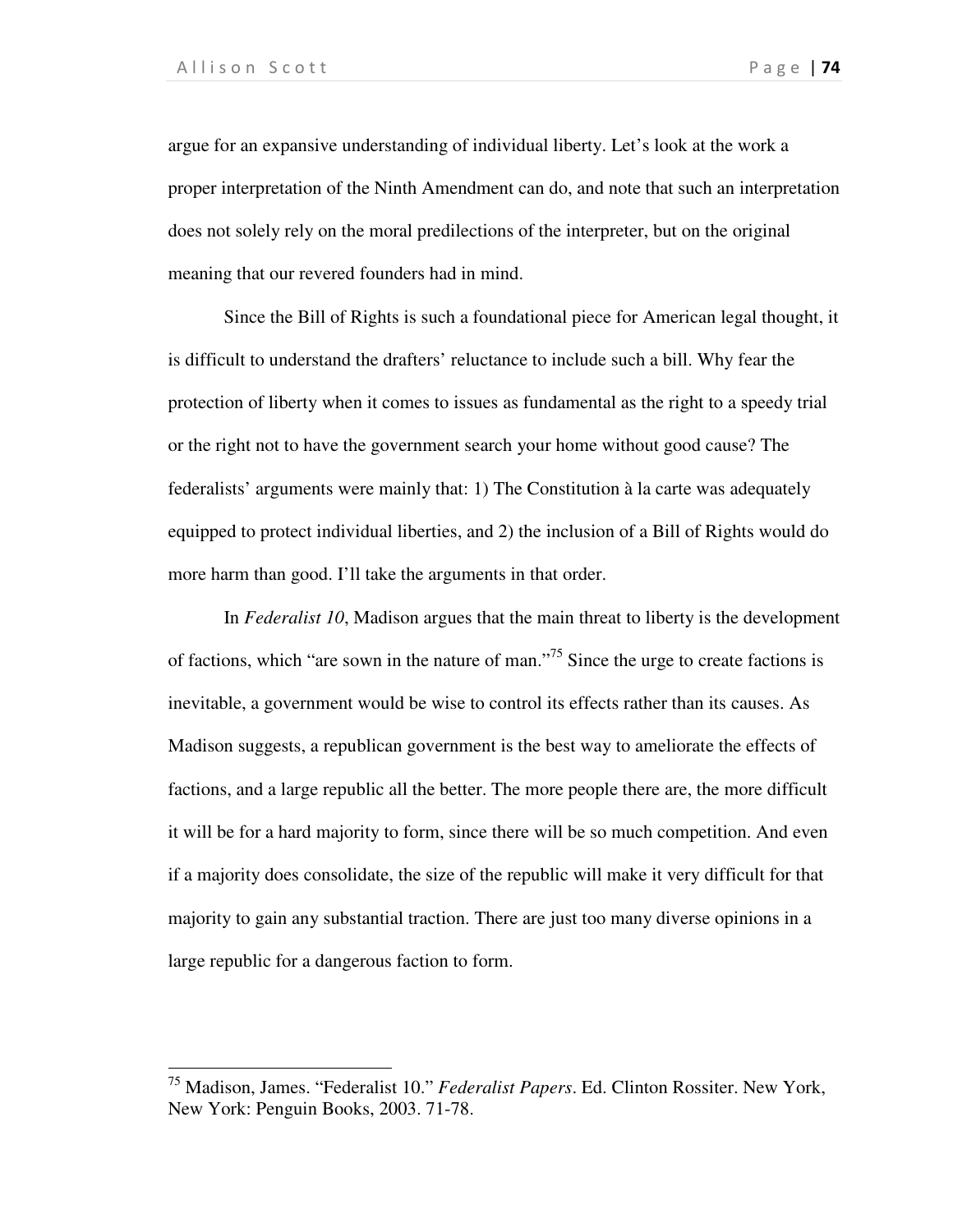The federalists' second point was that the enumeration of rights in a Bill might give the impression that the list was exhaustive of the rights protected. It might be inferred that rights are only those *granted* to us in the Bill. What if drafters left something out? What if they were mistaken about a right that individual liberty requires? Better not to have a Bill of Rights, especially since individual liberty is sufficiently protected by the large republican government.

But the Federalists needed a Bill of Rights if they had any hope for successful ratification. The Ninth Amendment is an obvious attempt to prevent the federalists' fear that the Bill be read as the *only* rights that were protected. It is important to note, that while strictly reading the Bill of Rights as only pertaining to those that are enumerated might be a modest interpretation, it is certainly not the interpretation meant by the founders. Although the Ninth Amendment seems to open the Constitution up to the inclusion of all sorts of rights, this possible consequence does not mean it is in conflict with the amendment's original meaning.

So if the enumeration of rights in the Bill of Rights is not to be "construed to deny or disparage others retained by the people," then what are these "others" that we can draw out from the original meaning? Can we argue that a right to privacy lies in the very *meaning* of the Ninth Amendment? Such unenumerated rights that are historically understood to be included are the right to travel, the right to personality (which would have been a formalized in the Bill of Rights, but was later abandoned by Madison), a right to human dignity, etc. It seems that a right to privacy not only fits in with these unenumerated rights, but helps to explain them. A right to privacy is implied by a system that seeks to protect and acknowledge personal autonomy – one should be permitted to do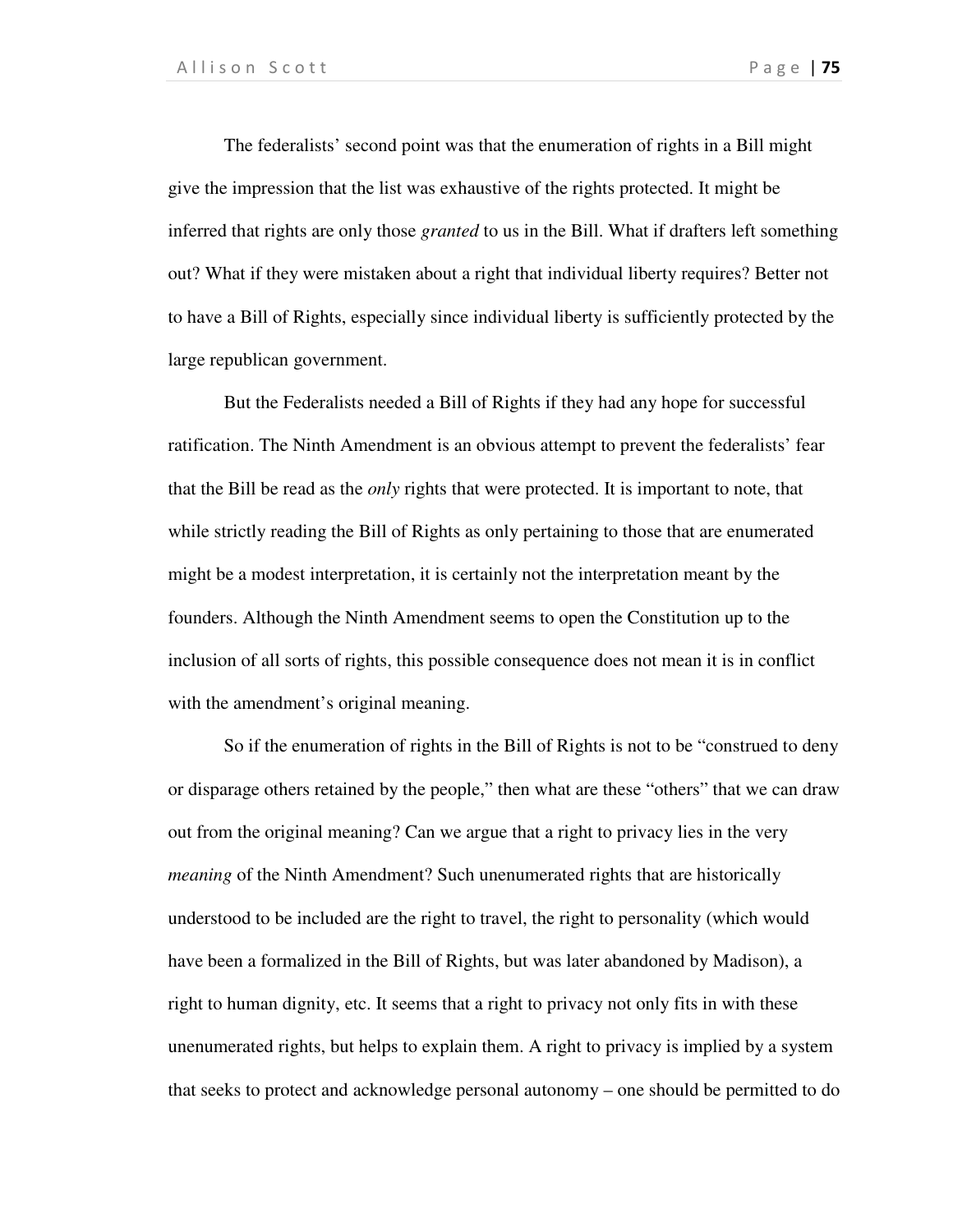what they want in their private life, until the state justifies itself for getting involved. A liberal society can't be for a right to dignity or autonomy without also protecting a right to privacy. The Ninth Amendment seems to be a clear avenue for grounding that argument in *text* of the Constitution, not on simply moral presumptions about what liberty requires. Privacy seems to be the very type of thing that would be unenumerated yet still fundamental to the people. The other guarantees enumerated in the Bill of Rights only make sense in a society that is also committed to a right to privacy.

This understanding coalesces nicely with the traditional Constitutional argument for a right to privacy. In the landmark case, *Griswold v. Connecticut*, the author of the Court's opinion, Justice Douglas, argues that a right to privacy is implied by the other amendments in the Bill of Rights. A right to freedom of speech, the protection against unreasonable search and seizure, that you not be forced to quarter soldiers in your home, when pieced together, demonstrate a commitment to privacy. As Douglas famously put it, a right to privacy resides in the "penumbras" which are "formed by emanations from those guarantees that help give them life and substance.<sup>"76</sup> These amendments cast a shadow that a right to privacy can reasonably be inferred from. A right to privacy is *implicit* in these explicit guarantees of the Bill of Rights. The logic behind this interpretation is that we can reasonably hold the founders to be protecting a right to privacy because that right is entailed by their other commitments.

Similarly, in conversation, we attribute beliefs to a person if those beliefs are implicit in what they say, even if they are not explicitly stated. For example, a scientist might say, "Mercury is the heaviest liquid." Now you have in your possession some

 $\overline{a}$ 

<sup>&</sup>lt;sup>76</sup> Griswold v. Connecticut, 381 U.S. 479 (1965).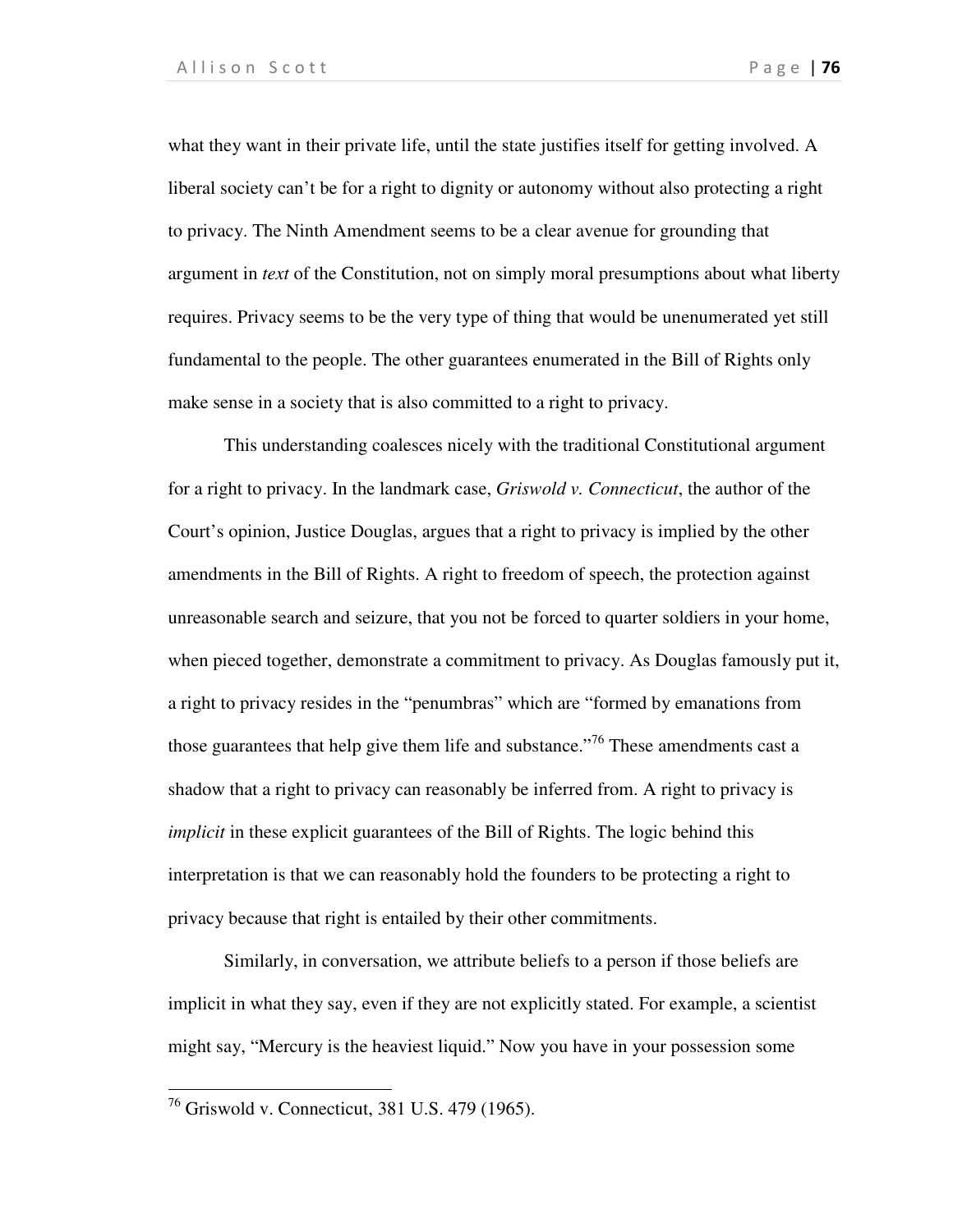liquid aluminum – do you need to ask the scientist if the liquid aluminum is heavier than the liquid mercury? Isn't it *implied* by his previous statement, that if mercury is the heaviest liquid, then it is heavier than *any other* liquid, so therefore must be heavier than the aluminum? If you asked the scientist, and he responded that liquid aluminum is heavier than the mercury, then he must not have really meant his prior statement. He must have misspoken, because if he truly believed that mercury was the heaviest liquid, then he could not also believe that liquid aluminum is heavier.

We interpret the founders as committed to a right to privacy in the same sense we interpret the scientist to believe that mercury is heavier than aluminum. The Ninth Amendment is another piece of textual evidence which helps to bolster this inference. It reiterates a point that we normally take for granted in conversation; that our words not be strictly interpreted such that the interpreter may only interpret what was explicitly said. The principle laid down in the Ninth Amendment is as if the scientist said, "Mercury is the heaviest liquid, and just to clarify, all other unmentioned liquids are lighter than Mercury." With this understanding of originalism, it would be difficult *not* to interpret the Bill of Rights as guaranteeing a right to privacy.

The purpose of these examples is to draw out the similarities between Dworkin's theory and mine. Importantly, it is the outcomes that are similar, and not the methods. Although both Hercules and Hermes interpret there to be a right to privacy, they do so for different reasons. Hercules finds a right to privacy because he thinks that interpretation coheres with the body of law, and makes the law the best it can be. The legal system is more just on the whole if it includes a right to privacy. Hermes, on the other hand is motivated by a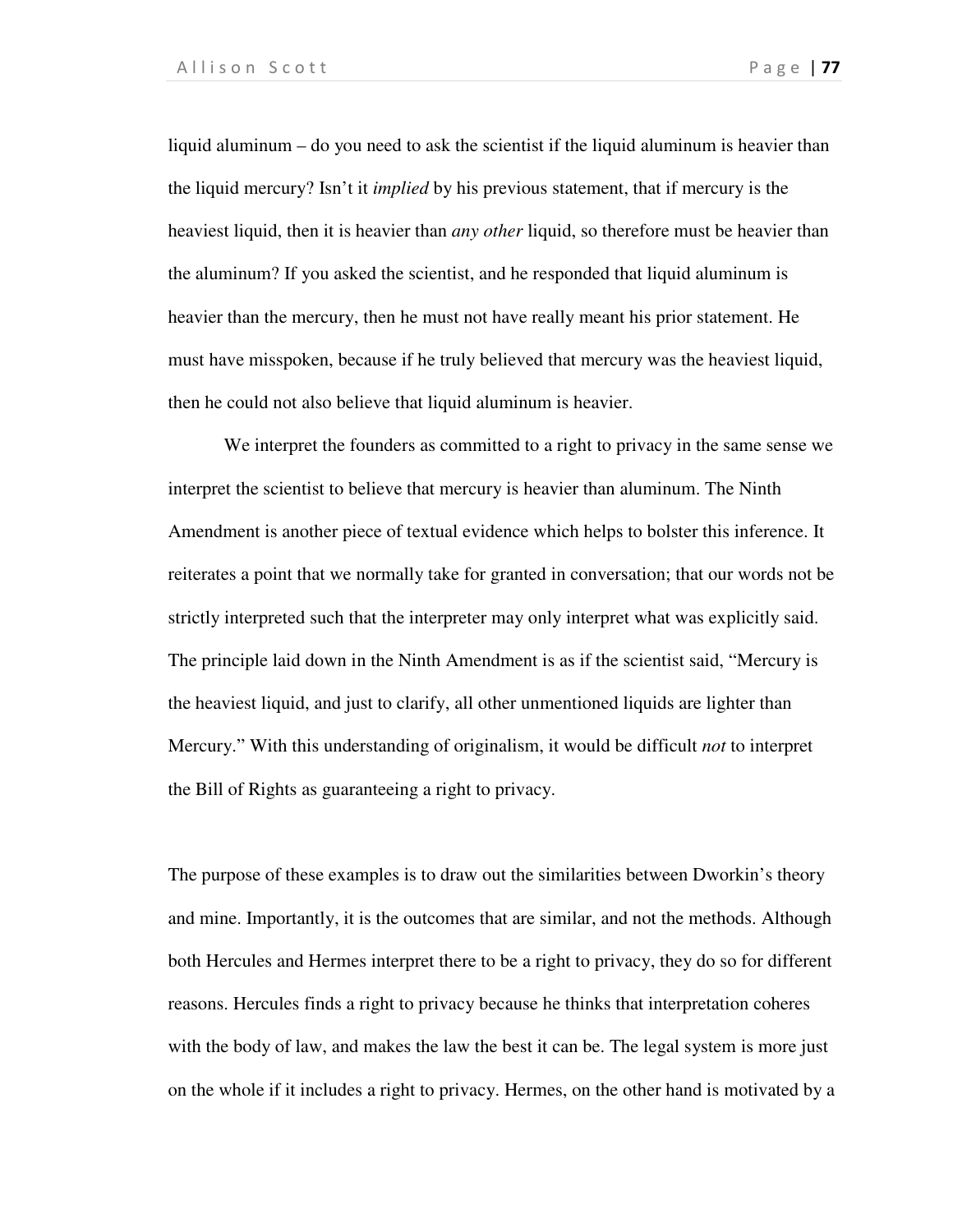different force; a right to privacy exists because it is grounded in the original meaning of the text. It can be reasonably inferred from the explicit guarantees of the Constitution, so it is therefore an implicit commitment.

For this reason, Hermes does not fall prey to the same objections that Hercules does. Hermes's purpose is not to undo what has been done by the legislators, and begin his interpretation by asking "what makes this law the most just it can be?" The conversational interpreter does not ask, "How can I make this statement truer? How can I interpret this statement to be more just?" She simply wants to know what was *said*. If, for any reason, Hermes's values or particular beliefs come into play, it is only because they are necessary for interpreting what was said. I may need to draw on my own beliefs of what "cruel" and "unusual" mean so that I can properly interpret what the law says, but I am not imposing my views on the law. Dworkin on the other hand uses his values in legal interpretation in a different sense. The law is what *his* values determine it to be.

 And for this reason, Dworkin makes a larger mistake in his understanding of what the point of legal interpretation is. It very well may be that the point of *the law* is to best justify the state's coercive power. It might be the case that in drafting the laws, we are engaged in a perfectionist endeavor, where the aim is to formulate the most perfectly just system we can. But that point does not transcend to the point of *legal interpretation*. The point of legal interpretation is to enforce what was ultimately decided during the drafting of the law. So Dworkin conflates the two ideas, understanding the point of the legal system as a whole and the point of legal interpretation to be the one-in-the-same. The conversational model can allow for this distinction, where the point of the legal interpreter is analogous to the listener in a conversation, and the drafter of the law is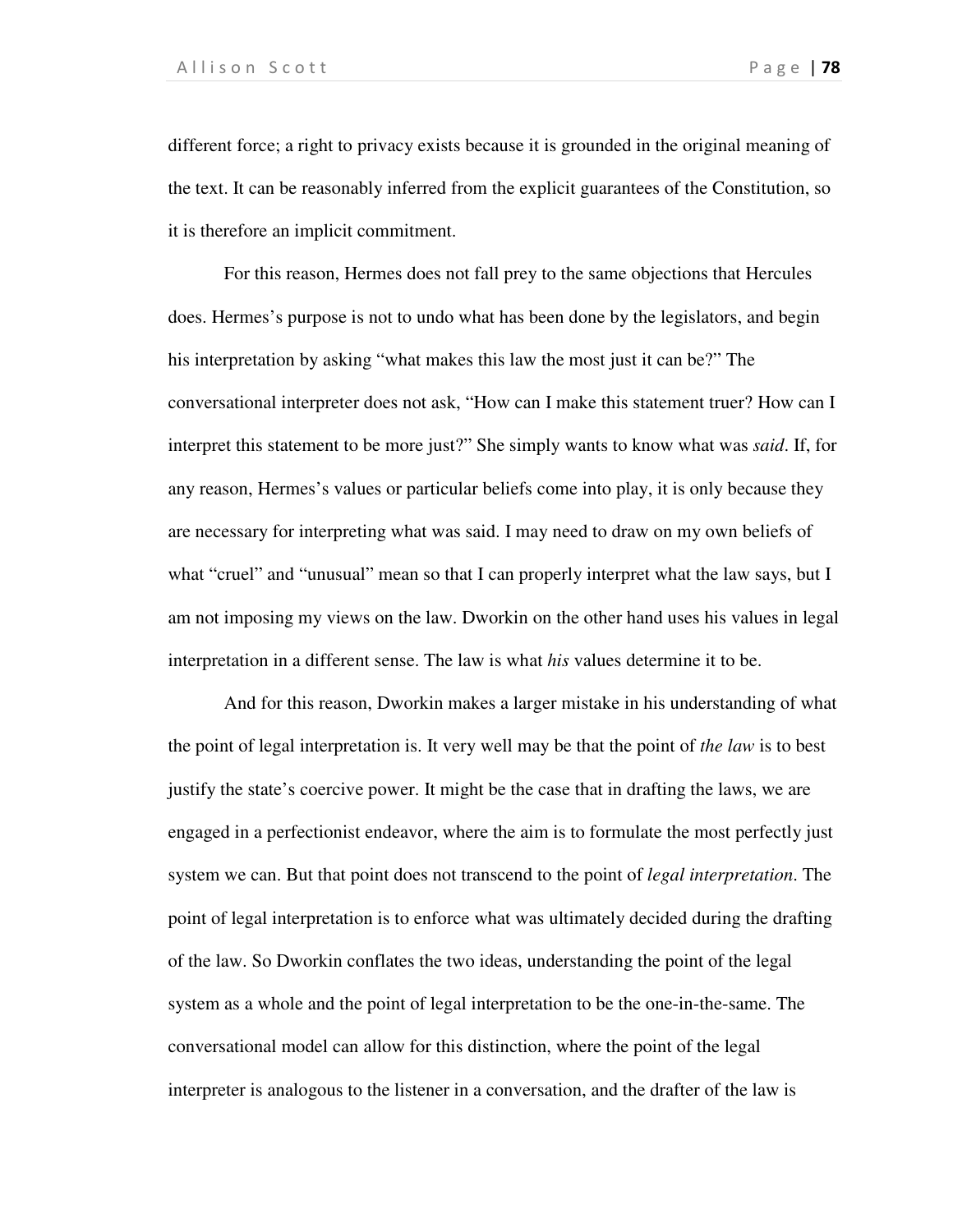analogous to a speaker. Both play important roles, where conversation certainly cannot occur without the two players. The speaker asserts what she believes to make a point, to express her belief. The listener draws on her beliefs so that she can understand what was said. Similarly, a legal system cannot function without legal interpreters, but a legal interpreter works to *understand* and *implement* the law, where the law maker *decides* what the law is. It is necessary that the two roles be distinct and serve different functions.

#### **Indeterminacy – A Problem for the Conversational Model?**

The biggest problem for conversational originalism is the lurking threat of indeterminism. This problem translates to the conversational realm. There are points in conversation where two interpretations seem to be irreconcilably at odds with one another: there is no plausible way to break the tie. For example, a colleague makes what you interpret to be a sexist remark. Your friend, however, doesn't interpret it as such – she thinks the speaker was being ironic. Your interpretation might come from the context in which the demeaning remark was made, the tone of the speaker's voice, his body language when he said it. But your friend's interpretation relies on a background of experiences she has shared with the speaker, in which she contends he was nothing but positive towards women. What is the proper interpretation? It seems that there is a theoretical disagreement going on about what the speaker said, that does not simply rely on the words that were spoken, but a whole host of other variables. In this case, there's no definitive sense in which there is a correct interpretation – you and the friend may just agree to disagree.

A similar problem can occur during legal interpretation. For instance, is the death penalty unconstitutional under a conversational originalist interpretation? There seems to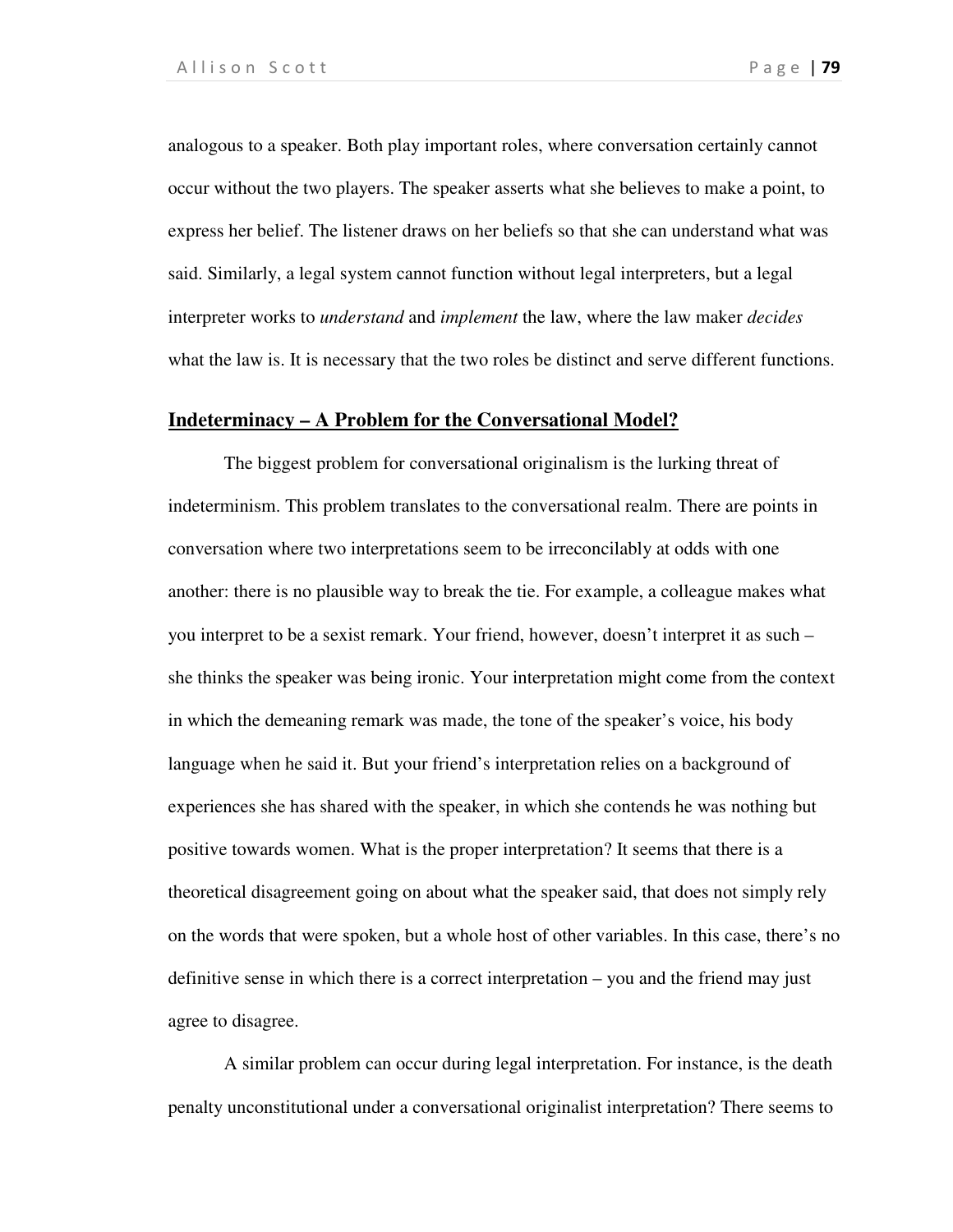be good arguments on both sides. If we take Dworkin's distinction between "semantic originalism" and "expectation originalism," then there's a sense in which the particular expectations the founders held about what was cruel and unusual do not pertain to our interpretation. This doesn't mean that what's "cruel and unusual" is relative and has changed since the founder's drafted the Eighth Amendment. Instead, we can interpret the founders as laying down a general principle, with certain false expectations about how that principle would be used. Over the course of time, we just become better at understanding what *that* principle actually requires. It's not that what's "cruel and unusual" has changed since 1787; the founders were just wrong as to what particular actions would fall inside the scope of the principle. With this account, the death penalty as unconstitutional seems like a plausible interpretation that is still faithful to the original meaning, that is, if one does in fact believe that the death penalty is cruel and unusual.

However, the puzzle is not so easily solved, since it's not simply that the founders expected that the death penalty not be understood as "cruel and unusual," it's that the legitimacy of capital punishment is made explicit in the text. So to argue that the death penalty is unconstitutional is to reject a crucial clause of the Bill of Rights, that one cannot be "deprived of *life*, liberty, or property without due process of law" (emphasis mine). If the death penalty is unconstitutional, this clause would need to be reinterpreted such that one cannot be deprived of life *no matter what*, which would *completely revise*, not just alter or tweak, the interpretation the law. What license does the conversational originalist have for doing so? An argument could be made that the upholding of the abstract principle in the Eighth Amendment is more fundamental to the overall fabric of the Bill of Rights than the particular clause of the Sixth Amendment is. This argument is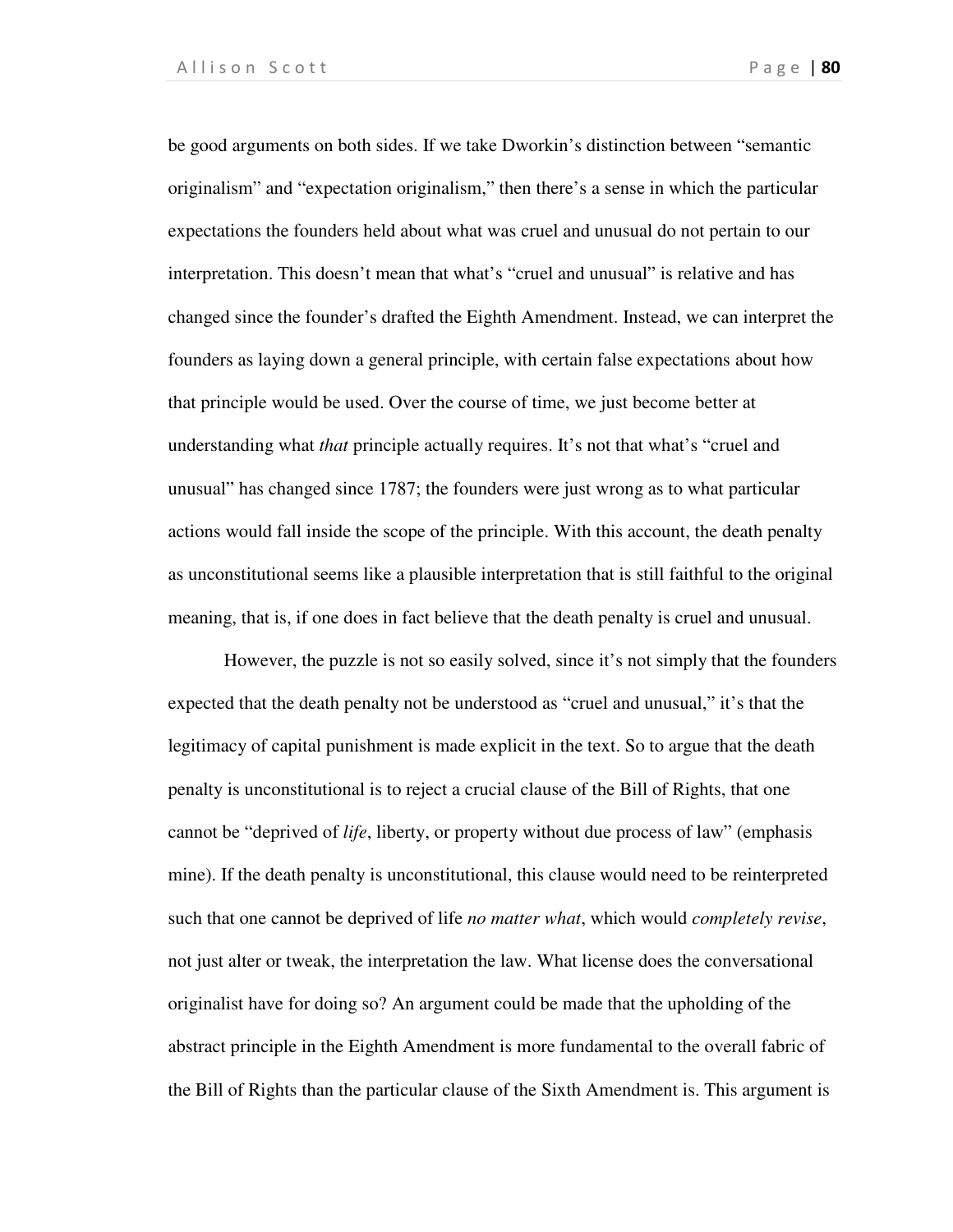at best inconclusive and at worst entirely unconvincing to someone who believes that the clause in the Sixth Amendment is a key aspect of the Bill of Rights.

The point being, what should Hermes decide? When the constitutionality of the death penalty is brought before the Supreme Court, what's the appropriate decision? And the problem isn't just that the answer seems to be indeterminate, in that there seems to be no clear answer for the judge in this case. The mere presence of indeterminacy in the law seems to jeopardize the law's legitimacy. The law is not anything if it is not predictable and applied on a consistent basis. Laws that are indeterminate do not meet these criteria because it is unclear how the law will be applied. And especially when it comes to such a charged issue, like the death penalty, to have a person's *life* be a function of the whim of the particular judge who happens to be deciding the case that day, seems to turn the law into a grotesque joke.

I think conversational originalism fares better to this objection than do its rivals, the positivists and Dworkin. I'll take the positivists first.

In a case of indeterminacy, the positivist's plan of action is clear: legislate. If there's no obvious sense in which the law can be interpreted, than the judge should simply take on the role of law-maker. So for the positivist, legal interpretation can only fall under two categories that are on opposite ends of the spectrum. On one side, are the straightforward, clear cut laws, where legal interpretation can be solved purely in terms of empirical data. The law is "no vehicles allowed on the path," and the case before the judge is whether a Ford SUV is permissible. A case of this nature is mechanical in how simple the interpretation is  $-$  of course the SUV is impermissible. But whether or not a motorized wheelchair is permissible, or an ambulance, cannot simply be reconciled on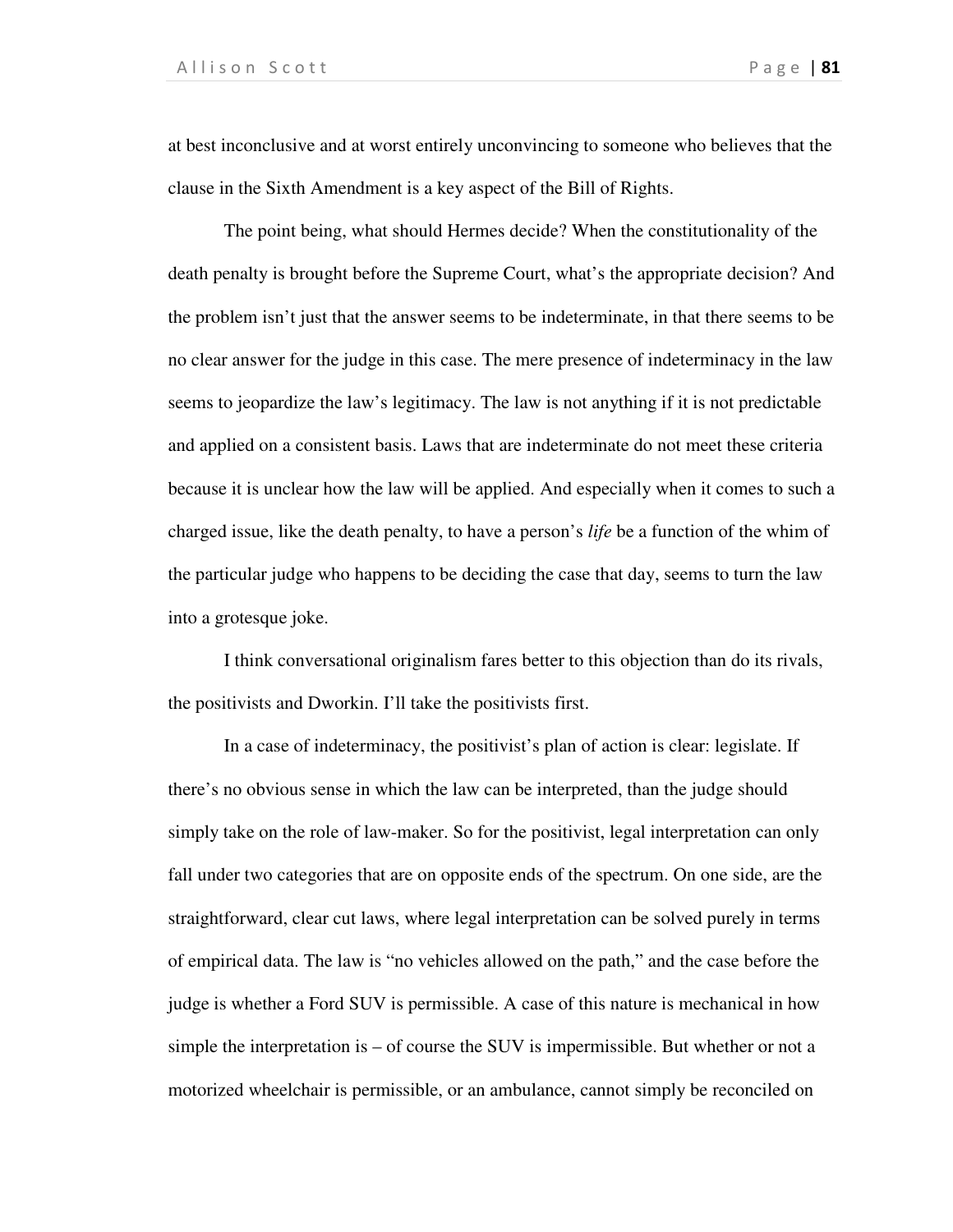empirical grounds. In this case, the judge falls on the entirely other end of the spectrum, admittedly deciding on the basis of what he thinks the law should be.

The conversational originalist will make her decision for different reasons. Never is there a point in conversation where the interpreter is granted free reign; there's always a sense in which she must maintain fidelity to what the speaker *said*, even when what was said is indeterminate. In the case of the disagreement over the sexist remark, at no point are either interpreter's arguments relying on what they think should have been said. The interpretation is *always* a matter of what was said. So in the case of the Eighth Amendment, and whether the death penalty should be ruled unconstitutional, the judge's decision will not simply be a function of what she thinks is best. She will maintain that her decision is what she understands to be the most plausible interpretation of what the Constitution says. It does not come down to the particular whim of the judge, but a deep, theoretical analysis of a concept, which happens to have compelling arguments on both sides. At least the conversational originalist maintains her loyalty to the text in times of difficulty, and not only relies on it when the proper interpretation is glaringly obvious.

Whatever indeterminacy there is in the law for Dworkin's Hercules is selfinflicted – the meaning of the law will be unclear in so far as Hercules's *own* values are pulling him in opposite directions. Although indeterminacy may surface much less often under this scheme, this isn't enough reason to prefer Dworkin's view; it's easy to avoid indeterminacy when *you* are the determinate.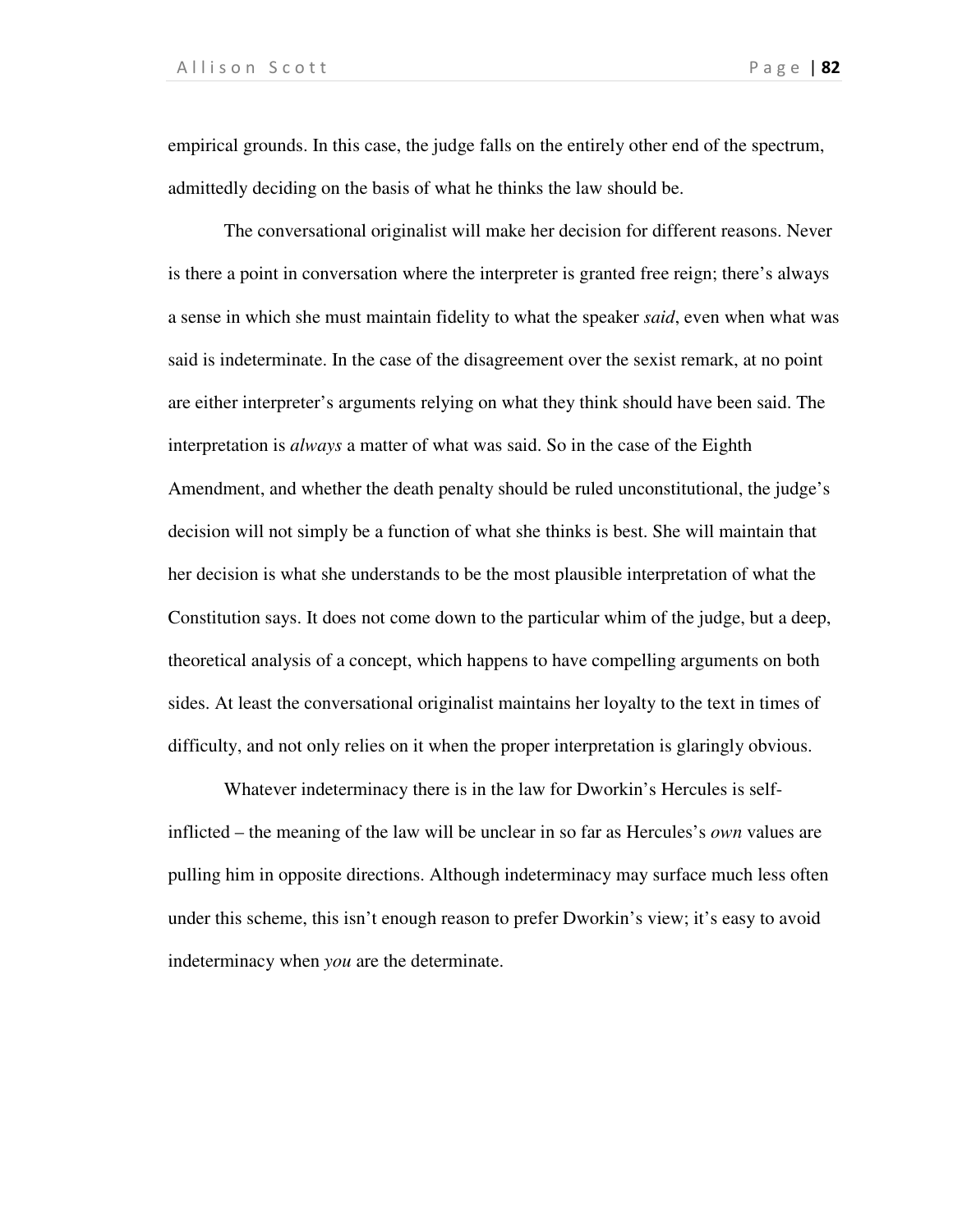# **CONCLUSION**

 $\overline{a}$ 

Although the conversational model is certainly a turn away from the theory of legal interpretation as argued for in *Law's Empire*, I don't think my criticism should be taken as a rejection of Dworkin's theory. In fact, it seems to me that what the conversational model demonstrates is that it is a better way to understand Dworkin's *own* view. Although the artistic interpretation model is initially interesting, with its obvious connection to theoretical interpretation, it proves inappropriate in the legal realm. And with a more nuanced and deeper understanding of conversational interpretation, all of the key components of Dworkin's view (cohesiveness of the law, the capacity for theoretical disputes, and rejection of positivist empiricism) are all perfectly at home with conversation.

 This criticism is more powerful than the traditional approaches taken by Dworkin's main critics. For instance, Scalia argues that an expansive originalist understanding of the Eighth Amendment is no better than a conservative nonoriginalist one. According to a supporter of Scalian interpretation, if we take Dworkin's advice, and distinguish between "expectation originalism" and "semantic originalism," then the interpretation devolves into what the justice thinks is best, with the interpretation being originalist in name only. In this case, "there is really no difference between the fainthearted originalist and the moderate nonoriginalist, except that the former finds it comforting to make up (out of whole cloth) an original evolutionary intent, and the latter thinks that superfluous."<sup>77</sup> If the originalist interprets the Eighth Amendment as allowing

<sup>77</sup> Scalia, Antonin. "Originalism: The Lesser Evil." *University of Cincinnati Law Review* 57.849 16 Sept. 1989: 849-866. 862.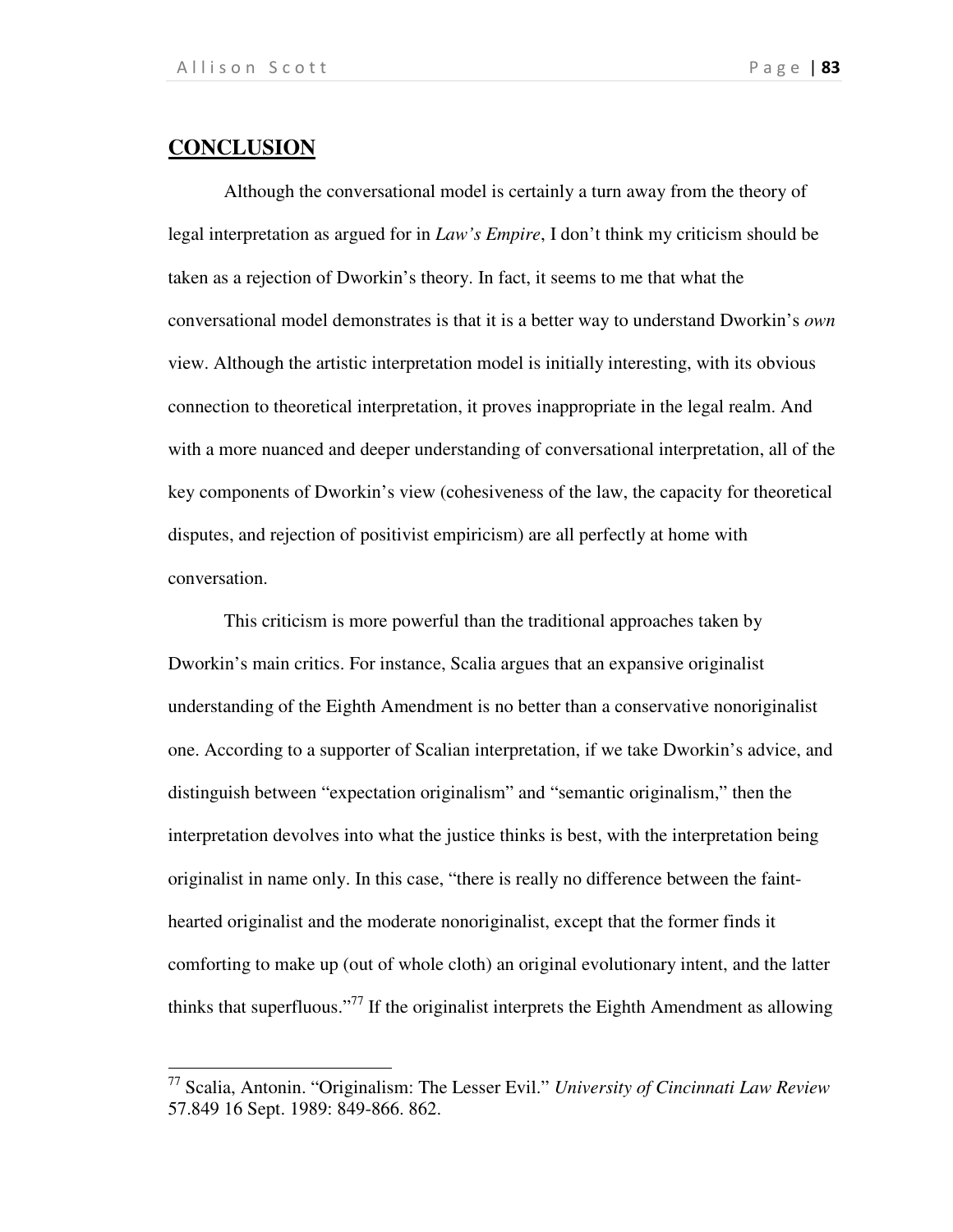$\overline{a}$ 

for illegitimating punishments that the founders never expected to be impermissible, then she is merely cloaking her activist reading in originalist terms, when in actuality the interpretation is based on her opinion.

 What the conversational approach demonstrates is that there really is a difference between the two. Simply put, the originalist is faithful to the original understanding of the law whereas the nonoriginalist is not. Points in conversation demonstrate this type of construction of intent that Scalia finds to be made up "out of whole cloth." In these cases, the conversational interpreter cannot be properly understood as making up the intent, as there is always a sense in which the interpreter is bound to what was said. The Eighth Amendment interpreter is doing something similar; although her interpretation depends on much of her personal beliefs, those beliefs only come into play because she is trying to get at what the law says. So what Scalia misses is the difference between the two views, where an expansive, constructive account of the original meaning is not synonymous with nonoriginalist interpretation.

 Scalia can argue that Dworkin misses what the point of legal interpretation is, in the same way that I charge Dworkin with that offense. But Scalia's understanding of the point of the law is overly skeptical, and there seem to be clear points in the text where that inflated skepticism is rejected. For Scalia, the Constitution's "whole purpose is to prevent change – to embed certain rights in such a manner that future generations cannot readily take them away."<sup>78</sup> But as Shapiro's "planner's theory illustrates," the drafting of a plan does not in itself constitute skepticism that the planner has towards the client. A

<sup>78</sup>Scalia, Antonin. A Matter of Interpretation. Princeton, New Jersey: Princeton University Press, 1997. 40.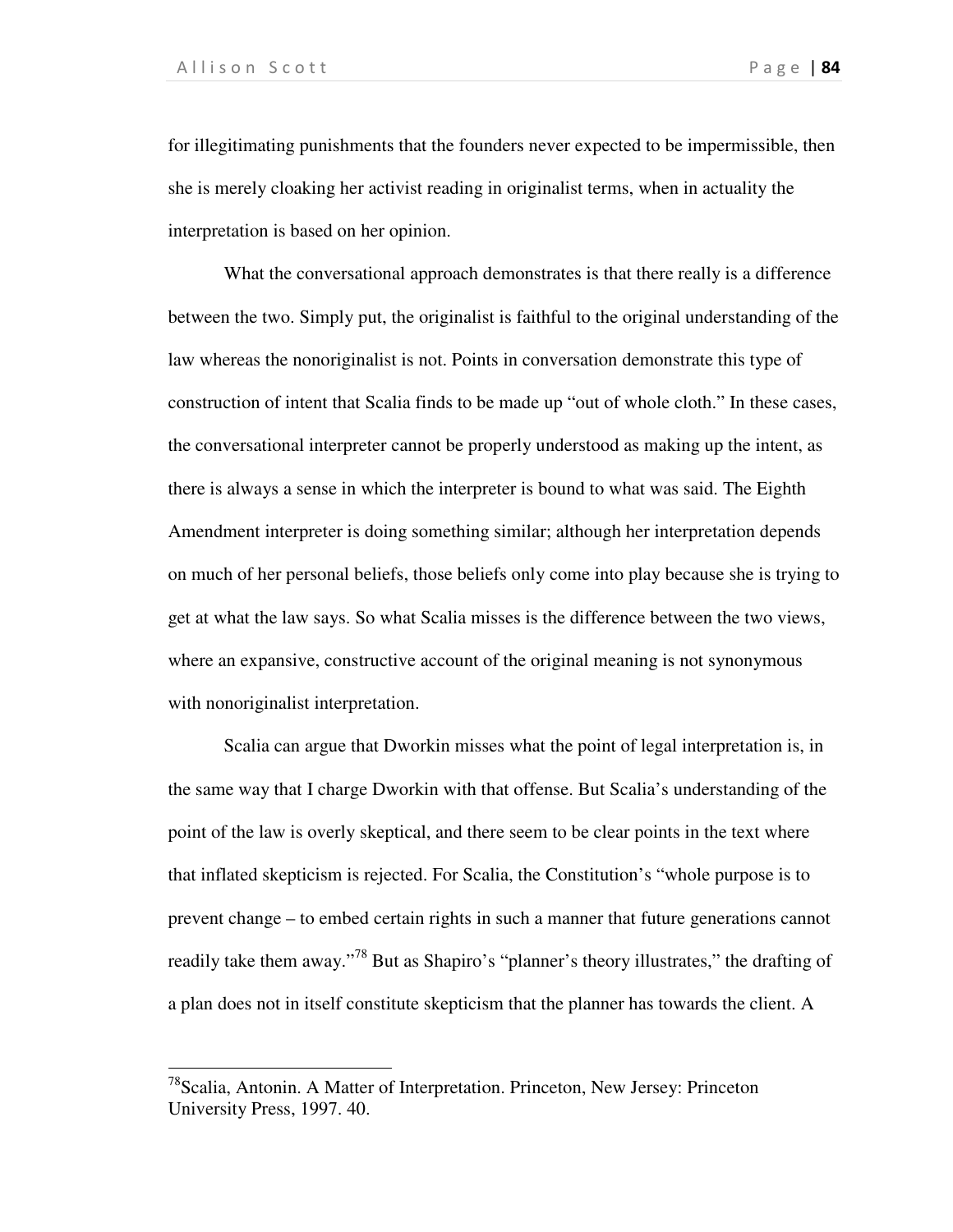plan can certainly be created for a competent client, such that the plan will take advantage of the client's strengths and allow them to use their discretion. Open amendments, such as the Ninth Amendment, that allude to implied rights, suggest that justices should and *must* use their discretion. The Ninth Amendment creates a place for legal interpreters to capitalize on their strengths, and use the plan to further protect the people against unjustified governmental intrusion. So Scalia's challenge to Dworkin's theoretical basis, takes skepticism towards judicial discretion to its breaking point. His account is too rigid to be understood as appropriate to the *original meaning* of the American Constitution. Exemplifying this point are cases where Scalia is willing to jettison original meaning for the sake of judicial discretion.

 Although Scalia's theoretical objection to Dworkinian interpretation fails, he has another; he argues that the problem with nonoriginalism is that it will have dangerous effects when put into practice. According to Scalia, if what the Constitution means comes down to what the judge thinks is best, then legal interpretation is irreparably politicized. Traditionally, judges are understood to take part in the political process without being political themselves. And Scalia's worry is not just that the people will be subject to the personal opinions of those on the courts, but that the people will have too large a role in the courts' decisions. He argues that, "if the courts are free to write the Constitution anew, they will, by God, write it the way the *majority* wants [and] this, of course, is the end of the Bill of Rights."<sup>79</sup> For Scalia, the problem with views like Dworkin's is their effects. To which a Dworkinian can simply respond that Hercules, and in my case, Hermes, will be restrained to a reasonable extent, and the uprising of a tyrannical

1

<sup>79</sup> *A Matter of Interpretation*, 47, (emphasis mine).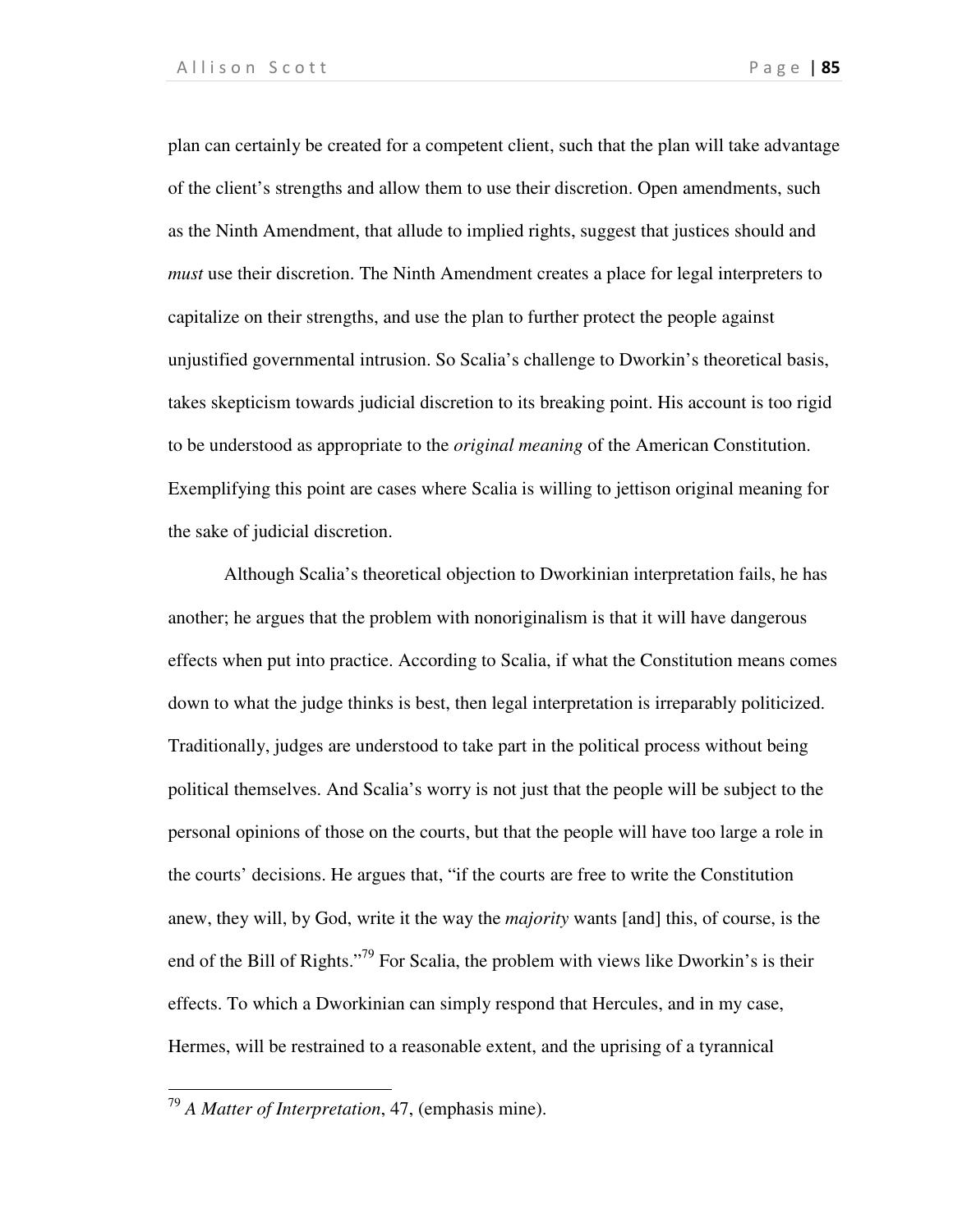majority is an overblown worry. And *even Scalia* is aware of this, remarking that, "most originalists are faint-hearted and more nonoriginalists are moderate…which accounts for the fact that the sharp divergence between the two philosophies does not produce an equivalently sharp divergence in judicial opinions."<sup>80</sup> Scalia's criticism of evolutionary views, like Dworkin's, is debilitating only if the views prove to have these dangerous consequences. But since nonoriginalist views have been in play at least since the Berger Court, and we haven't experienced an end of the Bill of Rights, there is no reason to believe that the tyranny of the majority will usurp the judiciary.

 Moreover, Hermes will not be susceptible to the majoritiarian influences because his interpretation does not come down to a matter of what he thinks is best. The only time that the values of the majority could come into play is when such assumptions are mandated by the text, as is this case with general provisions, such as the "privileges and immunities" clause of the Fourteenth Amendment. Scalia has in mind amendments that were passed precisely because they protect rights that could be susceptible to majoritarian rule. Amendments that protect the rights of the accused, for instance, could fall into this category, because it protects that rights of a small minority of people, and that small minority is unpopular among the majority. But whatever opinions the majority may hold, Hermes is not free to interpret those into the interpretations to the Sixth Amendment's clear and precise provision that the accused be able to confront their accuser.

 And Scalia is laid waste by his own argument in the sense that he is willing to sacrifice the original meaning in cases when the majority has accepted a different reading. For instance, a majority of American lawyers accept the precedent laid down in

 $\overline{a}$ 

<sup>80</sup> "Originalism: The Lesser Evil," 862.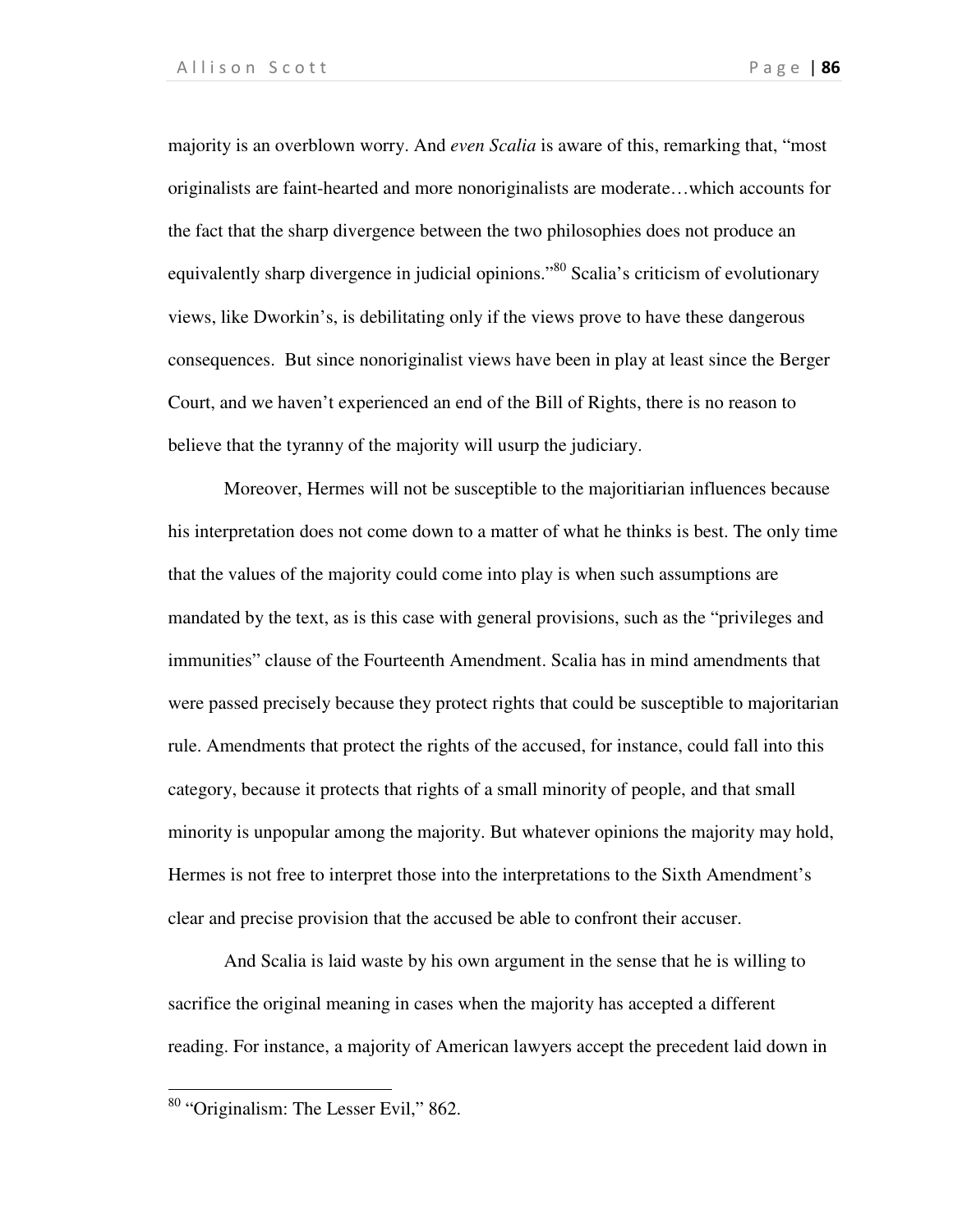the *Slaughter House Cases*, which essentially eliminates the "privileges and immunities" clause of the Fourteenth Amendment, a move that is generally considered to go against the amendment's original meaning. Yet Scalia is willing to maintain the precedent because he sees no gain to be made by returning the robust meaning of "privileges and immunities" to the interpretation. In the grips of his skepticism, Scalia has ushered in the very types of majoritarian influences he so vehemently wants to protect against. So Scalia cannot even avoid his own criticism.

 Compared to Scalia and critics who make originalist arguments in that vein, my criticism of Dworkin is internal – I argue that Dworkin misunderstands his own premises. My criticism of Dworkin does not depend on the possible political side-effects of his view. I understand his theory to be operating under false pretenses even if he gets the same result that I do. Specifically, Dworkin collapses the point of legal interpretation into the point of the law, and from there, misunderstands artistic interpretation to be the appropriate model for interpreting the law. I agree with Dworkin, in that there needs to be serious consideration for what the point of the law is, in the sense that the law is a social practice, that evolves and changes in the same way that the role of courtesy changes in Dworkin's hypothetical example. What I don't agree with is how Dworkin's understanding of the point of the law translates to legal interpretation. If the point of the law is to justify the coercive powers of the state, then the point of legal interpretation should be to implement what the law decided the proper justificatory scheme would be. To begin legal interpretation by asking "What is best?" is to reopen the questions the law was meant to solve. In this way, Dworkin's understanding overlooks the role of the lawmakers. If during the legal process, legislators try to create the most appropriate and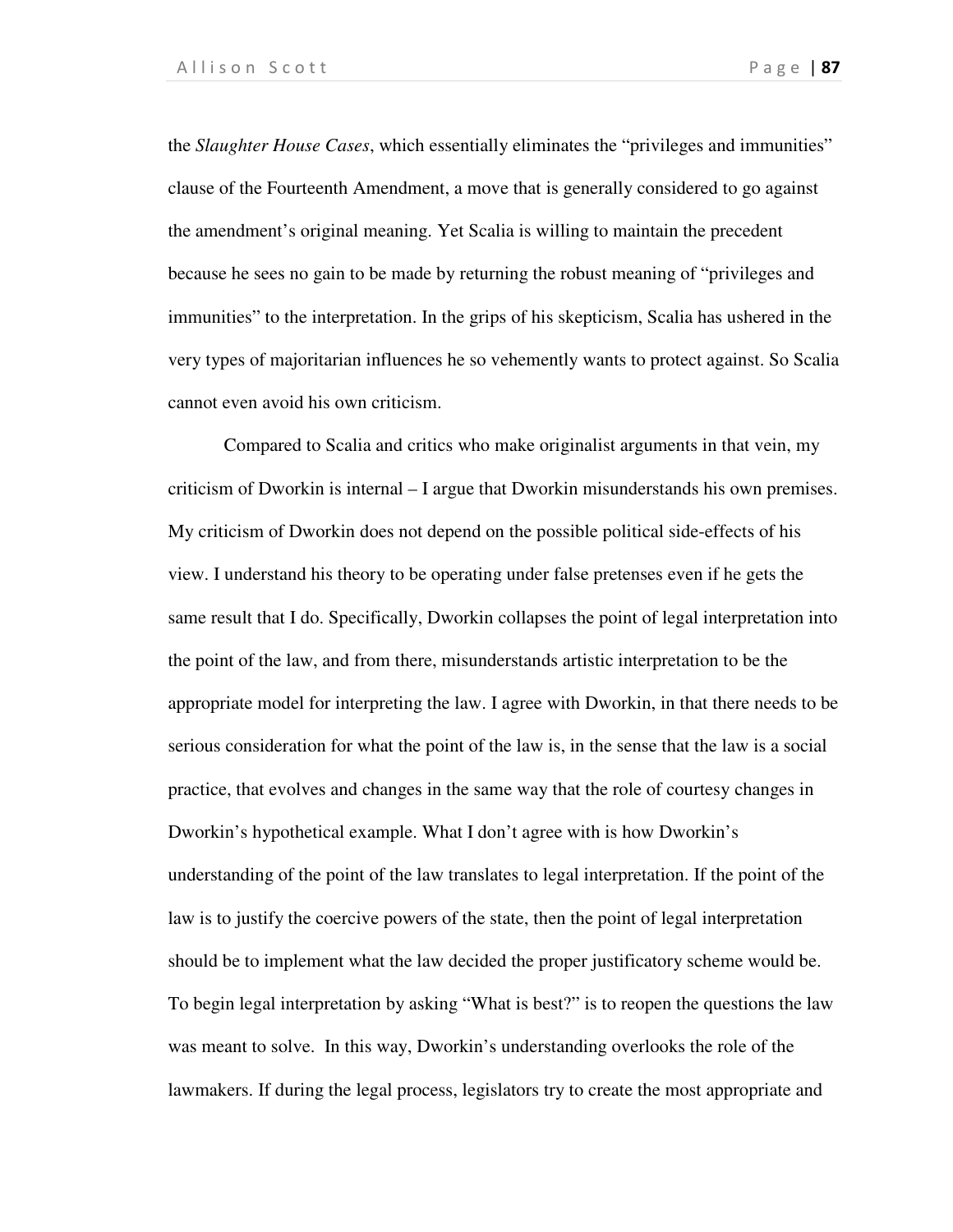$\overline{a}$ 

agreeable understanding of what the government's specific powers will be, then to ask this same question at the start of legal interpretation is to render the place of the legislator irrelevant.

 With conversation as the model, Dworkinian interpretation looks more like Dworkin's comment in *A Matter of Interpretation* than his view in *Law's Empire*. Dworkin's argument in the comment is put in terms a conversational originalist would be thrilled with. He contends that, "the law, is what Congress has *said*, which is fixed by the best interpretation of the language it used."<sup>81</sup> Moreover, the separation of "semantic originalism" and "expectation originalism" is a distinction happily made by a conversational originalist. In conversation, a speaker's expectations are relevant factors to consider, but not privileged beliefs that the interpreter must defer to. Sometimes, what the speaker *expects* his statement to mean is not actually what was said. The boss expects that his nephew will be hired because he falsely believes his nephew to be the most qualified candidate. But what the boss *said* was to hire the most qualified candidate, and that is the statement the interpreter is bound to. There can be a disconnect between what was *expected* and what was *said*.

 Although a brave and bold object, the ultimate failure of *Law's Empire* is that it promises too much: What is the point of the law? What do we do in artistic interpretation? Why is integrity in the law important? Dworkin needs to answer all of these questions, and convincingly, for his theory to even get off the ground. And while Dworkin is busy answering these meta-interpretive questions, he fails to answer the ones

<sup>81</sup> Dworkin, Ronald. Comment. *A Matter of Interpretation*. by Antonin Scalia. Princeton, New Jersey: Princeton University Press, 1997. 115-128. 118, (emphasis mine).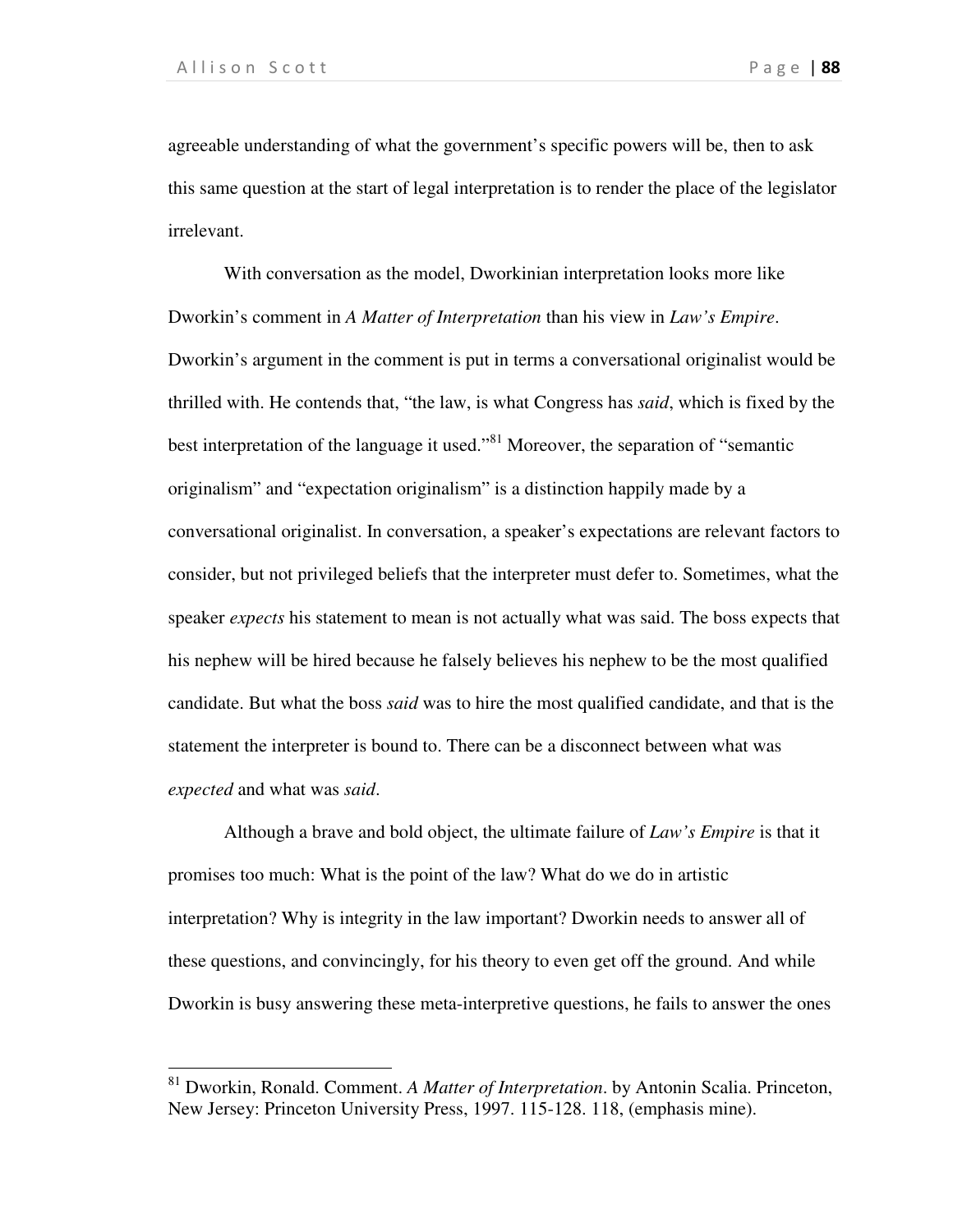$\overline{a}$ 

that actually matter to an American audience. What is the proper role of a legal interpreter in an *American* context? What did the *founders* intend? Should the *Federalist Papers* play a role in legal interpretation? By taking on the conversational model of interpretation, Dworkin can answer all of these questions, including the meta-interpretive ones. The *point* of the law is analogous to the point of making an assertion in conversation. Integrity in the law matters in the same sense we construct the interpretation that most plausibly coheres with what the speaker has said in the past.

 The misconception lies in how complicated legal interpretation needs to be. Although I agree with Dworkin that "lawyers are always philosophers," since many legal debates touch on questions of political morality, what conversation demonstrates is that you don't need to be a philosopher to do philosophy – we make theoretical and philosophical judgments routinely in conversation.<sup>82</sup> Once the scope is narrowed, instead of law's empire, we can carve out a smaller region for the meta-interpretive view to take root, and then we can properly begin to understand what the law is. I hope to have given an account of legal interpretation that is less mysterious and abstract than Dworkin's, while still allowing for legal interpretation to be at times a creative process. I agree with Dworkin that philosophy must play a role, but we differ in how that role should be implemented. It is important that we take the words of the law seriously, or as seriously as we take our words in conversation. From there, legal interpretation loses its metaphysical mysteriousness, and becomes something tangible and comprehensible. We don't need, nor do we *want*, a Hercules in order to know what the law is. Legal

<sup>82</sup>Dworkin, Ronald. *Law's Empire*. Cambridge, Massachusetts: The Belknap Press of Harvard University Press, 1986. 380.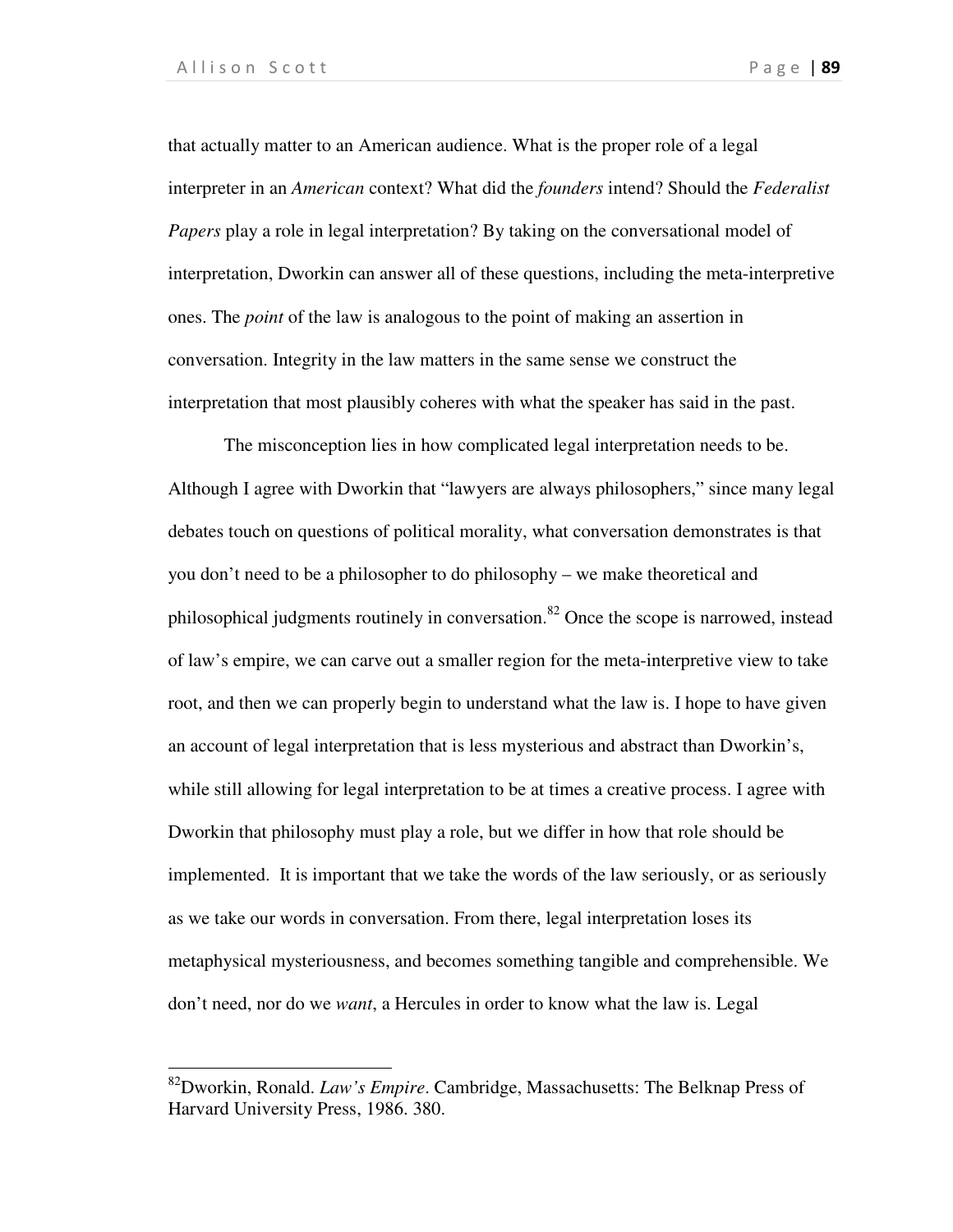interpretation doesn't need to be an empire for the gods and philosophical giants when it can be properly understood in grounded terms.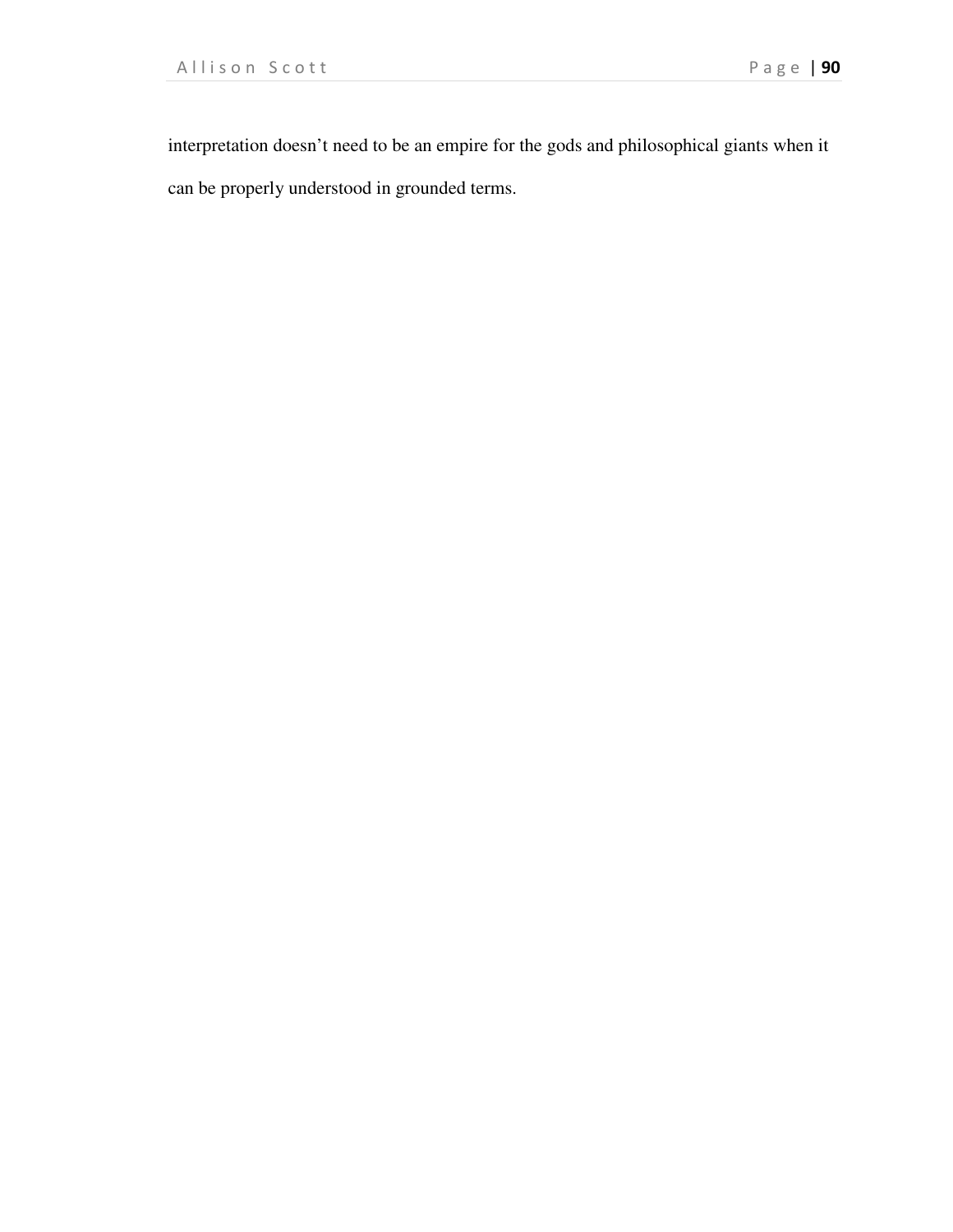## **WORKS CITED**

Ackerman, Bruce. *We the People*. Cambridge, Massachusetts: The Belknap Press of Harvard University Press, 1991.

Ayer, Alfred J. *Language, Truth, and Logic*, London: Gollancz, 2<sup>nd</sup> Edition, 1946.

- Breyer, Stephen. *Making Our Democracy Work: A Judge's View*. New York: Alfred A. Knopf, 2010.
- Davidson, Donald. "On the Very Idea of a Conceptual Scheme." *Proceedings and Addresses of the American Philosophical Association* 47. 28 Dec. 1973: 5-20.
- Dworkin, Ronald. Comment. *A Matter of Interpretation*. by Antonin Scalia. Princeton, New Jersey: Princeton University Press, 1997. 115-128.
- Dworkin, Ronald. "Einstein's God: Must Religion Be Supernatural?." Merlan Lecture, Scripps College. 24 Feb. 2011.
- Dworkin, Ronald. *Justice for Hedgehogs*. Cambridge, Massachusetts: The Belknap Press of Harvard University Press, 2011.
- Dworkin, Ronald. *Law's Empire*. Cambridge, Massachusetts: The Belknap Press of Harvard University Press, 1986.
- Dworkin, Ronald. "Objectivity and Truth: You'd Better Believe It." *Philosophy and Public Affairs* 25.2 1996: 87-139.

Fish, Stanley. "Intentional neglect." *New York Times* 19 July 2005: N. pag.

Griswold v. Connecticut, 381 U.S. 479 (1965).

Hart, H.L.A. *Essays on Jurisprudence and Philosophy*. Oxford: Clarendon Press, 1983. Hudson v. Michigan, 547 U. S. 586 (2006).

Kuhn, Thomas. *The Structure of Scientific Revolution*. Chicago, Illinois: The Chicago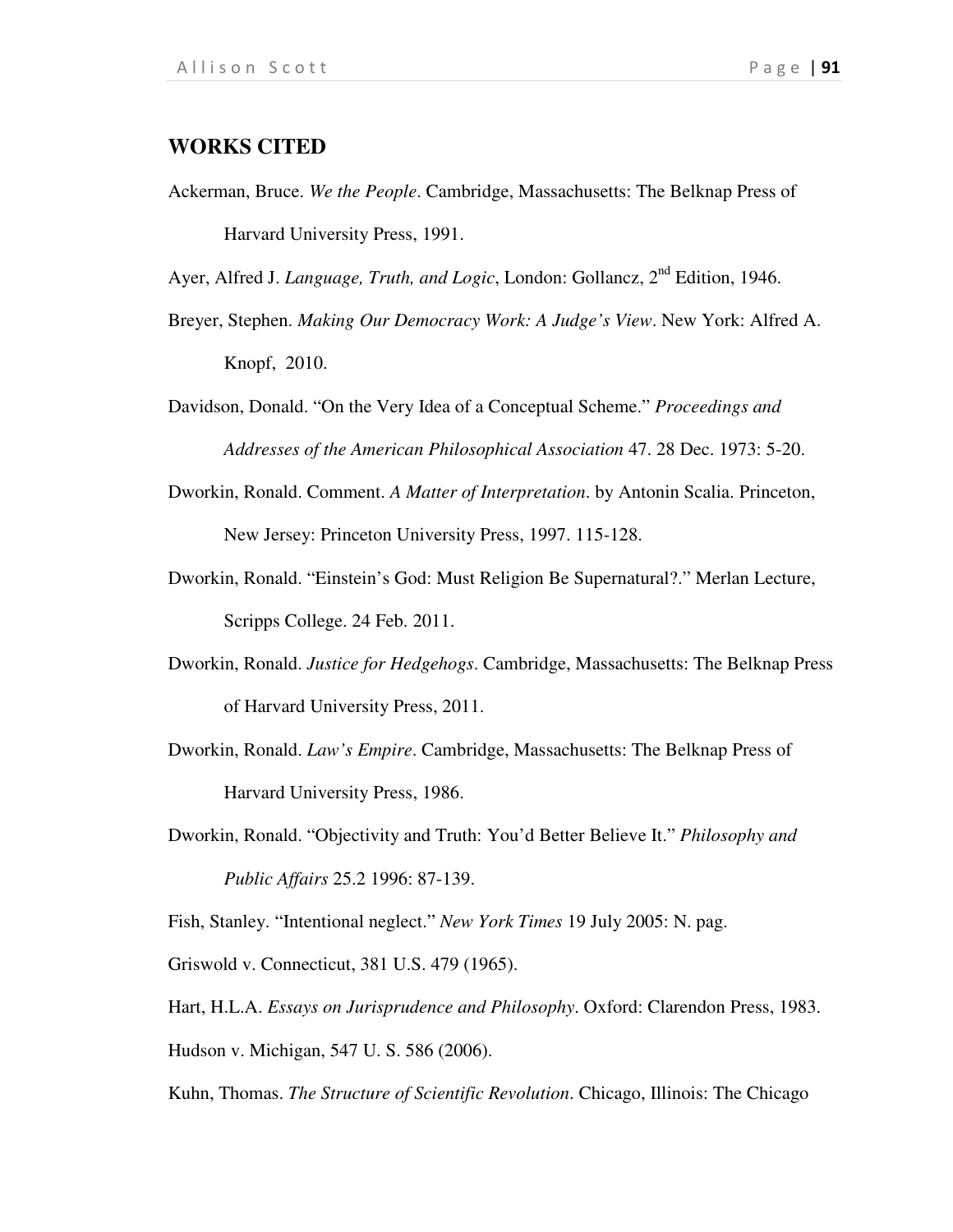University Press, 1962.

Lincoln, Abraham. "Message to Congress." Washington D.C.. 4 July 1861.

Madison, James. "Federalist 10." *Federalist Papers*. Ed. Clinton Rossiter. New York, New York: Penguin Books, 2003. 71-78.

McDonald v. Chicago, 561 U.S. 130 S. (2010), Oral argument, petitioner. 7.

- Scalia, Antonin. *A Matter of Interpretation*. Princeton, New Jersey: Princeton University Press, 1997.
- Scalia, Antonin. "Originalism: The Lesser Evil." *University of Cincinnati Law Review* 57.849 16 Sept. 1989: 849-866.
- Searle, John R. "Collective Intentions and Actions." *Intentions in Communication*. Ed. Philip R. Cohen. Cambridge, Massachusetts: MIT Press, 2001. 401-416.
- Shaprio, Scott J. *Legality*. Cambridge, Massachusetts: The Belknap Press of Harvard University Press, 2011.
- Thomas, George. "Who's Afraid of Original Meaning?" *Hoover Institution* Policy Review.164 1 Dec. 2010: N. pag.
- Zipursky, Benjamin. "Interpretation: Two Takes on Truth in Normative Discourse." *Boston University Law Review* 90.525 Apr. 2010: 525-533.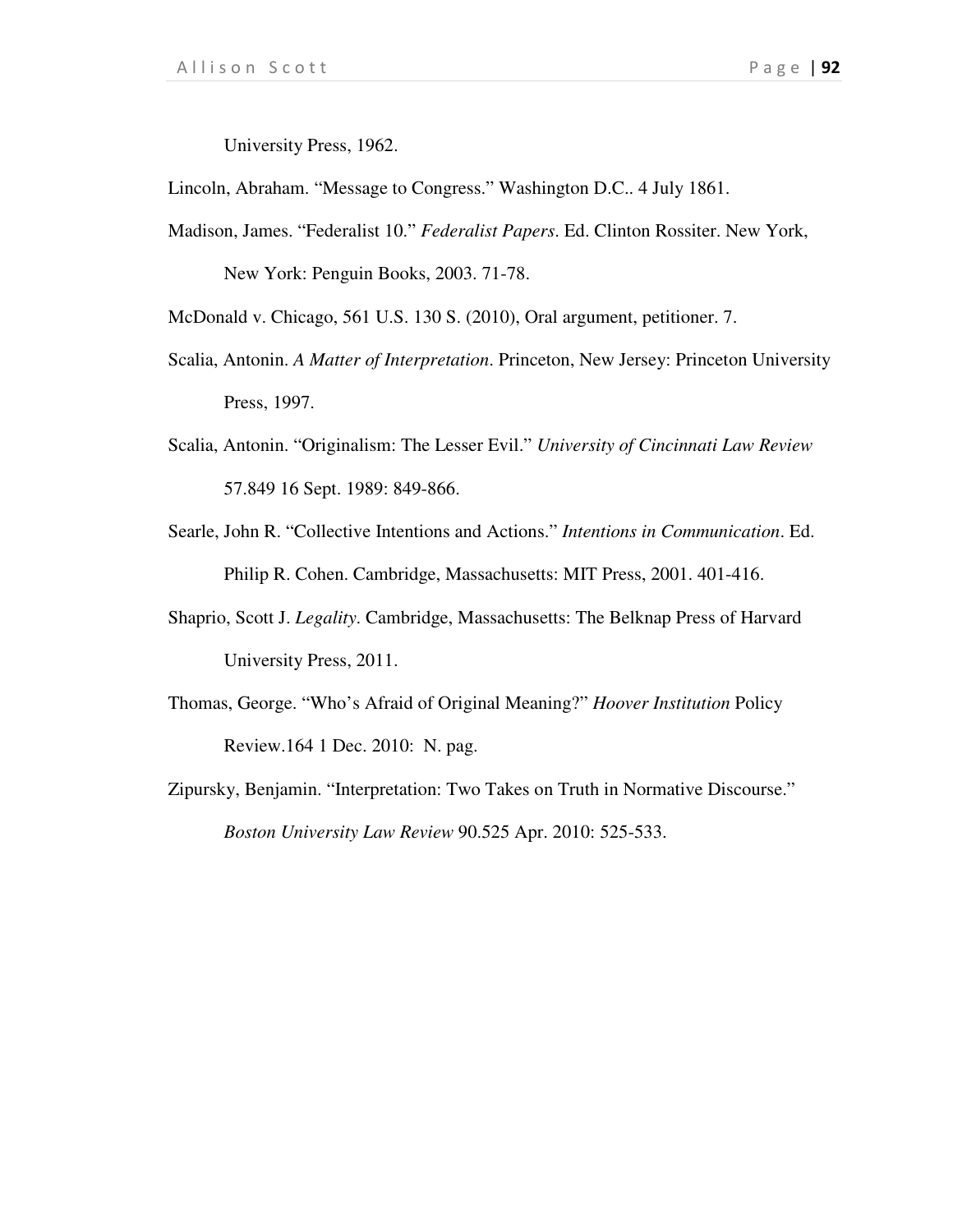## **BIBLIOGRAPHY**

- Ackerman, Bruce. *We the People*. Cambridge, Massachusetts: The Belknap Press of Harvard University Press, 1991.
- Arulanantham, Ahilan T. "Braking the Rules?: Wittgenstein and Legal Realism." *The Yale Law Journal* 107.6 Apr. 1998: 1853-1883.

Ayer, Alfred J. *Language, Truth, and Logic*, London: Gollancz, 2<sup>nd</sup> Edition, 1946.

- Breyer, Stephen. *Making Our Democracy Work: A Judge's View*. New York: Alfred A. Knopf, 2010.
- David, Marian. "The Correspondence Theory of Truth." *The Stanford Encyclopedia of Philosophy*. 2 July 2009.

Davidson, Donald. "On the Very Idea of a Conceptual Scheme." *Proceedings and Addresses of the American Philosophical Association* 47. 28 Dec. 1973: 5-20.

- Dickson, Julie. "Interpretation and Coherence in Legal Reasoning." *The Stanford Encyclopedia of Philosophy*. 10 Feb. 2010.
- Dworkin, Ronald. Comment. *A Matter of Interpretation*. by Antonin Scalia. Princeton, New Jersey: Princeton University Press, 1997. 115-128.
- Dworkin, Ronald. "Einstein's God: Must Religion Be Supernatural?." Merlan Lecture, Scripps College. 24 Feb. 2011.
- Dworkin, Ronald. *Justice for Hedgehogs*. Cambridge, Massachusetts: The Belknap Press of Harvard University Press, 2011.
- Dworkin, Ronald. "Law as Interpretation." *Critical Inquiry* 9.1 Sept. 1982: 179-200.
- Dworkin, Ronald. *Law's Empire*. Cambridge, Massachusetts: The Belknap Press of Harvard University Press, 1986.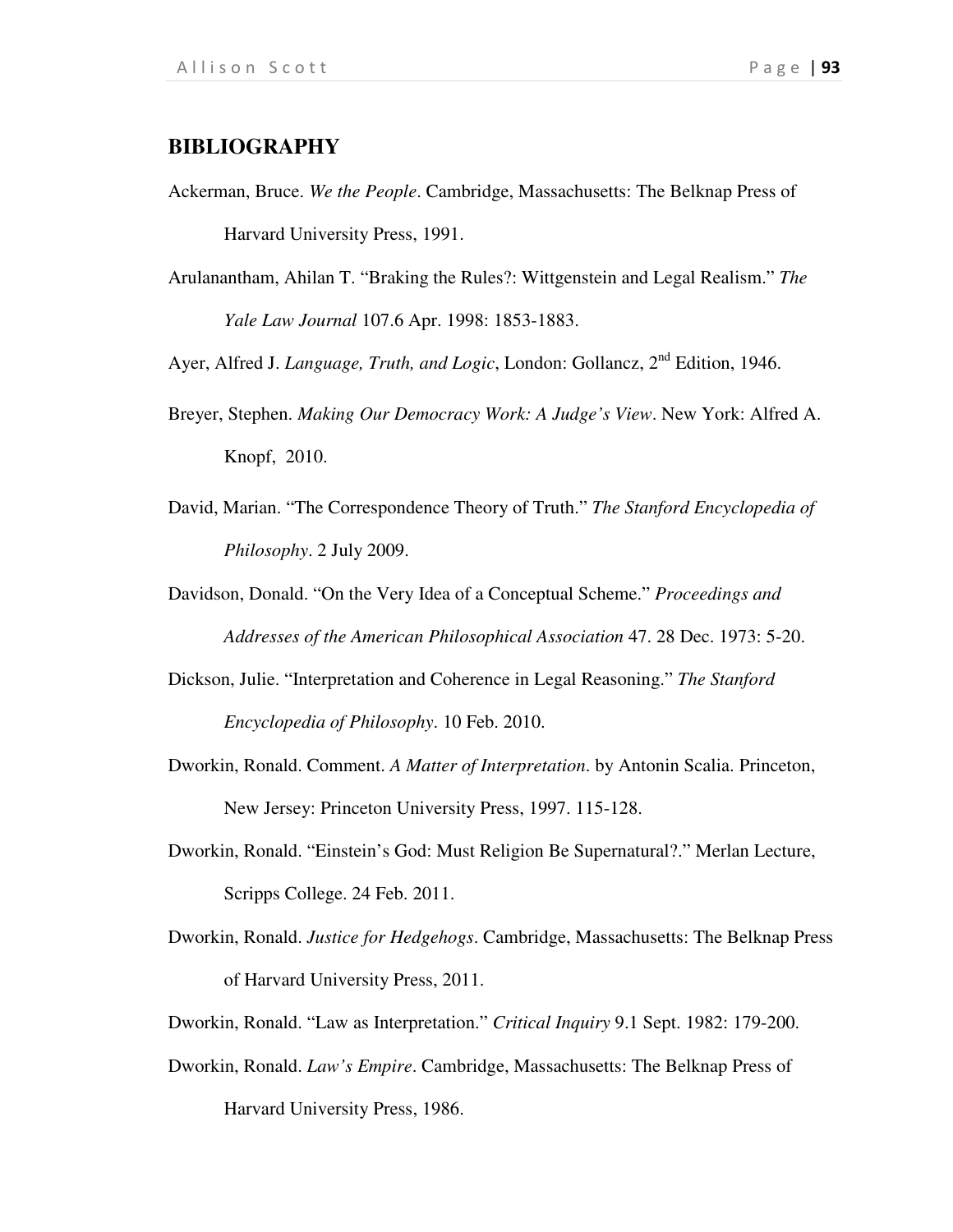- Dworkin, Ronald. "Objectivity and Truth: You'd Better Believe It." *Philosophy and Public Affairs* 25.2 1996: 87-139.
- Feldman, Stephen M. "The New Metaphysics: The Interpretive Turn in Jurisprudence." *Iowa Law Review* 76. 1991: 661-699.

Fish, Stanley. "Fish v. Fiss." *Stanford Law Review* 36.6 July 1984: 1325-1347.

- Fish, Stanley. "Intentional Neglect." *New York Times* 19 July 2005: N. pag.
- Fish, Stanley. "Working on the Chain Gang: Interpretation in the Law and in Literary Criticism." *Critical Inquiry* 9.1 Sept. 1982: 201-216.

Fish, Stanley. "Wrong Again." *Texas Law Review* 62:299. 1983: 299-316.

- Green, Michael S. "Dworkin's Fallacy, or What the Philosophy of Language Can't Teach Us about the Law." *Virginia Law Review* 89.8 Dec. 2003: 1897-1952.
- Griswold v. Connecticut, 381 U.S. 479 (1965).
- Hart, H. L. A.. "Between Utility and Rights." *Columbia Law Review* 79.5 June 1979: 828-846.
- Hart, H.L.A. *Essays on Jurisprudence and Philosophy*. Oxford: Clarendon Press, 1983.
- Hudson v. Michigan, 547 U. S. 586 (2006).
- Kress, Ken. "The Interpretive Turn." *Ethics* 97.4 July 1987: 834-860.
- Kuhn, Thomas. *The Structure of Scientific Revolution*. Chicago, Illinois: The Chicago University Press, 1962.
- Lewis, David. "Putnam's Paradox." *Australasian Journal of Philosophy* 62.3 1984: 221- 236.
- Lincoln, Abraham. "Message to Congress." Washington D.C.. 4 July 1861.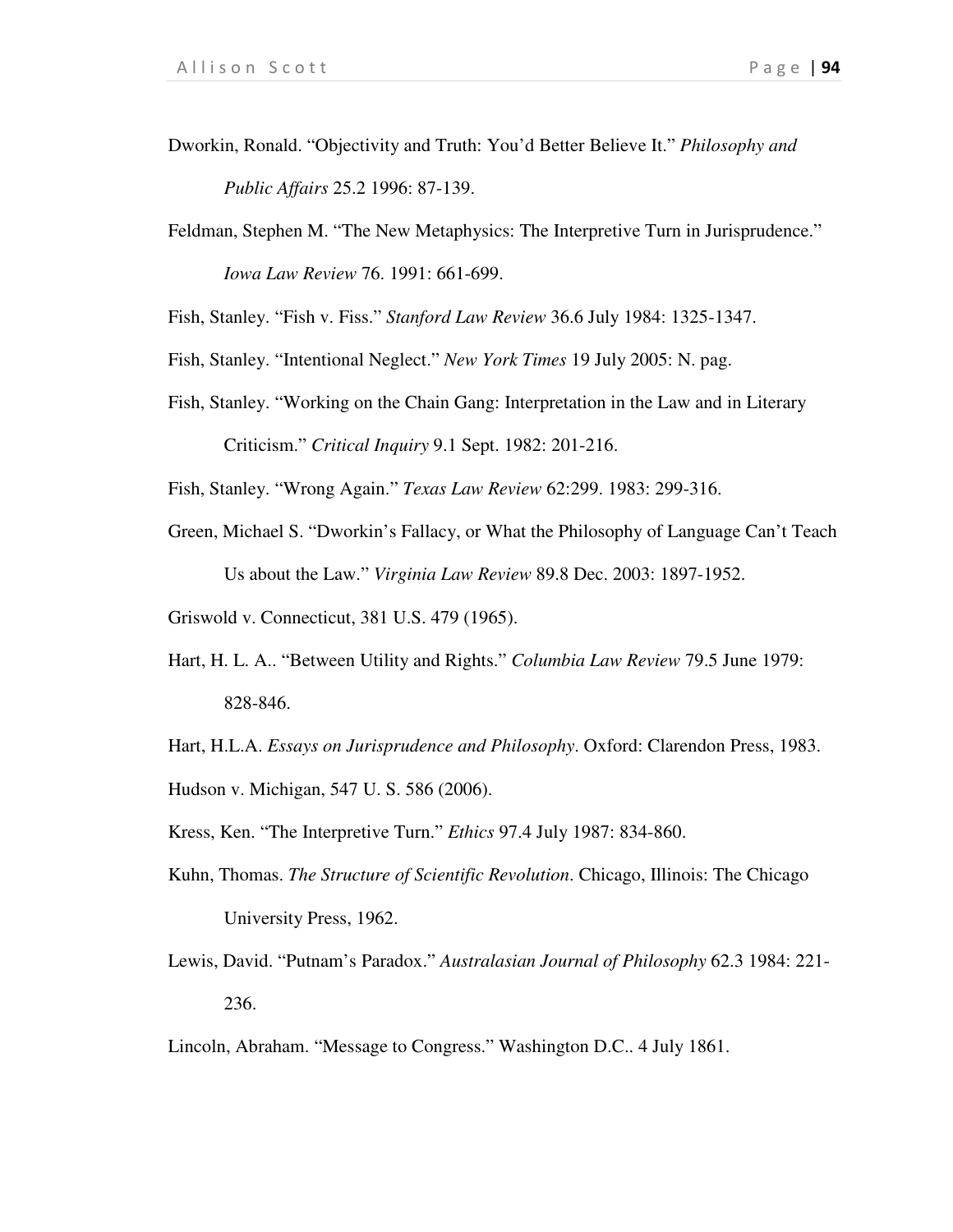Madison, James. "Federalist 10." *Federalist Papers*. Ed. Clinton Rossiter. New York, New York: Penguin Books, 2003. 71-78.

McDonald v. Chicago, 561 U.S. 130 S. (2010), Oral argument, petitioner. 7.

- Quine, Willard Van Orman. *Word and Object*. Cambridge, Massachusetts: The M.I.T. Press, 1960.
- Rorty, Richard. *Contingency, Irony, and Solidarity*. Cambridge, Massachusetts: Cambridge University Press, 1989.
- Scalia, Antonin. *A Matter of Interpretation*. Princeton, New Jersey: Princeton University Press, 1997.
- Scalia, Antonin. "Originalism: The Lesser Evil." *University of Cincinnati Law Review* 57.849 16 Sept. 1989: 849-866.
- Searle, John R. "Collective Intentions and Actions." *Intentions in Communication*. Ed. Philip R. Cohen. Cambridge, Massachusetts: MIT Press, 2001. 401-416.
- Shaprio, Scott J. *Legality*. Cambridge, Massachusetts: The Belknap Press of Harvard University Press, 2011.
- Thomas, George. "Who's Afraid of Original Meaning?" *Hoover Institution* Policy Review.164 1 Dec. 2010: N. pag.
- Waluchow, Wil. "Constitutionalism." *The Stanford Encyclopedia of Philosophy*. 20 Feb. 2007.
- Young, James O. "The Coherence Theory of Truth." *The Stanford Encyclopedia of Philosophy*. 9 Sept. 2008.
- Zipursky, Benjamin C. "Interpretation: Two Takes on Truth in Normative Discourse." *Boston University Law Review* 90.525 Apr. 2010: 525-533.